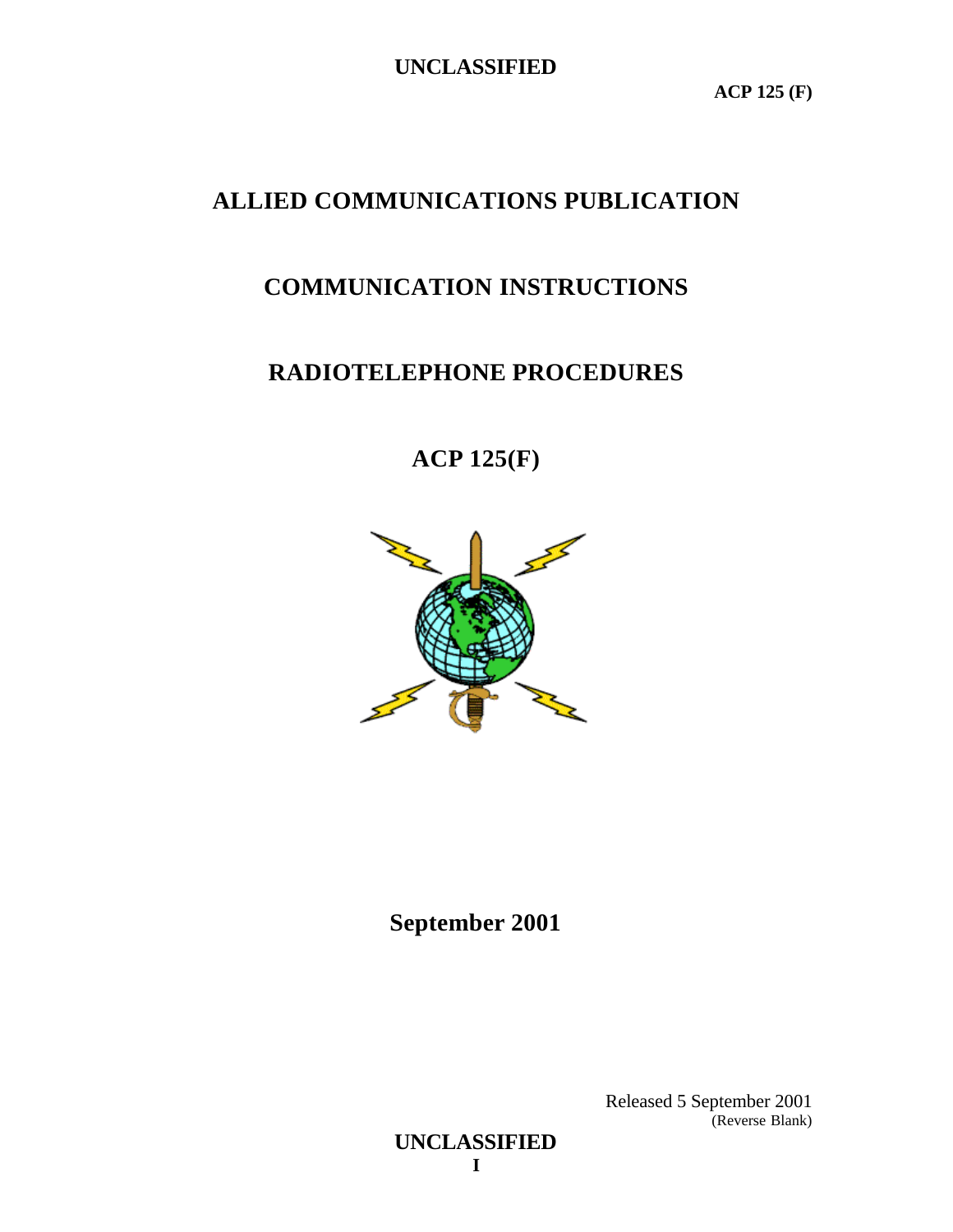Released 5 September 2001

**UNCLASSIFIED II**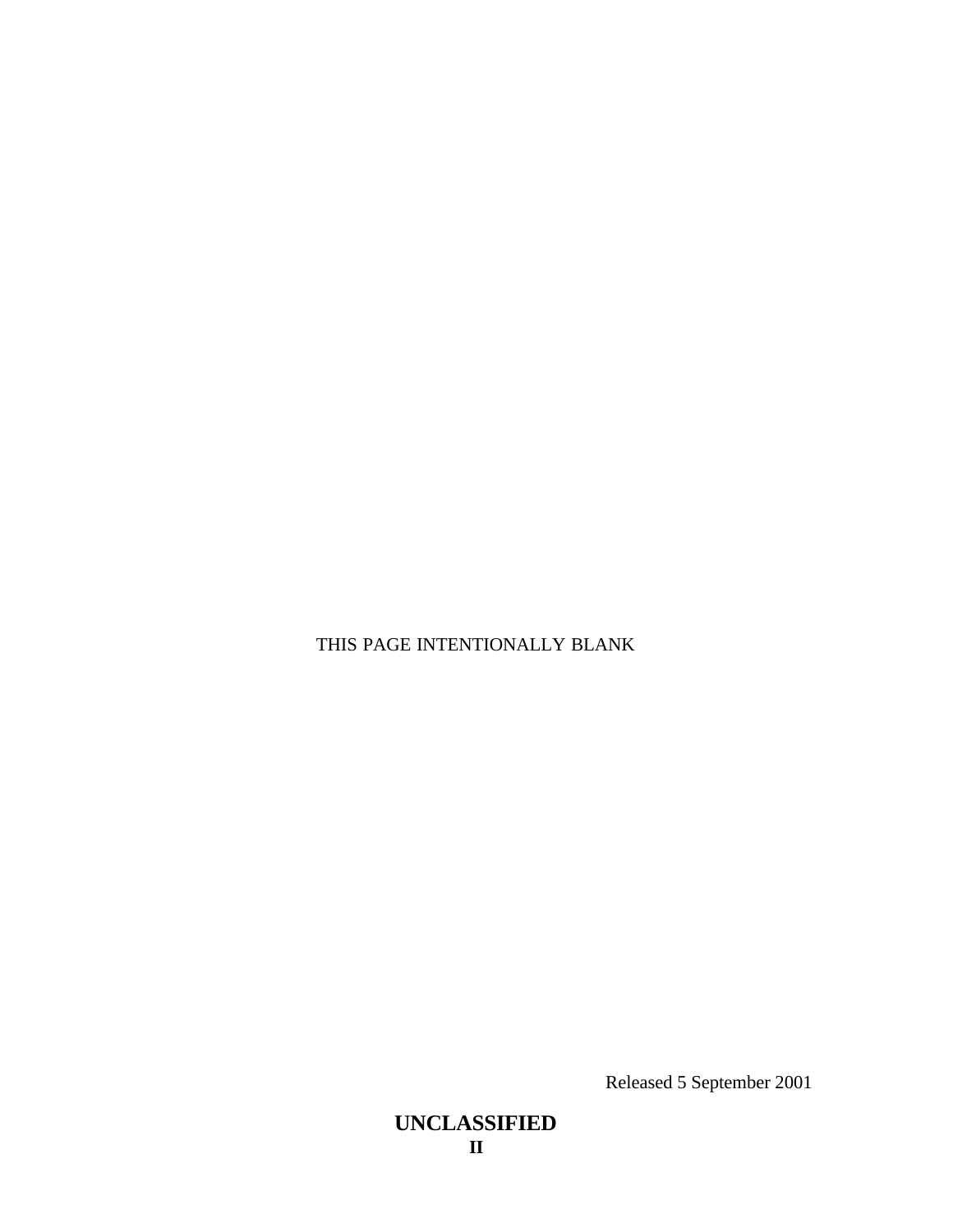**ACP 125 (F)**

## **FOREWORD**

- 1. ACP 125(F), COMMUNICATION INSTRUCTIONS RADIOTELEPHONE PROCEDURE, is an UNCLASSIFIED publication. Periodic accounting is not required.
- 2. ACP 125 (F) will be effective for national, service, or Allied use when directed by the appropriate implementing agency.
- 3. When made effective, ACP 125(F) supersedes ACP 125(E), which will be disposed of in accordance with current organizational regulations.
- 4. This publication contains Allied military information and is furnished for official purposes only.
- 5. It is permitted to copy or make extracts from this publication.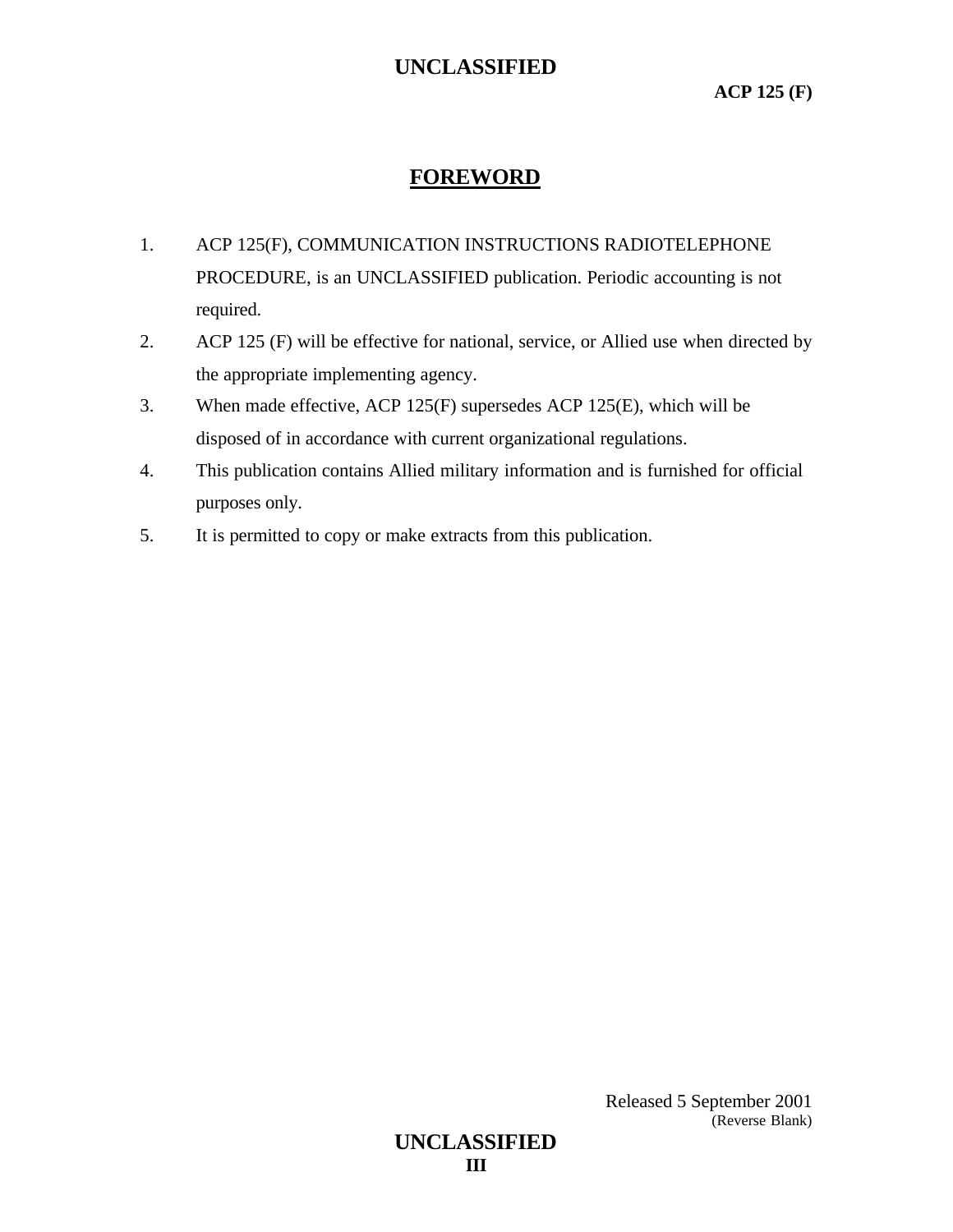Released 5 September 2001

**UNCLASSIFIED IV**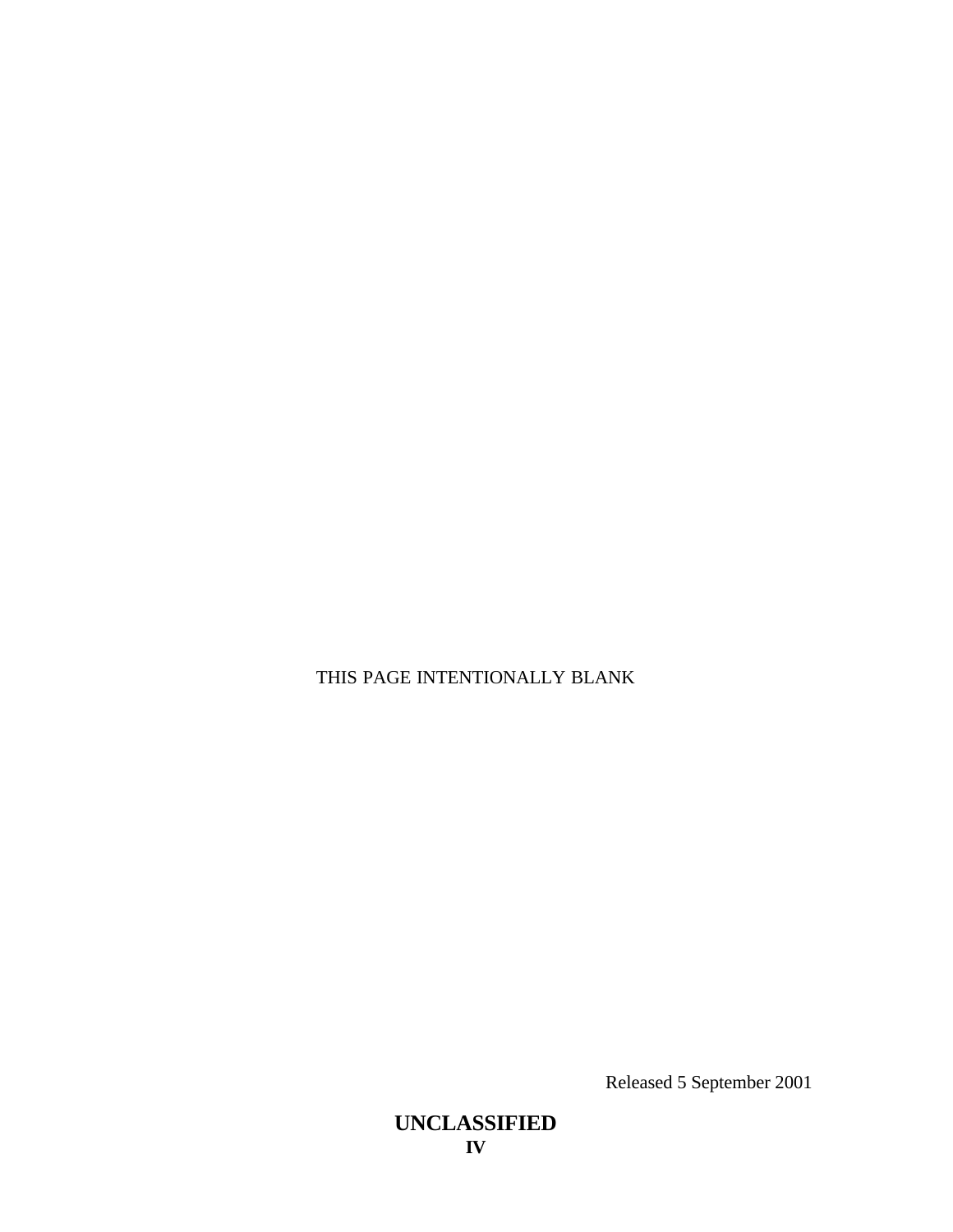#### **THE COMBINED COMMUNICATION-ELECTRONICS BOARD LETTER OF PROMULGATION FOR ACP 125(F)**

1. The purpose of this Combined Communication Electronics Board (CCEB) Letter of Promulgation is to implement ACP 125 within the Armed Forces of the CCEB Nations. ACP 125(F)**,** Communication Instructions Radiotelephone Procedure, is an UNCLASSIFIED publication developed for Allied use and, under the direction of the CCEB Principals. It is promulgated for guidance, information, and use by the Armed Forces and other users of military communications facilities.

2. ACP 125(F) will be made EFFECTIVE WHEN DIRECTED by the CCEB and, when effective, will supersede ACP 125(E), which shall be destroyed in accordance with National regulations. The effective status of this publication is shown below.

| Publication | Effective for | Date          | Authority |
|-------------|---------------|---------------|-----------|
| ACP125F     | $\sf CER$     | When Directed | $\Omega$  |
|             |               |               |           |
|             |               |               |           |
|             |               |               |           |
|             |               |               |           |

#### **EFFECTIVE STATUS**

3. Service-originated correspondence will be forwarded through the normal military chain of command, marked for the attention of the appropriate Service communications chief or director. All proposed amendments to the publication are to be forwarded to the national coordinating authorities of the CCEB.

For the CCEB Principals

R. McTeague Wing Commander Chairman of the CCEB Washington Staff

#### **UNCLASSIFIED V**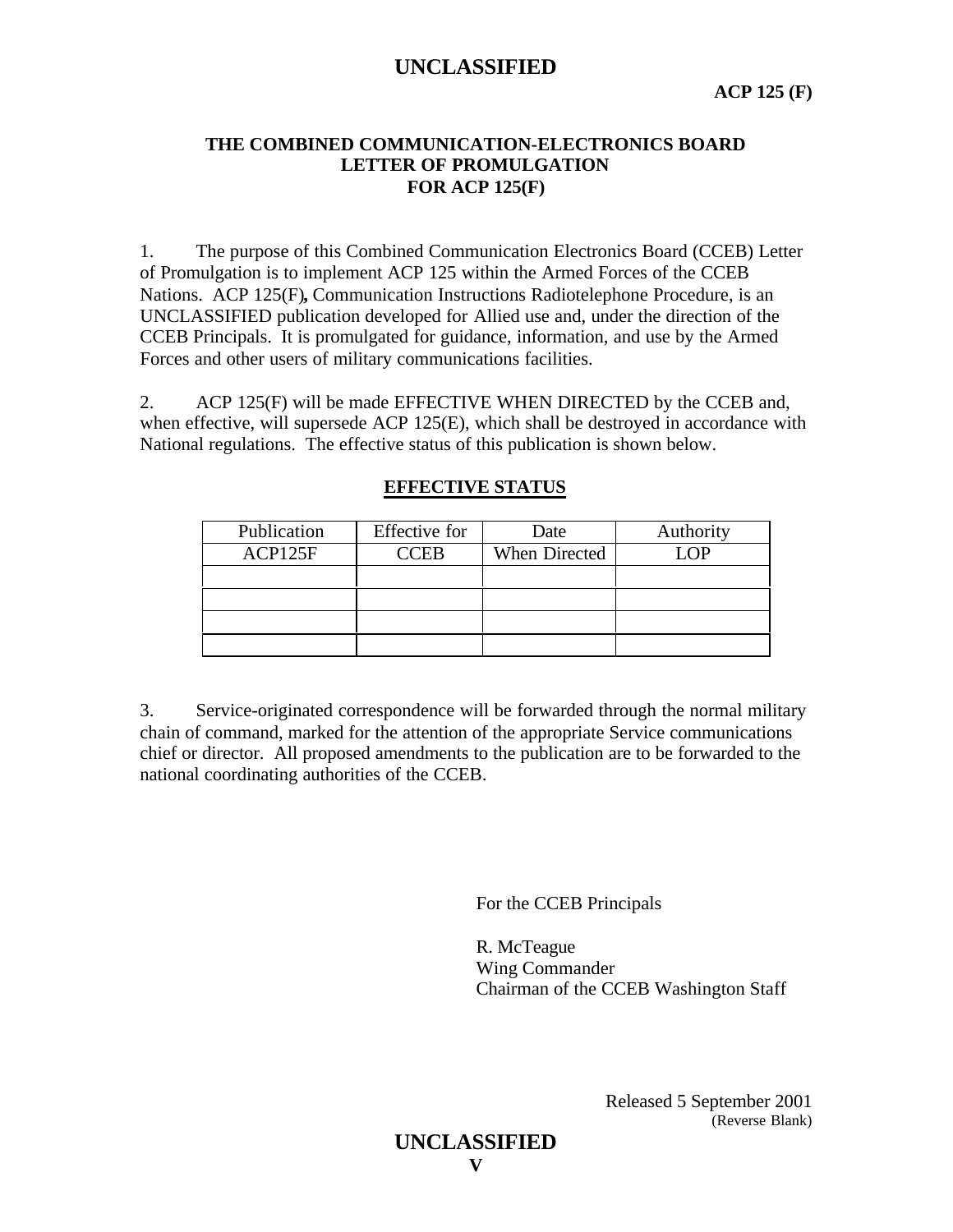Released 5 September 2001

**UNCLASSIFIED VI**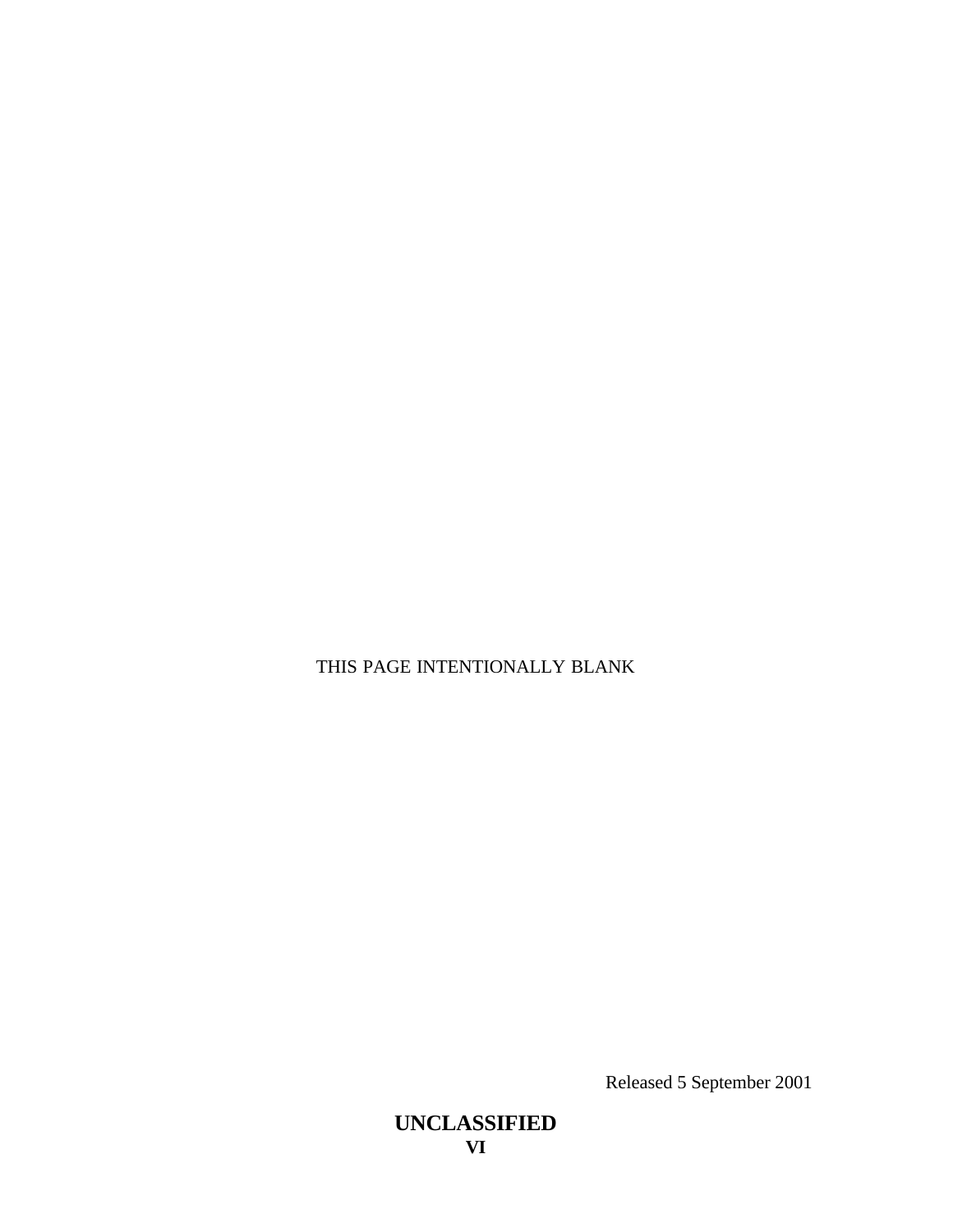#### NET DIAGRAMS

The following net diagrams illustrate the net organisation used in the examples in this publication. The call signs are of types derived from ACP 135 and are used solely to standardise examples.



Net Control Station is Z34D Net Call Sign is Y13C Off-Net station used in examples is B420



Released 5 September 2001 (Reverse Blank)

### **UNCLASSIFIED VII**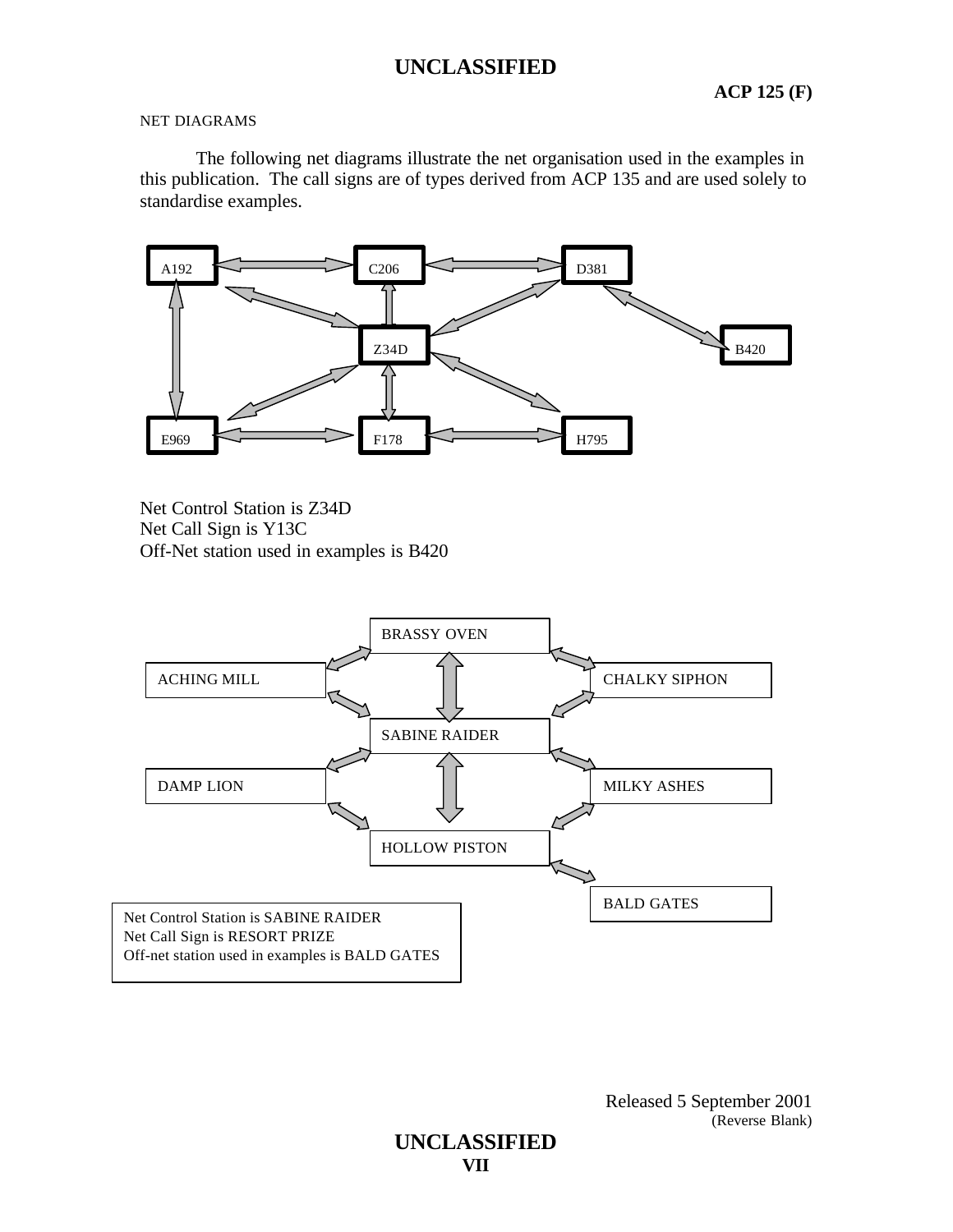Released 5 September 2001

**UNCLASSIFIED VIII**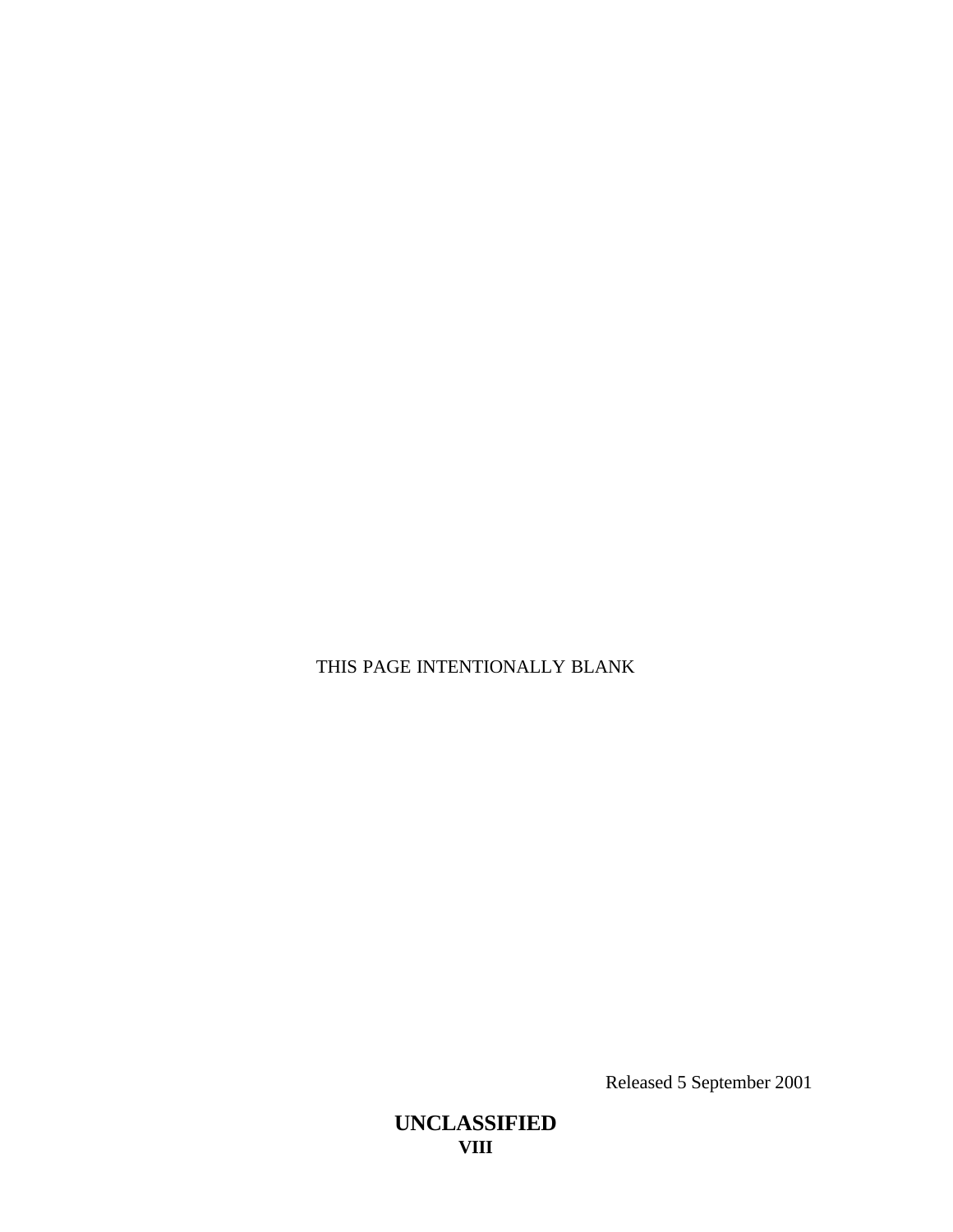## **RECORD OF MESSAGE CORRECTIONS**

Enter Change or Correction in Appropriate Column

| <b>Message Correction   JAFPUB Number   Date Time Group</b> |  | <b>By Whom Entered</b> |
|-------------------------------------------------------------|--|------------------------|
| <b>Number</b>                                               |  |                        |
|                                                             |  |                        |
|                                                             |  |                        |
|                                                             |  |                        |
|                                                             |  |                        |
|                                                             |  |                        |
|                                                             |  |                        |
|                                                             |  |                        |
|                                                             |  |                        |
|                                                             |  |                        |
|                                                             |  |                        |
|                                                             |  |                        |
|                                                             |  |                        |
|                                                             |  |                        |
|                                                             |  |                        |
|                                                             |  |                        |
|                                                             |  |                        |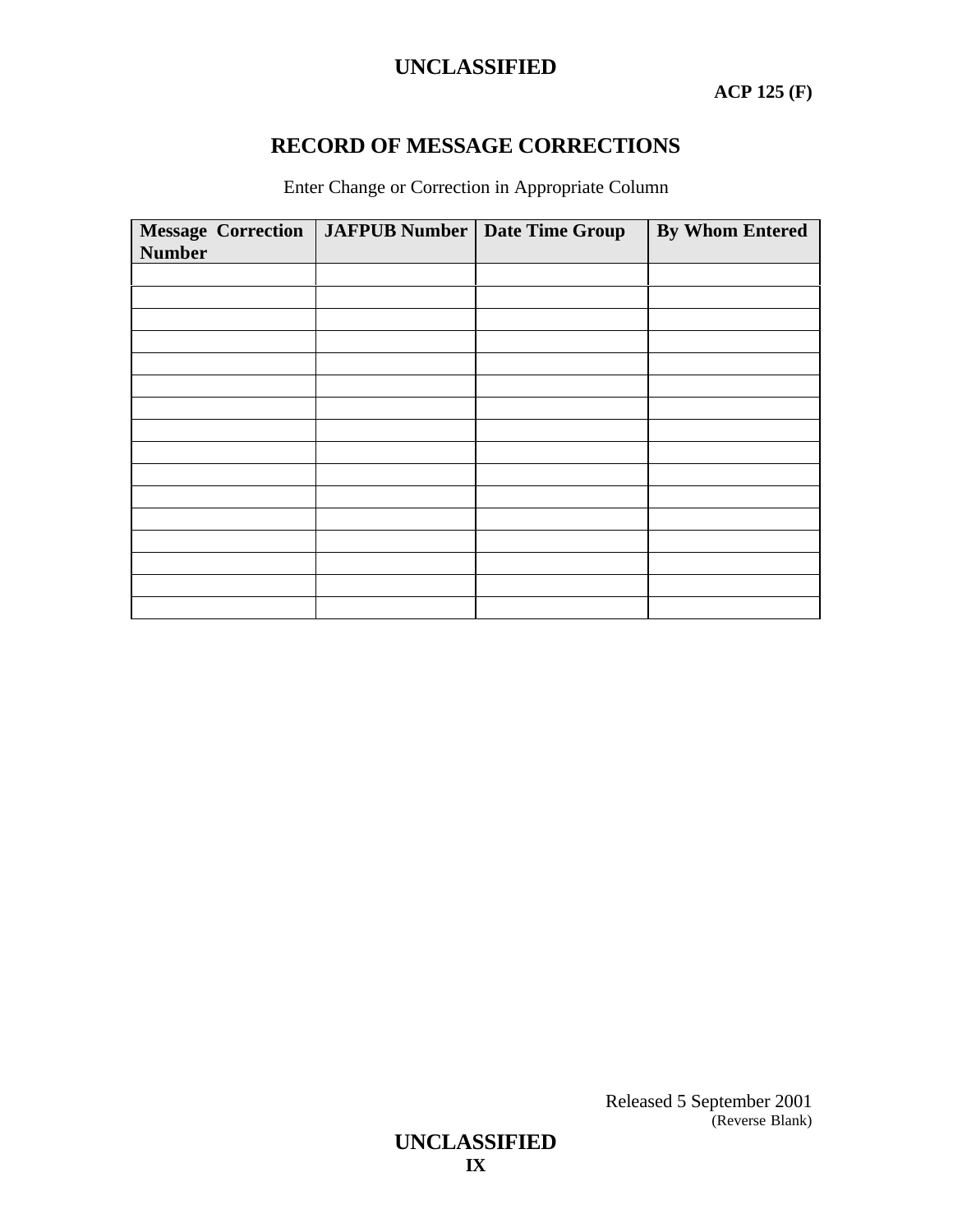Released 5 September 2001

# **UNCLASSIFIED X**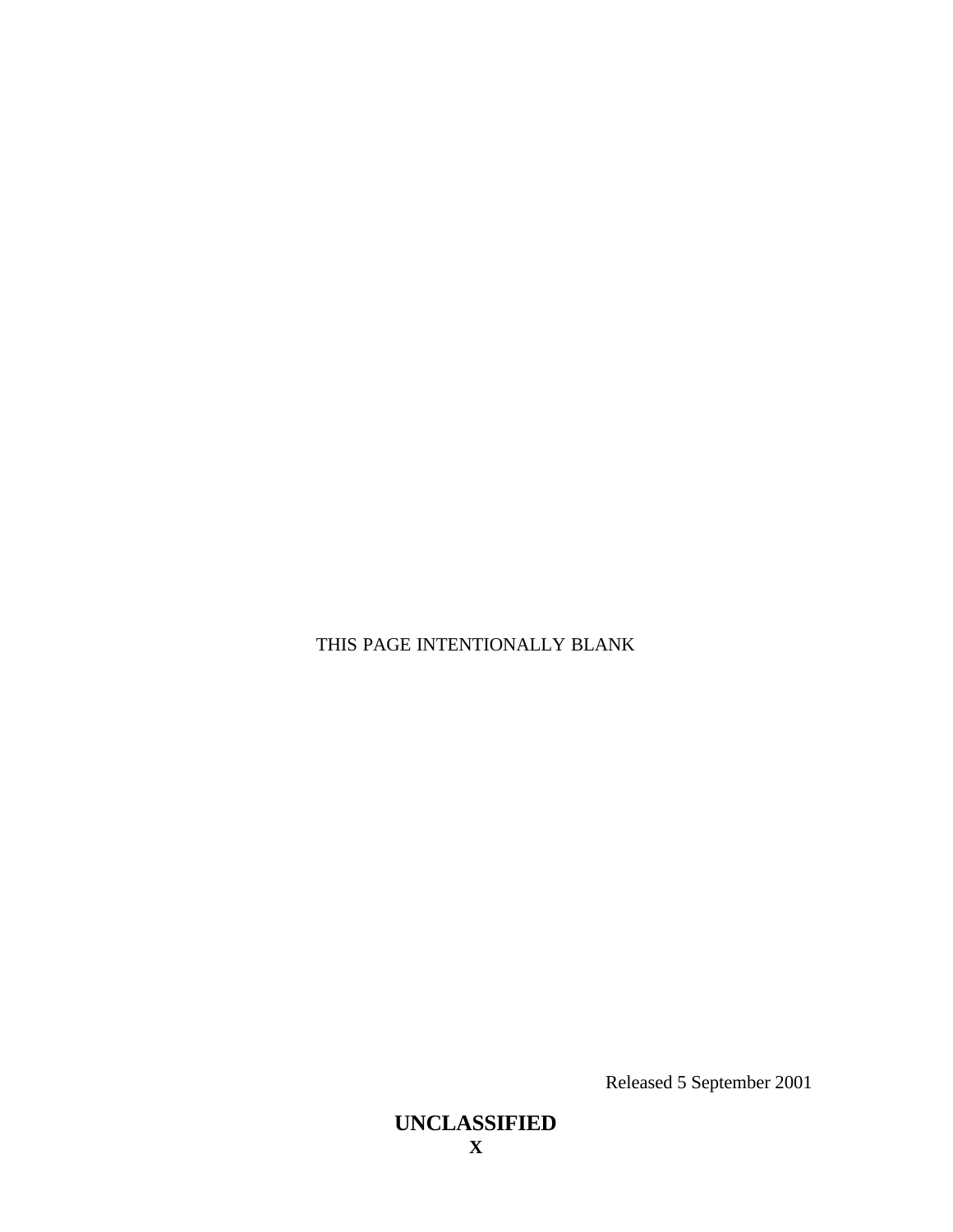**ACP 125 (F)**

# **RECORD OF PAGES CHECKED**

| Date | Reason | By Whom (Signature,<br>Rank, and Name) | Date | Reason | By Whom (Signature,<br>Rank, and Name) |
|------|--------|----------------------------------------|------|--------|----------------------------------------|
|      |        |                                        |      |        |                                        |
|      |        |                                        |      |        |                                        |
|      |        |                                        |      |        |                                        |
|      |        |                                        |      |        |                                        |
|      |        |                                        |      |        |                                        |
|      |        |                                        |      |        |                                        |
|      |        |                                        |      |        |                                        |
|      |        |                                        |      |        |                                        |
|      |        |                                        |      |        |                                        |
|      |        |                                        |      |        |                                        |
|      |        |                                        |      |        |                                        |
|      |        |                                        |      |        |                                        |
|      |        |                                        |      |        |                                        |
|      |        |                                        |      |        |                                        |
|      |        |                                        |      |        |                                        |
|      |        |                                        |      |        |                                        |
|      |        |                                        |      |        |                                        |
|      |        |                                        |      |        |                                        |
|      |        |                                        |      |        |                                        |
|      |        |                                        |      |        |                                        |
|      |        |                                        |      |        |                                        |
|      |        |                                        |      |        |                                        |
|      |        |                                        |      |        |                                        |
|      |        |                                        |      |        |                                        |
|      |        |                                        |      |        |                                        |
|      |        |                                        |      |        |                                        |
|      |        |                                        |      |        |                                        |
|      |        |                                        |      |        |                                        |
|      |        |                                        |      |        |                                        |
|      |        |                                        |      |        |                                        |
|      |        |                                        |      |        |                                        |
|      |        |                                        |      |        |                                        |
|      |        |                                        |      |        |                                        |

## **UNCLASSIFIED XI**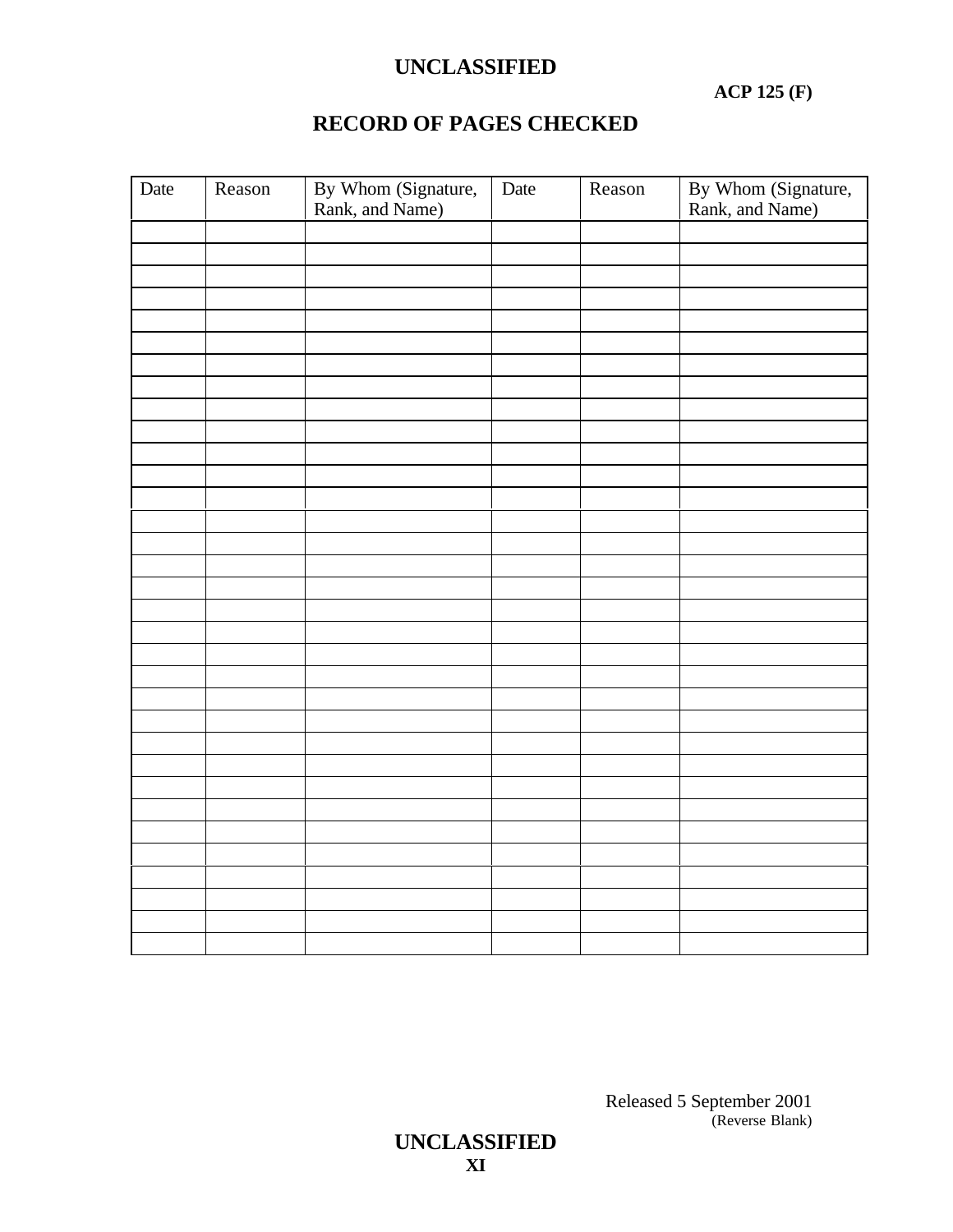Released 5 September 2001

**UNCLASSIFIED XII**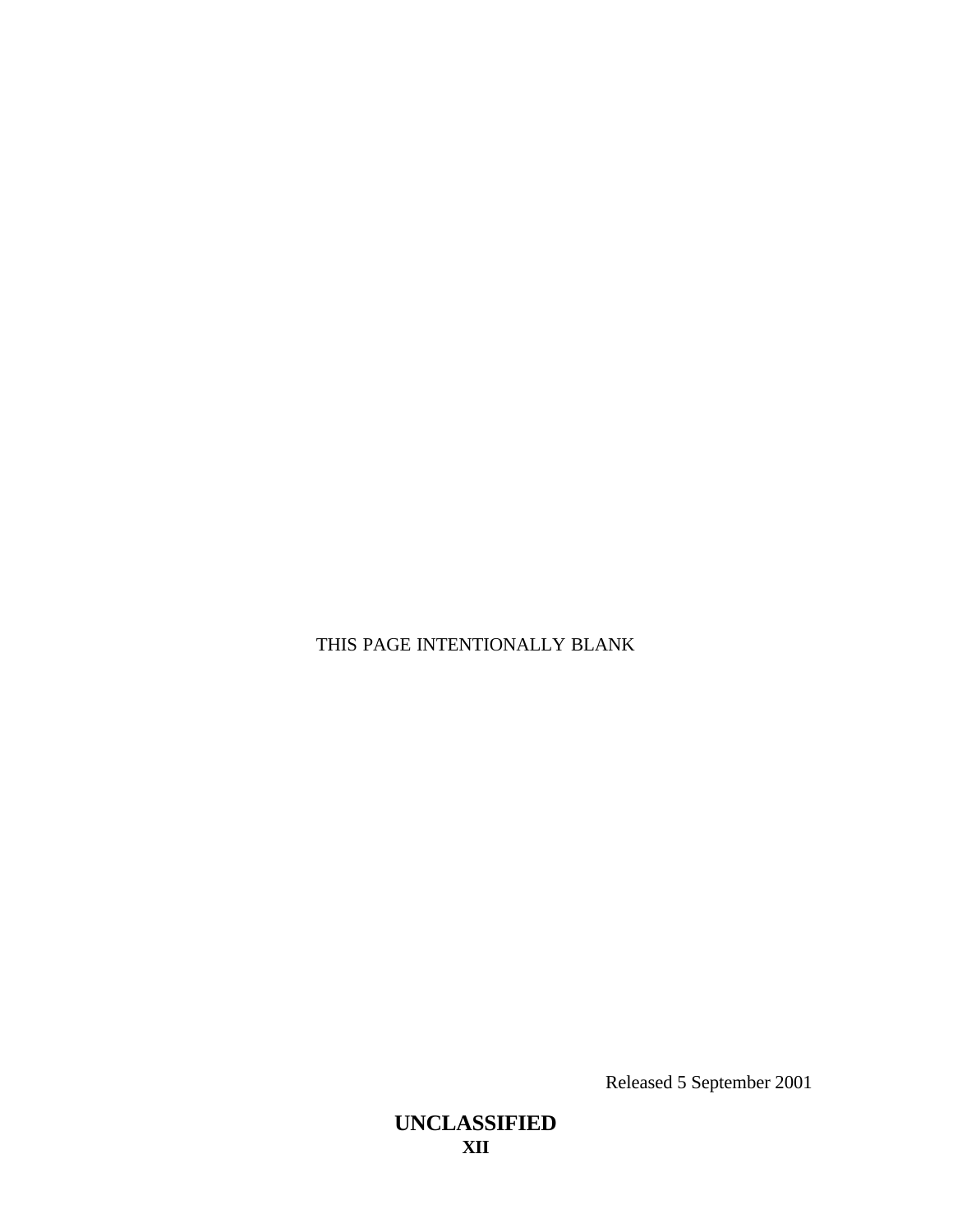### **Table of Contents**

### Chapter 1

## General

### Chapter 2

### Security

| $.2 - 1$ |
|----------|
|          |
|          |
|          |
|          |
|          |
|          |
|          |
|          |
|          |
|          |
|          |
|          |
|          |
|          |
|          |
|          |

Released 5 September 2001

### **UNCLASSIFIED XIII**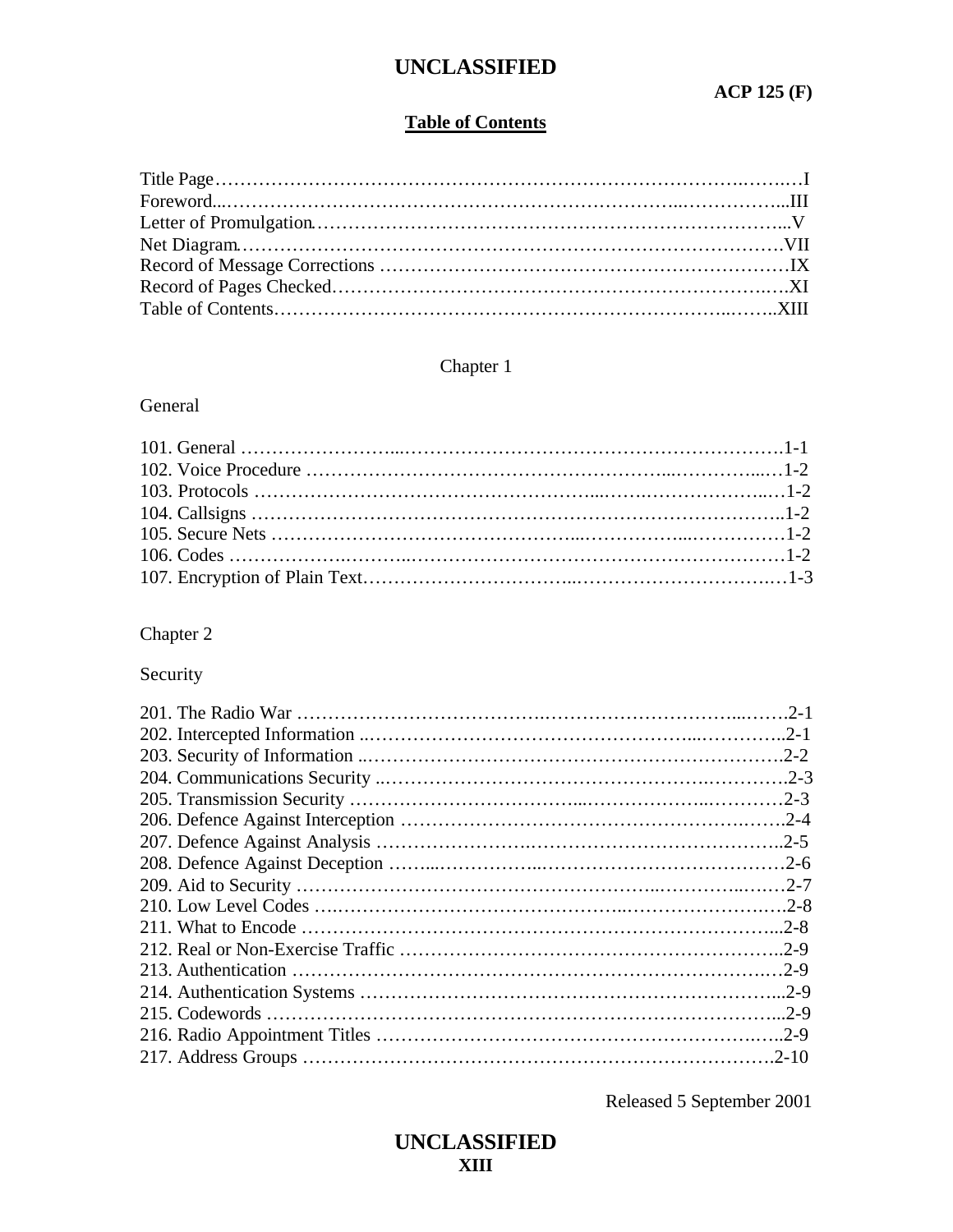### **Chapter 3**

### **Accuracy**

### **Annex A to Chapter 3**

| List of Prowords and their Equivalent Prosigns or Operating signals3-12 |  |  |  |  |
|-------------------------------------------------------------------------|--|--|--|--|
|-------------------------------------------------------------------------|--|--|--|--|

### **Chapter 4**

### **Discipline**

# **Chapter 5**

### **Messages**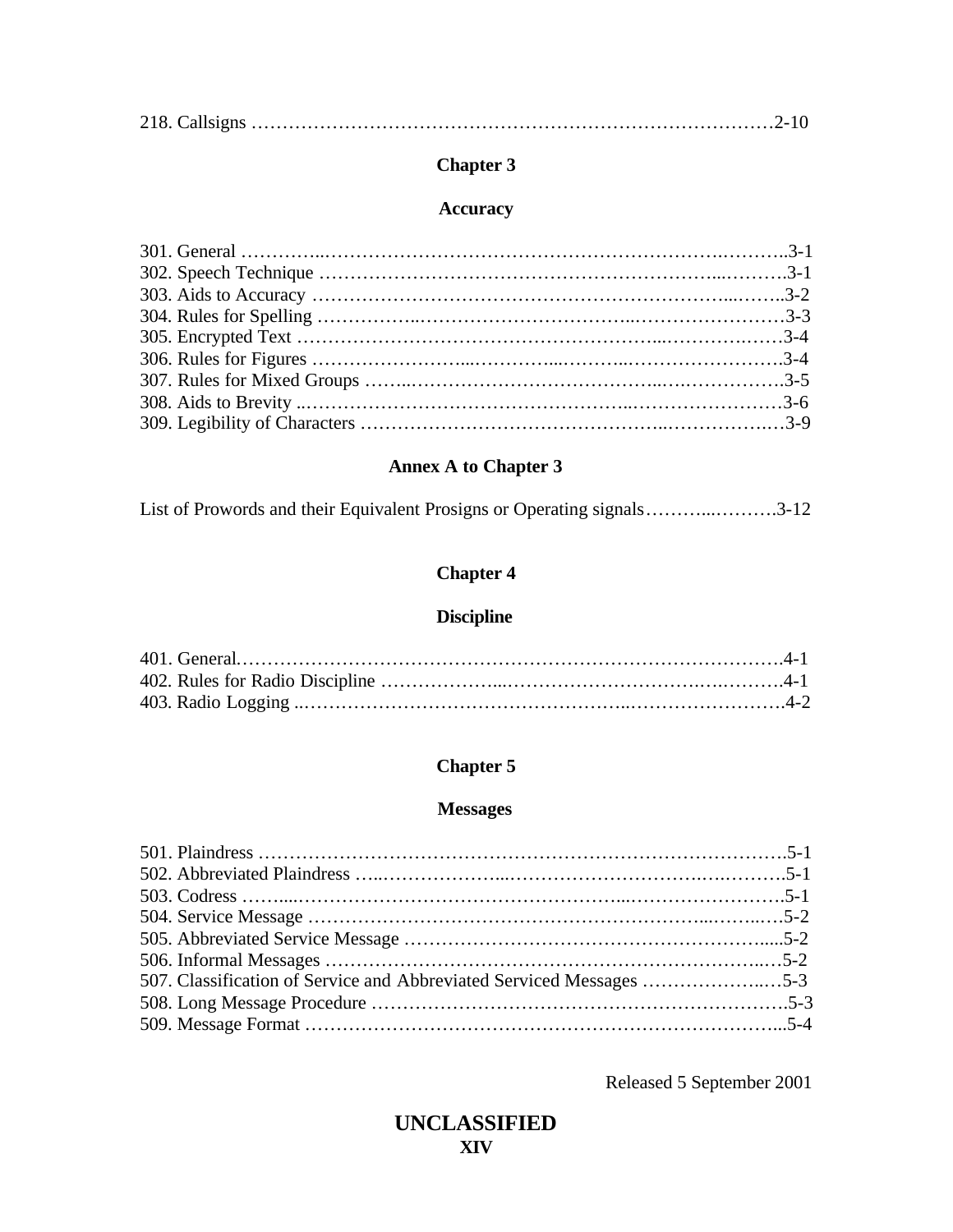### **Chapter 6**

# **Operating Rules**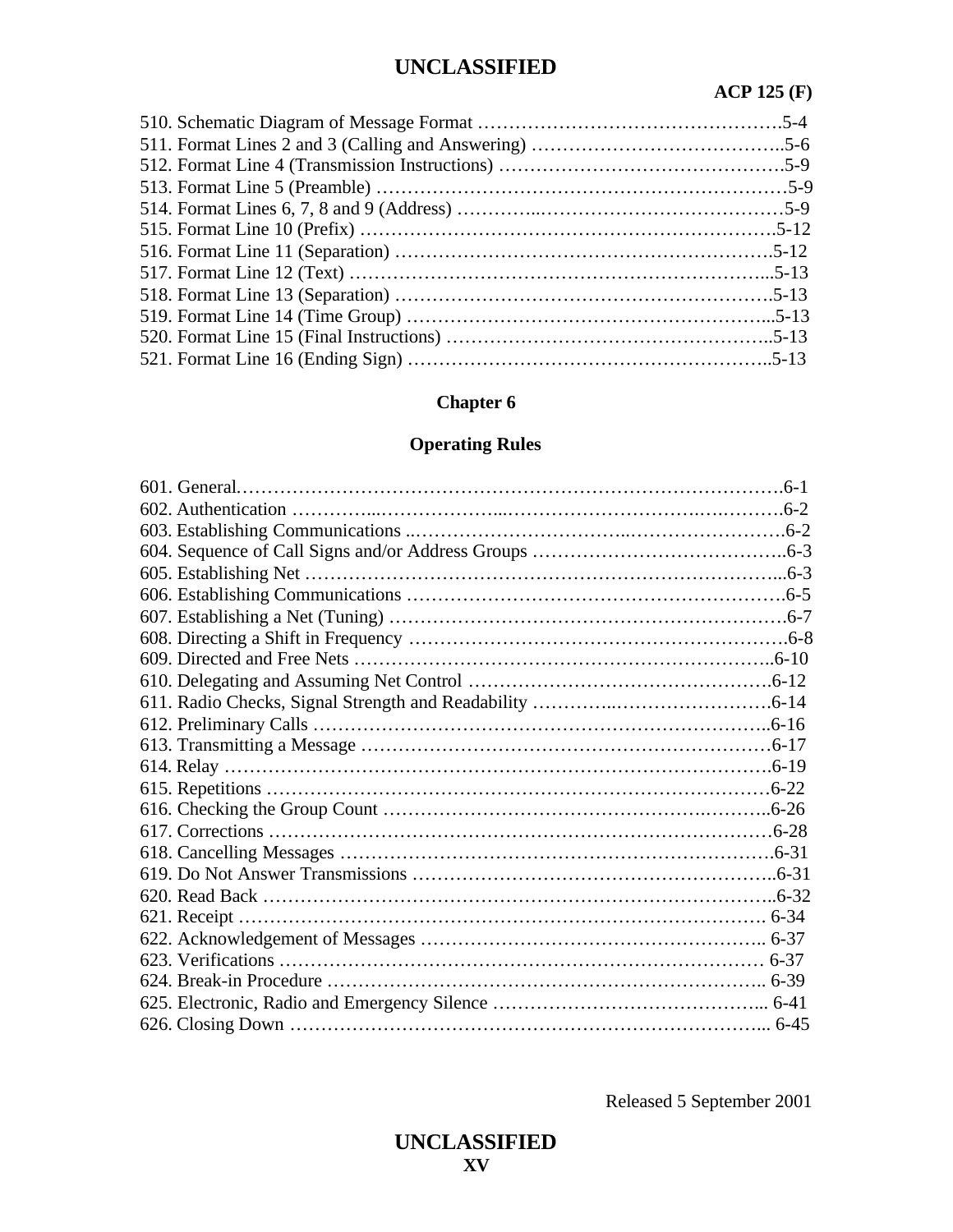### **Chapter 7**

### **Executive Method**

### **Chapter 8**

### **Miscellaneous Procedures**

# **Chapter 9**

# **Procedures for Reporting Enemy Contacts**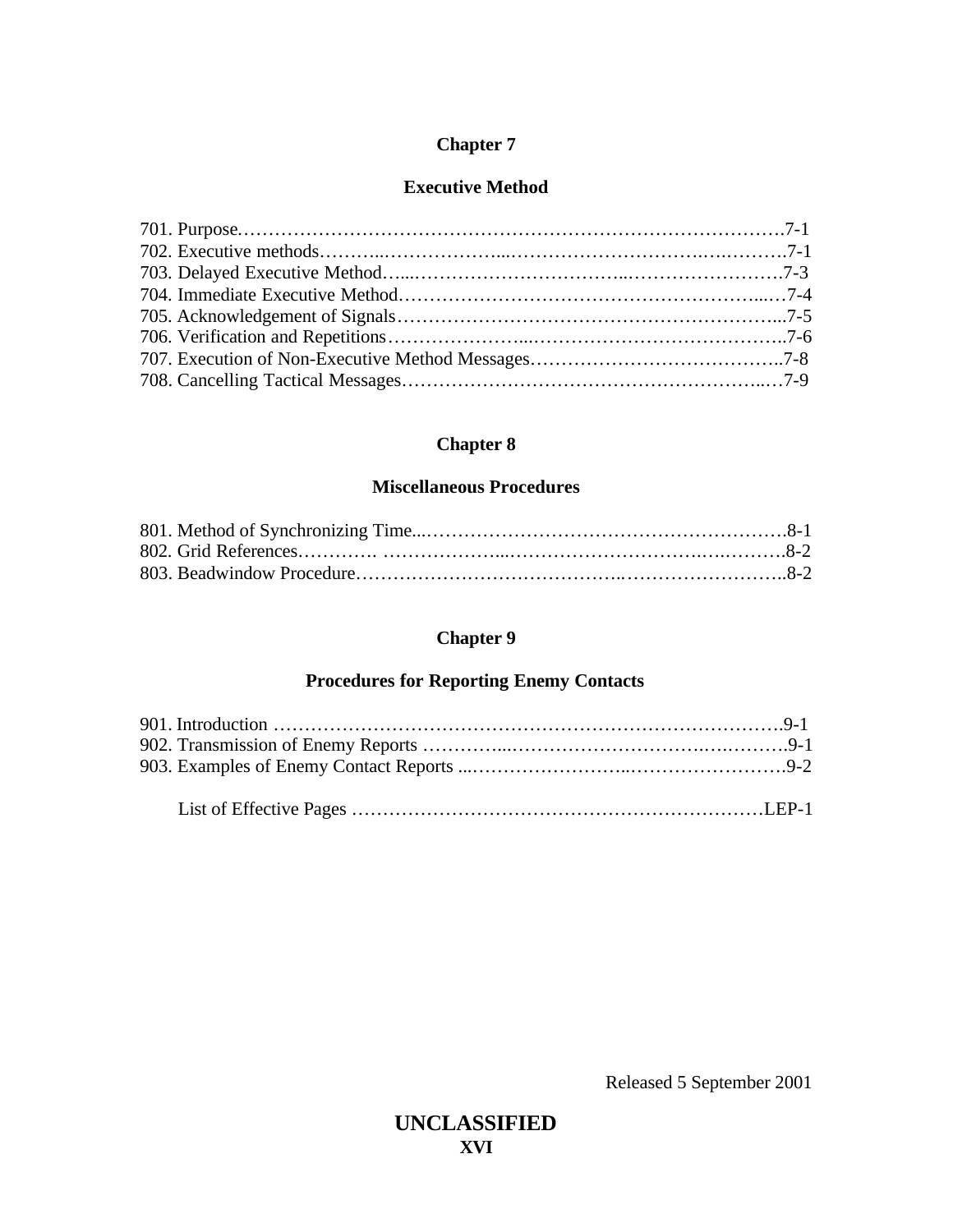## **CHAPTER 1**

### **GENERAL**

#### **101. GENERAL**

The aim of ACP125 is to prescribe the voice procedure for use by the armed forces of Allied nations on secure and insecure tactical voice nets. Its purpose is to provide a standardized way of passing speech and data traffic as securely as possible consistent with accuracy, speed and the needs of command and control.

- a. Voice procedure is necessary because:
	- (1) Speech on a congested voice net in battle must be clear, concise and unambiguous. To avoid interference between speech and data, it will often be expedient to assign the passage of data traffic to logistic or admin nets rather than to those directly associated with command and control.
	- (2) It must be assumed that all transmissions will be intercepted and analysed by potential adversaries, and used to provide radio location and signals intelligence. The use of a standard procedure is an important security measure against the constant threat of enemy electronic warfare activities.
	- (3) Some form of discipline is needed to ensure that transmissions do not overlap, if two people send at one time the result is chaos.
- b. Adherence to the procedure prescribed in ACP125 is mandatory on all Allied military tactical secure and insecure voice nets. Departure from, or variations in these procedures is prohibited. Such action can invalidate security precautions, reduce accuracy and speed, and create confusion. If the procedure does not cater for a specific situation, common sense and training experience should be used as a guide. Standard procedure must never be substituted with individually preferred methods, or the latter used as an excuse for lack of procedural expertise.
- c. The rules for Voice Procedure are frequently reviewed and changed as necessary. Suggestions for change are welcome and should be forwarded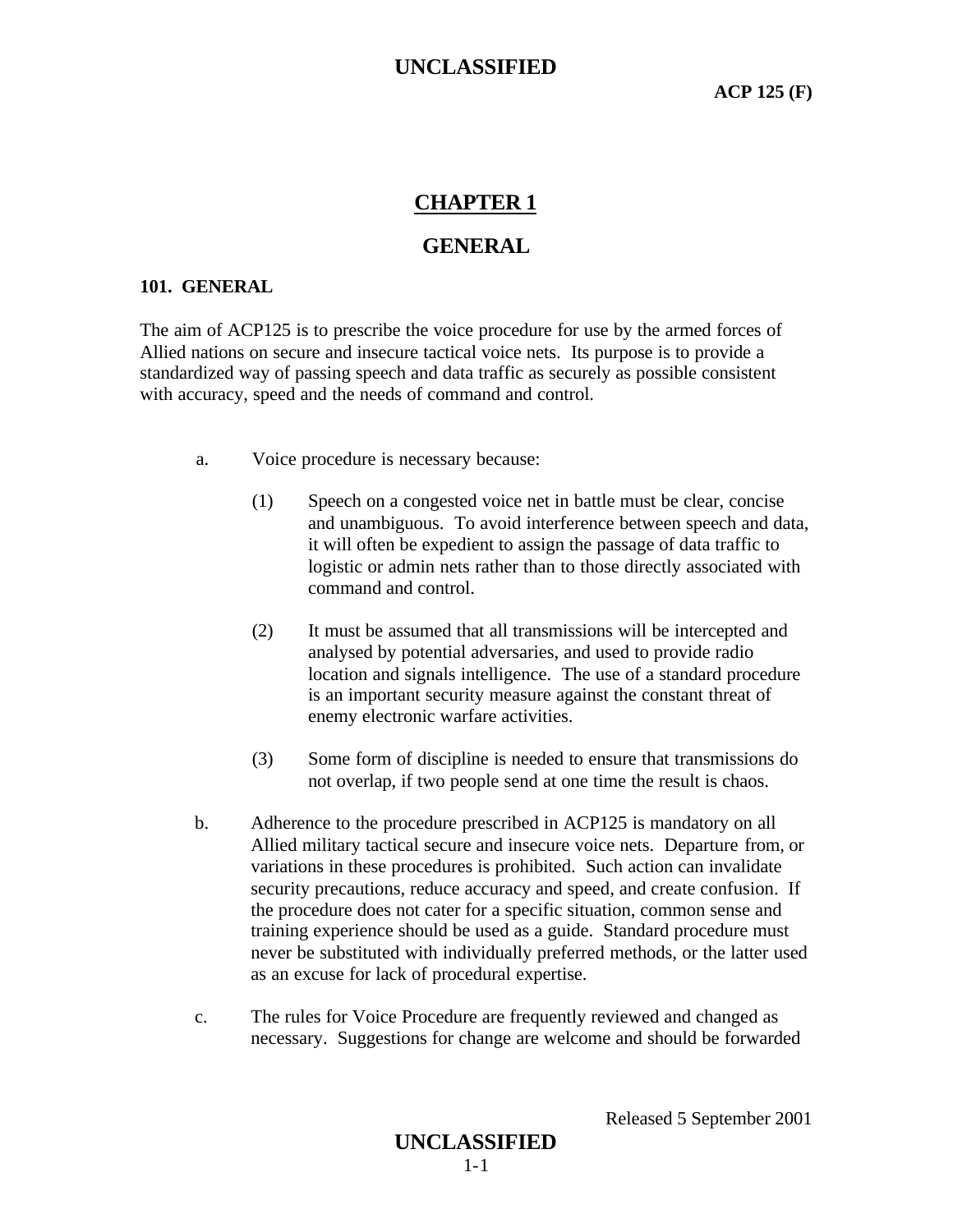to the appropriate Signal School for coordination and despatch to the national defence procedures authority.

### **102. VOICE PROCEDURE**

The term Voice Procedure encompasses three related elements:

- a. Protocol. The rules of use how to start and finish a message. On mixed voice and data nets this includes the prowords used for the passage of data traffic.
- b. Callsigns. Figures, letters, or combinations of both used to identify a communications station, an organization, or an individual on a radio net.
- c. Secure Nets and Codes. The cryptographic systems employed to protect secure nets, and the codes used to provide some degree of cryptographic protection for information transmitted over insecure nets.

### **103. PROTOCOLS**

The protocols in this publication are designed to reduce wherever possible, consistent with accuracy, the time spent in the transmission of voice communications drills, message text and data traffic.

#### **104. CALLSIGNS**

The voice callsign system seeks to conceal from an enemy who is talking to whom, hence the level of command, composition and purpose of the net. Callsign systems are devised to make all nets sound the same to an intercepting operator or analyst. Unless considerable time is spent in monitoring and searching for telltale traffic, the nature, composition and purpose of an insecure net should not be obvious.

#### **105. SECURE NETS**

Traffic passed over a secure net must not be classified higher than the classification assigned to the crypto net variable in use. The rules for voice procedure apply equally to secure and insecure nets.

#### **106. CODES**

Tactical codes are designed to provide:

a. Concealment of exploitable text.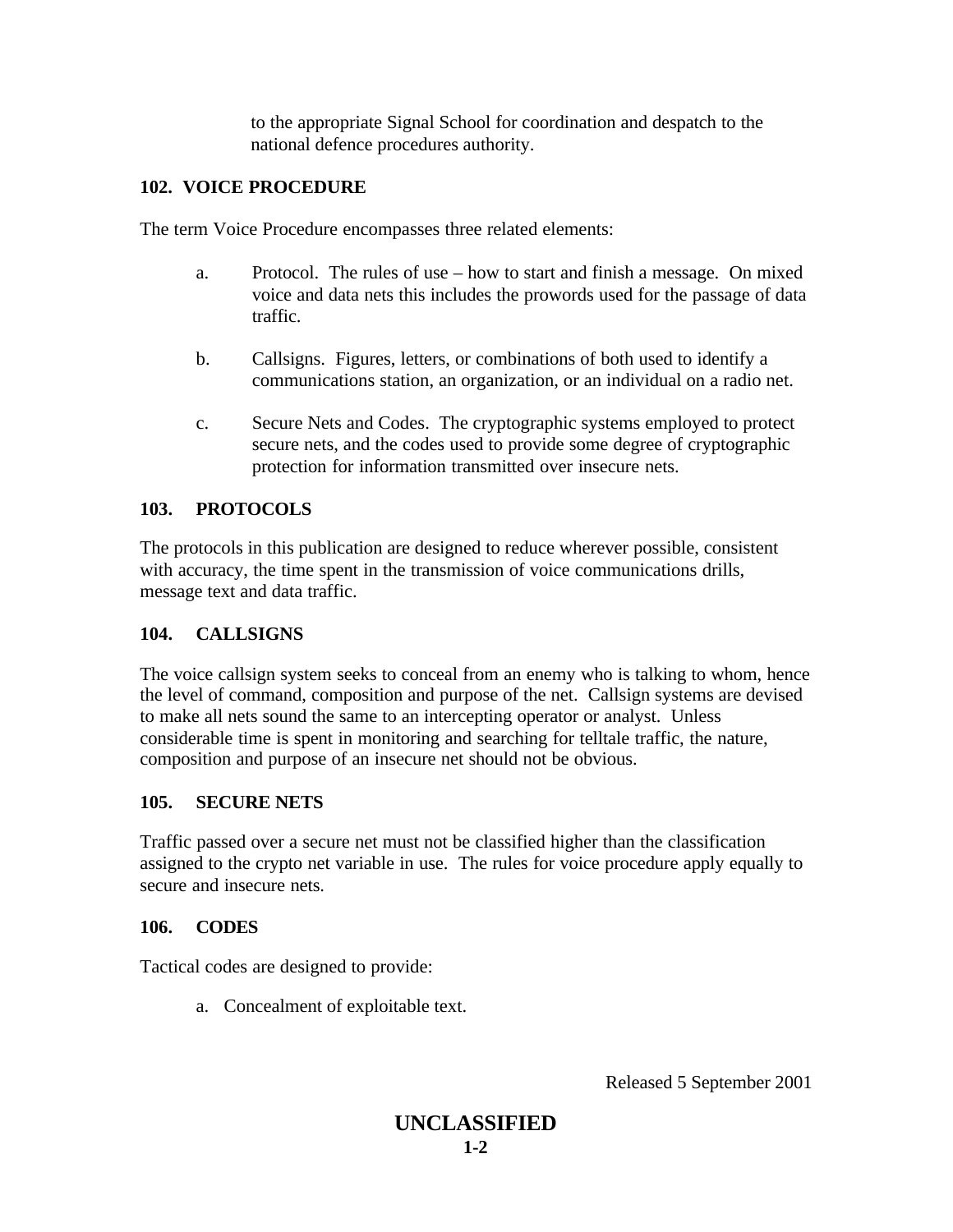b. Authentication tables.

### **107. ENCRYPTION OF PLAIN TEXT**

The variety of operations in which Allied forces may be involved, the ability or otherwise of hostile agencies to respond to information passed over insecure nets and the threats to communications in peacetime, require commanders and communicators at all levels to exercise judgement as to what should and should not be enciphered. Decisions arrived at should be based on the guidelines given in this publication.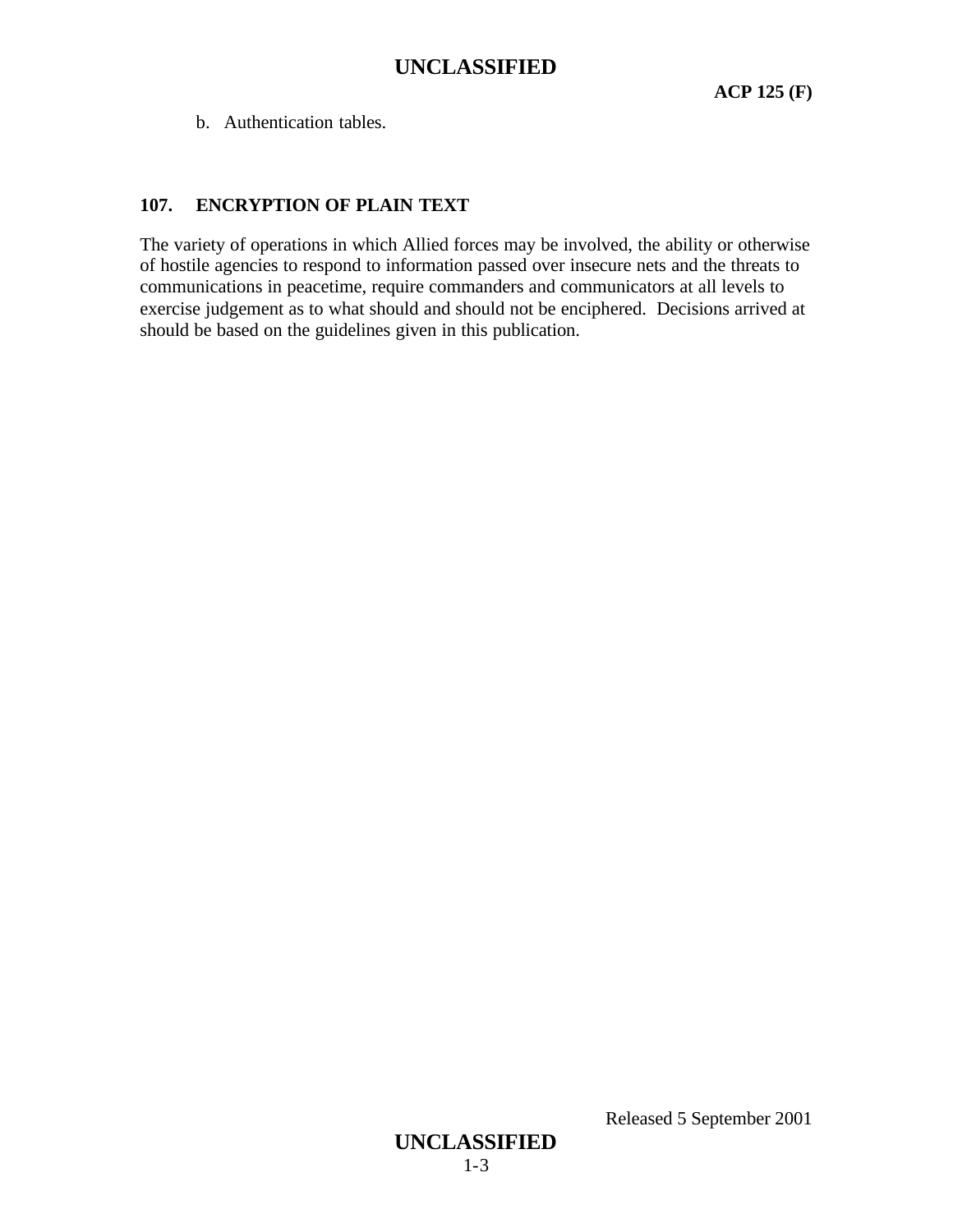Released 5 September 2001

**UNCLASSIFIED 1-4**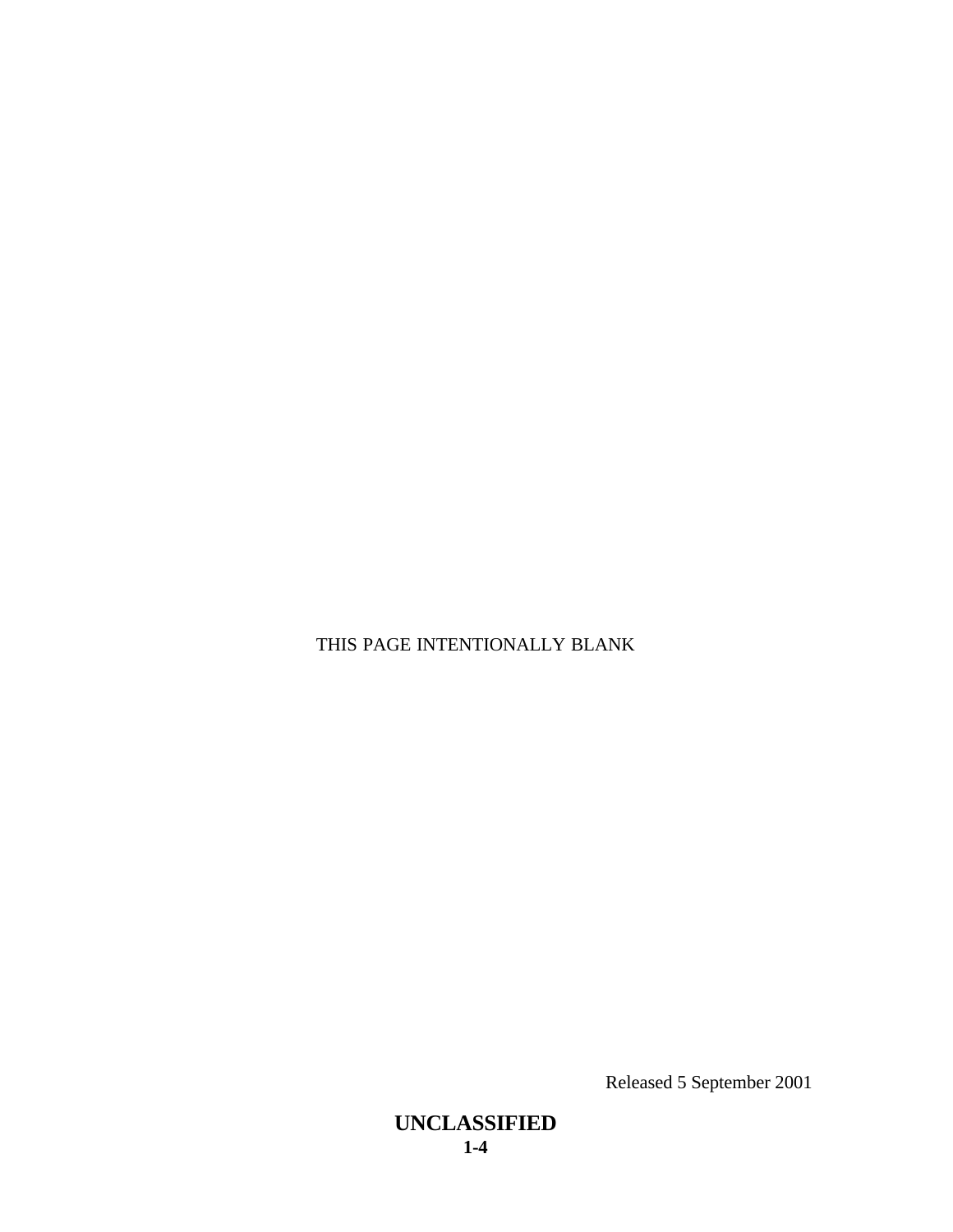## **CHAPTER 2**

## **SECURITY**

#### **201. THE RADIO WAR**

The range, efficiency and traffic capacity of modern radios provide an excellent method of communication. Unfortunately, unencyphered radio is the least secure of all means of communications. The unauthorised interception and recording of radio transmissions is impossible to detect or prevent.

- a. Military radio communications are a constant source of valuable intelligence to potential adversaries, both in peace and war. Information collected in peacetime is available for long term analysis by a potential enemy and is extremely useful for the planning of operations against Allied forces in time of war. This task is simplified by the often unwitting relaxation of security precautions during training exercises, actions that would be considered unthinkable in war. Inferior security and operating procedures practised in peacetime are unlikely to be discarded/corrected immediately prior to operations in time of crisis.
- b. Enemy response to security breaches made in wartime can be expected to be immediate. Even secure radio communications can provide considerable intelligence from characteristic patterns, traffic flow and the location of transmitters obtainable by direction finding (DF).
- c. It must be assumed that every radio transmission made during training exercises or on operations will be intercepted and evaluated by hostile signal intelligence (SIGINT) agencies, and the resulting intelligence ultimately used against Allied nations.

#### **202. INTERCEPTED INFORMATION**

This constant monitoring of Allied radio communications and the study and interpretation of the various traffic characteristics provide the enemy with vital current information concerning fighting capabilities.

a. Intercepted information, when analysed and correlated with existing data from other sources, can provide intelligence of sufficient value to influence significantly enemy command decisions.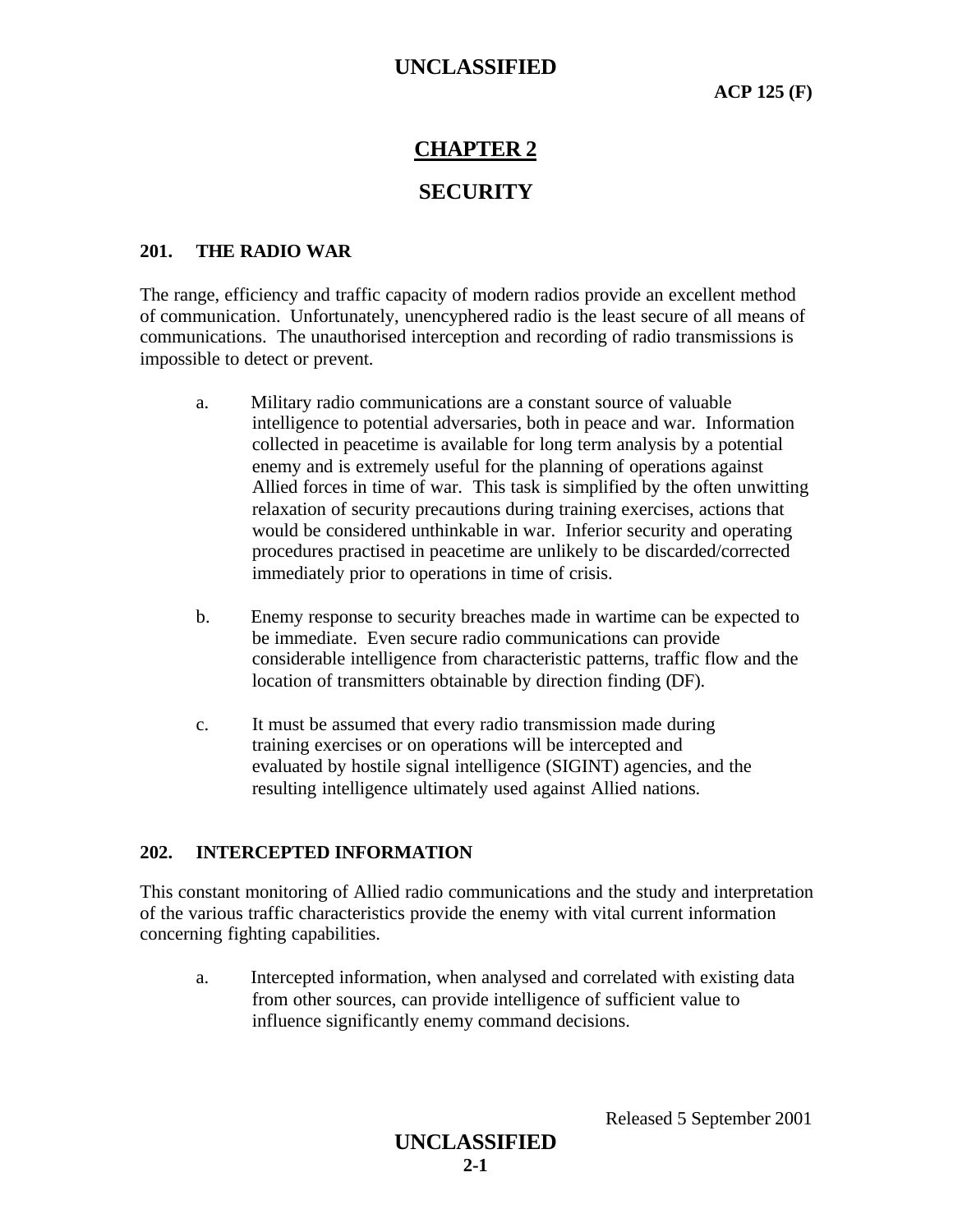- b. Whether from direct security breaches or the provision of indirect clues through the indiscreet use of plain language, a potential enemy will attempt to discover:
	- (1) Task Organisation or Order of Battle

Command structure. Radio net level, composition and function. Ship and unit identities.

(2) Locations

Formation and unit boundaries. Areas of operation. Location of command ships and headquarters.

(3) Intentions

Operations plans. Tactical groupings. Movement.

(4) Combat Effectiveness

Casualties. Damaged or defective ships, vehicles and equipment. Standard of radio discipline.

#### **203. SECURITY OF INFORMATION**

- a. Whether transmitted during training or on operations, all information of a long or short term nature likely to assist an enemy in wartime should be encoded, whenever possible, prior to its transmission on insecure radio. It is mandatory to encode:
	- (1) Positions, bearings and distances, stations, datum and reference points, grid references or place and ships names identifying location of friendly forces.
	- (2) Positions, bearings and distances, datum and reference points, grid references or place and ship's names identifying locations of enemy forces if the information is gained by stealth. When both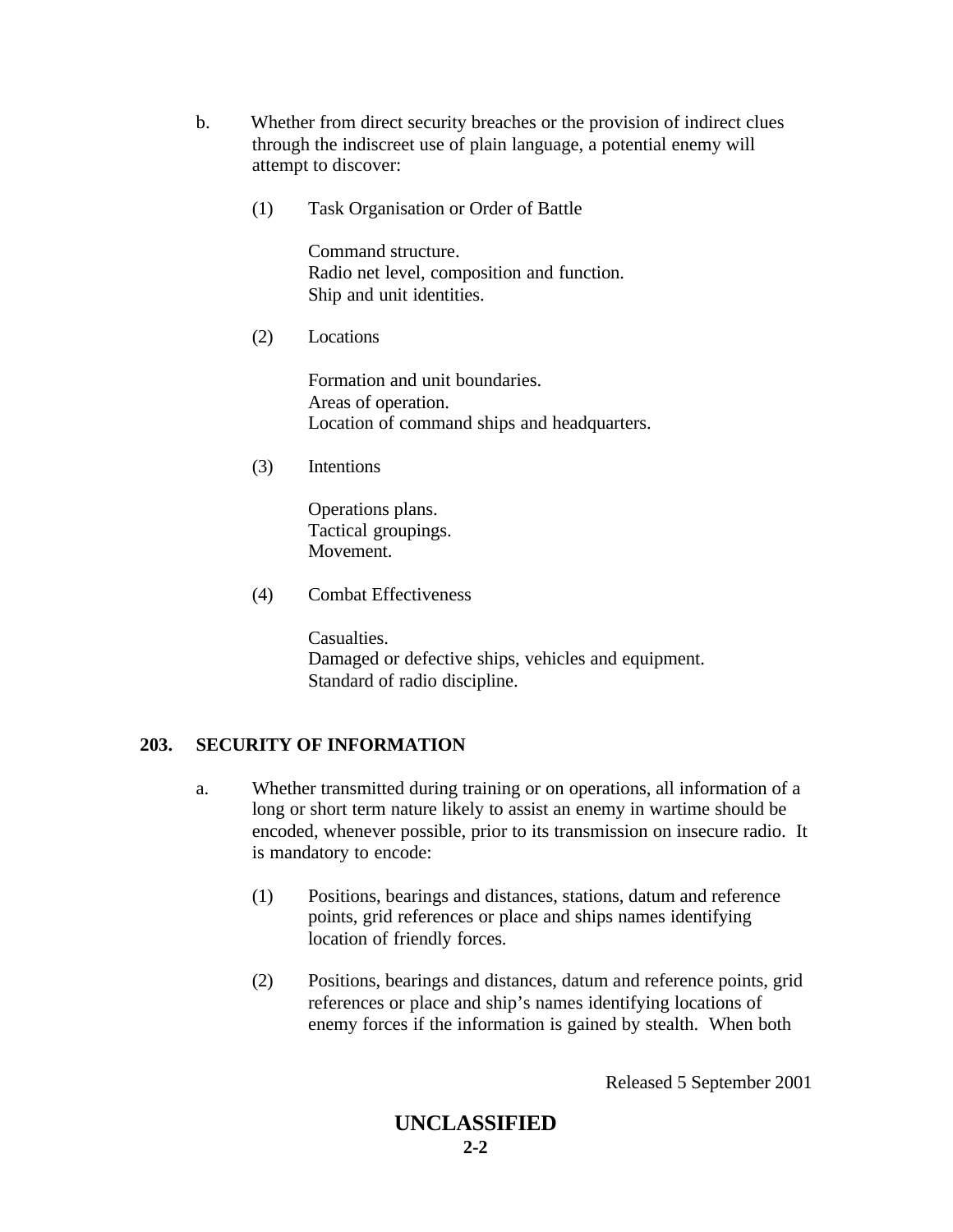friendly and enemy forces are aware that contact has been made, in other words after an exchange of fire has taken place, contact reports may be sent in the clear.

- (3) Start lines.
- (4) FUPs and routes.
- (5) Harbours and Tides.
- (6) Timings.
- (7) Future intentions (including "Warning Orders", "Orders" and "No Move Before" etc).
- b. Once sensitive information has been transmitted in the clear, there is no guaranteed period of safety and it must be assumed that enemy reaction will be immediate.
- c. Each transmission must be carefully considered and the risk calculated. The rival priorities of security and speed are to be carefully weighed and balanced against the enemy's ability to intercept and exploit the transmitted information.

### **204. COMMUNICATIONS SECURITY**

Communications Security (COMSEC) is the collective title for the measures taken to protect all aspects of communications in order to deny information and intelligence to an enemy. This includes cryptographic security details of which are contained in national cryptographic instructions.

#### **205. TRANSMISSION SECURITY**

Transmission Security is that component of COMSEC which includes all measures designed to protect Allied radio transmissions from enemy interception, analysis and deception.

a. Interception. Interception is the act of searching for, listening to and recording radio communications and electronic transmissions for the purpose of obtaining information.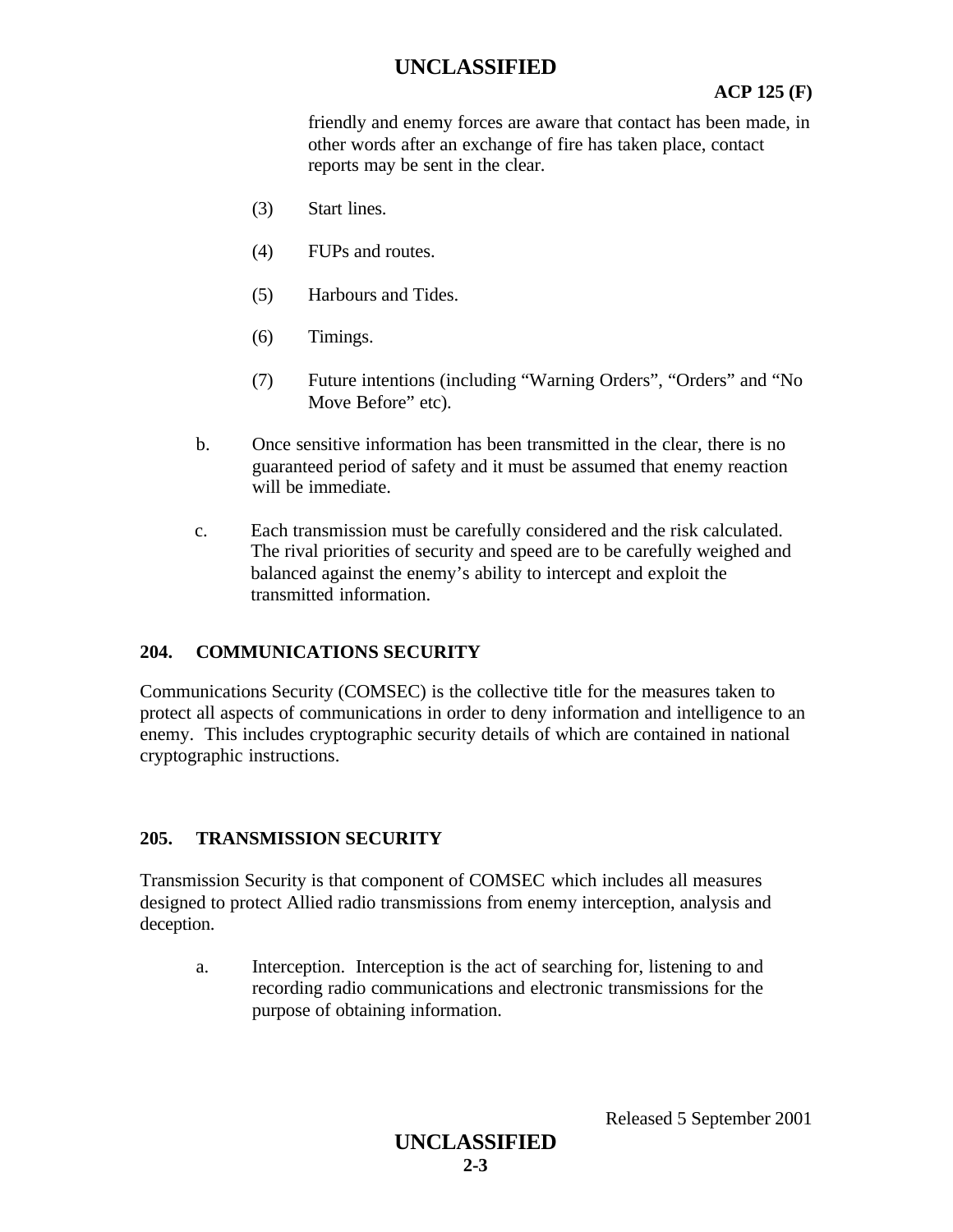- b. Analysis. Analysis is the examination and interpretation of intercepted radio communications traffic and electronic transmissions for the purpose of obtaining intelligence.
- c. Deception. Deception is the introduction of a false transmission into a communications system, by imitating an authentic transmission, with the intention to deceive or create confusion.

### **206. DEFENCE AGAINST INTERCEPTION**

The use of radio is part of an overall Emission Control (EMCON) policy and is a command function decided at the highest level.

- a. No radio transmission, can be regarded as safe from interception. It is important to remember that intercept receivers are designed to receive weaker signals at greater distances than standard receivers do.
- b. Maximum defence against interception and DF can be achieved if the following protective measures are taken:
	- (1) Radio Silence. Radio silence (defined in ACP167) is the only conclusive defence against interception. Instructions and procedures regarding the imposition, breaking and lifting of radio silence must be rigidly adhered to if the expected protection they can provide against enemy interception is to be attained. The lifting of radio silence does not allow radio to be used indiscriminately.
	- (2) Electronic Silence. Orders for the imposition of electronic silence may be passed over the radio by the use of a codeword issued by the general staff.
	- (3) Avoiding Unnecessary Transmissions. The necessity for each radio transmission should be carefully considered; radio is often used habitually when adequate alternative methods of communication are available. Having decided to make a transmission, called stations should be limited to essential addressees only to avoid unnecessary replies and acknowledgements. The checking of communications and associated transmitter tuning and testing should be reduced to an absolute minimum.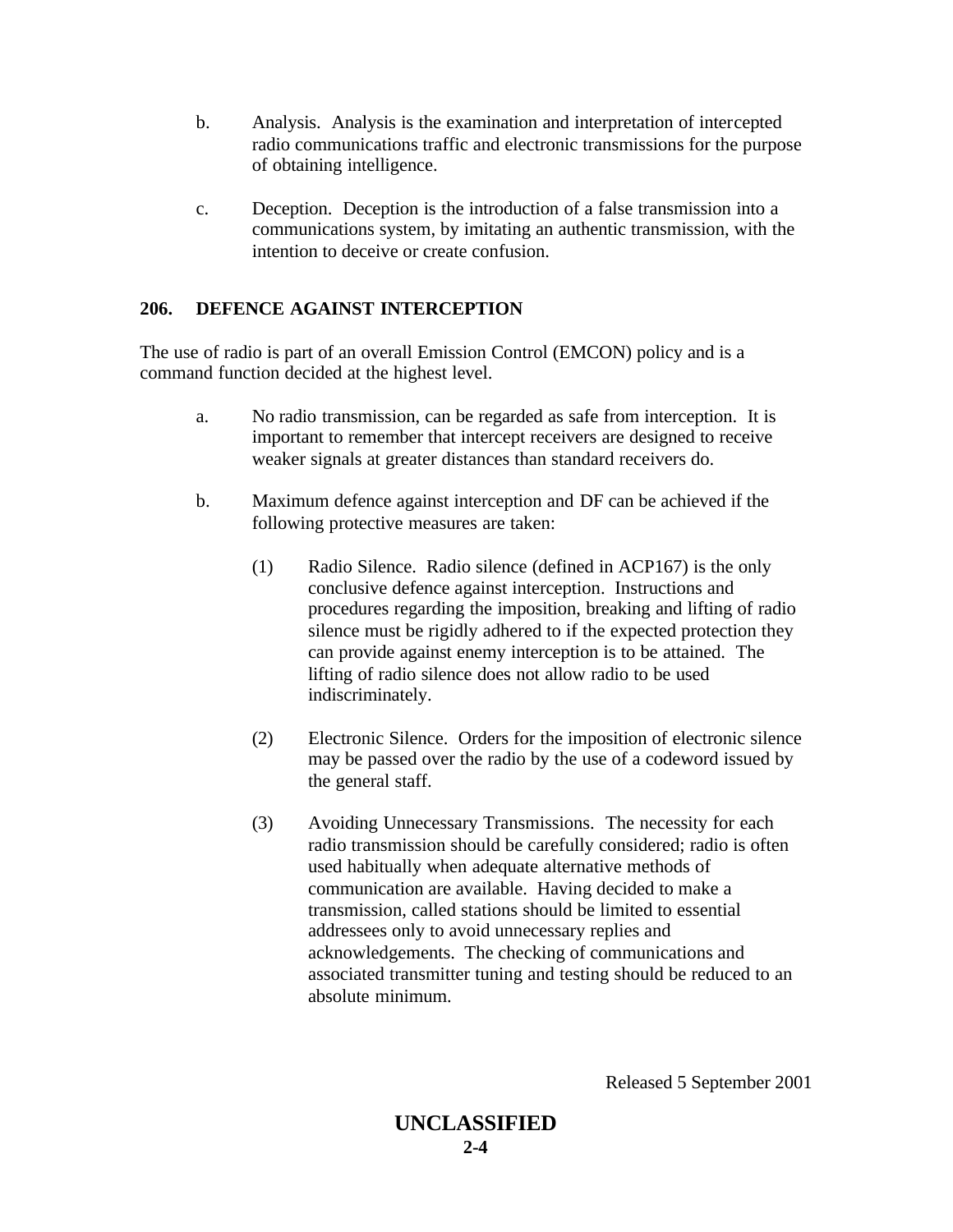- (4) Transmission Length. The longer a transmission the more vulnerable it is to intercept and DF. Individual transmission should not exceed 20 seconds and, whenever possible, terminated with the proword OUT. The pressel should always be released during pauses in procedure. The same principle should be applied to data transmissions.
- (5) Procedure. Poor procedure can increase transmission time and cause a series of unnecessary transmissions requesting clarification. Strict adherence to correct message procedure and communication drills, combined with good net discipline, will minimise transmission time and reduce vulnerability to interception and DF. Measures must be taken to avoid the continuous repetition of data messages – the danger is that unless an automatic acknowledgement is received from the intended recipient a data message may be repeated ad infinitum.
- (6) Changing Frequency. Changing frequency can break continuity of interception. Whenever possible, on insecure nets, the instruction to change frequency should be encoded or passed by secure means – this is important when the change occurs at an unpredictable time. Frequencies are never to be passed in clear over insecure radio.
- (7) Use of Alternative Means of Communications. The maximum use should be made of communications other than radio, particularly where a delayed response is acceptable to the originator.

### **207. DEFENCE AGAINST ANALYSIS**

The following measures should be taken to render enemy traffic analysis more difficult and any resulting intelligence less reliable:

- a. Calling and answering. The greater the number of stations included in a call, the more potential intelligence there is available to an analyst to decide the composition, size and level of a net. For this reason, all station calls and large multi-station calls are unduly detrimental to security; their use should be confined to exceptional, unavoidable circumstances. Collective calls have the advantage of brevity without the need to divulge each callsign in the initial call but, used excessively, subsequent answering calls will soon provide the analyst with their grouping and identity.
- b. Callsign omission. After initial calling and answering calls have been made and the identities of the calling and called stations have been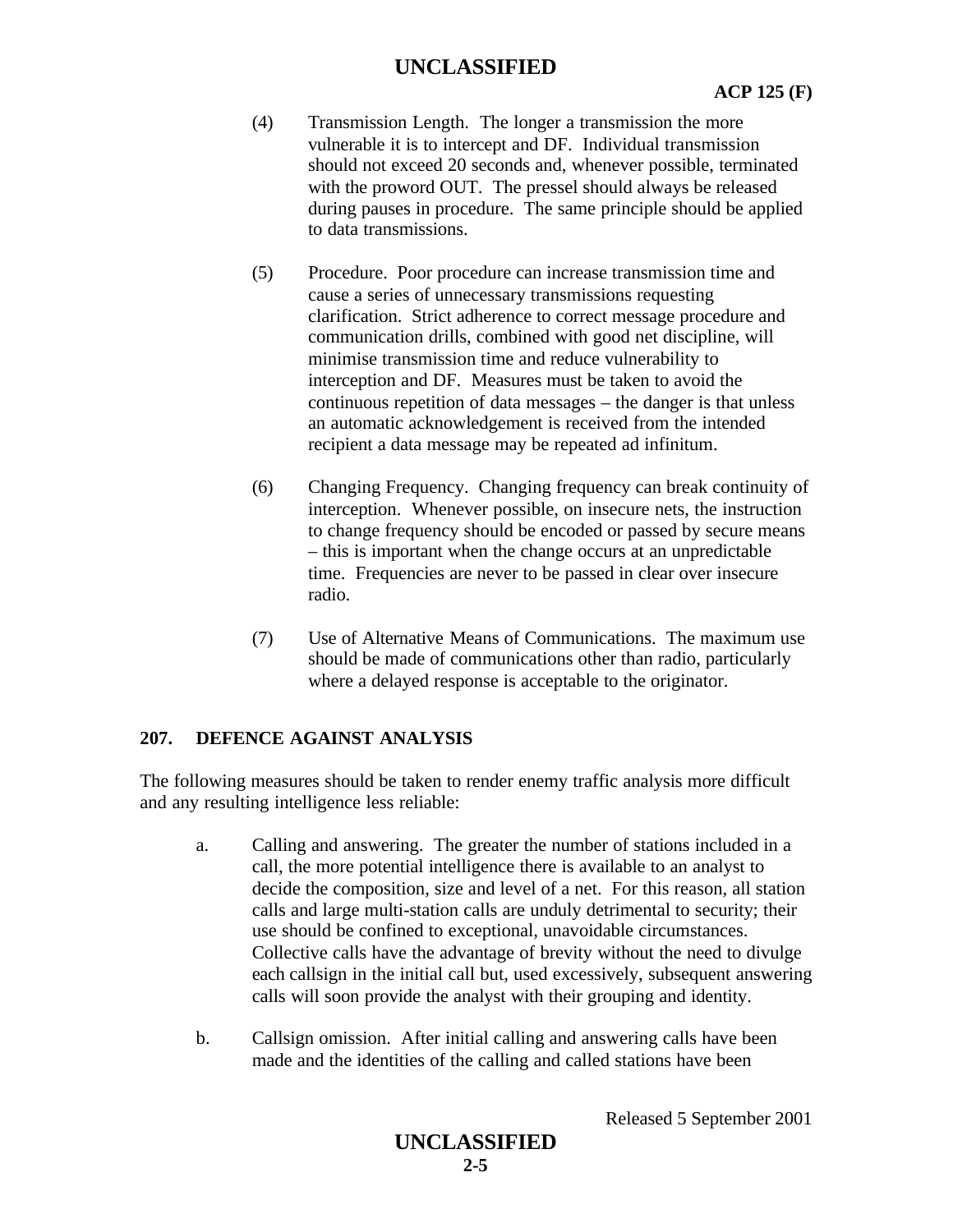satisfactorily established, callsigns should be omitted entirely unless circumstances demand other wise. In addition to denying the analyst useful repetition and confirmation of callsigns, overall transmission time is reduced.

- c. Locations. Locations, whether Allied or those of an adversary, are the most sensitive information sent over radio and are an unrivalled source of intelligence; an analyst can invariably relate unencoded enemy locations to friendly forces' positions. This is often due to the inadvertent disclosure of associated plain language, in either the same or other messages, combined with the analyst's knowledge of Allied tactical doctrine. Furthermore, an enemy commander, given that he is aware Allied forces know of his positions, can take appropriate counter action. As a general rule, all locations should be encoded.
- d. Plain Language. Plain language information of an obviously sensitive nature must be encoded prior to transmission over insecure radio. Every effort should also be made to identify and encode plain language information that may in isolation appear innocuous but when assembled with other similar information by an analyst becomes classified. Ideally, with the sensible use of vocabulary codes, transmissions should contain the minimum of exploitable plain language text.
- e. Avoiding Compromise. Plain language reference to callsigns, address groups, tactical codes or other security aids is forbidden and must be constantly guarded against is the security value and protection they offer is not to be compromised. Linkage or compromise enabling continuity between old and new operating frequencies must be avoided.
- f. Standardisation. Idiosyncrasies of speech and operating techniques enable the analyst, aided by a comprehensive filing system, to recognize an individual, his ship or unit and its expected role. The aim of every radio user should be to remain anonymous. The names of personnel, ships or units must never be transmitted in clear. Unique personal expressions or mannerisms, jargon and mention of specialist items of equipment must be avoided.

#### **208. DEFENCE AGAINST DECEPTION**

An enemy will rarely attempt deception during peacetime, but almost exclusively reserve its use for time of war to ensure maximum impact. Unsuspecting stations preoccupied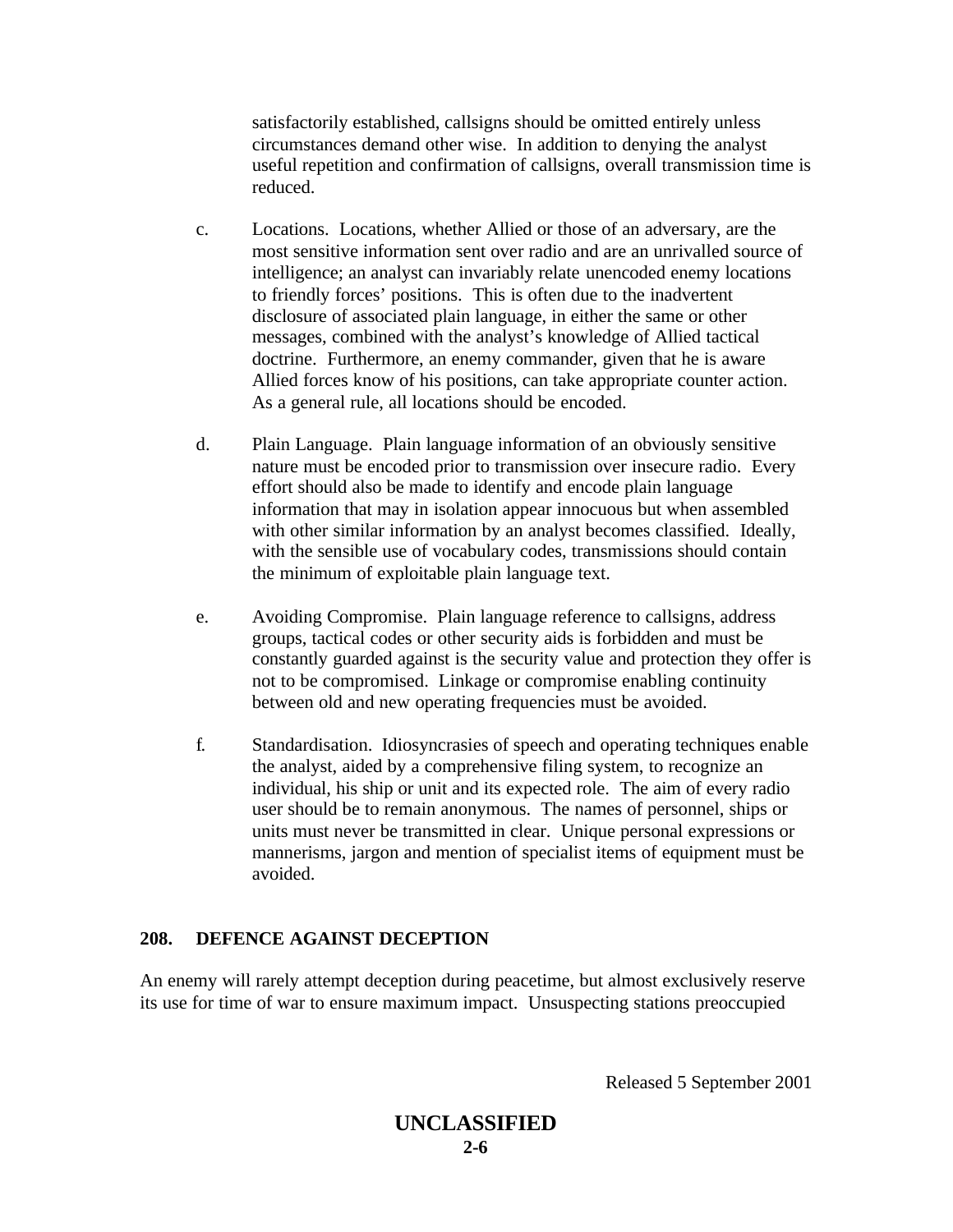with urgent tactical matters are particularly prone to this method of attack. The best defences against enemy deception are:

- a. Good Procedures. The success of enemy deception relies on his ability to appear inconspicuous, which is mainly dependent on his knowledge of Allied operation procedures.
- b. Constant Vigilance. Radio users and operators must remain alert to irregularities in procedure, unfamiliar speech and unexpected transmissions of dubious origin. Subtle use of previously recorded transmissions of Allied nets, played back by an enemy, can cause confusion and endanger Allied troops; these may not necessarily be on the same net or within a similar time frame. Special care must also be taken to identify and ignore counterfeit transmissions made solely to solicit answering calls, normally for DF purposes, when radio silence is in force. Whenever deception is recognised, or suspected, it should be reported immediately by secure means in accordance with national reporting procedures.
- c. Authentication. The correct and timely use of authorised authentication systems help protect Allied nets against enemy communications deception. The requirement for good authentication practices is less apparent in training, but will contribute significantly to combat survival and effectiveness in time of war.

#### **209. AID TO SECURITY**

- a. There are procedural aids which can considerably enhance transmission security. The degree and period of security protection afforded by these aids is greatly dependent on their correct use. This requires a thorough understanding of their potential and also their limitations. Abuse or misuse of security aids will quickly counter their security value and, equally dangerously instill a false sense of security.
- b. Unofficial, locally designed codes or adaptation of official codes, however well intentioned, will not deceive a cryptanalyst; only officially authorised codes are to be used. Aids to security are:
	- (1) Authorised low-level codes.
	- (2) Authentication.
	- (3) Codewords.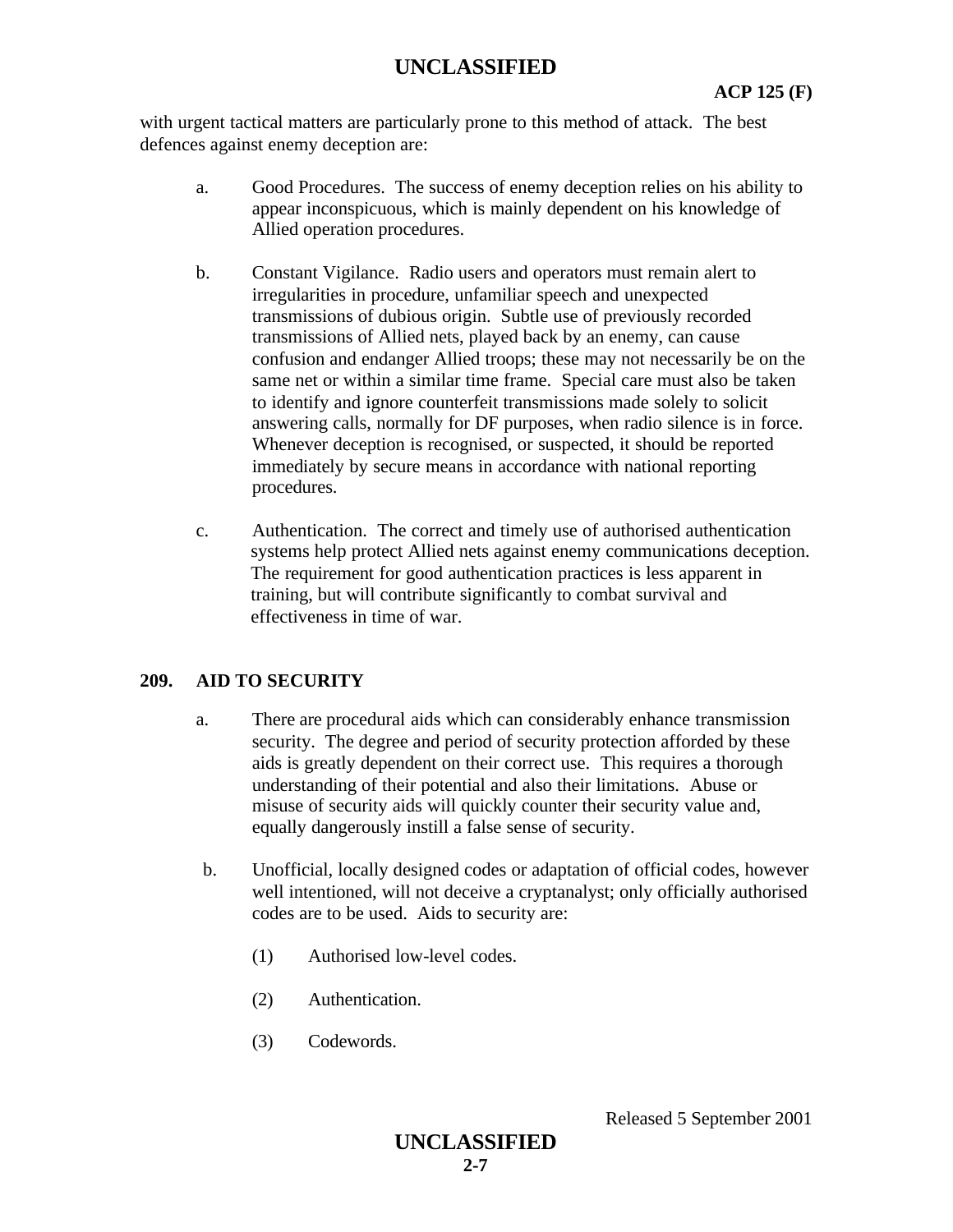- (4) Address groups
- (5) Callsigns.
- (6) Net identification signs.

#### **210. LOW LEVEL CODES**

Low level codes are designed to provide security protection for sensitive short-term tactical information where speed and simplicity of operation are the overriding considerations. When time and circumstances permit, secure communications systems or alternative physical methods should be used.

#### **211. WHAT TO ENCODE**

- a. Apart from the rules specified in paragraph 203, there can be no hard and fast guidance on what else in a message may be exploitable text in any particular circumstance. Military judgement must be exercised in every case to answer the following questions:
	- (1) How much information am I prepared to let the enemy obtain from my radio traffic?
	- (2) How might the enemy exploit the information I am about to transmit?
- b. Exploitable text is that which provides useful information for an enemy to use in a timely way (his response time can be expected to be as little as a few minutes) to our disadvantage; it includes locations and timings, assembly areas, start lines, ship and unit states and indications of intentions. Such indications include "warning orders", "orders", "no move before", etc. Their exploitability must be judged according to the tactical situation at the time. For example, in the heat of battle, "orders" may be commonplace and of no significance to an enemy; on the other hand, during a lull, a "warning order" may be the key to his discovering the time and place of a counter attack. For added guidance the policy about what may or may not normally be sent by unprotected means will be laid down by the Allied/theatre/command HQ concerned.
- c. All exploitable text must be encoded whenever the situation permits. If the delay imposed by encoding a message, or parts of a message, will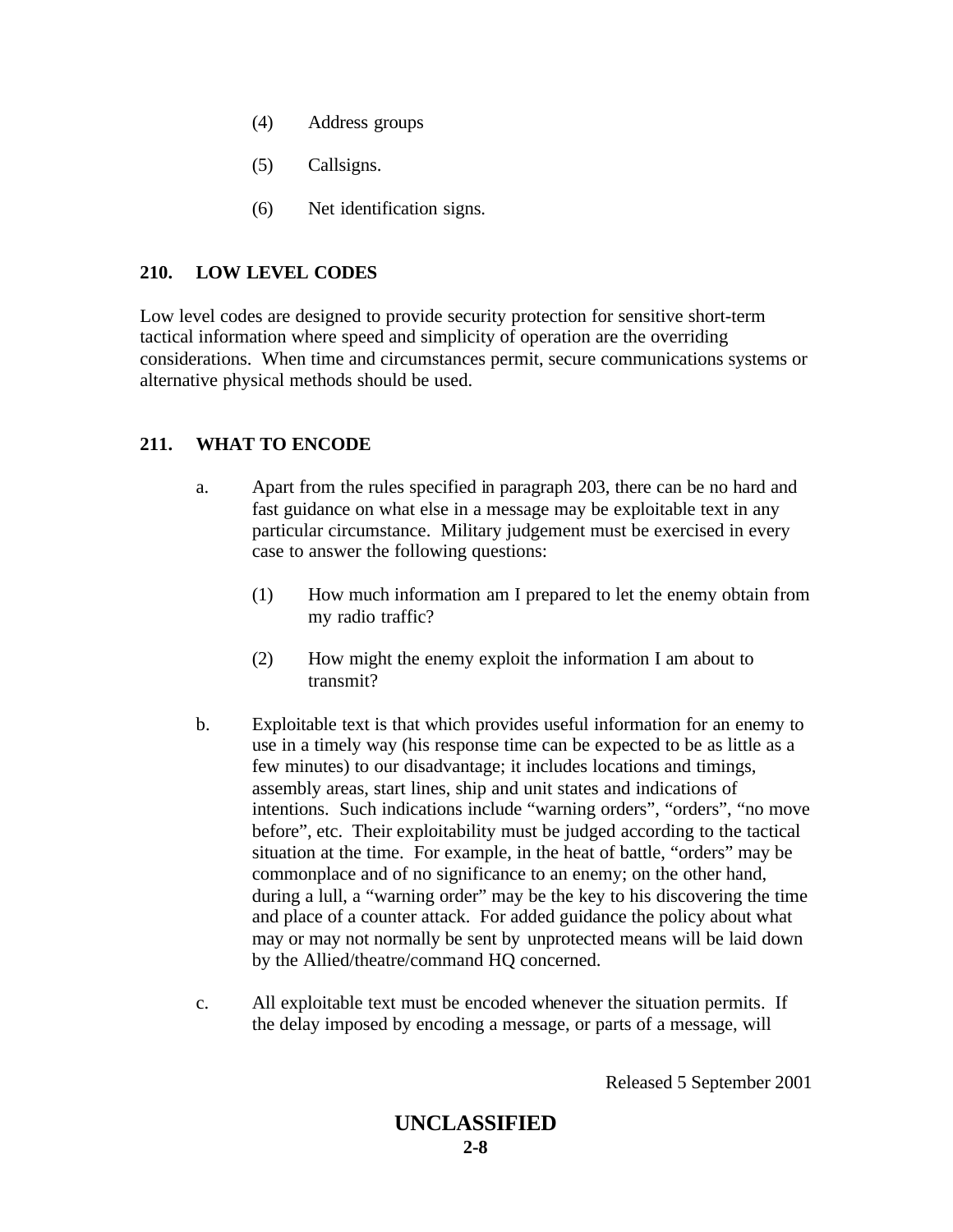prejudice the operation more than the plain text transmission will prejudice its security then the message may be sent in plain text at the discretion of the originator. However, he must understand that he may be called upon to justify his decision.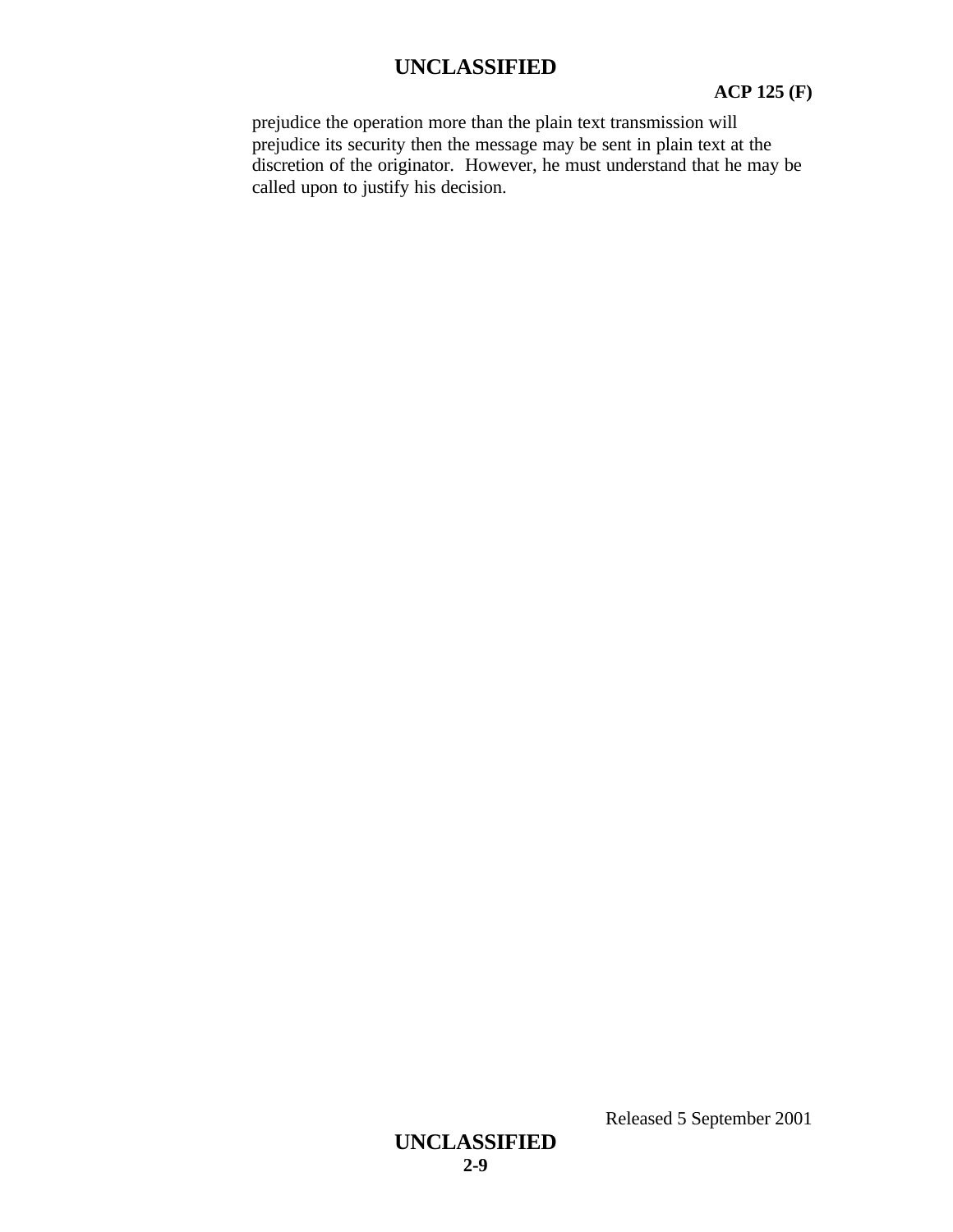### **212. REAL OR NON-EXERCISE TRAFFIC**

In training, there is a need to differentiate between exercise play and events, which require action outside the context of the exercise; conventionally this is known as "real" activity. Messages associated with real activity are just as exploitable as any other and care must be taken to ensure that security is not unduly prejudiced by the urgency of such situations. In order to highlight the differences between real and other messages, the proword NO PLAY is used. Its meaning is defined in the list of prowords at Annex A to Chapter 3

### **213. AUTHENTICATION**

Authentication is a security aid designed to protect Allied communications against deception from fraudulent transmissions by unauthorised persons.

### **214. AUTHENTICATION SYSTEMS**

The type of authentication system in use will usually depend upon the type of net, ie ship, unit command or formation level. Challenge and reply authentication is common to unit and formation nets, transmission or self-authentication is normally confined to Allied formation or specialised nets. The rules concerning the occasions when authentication should be used, with examples, are contained in Chapter 6.

### **215. CODEWORDS**

A codeword is a single word with a pre-arranged meaning, used to establish a condition, an alert, or to initiate the implementation of a plan or operation. Codewords are prepared and issued by the Operations Staff. Their meanings are always classified and are intended to be used once only as an executive order. They may therefore be sent in clear. Codewords are rarely used in connection with communications, other than for conditions of electronic silence.

### **216. RADIO APPOINTMENT TITLES**

Radio appointment titles are not codewords. They may be authorised for combined, national or joint working as required. With the exception of SUNRAY and SUNRAY MINOR, which may be used for the Commander and second-in-command on Marine, Army and Air Force tactical nets, appointment titles are not normally used.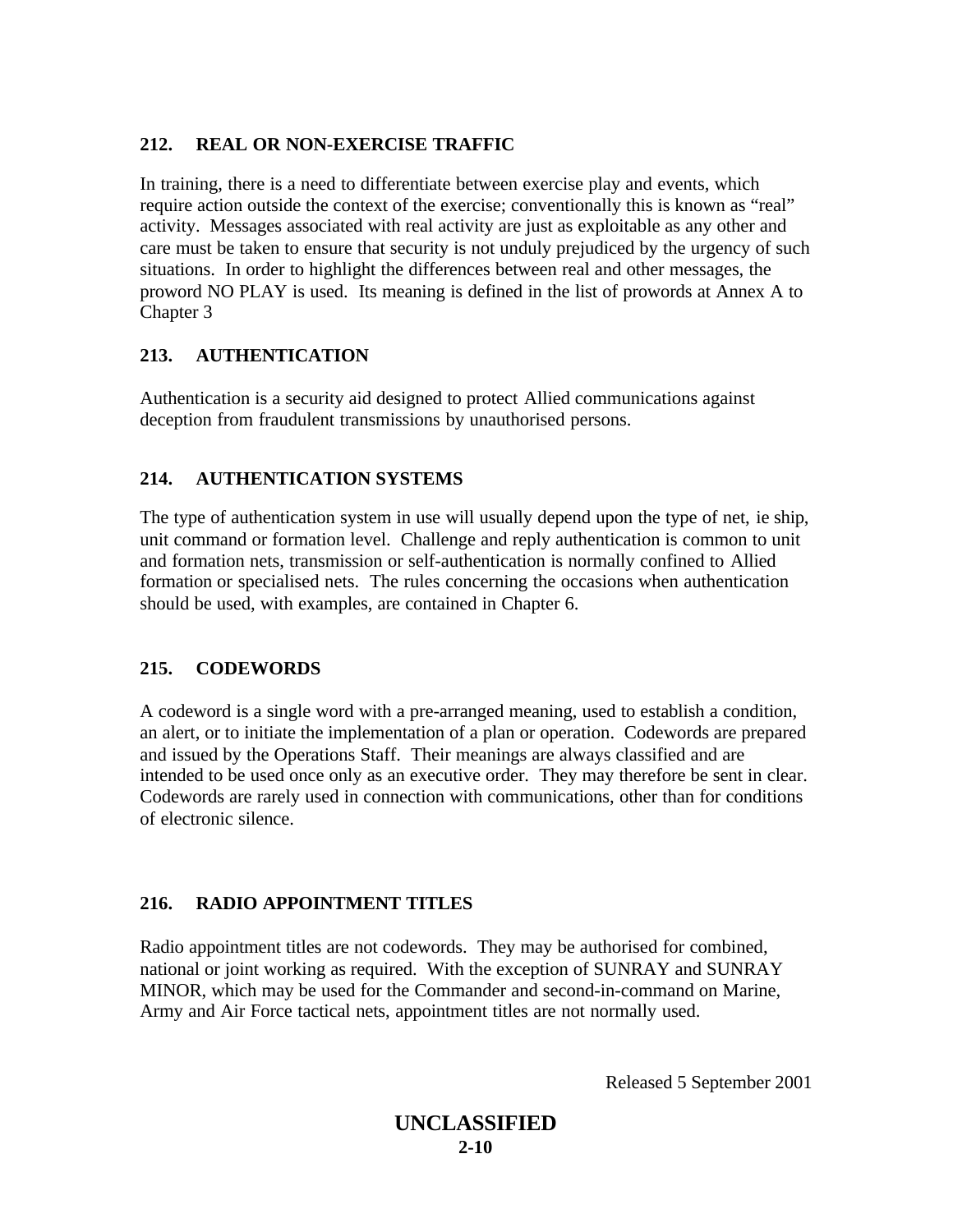#### **217. ADDRESS GROUPS**

An address group is a unique, daily changing group of four random letters used to disguise a command, formation, unit or sub unit. Address groups are classified when connected with their meaning. The Allied theatre or command HQ will determine the classification of address groups.

- a. Use of Address Groups. The use of address groups should be kept to a minimum and never qualified. Address groups are used:
	- (1) In place of clear names and addresses in voice conversations and messages, except when referring to a station in the same unit or on the same net.
	- (2) As a temporary callsign, when a station joins a net for which he has no allocated callsign.
	- (3) To refer, as required, by implication and context headquarters to which the address group is allotted, or to the whole formation, unit or sub unit served by that headquarters.
- b. When used, address groups are pronounced phonetically and, except in the address component of a formal message,

#### **218. CALLSIGNS**

- a. A callsign is a combination of letters and figures that identify a communication facility, an organisation, or an individual on a radio net. Its primary use is to establish and maintain communications. The callsign system to be used on an Allied net will be specified by the appropriate command HQ communications staff.
- b. After the initial call between two stations, callsigns should be dropped altogether unless confusion is likely to arise by so doing. In different circumstances, some callsigns systems allow users to abbreviate callsigns once communications have been established. Again, as an aid to COMSEC, the abbreviated callsign should be dropped whenever possible in communications between two stations unless confusion will arise in so doing.
- c. Full callsigns are to be used on the following occasions:
	- (1) When first establishing a net.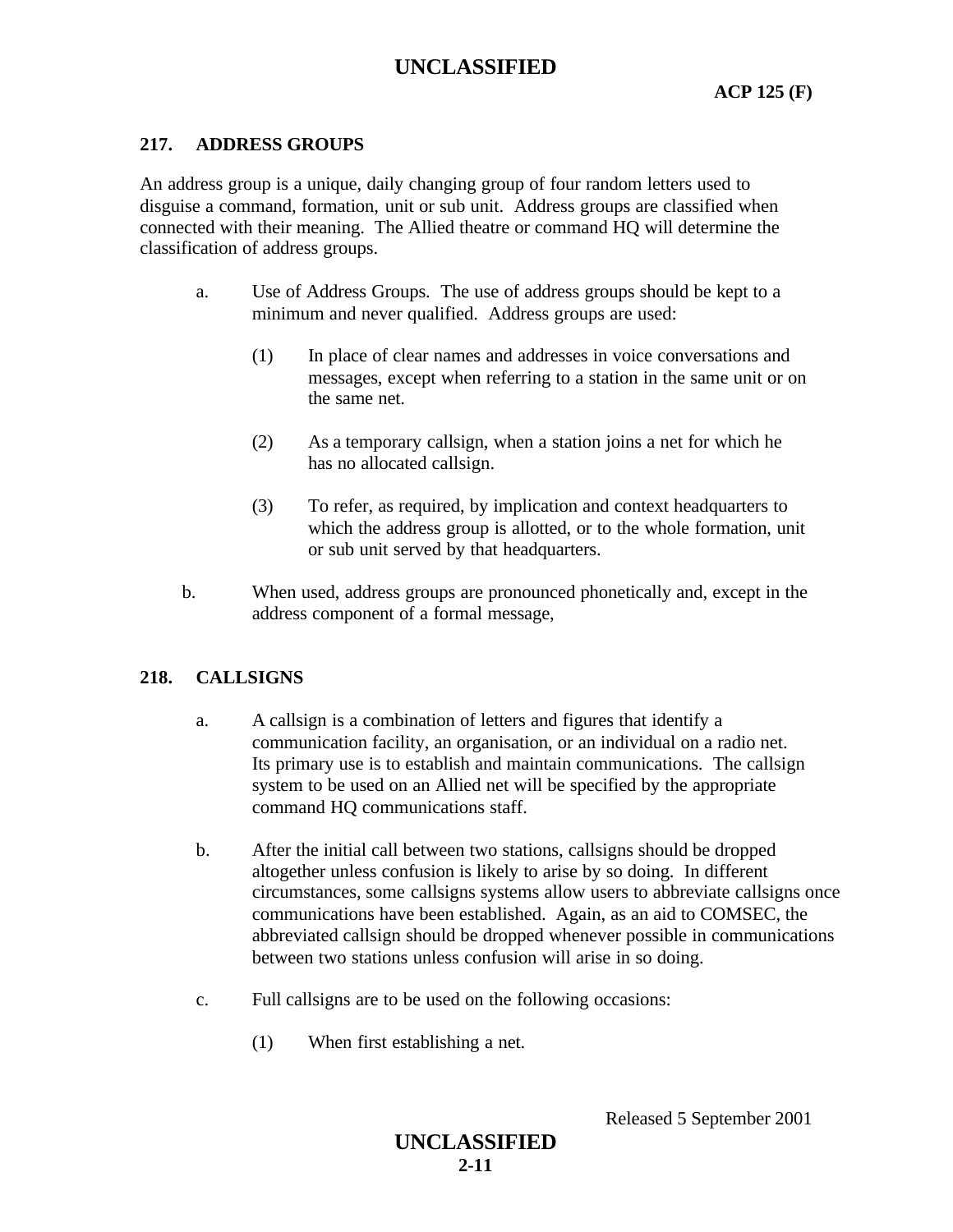- (2) When reporting into a previous established net.
- (3) In the transmission instructions and address components when a message is required to be relayed to a station on a different net.
- d. When secure daily changing callsigns are used for classified and unclassified message and unit or ship names appear in the text of an unclassified message, the unit or ships name is to be replaced by the relevant secure callsign or address group in full. Callsigns and address groups may be preceded by CALLSIGN or ADDRESS GROUP, as appropriate, when used in this manner.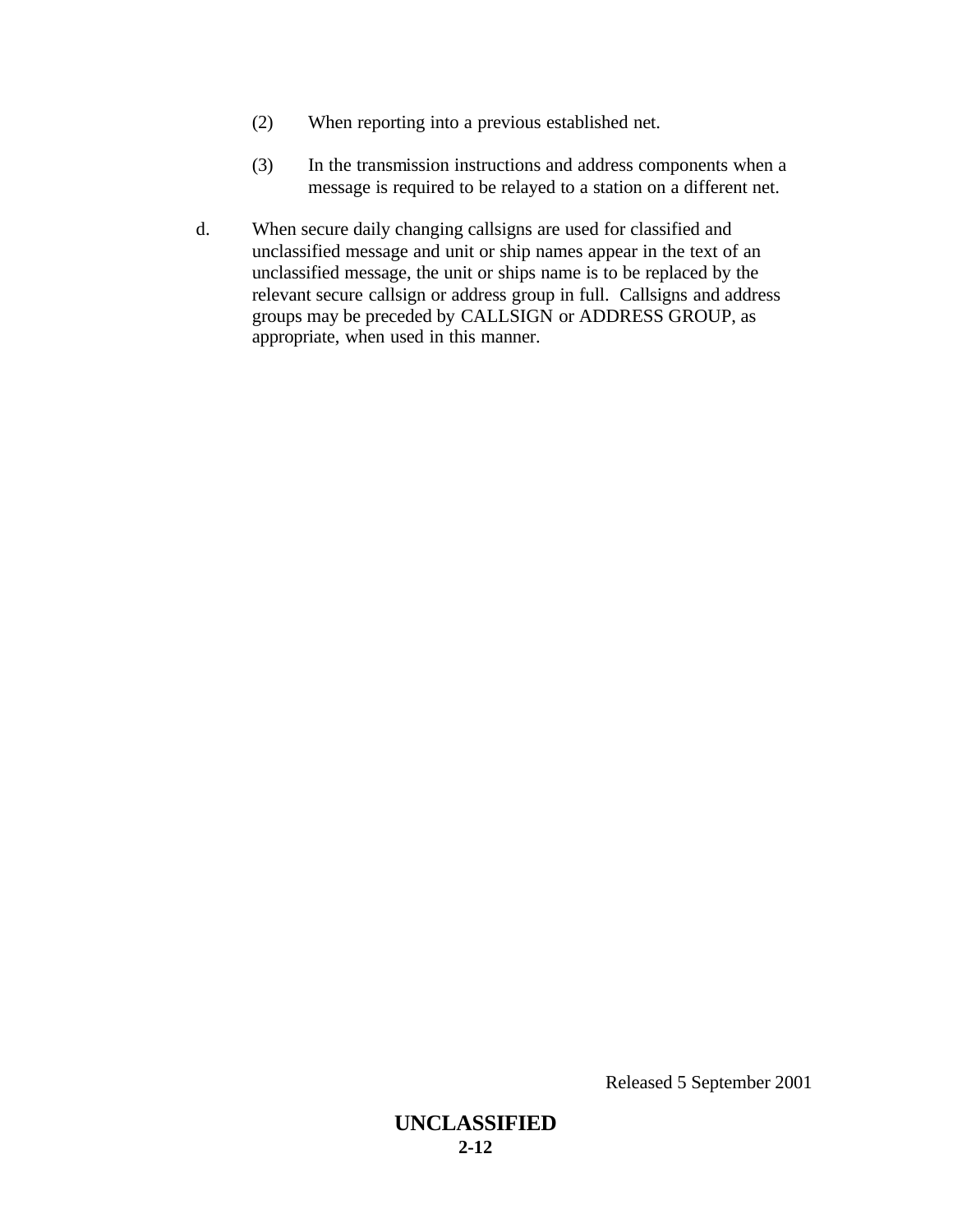## **CHAPTER 3**

### **ACCURACY**

#### **301. GENERAL**

Voice procedure is designed to provide the fastest and most accurate method of speech transmission. All messages should be pre-planned, brief and straightforward. Ideally, messages should be written down: even brief notes reduce the risk of error. Messages should be constructed clearly and logically in order not to confuse the recipient.

#### **302. SPEECH TECHNIQUE**

The correct use of audio equipment and clear, concise speech over the radio are essential if transmissions are to be successfully received and understood at the first attempt.

- a. Use of Audio Equipment. In many situations, particularly in noisy or difficult conditions, the use of headsets fitted with a noise cancelling microphone is preferable to loudspeakers: a headset will aid concentration and the audibility of the incoming signal. The double-sided, noise cancelling microphone is designed to cancel out surrounding noise, for example engine noise or gunfire, allowing speech entering on one side to pass freely. The microphone should be as close to the mouth as possible.
- b. Method of Speech. The key words to remember are Rhythm, Speed, Volume and Pitch (RSVP).
	- (1) Rhythm. Use short sentences divided into sensible phrases which maintain a natural rhythm; they should not be spoken word by word. Where pauses occur, the pressel should be released to minimize transmission time and permit stations to break in when necessary.
	- (2) Speed. Speak slightly slower than for normal conversation. Where a message is to be written down by the recipients, or in difficult conditions, extra time should be allowed to compensate for the receiving station experiencing the worst conditions. Speed of transmission is easily adjusted by increasing or decreasing the length of pauses between phrases, as opposed to altering the gaps between words; the latter will create an unnatural, halted style of speech, which is difficult to understand.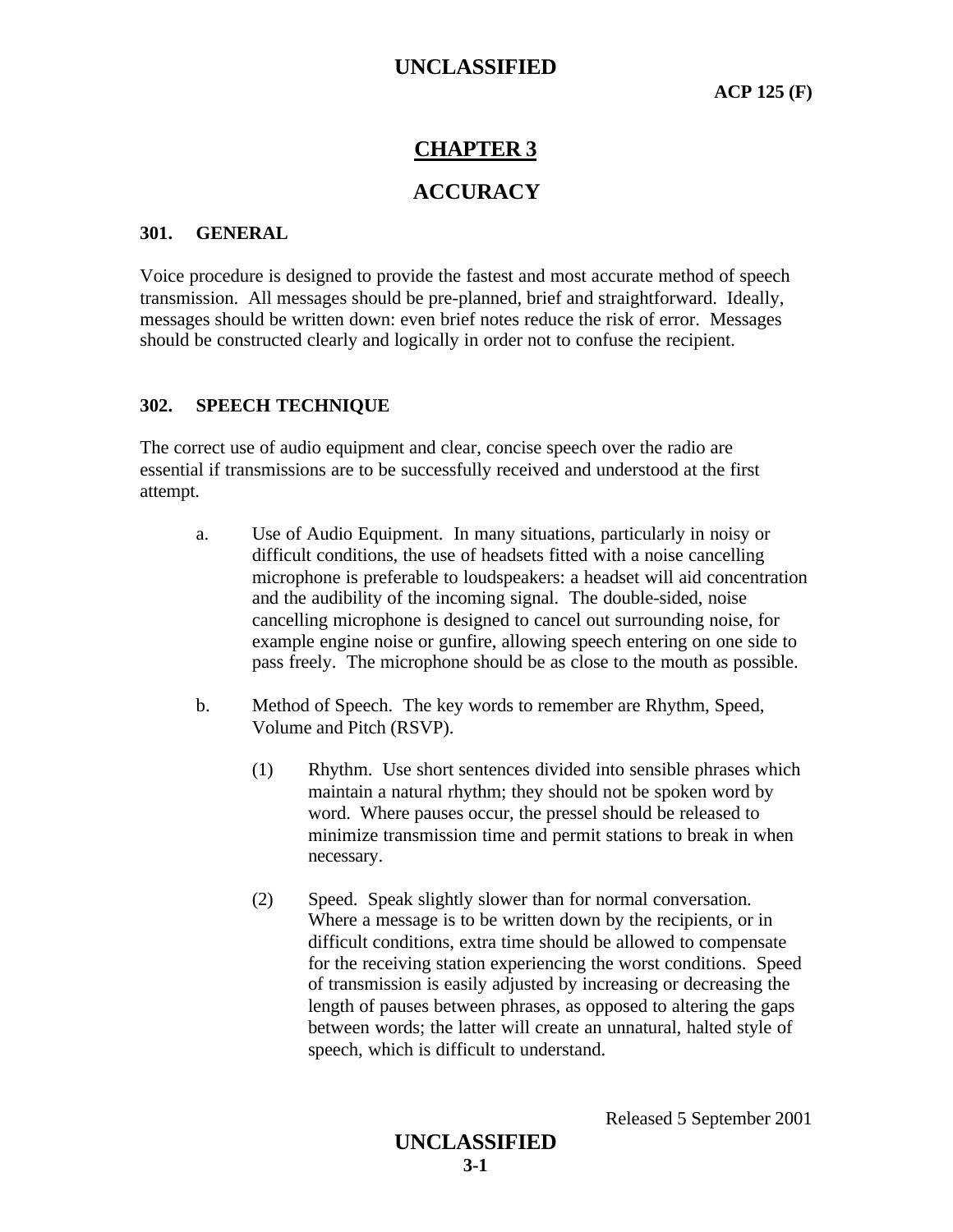- (3) Volume. Speak quietly when using whisper facilities, otherwise the volume should be as for normal conversation. Shouting causes distortion.
- (4) Pitch. The voice should be pitched slightly higher than for normal conversation to improve clarity.

### **303. AIDS TO ACCURACY**

- a. Pronunciation of Letters. To help identify spoken letters of the alphabet a standard phonetic word alphabet is used. Each letter of the alphabet is represented by a uniquely pronounced word to enable consistent and accurate pronunciation. For example, BRAVO is the phonetic equivalent of the letter B and DELTA equates to the letter D.
- b. Phonetic Alphabet. The following alphabet table shows the phonetic word equivalent of each Letter as it is written and then as it is spoken. The underlined

portion of the spoken words indicates the syllables that require emphasis.

|             | Letter Phonetic | Spoken as          |             | Letter Phonetic | Spoken as          |
|-------------|-----------------|--------------------|-------------|-----------------|--------------------|
| A           | <b>ALFA</b>     | AL-FAH             | $\mathbf N$ | <b>NOVEMBER</b> | <b>NO-VEM-BER</b>  |
| B           | <b>BRAVO</b>    | <b>BRAH-VO</b>     | $\Omega$    | <b>OSCAR</b>    | <b>OSS-CAH</b>     |
| $\mathbf C$ | <b>CHARLIE</b>  | <b>CHAR-LEE</b>    | ${\bf P}$   | <b>PAPA</b>     | PAH-PAH            |
| D           | <b>DELTA</b>    | <b>DELL-TAH</b>    | Q           | <b>QUEBEC</b>   | <b>KEH-BECK</b>    |
| E           | <b>ECHO</b>     | <b>ECK-OH</b>      | $\mathbf R$ | <b>ROMEO</b>    | ROW-ME-OH          |
| ${\bf F}$   | <b>FOXTROT</b>  | <b>FOKS-TROT</b>   | S           | <b>SIERRA</b>   | <b>SEE-AIR-RAH</b> |
| G           | <b>GOLF</b>     | <b>GOLF</b>        | T           | <b>TANGO</b>    | TANG-GO            |
| H           | <b>HOTEL</b>    | HOH-TELL           | U           | <b>UNIFORM</b>  | YOU-NEE-FORM       |
| $\mathbf I$ | <b>INDIA</b>    | <b>IN-DEE-AH</b>   | V           | <b>VICTOR</b>   | VIK-TAH            |
| J           | <b>JULIETT</b>  | <b>JEW-LEE-ETT</b> | W           | <b>WHISKEY</b>  | WISS-KEY           |
| K           | <b>KILO</b>     | <b>KEY-LOH</b>     | X           | <b>XRAY</b>     | <b>ECKS-RAY</b>    |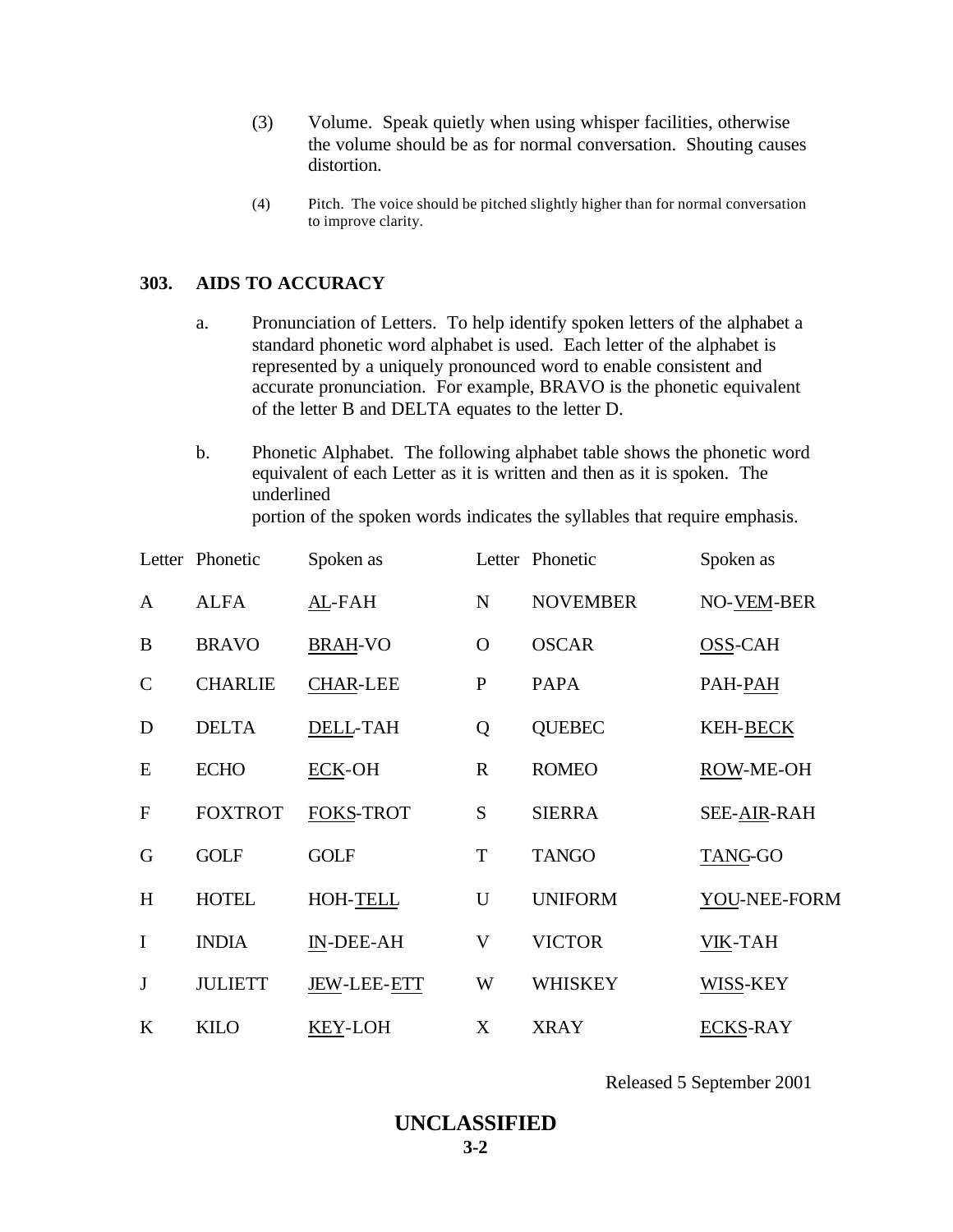#### **ACP 125 (F)**

|   | LIMA        | LEE-MAH     | YANKEE | YANG-KEY |
|---|-------------|-------------|--------|----------|
| M | <b>MIKE</b> | <b>MIKE</b> | ZULU   | ZOO-LOO  |

c. Pronunciation of Figures. Whenever figures are spoken in single digits over radio they are pronounced as shown in the following table. The underline portion of the spoken words indicates the letter or syllables requiring emphasis.

| Figure         | Spoken as     | Figure         | Spoken as     |
|----------------|---------------|----------------|---------------|
| $\mathbf{1}$   | <b>WUN</b>    | 6              | <b>SIX</b>    |
| $\overline{2}$ | <b>TOO</b>    | 7              | <b>SEV-EN</b> |
| 3              | <b>TREE</b>   | 8              | AIT           |
| $\overline{4}$ | <b>FOW-ER</b> | 9              | NINE-ER       |
| 5              | <b>FIFE</b>   | $\overline{0}$ | ZE-RO         |

#### **304. RULES FOR SPELLING**

- a. Plain Text. Spelling is necessary when difficult radio conditions prevent the reception of an obscure word, or of a word or group, which is unpronounceable. Such words or groups within the text of plain language messages may be spelt using the phonetic alphabet; they are preceded by the proword "I SPELL". If the word is pronounceable and it is advantageous to do so, then it should be spoken before and after the spelling to help identify the word.
- Example 1. Pronounceable word UNNA: …"UNNA- I spell, Uniform November November Alfa".
- Example 2. Unpronounceable word or group UTFX: …"I spell, Uniform Tango Foxtrot Xray".
- b. Exceptions to this rule, when letters are always spoken phonetically wherever they appear, and without the proword I SPELL are:
	- (1) Callsigns and Net Identification Signs (NIS)
	- (2) Grid references (UTMs).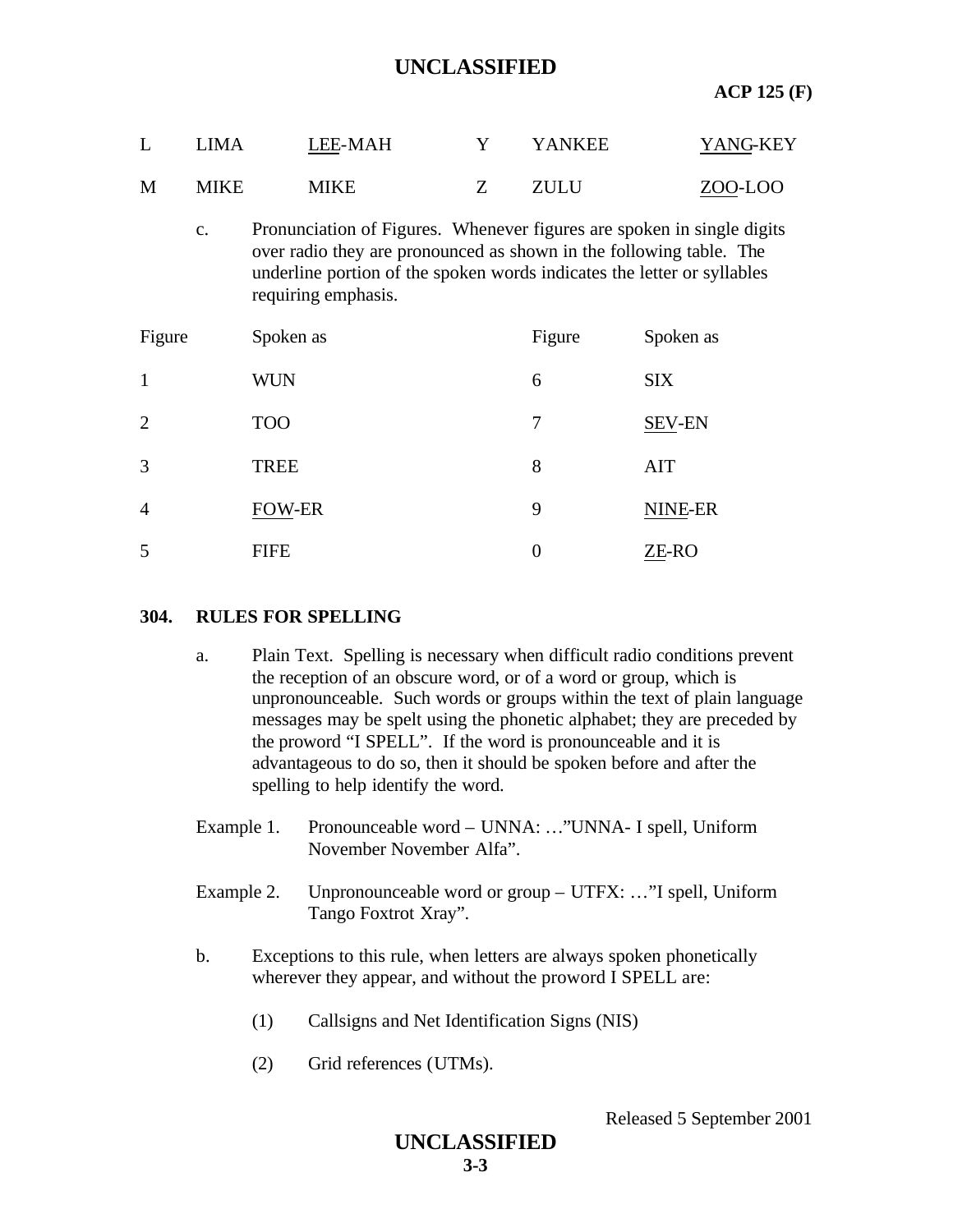- (3) Target indications
- (4) Authentication.
- (5) DTG zone suffix/SICs.
- (6) Address groups.
- (7) Encrypted text.

#### **305. ENCRYPTED TEXT**

On insecure nets, when a text, or portion of text is encrypted, the letter and figure groups are always to be spelt phonetically without the proword I SPELL.

Example. Encrypted protion of text. 2S BJ MW IF: … "TWO SIERRA – BRAVO JULIETT – MIKE WHISKEY – INDIA FOXTROT".

#### **306. RULES FOR FIGURES**

a. When radio conditions are satisfactory and confusion will not arise, figures in the text of a message may be spoken as in normal speech. During difficult conditions, or when extra care is necessary to avoid misunderstanding, figures are sent digit by digit preceded by the proword FIGURES. This proword warns that figures follow immediately, to help distinguish them from other similarly pronounced words.

Examples:

| Figure | Satisfactory conditions   | Difficult conditions       |
|--------|---------------------------|----------------------------|
| 23     | Twenty three              | <b>FIGURES</b> two three   |
| 50     | Fifty                     | FIGURES five zero          |
| 146    | One hundred and forty six | FIGURES one four six       |
| 200    | Two hundred               | FIGURES two zero zero      |
| 1009   | One thousand and nine     | FIGURES one zero zero nine |
|        |                           |                            |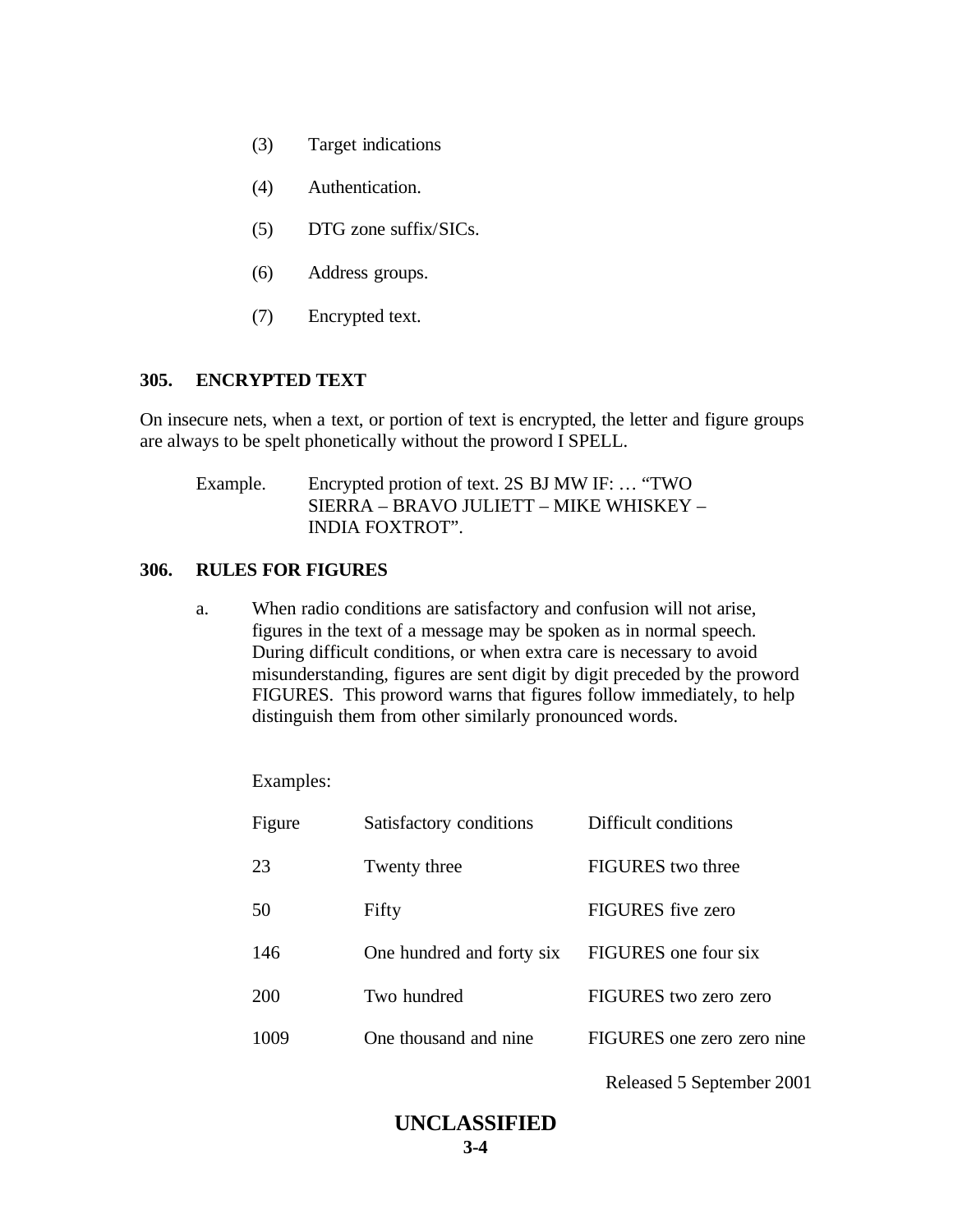**ACP 125 (F)**

| hours         | 1630 hours                                                                                                                           |                                                                                                        | Sixteen thirty hours                              | FIGURES one six three zero |
|---------------|--------------------------------------------------------------------------------------------------------------------------------------|--------------------------------------------------------------------------------------------------------|---------------------------------------------------|----------------------------|
| zero          | 2800                                                                                                                                 |                                                                                                        | Two thousand eight hundred FIGURES two eight zero |                            |
| zero          | 12000                                                                                                                                |                                                                                                        | Twelve thousand                                   | FIGURES one two zero zero  |
| $\mathbf b$ . | Exceptions to this rule, when figures are always spoken digit by digit<br>whenever they appear, and without the proword FIGURES are: |                                                                                                        |                                                   |                            |
|               | (1)                                                                                                                                  | Callsigns                                                                                              |                                                   |                            |
|               | (2)                                                                                                                                  | Grid references.                                                                                       |                                                   |                            |
|               | (3)                                                                                                                                  | Target indications (except that exact multiples of a hundred or a<br>thousand are pronounced as such). |                                                   |                            |
|               | (4)                                                                                                                                  |                                                                                                        | Authentication                                    |                            |
|               | (5)                                                                                                                                  | Formal message date time groups (DTGs).                                                                |                                                   |                            |

### **307. RULES FOR MIXED GROUPS**

The rules for sending mixed letter/figure groups incorporate the same principles that apply to sending letters and figures separately. The same information may be sent in two different ways depending on the circumstances.

|                | Example 1. Satisfactory conditions:            |
|----------------|------------------------------------------------|
| Mixed group    | spoken as                                      |
| <b>ACP 125</b> | ACP one two five                               |
|                | Example 2. Difficult conditions:               |
| Mixed group    | spoken as                                      |
| <b>ACP 125</b> | I SPELL ALFA CHARLIE PAPA FIGURES one two five |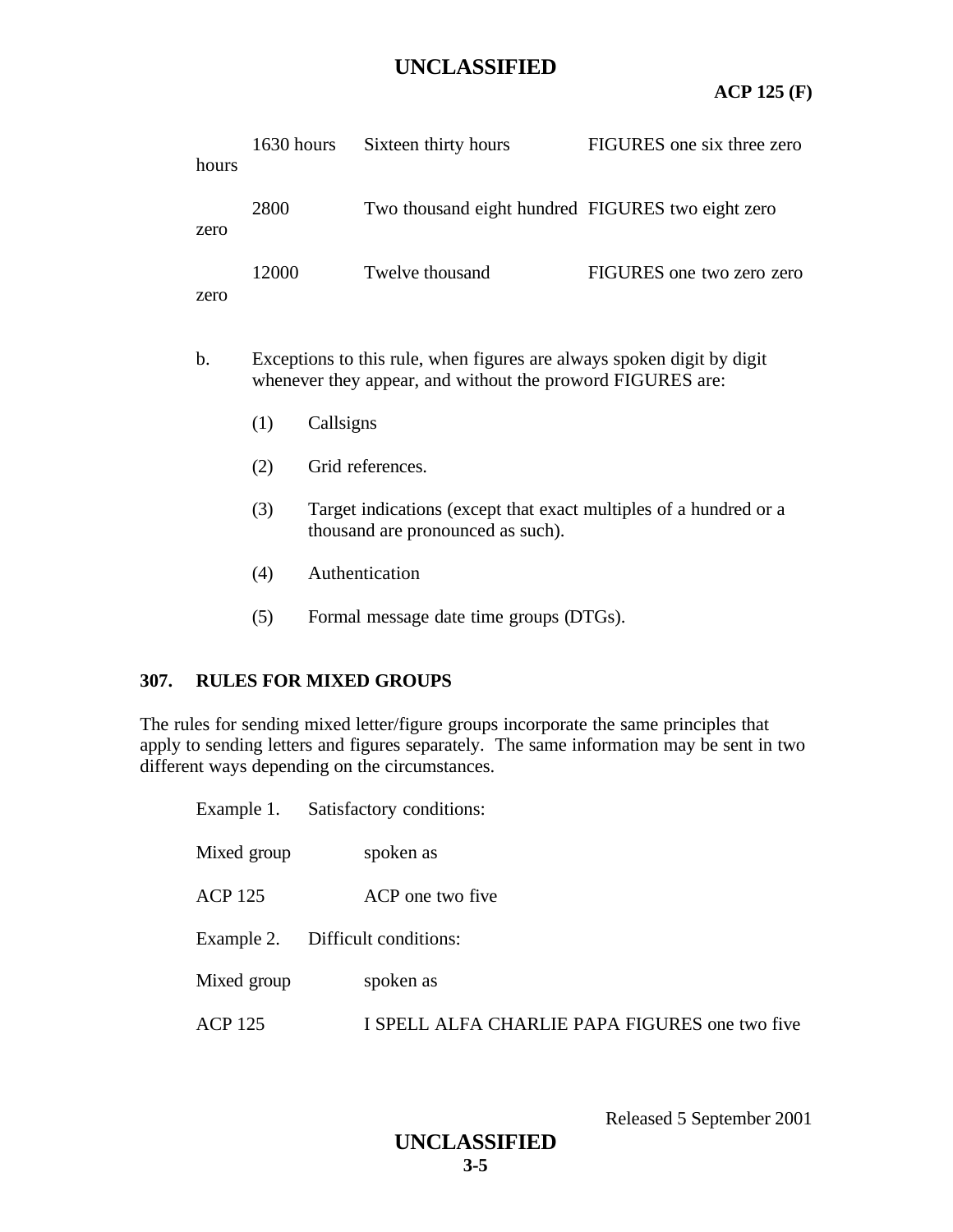#### **308. AIDS TO BREVITY**

- a. Abbreviations. Although originally designed to save time in writing, abbreviations will often save time in speech. Many abbreviations are so commonly used in normal speech they are more familiar than their original unabbreviated form. The use of such abbreviations in radio transmissions is to be encouraged provided that:
	- (1) They are quicker and easier to use than the full word.
	- (2) They are sufficiently well known to avoid any confusion and subsequent confirmatory transmissions.
	- (3) Where an abbreviation has more than one meaning, the intended meaning is obvious to the addressee from its context or frequent usage.
- b. Whether abbreviations are spoken as such, spelt phonetically or expanded to their unabbreviated form, will depend on prevailing radio conditions and the circumstances in which they are used. The following common sense rules should be applied to take account of conditions:
	- (1) Satisfactory Conditions. To ensure that the advantage of brevity which abbreviations provide is not lost, they will be spoken as in normal speech.

Examples:

RV as RV instead of "I spell Romeo Victor".

DR as DR instead of "I spell Delta Romeo".

ETA as ETA instead of "I spell Echo Tango Alfa".

(2) Difficult Conditions. In conditions which require amplification of common abbreviations normally spoken as such, it is usually quicker and easier to use the full word than to waste time and effort in spelling.

Examples:

Dispatch Rider is better than "I spell Delta Romeo". Recce (reconnaissance) is better than "I spell Romeo Echo Charlie Charlie Echo".

Released 5 September 2001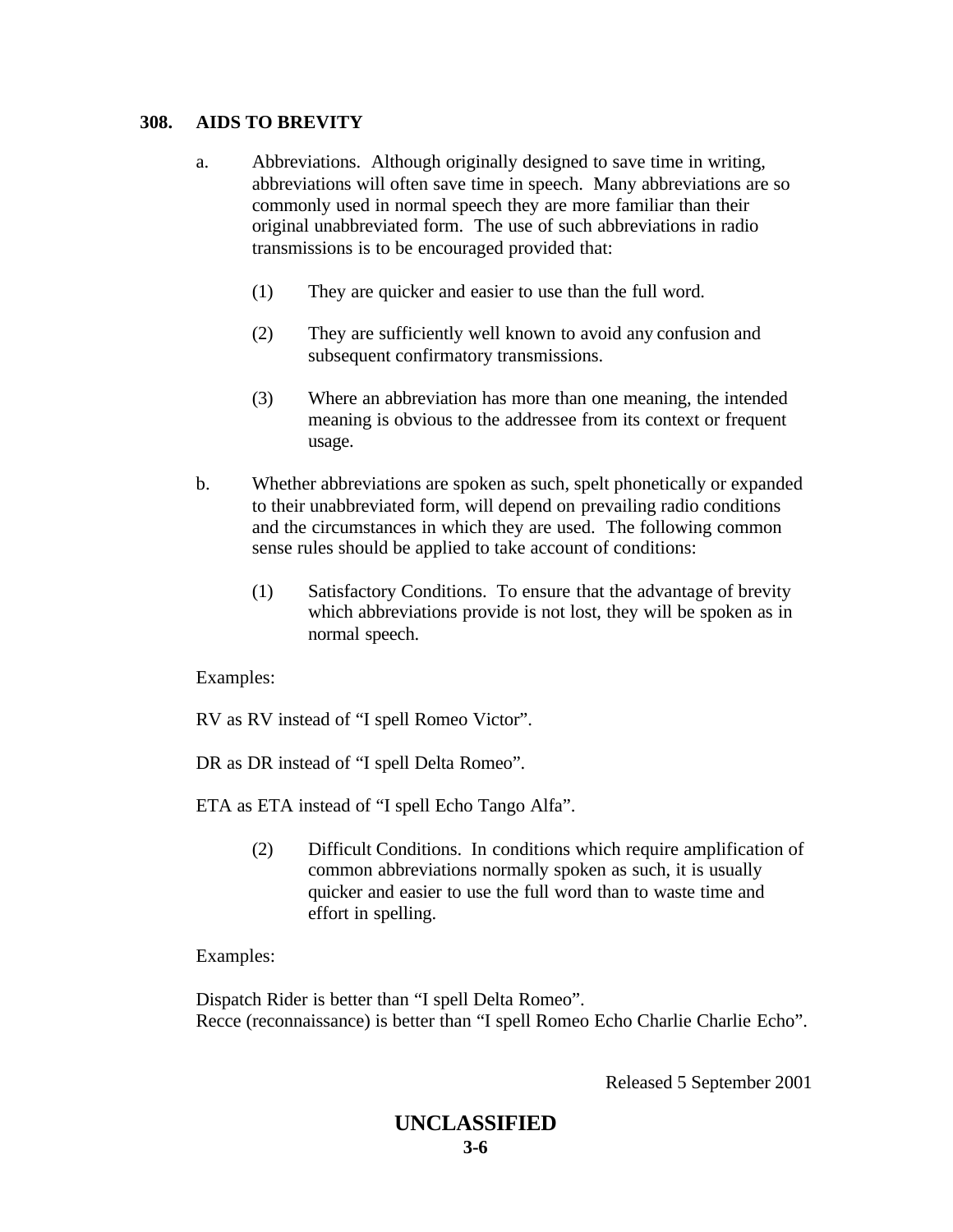c. Abbreviations should only be spelt phonetically when it is either quicker and easier to do so, or the spelling will be more readily received and understood than the full word or phrase. Examples where spelling is more appropriate than the full words are:

"I spell November Bravo Charlie" instead of "Nuclear Biological and Chemical". "I spell Papa Oscar Lima" instead of Petrol, Oil and Lubricants.

"I spell Uniform Tango Mike" instead of Universal Transverse Mercator.

- d. Where necessary the sender of a message may, on behalf of the drafter, expand common abbreviations during difficult conditions or when a transmission can be simplified. Where any doubt exists as to the drafter's intentions, abbreviations should never be expanded but spelt phonetically leaving the addressee to interpret the meaning. The abbreviation DF can mean "Defensive Fire" or "Direction Finding"; if the intended meaning is not obvious then DF should be spelt phonetically.
- e. Procedure Words (Prowords). To keep voice transmissions as brief and clear as possible standard prowords are used in place of whole sentences. Prowords are easily pronounced and recognised words or phrases used to convey a specific predetermined meaning, for example:

| Proword      | Meaning                                                                            |
|--------------|------------------------------------------------------------------------------------|
| <b>ROGER</b> | I have received your last transmission satisfactorily                              |
| <b>OUT</b>   | This is the end of my transmission to you and no answer is<br>required or expected |

A full list of prowords is given at Annex A to this chapter

f. Punctuation. Punctuation is not to be used unless it is necessary to the sense of a message, and should rarely be required in radio messages where the originator makes his own transmission. Punctuation can occur more often in written informal or formal messages. When the use of punctuation is essential, it should be written and spoken as follows:

| Punctuation      | Spoken as | Symbol or Abbreviation |            |
|------------------|-----------|------------------------|------------|
| Full stop/period | Full stop |                        | PD.        |
| Comma            | Comma     |                        | <b>CMM</b> |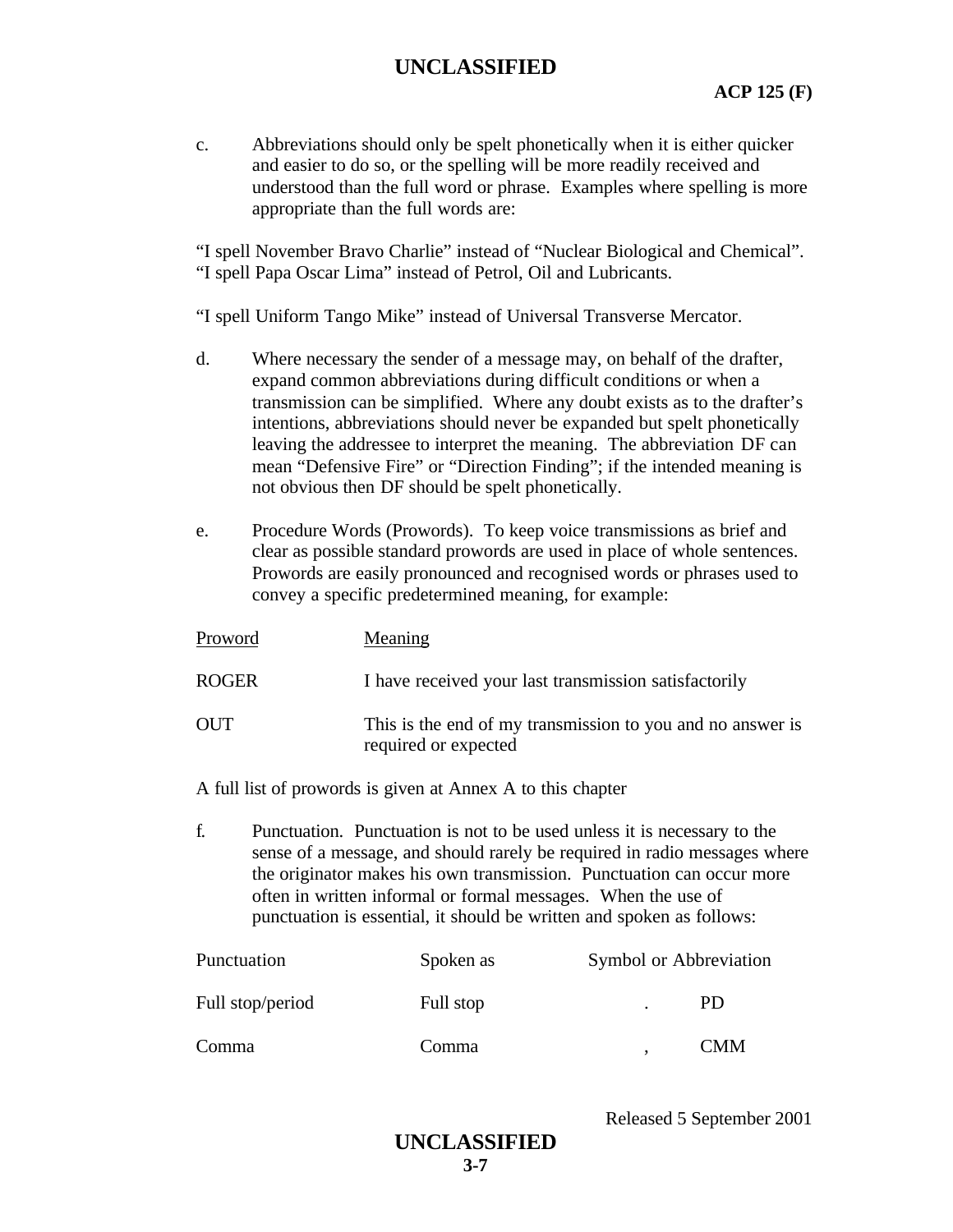| Slant/Oblique        | Slant               |                          |              |
|----------------------|---------------------|--------------------------|--------------|
| Hyphen               | Hyphen              |                          |              |
| Left-hand bracket    | <b>Brackets</b> on  |                          | Paren        |
| Right-hand bracket   | <b>Brackets off</b> | ⟩                        | Unparen      |
| Colon                | Colon               | $\ddot{\cdot}$           | <b>CLN</b>   |
| Semi-colon           | Semi-colon          | $\vdots$                 | <b>SMCLN</b> |
| <b>Question Mark</b> | Question mark       | $\overline{\mathcal{L}}$ | Ques         |
| Decimal point        | Day-See-Mal         |                          | Point        |

- g. Brevity Codes. Messages transmitted in a set format, including data messages, may be shortened through the use of brevity codes. A brevity code is a list of numbers or letter, which equate to a standard predetermined vocabulary of words or phrases, for example equipment and commodity codes. Brevity codes can reduce long stereotyped sentences or lists to a few characters and save considerable time in transmission. It is however important to remember that such codes provide no security at all, and must be regarded as the equivalent of plain language when transmitted unencoded over radio.
- h. Nicknumbers. A nicknumber is a two figure group which may be used on forward tactical nets to describe;

| <b>Bridges</b>              | Rivers              |
|-----------------------------|---------------------|
| <b>Reserved Demolitions</b> | Place names         |
| Road Junctions              | <b>Report Lines</b> |
| <b>Stop Lines</b>           | Killing Areas       |

Counter Attack/Penetration Areas

and any other prominent features which need to be disguised. They have NO SECURITY VALUE and are ALWAYS TO BE ENCODED. They are introduced by the Proword NICK.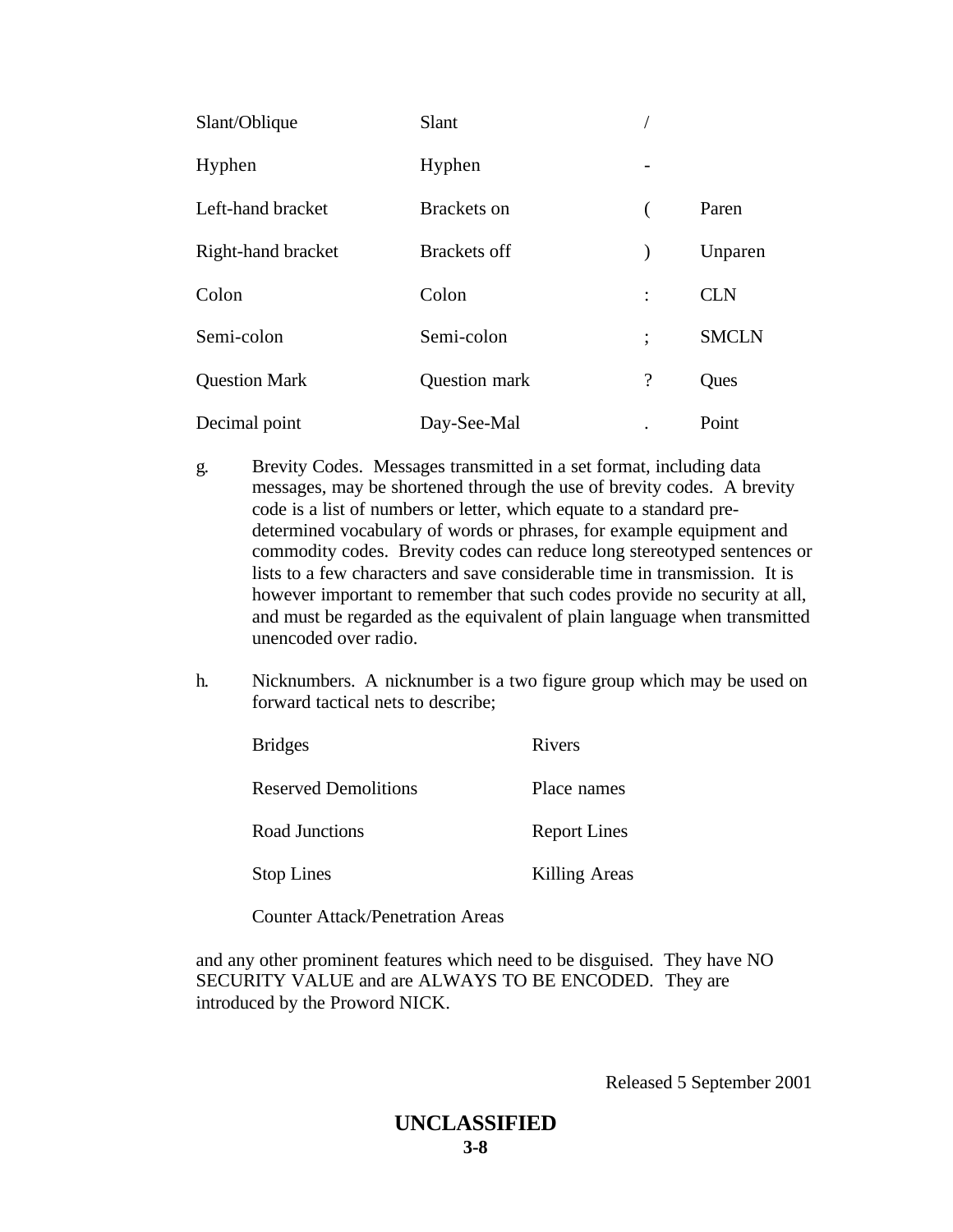- i. Writing Abbreviations and Symbols:
	- (1) When writing, symbols should always be used in preference to abbreviations, with the symbols for full stops and commas ringed to make them more conspicuous.
	- (2) If punctuation marks other than those described are vital to the sense of the text, they are to be written in full, eg APOSTROPHE, QUOTE, UNQUOTE and spoken as such.

### **309. LEGIBILITY OF CHARACTERS**

Legible writing is essential if handwritten messages are to be transmitted and received accurately. All handwritten messages drafted for transmission are to be written in capital letters, The following conventions for written characters and symbols are to be observed when drafting and receiving messages:

- a. The figure ZERO is written with a slant through it to distinguish is from the letter OSCAR.
- b. The figure ONE is written with a line underneath to distinguish it from the letter LIMA.
- c. The letter ZULU is written with a hyphen through it to distinguish it from the figure TWO.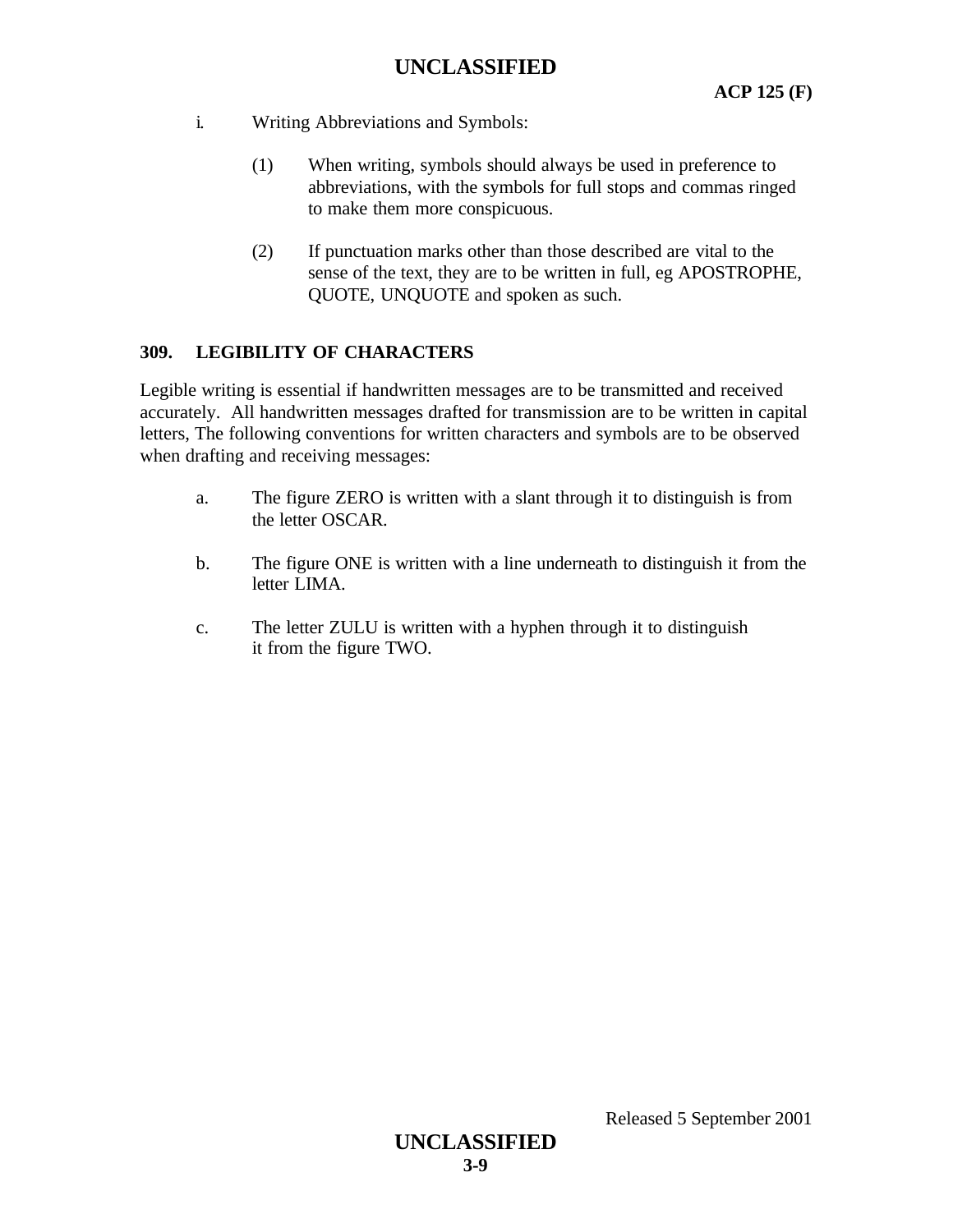## **LIST OF PROWORDS AND THEIR EQUIVALENT PROSIGNS OR OPERATING SIGNALS**

| Proword               | <b>Explanation</b>                                      | Prosign/OPSIG      |
|-----------------------|---------------------------------------------------------|--------------------|
| <b>ACKNOWLEDGE</b>    | An instruction to the addressee that the message must   | <b>ZEV</b> or QSL  |
| (ACK)                 | be acknowledged                                         |                    |
| <b>ADDRESS GROUP</b>  | The group that follows is an address group              |                    |
| <b>ALL AFTER</b>      | The portion of the message to which I have reference    | AA                 |
|                       | is all that follows                                     |                    |
| <b>ALL BEFORE</b>     | The portion of the message to which I have reference    | AB                 |
|                       | is all that precedes                                    |                    |
| <b>ANSWER AFTER</b>   | The station called is to answer after call sign         | <b>ZGO</b>         |
|                       | when answering transmissions.                           |                    |
| <b>ASSUME CONTROL</b> | You will assume control of this net until further       | <b>ZKD</b>         |
|                       | notice                                                  |                    |
| <b>AUTHENTICATE</b>   | The station called is to reply to the challenge which   | <b>INT ZNB</b>     |
|                       | follows                                                 |                    |
| <b>AUTHENTICATION</b> | The transmission authentication of this message         | <b>ZNB</b>         |
| <b>IS</b>             | is                                                      |                    |
| <b>BREAK</b>          | I hereby indicate the separation of the text from other | <b>BT</b>          |
|                       | portions of the message                                 |                    |
| <b>BROADCAST YOUR</b> | Link the two nets under your control for automatic      |                    |
| <b>NET</b>            | rebroadcast                                             |                    |
| <b>CALL SIGN</b>      | The group that follows is a call sign                   |                    |
| <b>CLOSE DOWN</b>     | Stations are to close down when indicated.              | ZKJ                |
|                       | Acknowledgments are required                            |                    |
| <b>CORRECT</b>        | You are correct, or what you have transmitted is        | $\mathcal{C}$      |
|                       | correct.                                                |                    |
| <b>CORRECTION</b>     | An error has been made in this transmission.            | <b>EEEEEEEE</b>    |
|                       | Transmission will continue with the last word           |                    |
|                       | correctly transmitted.                                  |                    |
|                       |                                                         |                    |
|                       | An error has been made in this transmission (or         | $\mathcal{C}$      |
|                       | message indicated). The correct version is              |                    |
|                       | That which follows is a corrected version in answer     | $\mathbf C$        |
|                       | to your request for verification                        |                    |
| <b>DISREGARD THIS</b> | This transmission is in error, disregard it. (This      | <b>EEEEEEEE AR</b> |
| TRANSMISSION -        | proword shall not be used to cancel any message that    |                    |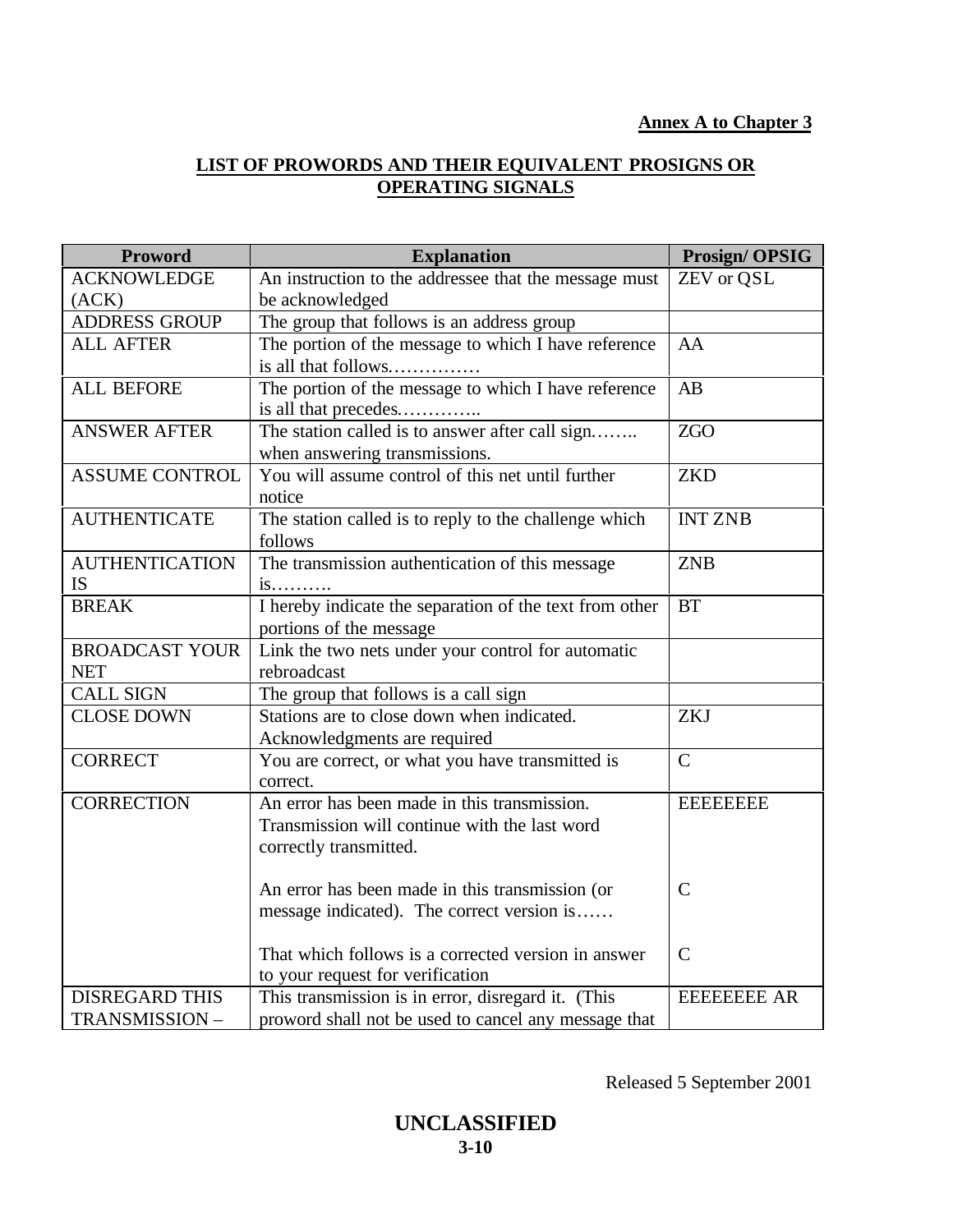## **ACP 125 (F)**

| <b>Proword</b>        | <b>Explanation</b>                                       | <b>Prosign/OPSIG</b> |
|-----------------------|----------------------------------------------------------|----------------------|
| <b>OUT</b>            | has been completely transmitted and receipted.           |                      |
| <b>DO NOT ANSWER</b>  | Stations called are not to answer this call, receipt for | $\mathbf{F}$         |
|                       | this message, or otherwise transmit in connection        |                      |
|                       | with this transmission. When this proword is             |                      |
|                       | employed, the transmission shall be ended with the       |                      |
|                       | proword OUT.                                             |                      |
| <b>EXECUTE</b>        | Carry out the purport of the message or signal to        | $IX$ -----           |
|                       | which this applies. (To be used only with the            |                      |
|                       | Executive Method.)                                       |                      |
| <b>EXECUTE TO</b>     | Action on the message or signal which follows is to      | IX                   |
| <b>FOLLOW</b>         | be carried out upon receipt of the proword               |                      |
|                       | EXECUTE. (To be used only with the Delayed               |                      |
|                       | Executive Method.)                                       |                      |
| <b>EXEMPT</b>         | The station(s) immediately following is (are)            | <b>XMT</b>           |
|                       | exempted from the collective call or from collective     |                      |
|                       | address                                                  |                      |
| <b>FIGURES</b>        | Numerals or numbers follow.                              |                      |
| <b>FLASH</b>          | Precedence FLASH.                                        | Z                    |
| <b>FROM</b>           | The originator of this message is indicated by the       | <b>FM</b>            |
|                       | address designator immediately following                 |                      |
| <b>GRID</b>           | The portion following is a grid reference                |                      |
| <b>GROUPS</b>         | This message contains the number of groups               | <b>GR</b>            |
|                       | indicated by the numeral following.                      |                      |
| <b>GROUP NO COUNT</b> | The groups in this message have not been counted.        | <b>GRNC</b>          |
| <b>I AM ASSUMING</b>  | I am assuming control of this net until further notice   | <b>ZKA</b>           |
| <b>CONTROL</b>        |                                                          |                      |
| <b>I AUTHENTICATE</b> | The group that follows is the reply to your challenge    | <b>ZNB</b>           |
|                       | to authehticate                                          |                      |
| <b>IMMEDIATE</b>      | Precedence IMMEDIATE                                     | $\overline{O}$       |
| <b>IMMEDIATE</b>      | Action on the message or signal following is to be       | IX                   |
| <b>EXECUTE</b>        | carried out on receipt of the EXECUTE. (To be used       |                      |
|                       | only with the Immediate Executive Method.)               |                      |
| <b>INFO</b>           | The addressees immediately following are addressed       | <b>INFO</b>          |
|                       | for information                                          |                      |
| <b>I READ BACK</b>    | The following is my response to your instructions to     | <b>IRB</b>           |
|                       | read back                                                |                      |
| <b>I SAY AGAIN</b>    | I am repeating transmission or portion indicated.        | IMI                  |
| <b>I SPELL</b>        | I shall spell the next word phonetically.                |                      |
| <b>I VERIFY</b>       | That which follows has been verified at your request     | $\mathsf{C}$         |
|                       | and is repeated. (To be used only as a reply to          |                      |
|                       | VERIFY.)                                                 |                      |
| <b>MESSAGE</b>        | A message which requires recording is about to           | <b>ZBO</b>           |
|                       | follow. (Transmitted immediately after the call.         |                      |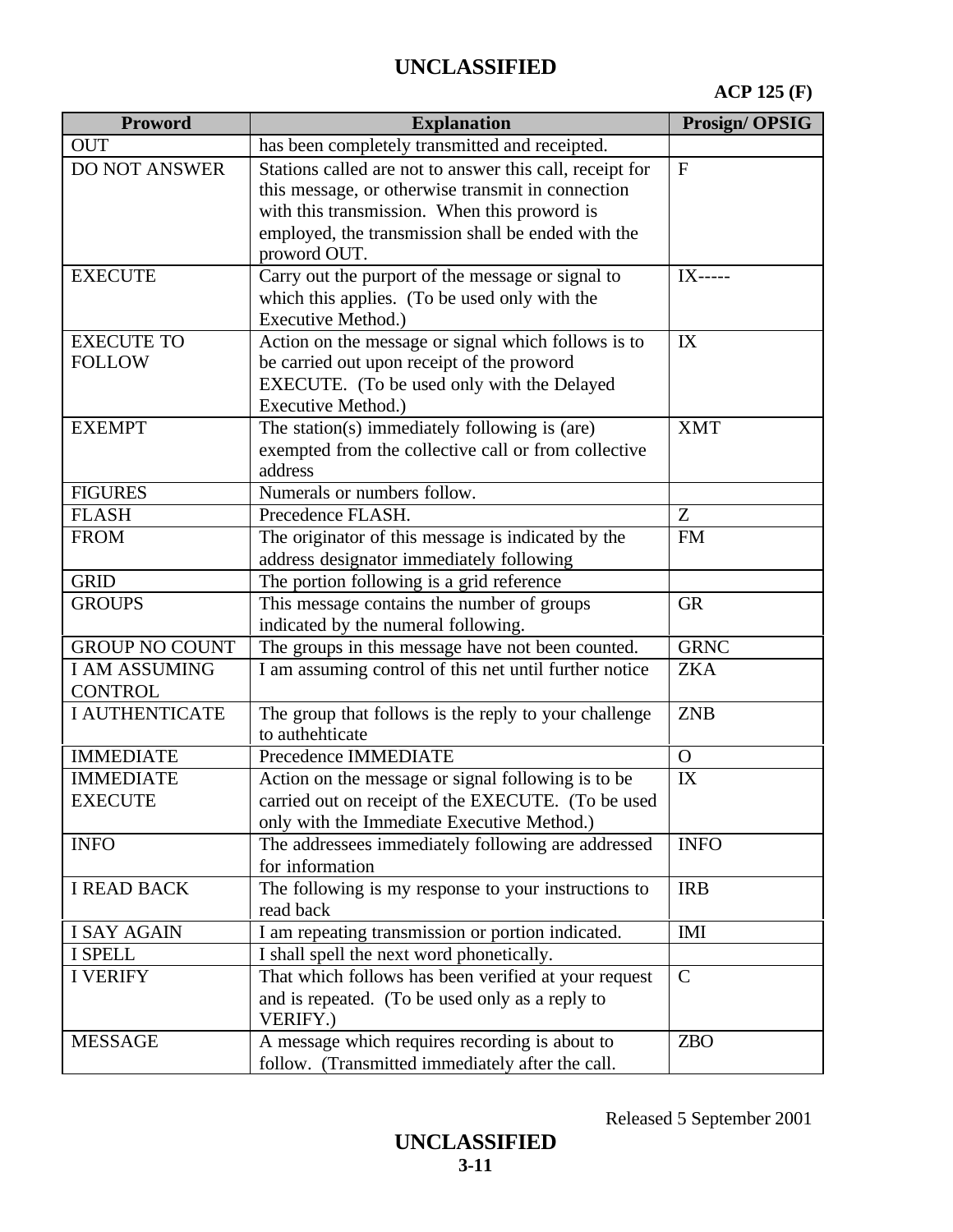| <b>Proword</b><br><b>Explanation</b> |                                                         | Prosign/OPSIG             |
|--------------------------------------|---------------------------------------------------------|---------------------------|
|                                      | This proword is not used on nets primarily employed     |                           |
|                                      | for conveying messages. It is intended for use when     |                           |
|                                      | messages are passed on tactical or reporting nets.)     |                           |
| MORE TO FOLLOW                       | Transmitting station has additional traffic for the     | B                         |
|                                      | receiving station.                                      |                           |
| <b>NEGATIVE</b>                      | No. Cancel message(s) sent by the Delayed               | <b>ZUG</b>                |
| (NEGAT)                              | Executive Method. (NEGAT may be used to cancel          |                           |
|                                      | a single message or a group of messages awaiting        |                           |
|                                      | execution.)                                             |                           |
| <b>NET NOW</b>                       | All stations are to net their radios on the unmodulated | ZRC <sub>2</sub>          |
|                                      | carrier wave which I am about to transmit.              |                           |
| <b>NO PLAY</b>                       | During exercises the words NO PLAY are used to          |                           |
|                                      | distinguish real activity from messages concerned       |                           |
|                                      | with exercise play e.g. a real emergency or real        |                           |
|                                      | casualty. The first words of any message is to contain  |                           |
|                                      | the works exercise (nickname e.g.Red Flag) NO           |                           |
|                                      | <b>PLAY</b>                                             |                           |
| NOTHING HEARD                        | To be used when no reply is received from a call        | <b>ZGN</b>                |
|                                      | station.                                                |                           |
| <b>NUMBER</b>                        | Station serial number.                                  | <b>NR</b>                 |
| <b>OUT</b>                           | This is the end of my transmission to you and no        | <b>AR</b>                 |
|                                      | answer is required or expected.                         |                           |
| <b>OVER</b>                          | This is the end of my transmission to you and a         | $\mathbf K$               |
|                                      | response is necessary. Go ahead, transmit               |                           |
| <b>PRIORITY</b>                      | Precedence PRIORITY                                     | $\mathbf{P}$              |
| <b>READ BACK</b>                     | Repeat this entire transmission back to me exactly as   | G                         |
|                                      | received                                                |                           |
| <b>REBROADCAST</b>                   | Link the two nets under your control for automatic      |                           |
| YOUR NET                             | rebroadcast.                                            |                           |
| RELAY (TO)                           | Transmit this message to all addressees (or             | T or ZOF                  |
|                                      | addressees immediately following this proword).         |                           |
|                                      | The address component is mandatory when this            |                           |
|                                      | proword is used.                                        |                           |
| <b>RELAY THROUGH</b>                 | Relay your message through call sign                    | <b>ZOK</b>                |
| <b>ROGER</b>                         | This is a method of receipt. I have received your last  | $\mathbf R$               |
|                                      | transmission satisfactorily.                            |                           |
| <b>ROUTINE</b>                       | Precedence ROUTINE.                                     | $\mathbf R$<br><b>IMI</b> |
| <b>SAY AGAIN</b>                     | Repeat all of your last transmission. Followed by       |                           |
|                                      |                                                         |                           |
|                                      | indicated)."                                            |                           |
| <b>SEND YOUR</b>                     | I am ready to receive your message, report, etc.        | $\bf K$                   |
|                                      | (Used only in reply to the offer of a message, etc., on |                           |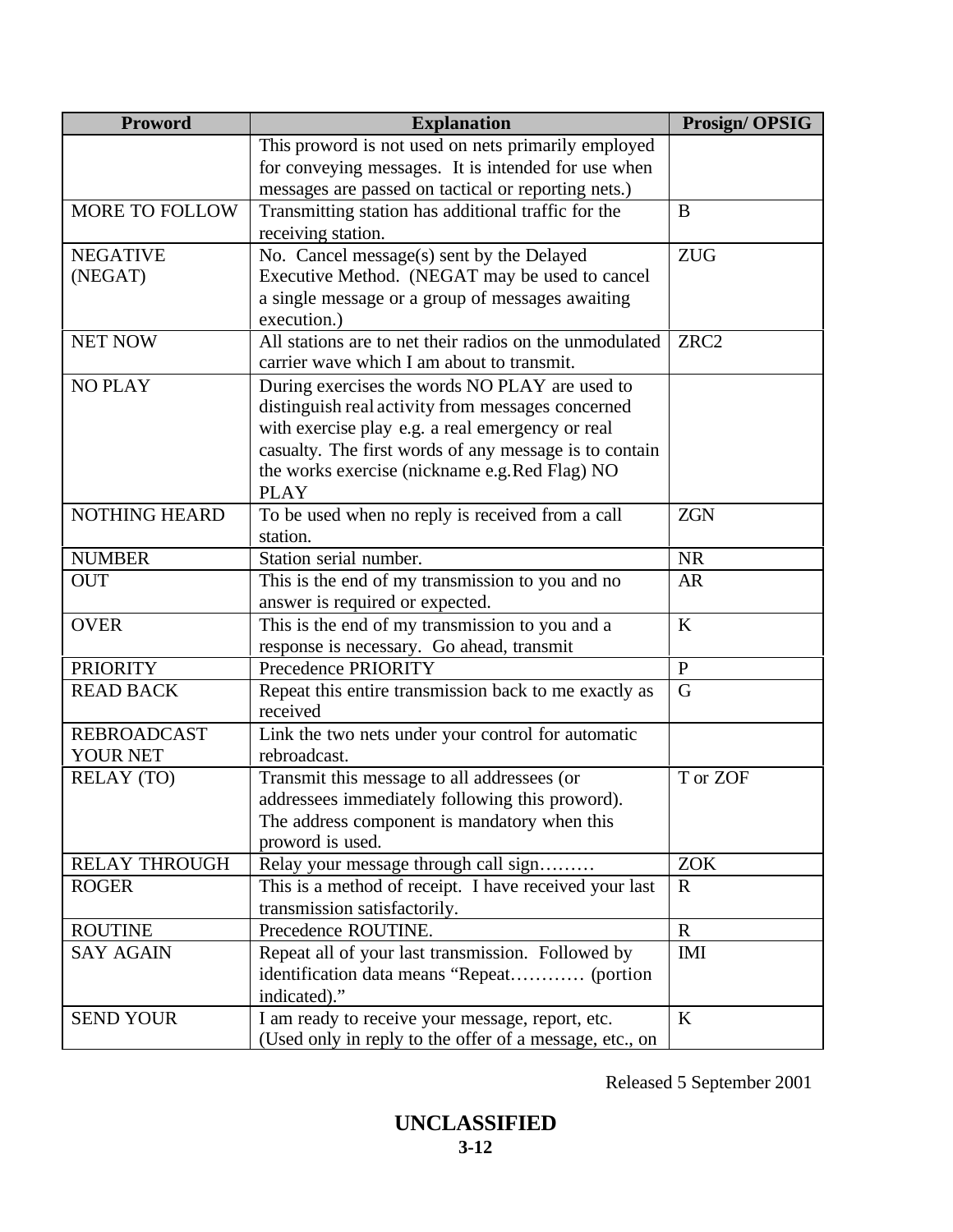# **ACP 125 (F)**

| <b>Proword</b>           | <b>Explanation</b>                                                                | <b>Prosign/OPSIG</b> |
|--------------------------|-----------------------------------------------------------------------------------|----------------------|
|                          | tactical or reporting nets.)                                                      |                      |
| <b>SERVICE</b>           | The message that follows is a SERVICE message                                     | <b>SVC</b>           |
| <b>SIGNALS</b>           | The groups which follow are taken from a signal                                   |                      |
|                          | book. (This proword is not used on nets primarily                                 |                      |
|                          | employed for conveying signals. It is intended for                                |                      |
|                          | use when tactical signals are passed on non-tactical                              |                      |
|                          | nets.)                                                                            |                      |
| <b>SILENCE</b> (Repeated | Cease transmissions on this net immediately. Silence                              | HM HM HM             |
| three or more times)     | will be maintained until lifted. (Transmissions must                              |                      |
|                          | be authenticated by use of a self authenticated                                   |                      |
|                          | system, codeword, etc.)                                                           |                      |
| <b>SILENCE LIFTED</b>    | Silence is lifted. (Transmissions must be                                         | ZUG HM HM            |
|                          | authenticated by means of self authentication system,                             | HM                   |
|                          | codeword, etc.)                                                                   |                      |
| <b>SPEAK SLOWER</b>      | Your transmission is too fast. Reduce speed of                                    | <b>QRS</b>           |
|                          | transmission.                                                                     |                      |
| <b>STOP</b>              | Cut the automatic link between the two nets that are                              |                      |
| <b>REBROADCASTING</b>    | being rebroadcast and revert to normal working.                                   |                      |
| THIS IS                  | This transmission is from the station whose                                       | DE                   |
|                          | designator immediately follows.                                                   |                      |
| THIS IS A                | From now until further notice this net is directed.                               | <b>ZKB</b>           |
| <b>DIRECTED NET</b>      |                                                                                   |                      |
| THIS IS A FREE           | From now until further notice this net is directed.                               | <b>ZUG ZKB</b>       |
| <b>NET</b>               |                                                                                   |                      |
| <b>THROUGH ME</b>        | Relay your message through me                                                     | <b>ZOE</b>           |
| <b>TIME</b>              | That which immediately follows is the time or date-<br>time group of the message. | <b>QTR</b>           |
| <b>TO</b>                | The addressees immediately following are addressed                                | <b>TO</b>            |
|                          | for action                                                                        |                      |
| $-TO-$                   | The portion of the message to which I have reference                              |                      |
|                          | is all that which appears between the                                             |                      |
|                          | groups and                                                                        |                      |
| <b>UNKNOWN</b>           | The identity of the station with whom I am                                        | AA                   |
| <b>STATION</b>           | attempting to establish communication is unknown.                                 |                      |
| <b>USE</b>               | Call signs are to be abbreviated until further notice.                            |                      |
| <b>ABBREVIATED</b>       |                                                                                   |                      |
| <b>CALL SIGNS</b>        |                                                                                   |                      |
| USE                      | As conditions are normal, all stations are to use                                 |                      |
| <b>ABBREVIATED</b>       | abbreviated procedure until further notice.                                       |                      |
| <b>PROCEDURE</b>         |                                                                                   |                      |
| USE FULL CALL            | Call signs are to be sent in full until further notice                            |                      |
| <b>SIGNS</b>             |                                                                                   |                      |
| USE FULL                 | As conditions are not normal, all stations are to use                             |                      |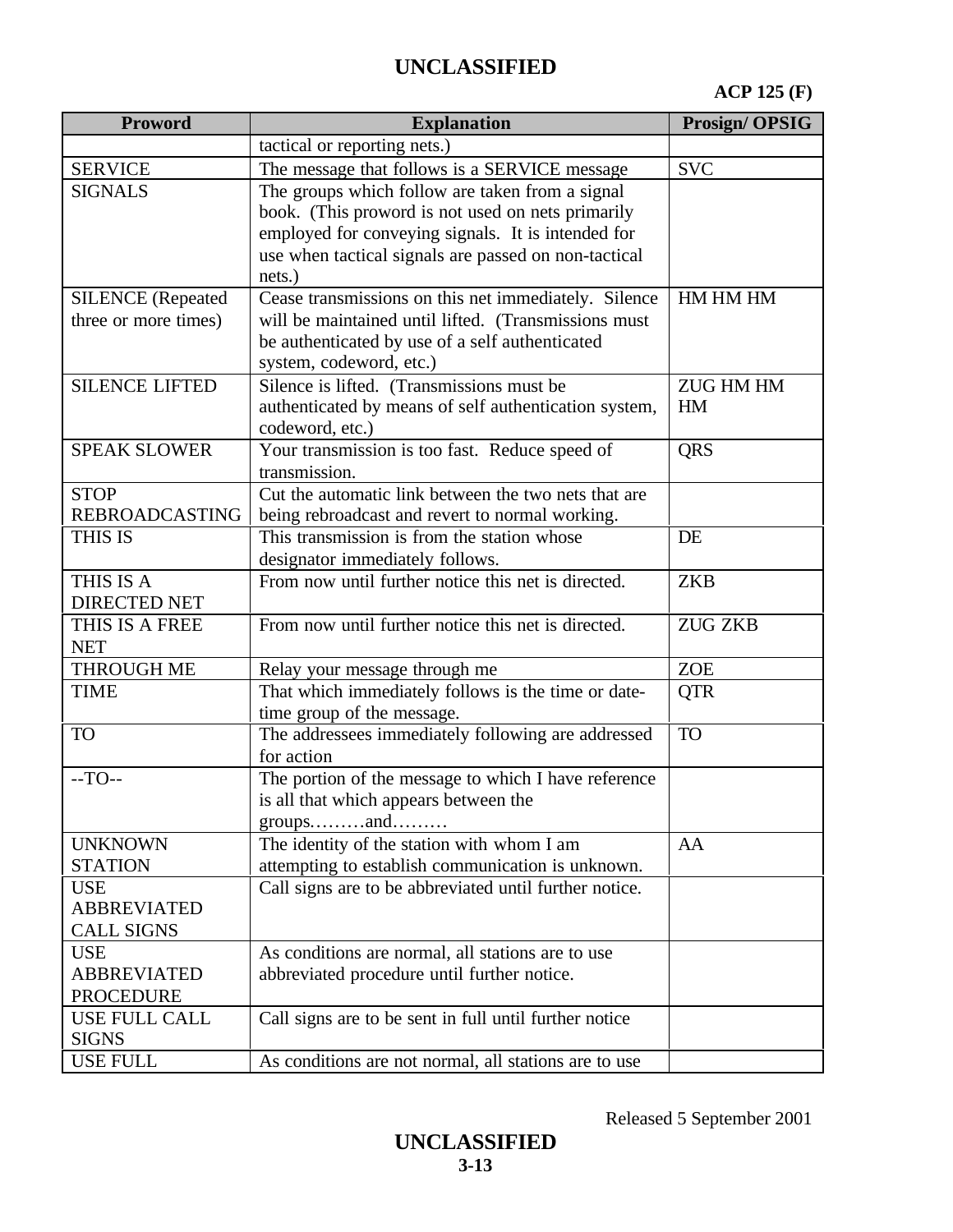| <b>Proword</b>     | <b>Explanation</b>                                      | <b>Prosign/OPSIG</b> |
|--------------------|---------------------------------------------------------|----------------------|
| <b>PROCEDURE</b>   | full procedure until further notice.                    |                      |
| <b>VERIFY</b>      | Verify entire message (or portion indicated) with the   | $\mathbf I$          |
|                    | originator and send correct version. (To be used only   |                      |
|                    | at the discretion of, or by, the addressee to which the |                      |
|                    | questioned message was directed.)                       |                      |
| WAIT               | I must pause for a few seconds                          | <b>AS</b>            |
| WAIT-OUT           | I must pause for longer than a few seconds.             | AS AR                |
| WILCO              | I HAVE RECEIVED YOUR SIGNAL,                            |                      |
|                    | UNDERSTAND IT, AND WILL COMPLY. To be                   |                      |
|                    | used only by the addressee. Since the meaning of        |                      |
|                    | ROGER is included in that of WILCO, the two             |                      |
|                    | prowords are never used together.                       |                      |
| <b>WORD AFTER</b>  | The word of the message to which I have reference is    | <b>WA</b>            |
|                    | that which follows                                      |                      |
| <b>WORD BEFORE</b> | The word of the message to which I have reference is    | <b>WB</b>            |
|                    | that which precedes                                     |                      |
| <b>WORDS TWICE</b> | Communication is difficult. Transmit each phrase        | <b>QSZ</b>           |
|                    | (or each code group) twice. (This proword may be        |                      |
|                    | used as an order, request, or as information.)          |                      |
| <b>WRONG</b>       | Your last transmission was incorrect. The correct       | <b>ZWF</b>           |
|                    | version $is$                                            |                      |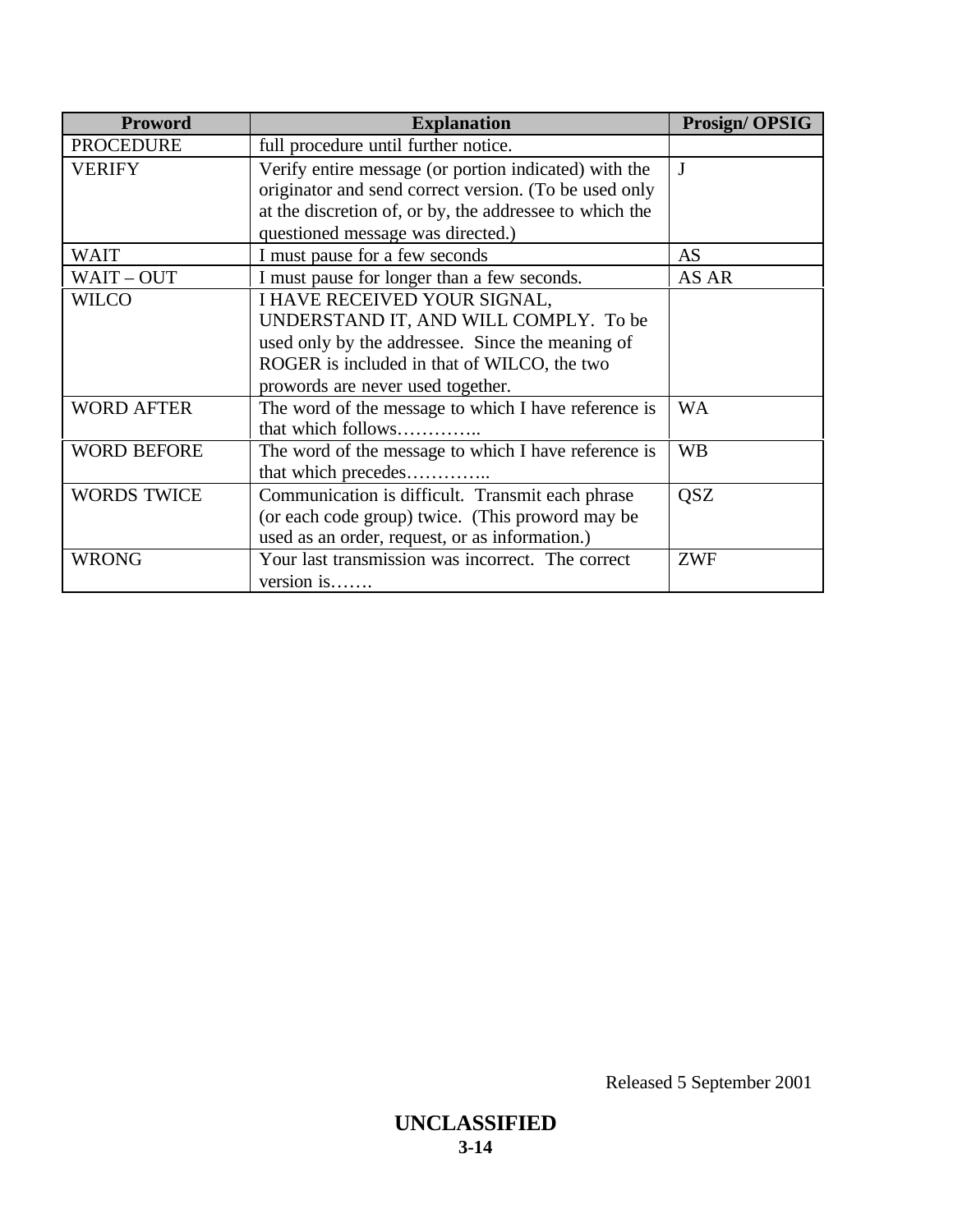## **CHAPTER 4**

## **DISCIPLINE**

#### **401. GENERAL**

a. Radio discipline is a fundamental ingredient of voice procedure without which a radio net cannot function efficiently. In addition to reducing communications efficiency and accuracy, inadequate radio discipline can result in a serious degradation of security standards.

b. It is the commander's responsibility to impose and maintain discipline on a radio net. A commander may choose to exercise that responsibility through the control station. All radio nets or links must have a designated control station. In the absence of instructions to the contrary, the control station is that station serving the senior headquarters or location.

c. During difficult conditions, net efficiency can deteriorate even more rapidly if the control station permits poor operating standards.

#### **402. RULES FOR RADIO DISCIPLINE.**

The following rules for radio discipline are mandatory on all radio nets. Every station must adhere to the following.

- a. Always:
	- (1) Use correct voice procedure.
	- (2) Maintain a constant listening radio watch unless specific instructions or permission has been received to the contrary. This requires that at least one person be nominated to monitor the radio regardless of the circumstances. All aspects of voice procedure are based on the assumption that stations will respond to the call immediately.
	- (3) Ensure that the correct frequency is in use.
	- (4) Answer calls in the correct order and without delay.
	- (5) Listen carefully before transmitting to ensure that the frequency is clear and, where possible allow for stations which cannot be heard.
	- (6) Release the pressel switch promptly.
	- (7) On releasing the pressel switch, ensure that the radio returns to the receive condition.
- b. Never:
	- (1) Violate radio silence.
	- (2) Compromise classified information by unauthorised plain language disclosure.
	- (3) Make unnecessary or unduly long transmissions.
	- (4) Engage in unofficial conversation or operator's chat.
	- (5) Identify an individual, ship or unit by name, or any other personal or individual sign.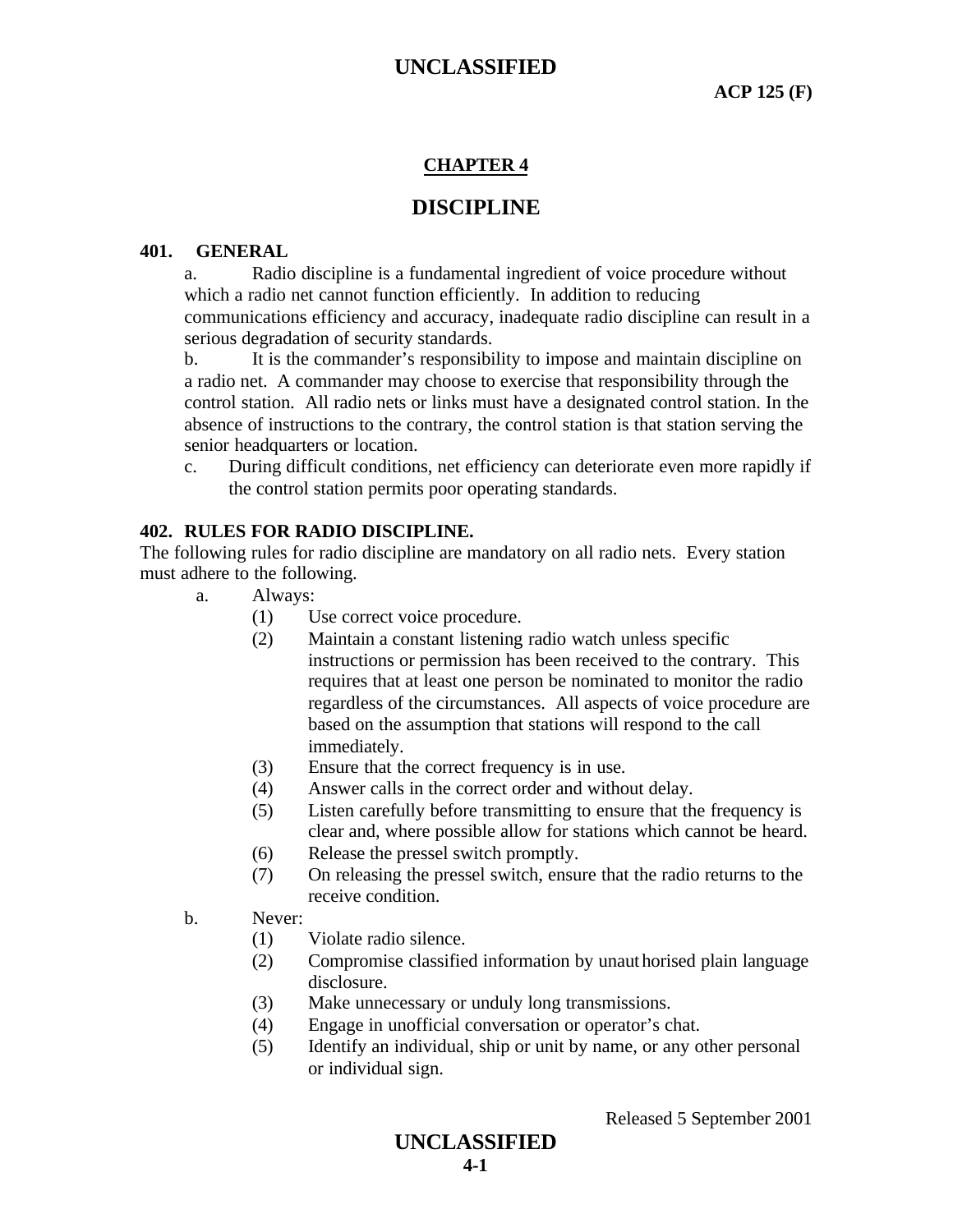- (6) Speak faster than the station experiencing the worst reception conditions can be expected to receive, thus avoiding needless repetition.
- (7) Show loss of temper or resort to profane language.

## **403. RADIO LOGGING**

- a. Whenever practical to do so, radio logs are to be maintained on all radio nets. Not all types of stations will be able to keep a full log. The operator in an armoured fighting vehicle is not expected to maintain a log as neatly or completely as say a watchkeeper in a ship or headquarters who is dedicated to a single task.
- b. Subject to the above, the radio log should contain a complete and continuous record of all transmitted and received messages, and information concerning the radio net. The log should be written legibly in the operator's own hand, and include all relevant details and timings of the following:
	- (1) All transmitted and received informal messages and voice conversations in full or, where this is impractical, the gist of a message in sufficient detail to provide adequate reference information. Operators should attempt to log messages between other users of the radio net, but it is accepted that the logging of traffic between third parties is likely to be of second priority during busy periods.
	- (2) The identity of formal messages written separately on a message form.
	- (3) The opening and closing of the radio stations on the net.
	- (4) Changes in operating frequency and interference reports.
	- (5) Sufficient reference data to identify all other calls or procedural messages transmitted or received on the net.
	- (6) Entries to the effect that the radio receiver is operating correctly in thereceive condition. (These should be made at regular intervals during periods of net inactivity.)
	- (7) Reports of stations with whom contact is difficult or suspect, amplified with any corrective action taken.
	- (8) Unusual occurrences such as procedural or security violations, or suspected deception or jamming. Entries should include the reporting action taken.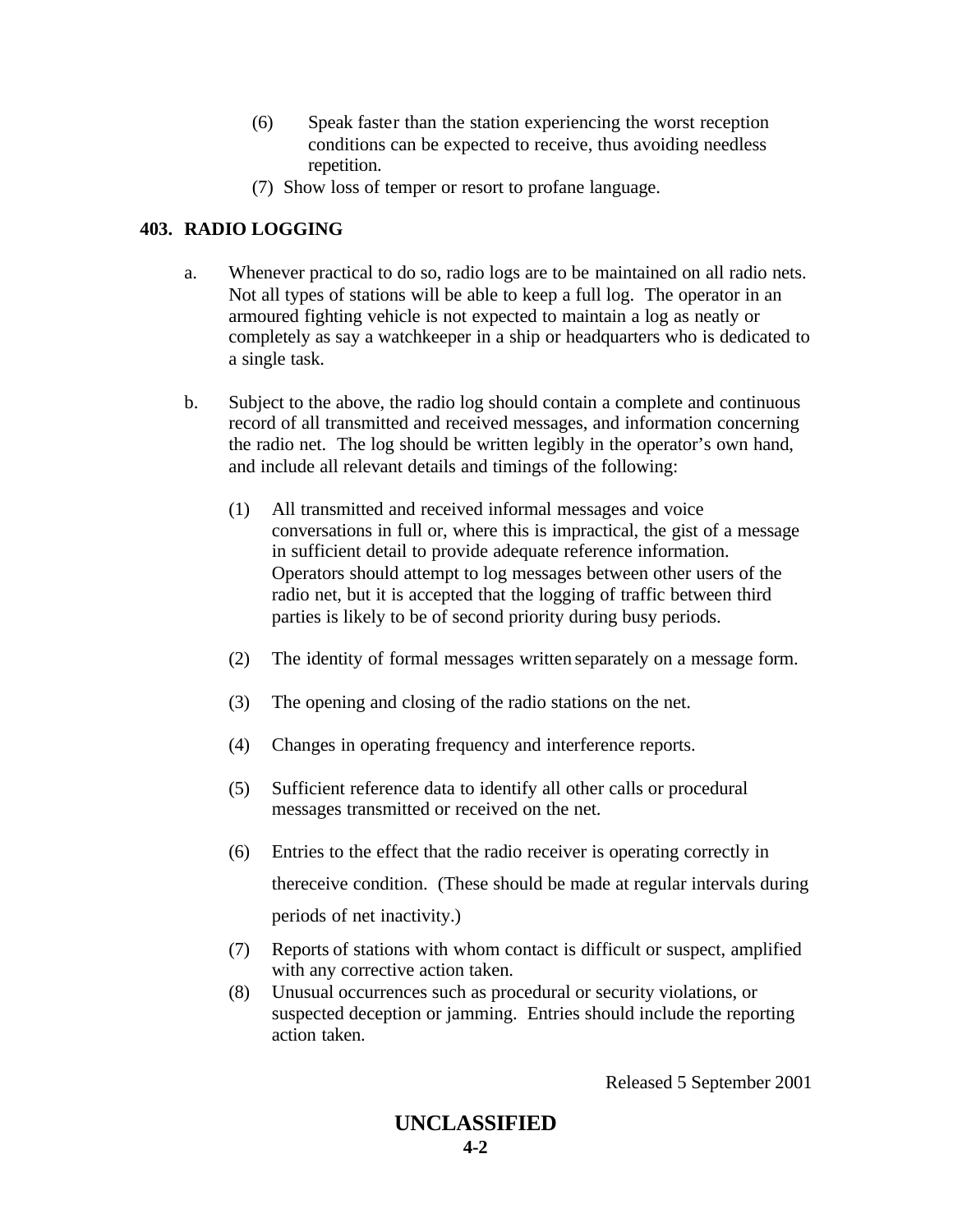- (9) Handover and takeover by the radio station operators. The recieving operator is to record his rank, name and signature to the effect that the transfer has been completed satisfactorily. Unless other arrangements exist, this signature is also to confirm that a complete check of any classified material has been made.
- c. Good log keeping is an essential part of the efficient operation of a radio station, particularly at Control where the operator is responsible for other stations on the net.
- d. Radio logs to be held in safe keeping in accordance with national / theatre / command instructions.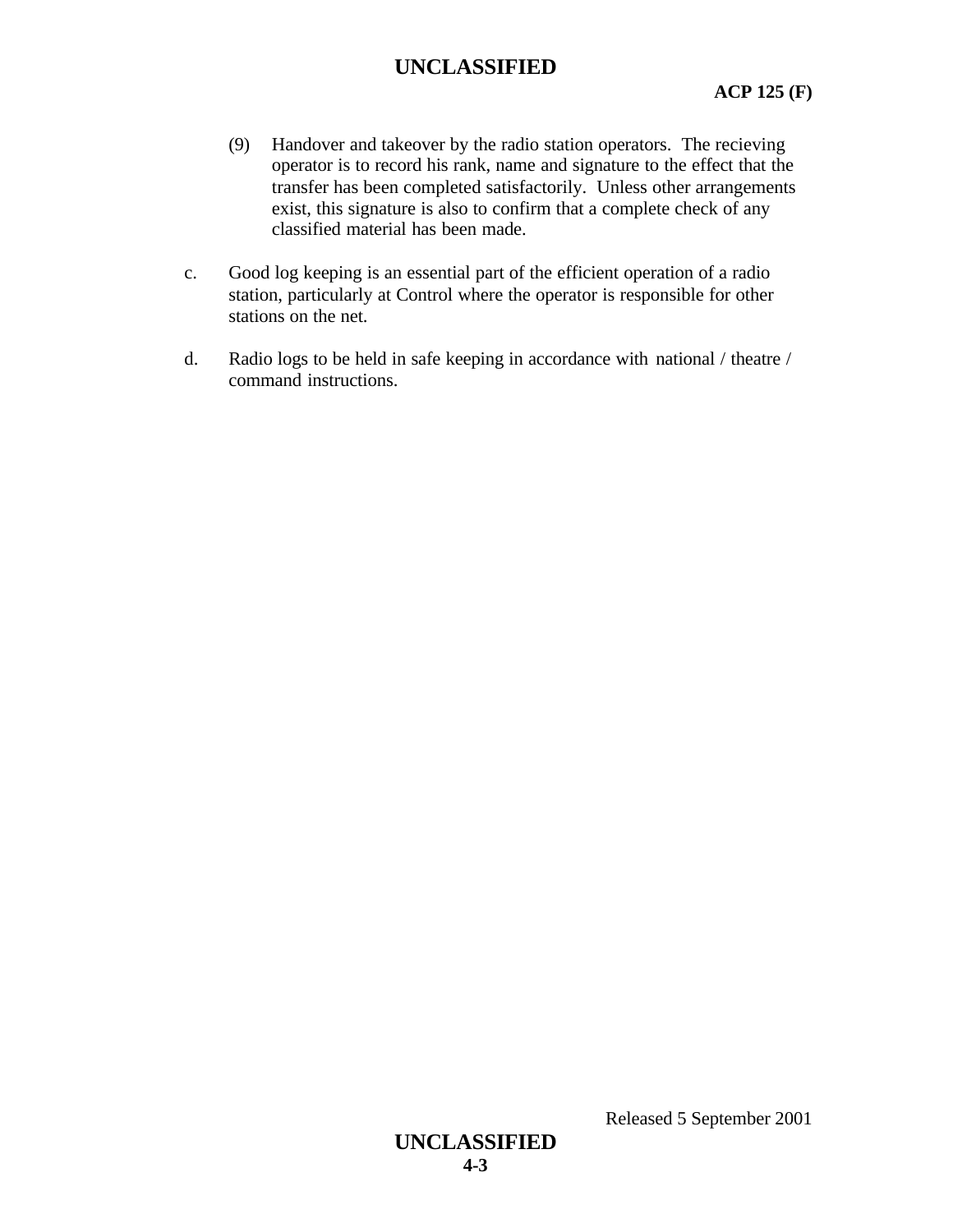THIS PAGE INTENTIONALLY BLANK

Released 5 September 2001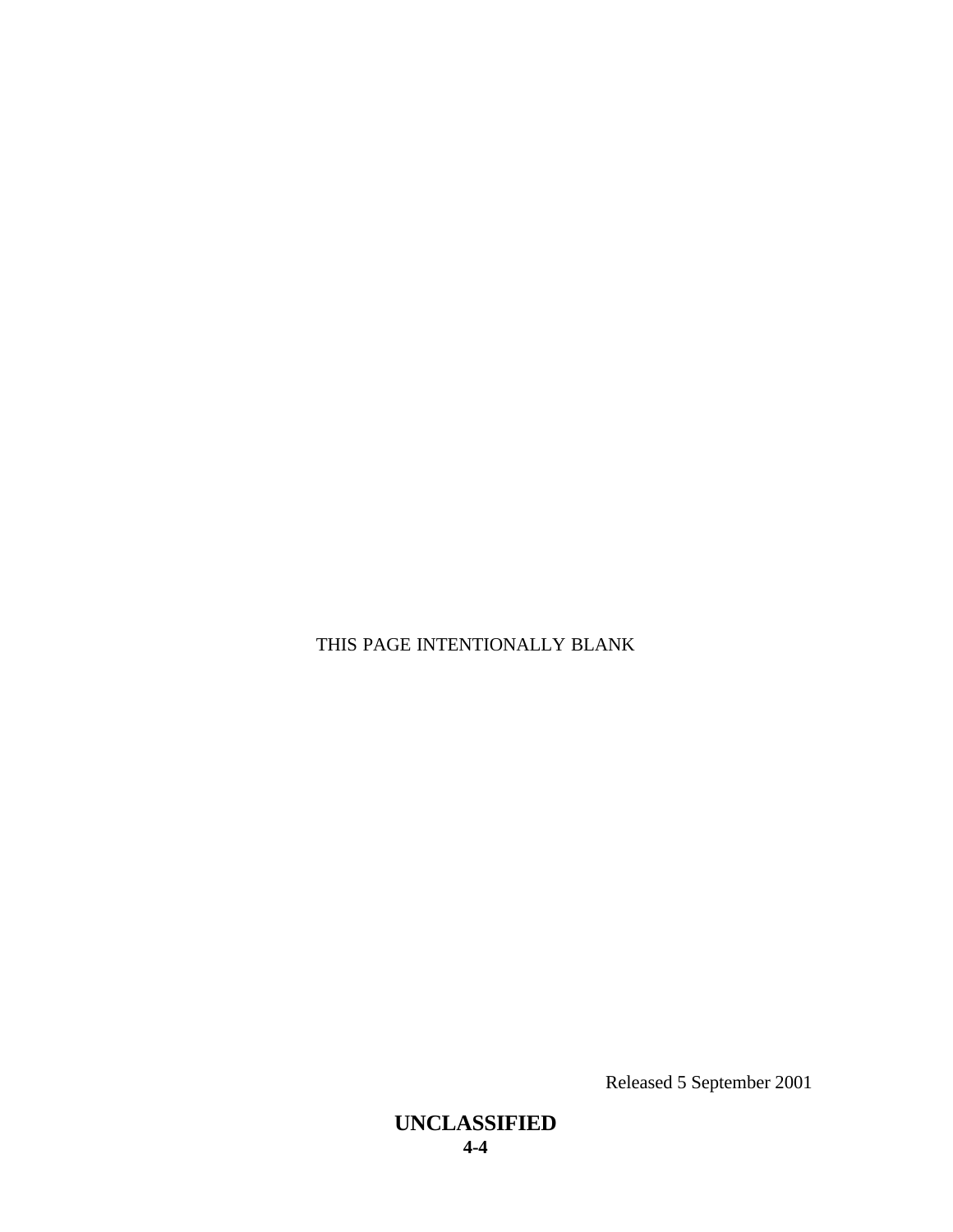## **CHAPTER 5**

## **MESSAGES**

#### **501. PLAINDRESS**

- a. A plaindress message is one in which the originator and addressee designators are indicated externally of the text.
- b. A plaindress message contains all the components (unless the call serves as the address) as shown in the basic message format and must always include the precedence and date-time group.
- c. The group count will always be included when the accounting symbol is employed.

#### **502. ABBREVIATED PLAINDRESS**

- a. Operational requirements for speed of handling may require abbreviation of plaindress headings. In such case, any or all of the following may be omitted:
	- (1) Precedence.
	- (2) Date.
	- (3) Date-time group.
	- (4) Group count.

#### **503. CODRESS**

A codress message is one in which the entire address (i.e., originator and all addressees, including address indicating groups when used), is encrypted within the text. The heading of such a message contains only information necessary to enable communication personnel to handle it properly. It contains all other components shown in the schematic diagram, paragraph 510.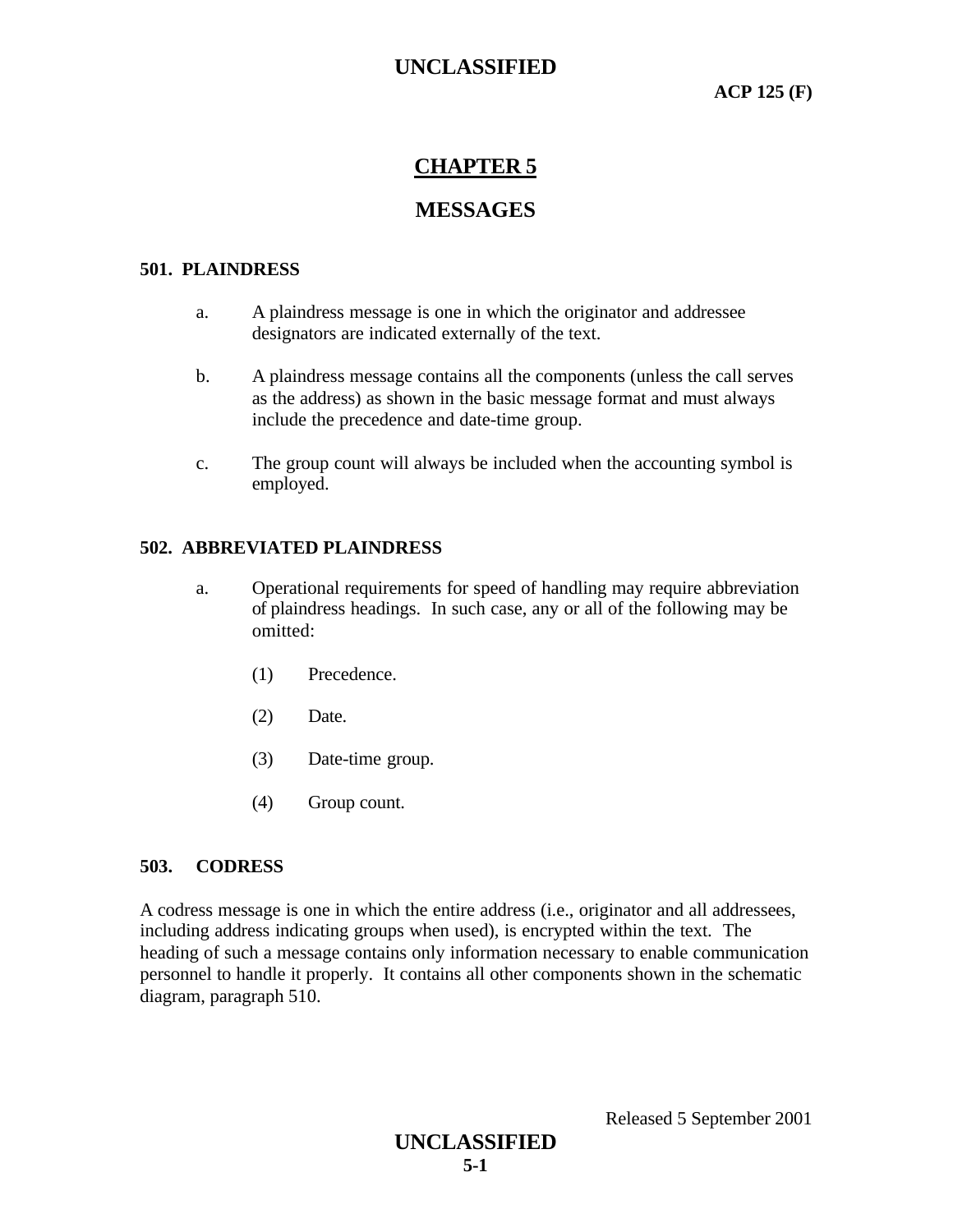#### **504. SERVICE MESSAGE**

- a. A service message is one between communications personnel and pertaining to any phase of traffic handling, communications facilities, or circuit conditions.
- b. An encrypted service message will always carry a numerical group count and will be identified as a service message only within the encrypted text.
- c. Plain-language service messages are identified by the proword SERVICE (paragraph 517).
- d. Service messages may be prepared and transmitted in plaindress, abbreviated plaindress, or codress form. They generally concern messages originated at, destined for, or refiled by, the station originating the service message, and will normally be assigned a precedence equal to that of the message to which they refer.

#### **505. ABBREVIATED SERVICE MESSAGE**

An abbreviated service message is one between operators, which may be required to facilitate traffic handling. This type of message contains only prowords, address designators, identification of messages, parts of messages, and amplifying data as necessary. An abbreviated service message may be transmitted using plaindress or abbreviated plaindress procedure. It is not identified and need not be authorised in the same manner as a service message.

#### **506. INFORMAL MESSAGES**

Informal messages are those tactical, operational and service messages commonly sent on user operated circuits, e.g., field tactical and air control. These types of traffic tend to utilise a more conversational procedure. Informal messages tend to contain any element of the basic message format (table in paragraph 510), however, they will normally only consist of a call, a text, and an ending, i.e., format lines 2, 3, 12 and 15. All elements used are to be in the sequence described in the basic message format, and when used, time groups sent in format line 14 would normally be time of transmission rather than time of origin.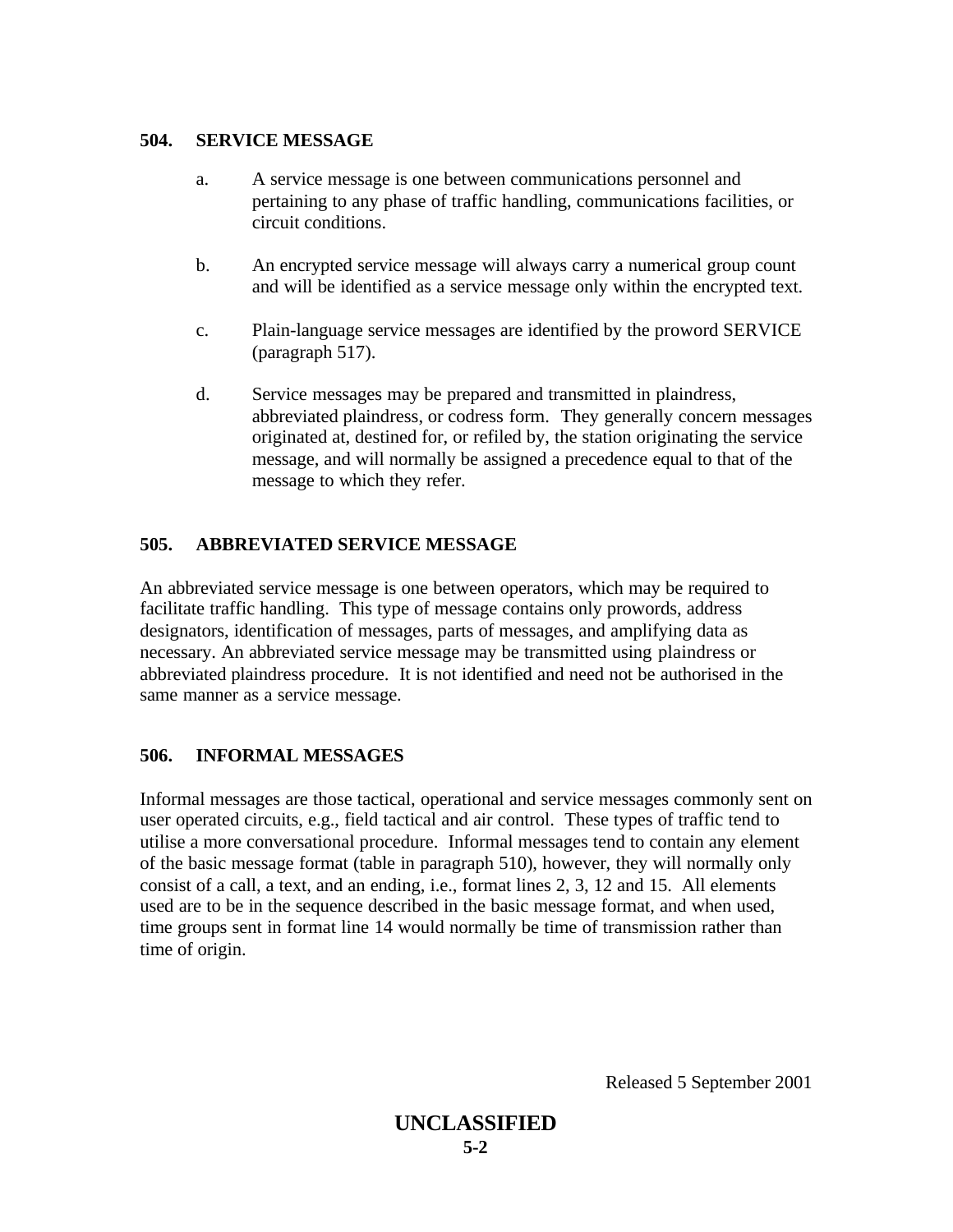#### **507. CLASSIFICATION OF SERVICE AND ABBREVIATED SERVICE MESSAGES**

- a. An unclassified service or abbreviated service message may be used when referring to a classified message if only prowords and message or transmission identifications are used. If it is necessary to include anything that would reveal part of the plain language text of the classified message, however, the service or abbreviated service message must be classified.
- b. An unclassified service or abbreviated service message referring to a message received in codress form, or using encrypted call signs or address groups, shall use only those message or transmission identifications which were contained in the external message heading as received.

#### **508. LONG MESSAGE PROCEDURE**

Long Message Procedure is required to reduce time spent on the air and allow another station to break in with precedence traffic if required. Transmission length should be no longer than 20 seconds in any one transmission.

Example:

Nine Two – THIS IS – Six Nine – Long Message – OVER

THIS IS – Nine Two – Send – OVER

THIS IS – Six Nine – Text (transmit for 20 seconds maximum)– ROGER so far – OVER

THIS IS – Nine Two – ROGER – OVER

Six Nine pauses for approximately 5 seconds to allow another station to break in if required.

THIS IS – Six Nine – Text (continue with remainder of message, again transmitting in 20 second periods repeating the procedure as necessary to transmit the entire message). – OVER

On completion of entire transmission receiving station (Nine Two) will receipt, obtain repetitions or confirmations as necessary as normal.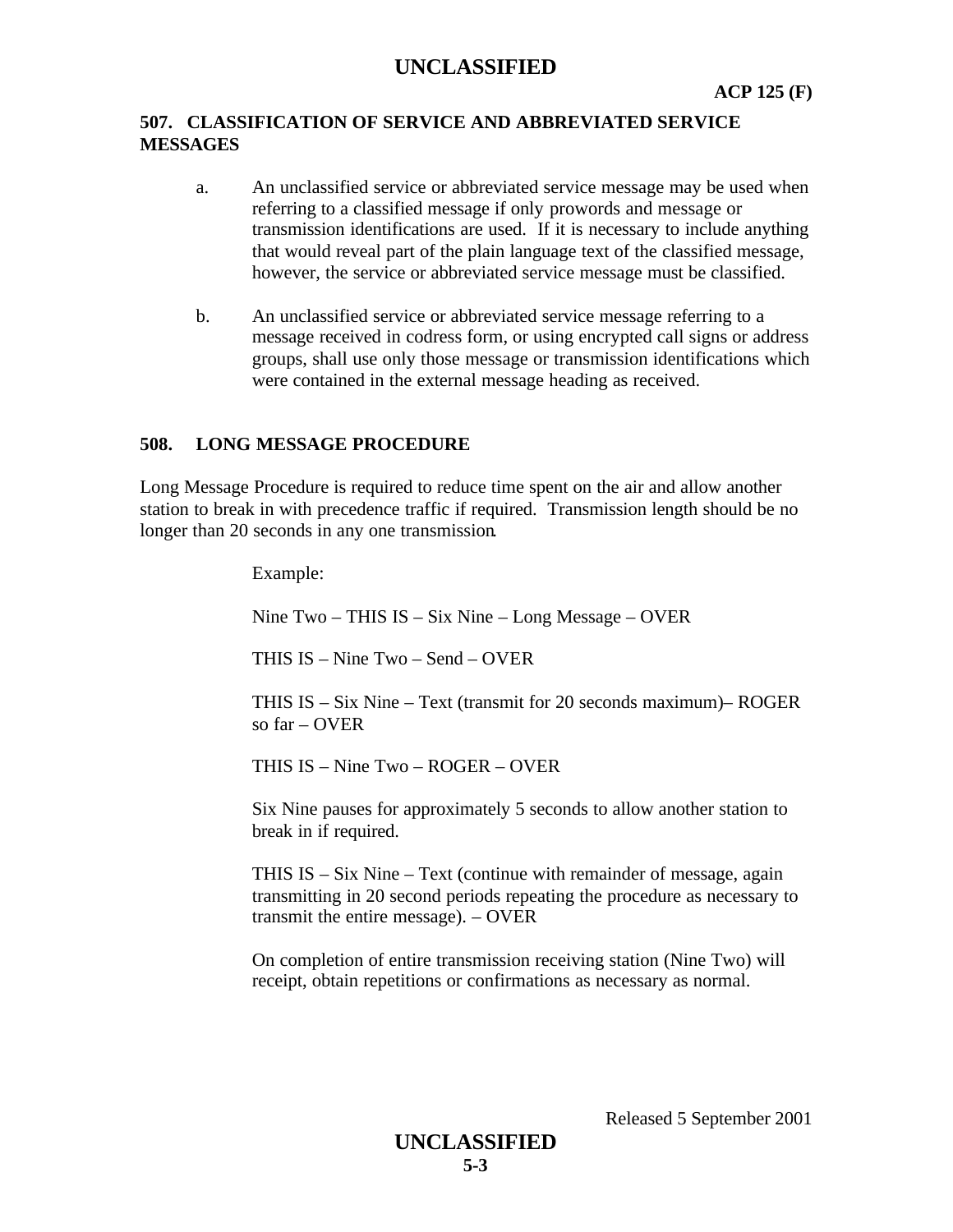#### **509. MESSAGE FORMAT**

Each message shall be prepared in plaindress, abbreviated plaindress, or codress form except when a commercial or International Civil Aviation Organisation form is authorised.

- a. Each message prepared in either plaindress, abbreviated plaindress, or codress will have three PARTS:
	- (1) Heading.
	- (2) Text.
	- (3) Ending.
- b. Each message PART has certain COMPONENTS which are broken down into ELEMENTS and CONTENTS.
	- (1) All message PARTS and a majority of the COMPONENTS and ELEMENTS have a standardised arrangement or sequential order of appearance.
	- (2) In the schematic diagram (paragraph 510), format lines 2, 3, 4, 14, and 16 identify the procedural portion of the basic message format as designed for radiotelephone operation. Lines 5 through 13 are the unchangeable elements of the basic format. Not all format lines necessarily appear in every message; however, when used, they will be in the order indicated.

#### **510. SCHEMATIC DIAGRAM OF MESSAGE FORMAT**

In the following diagram, note that every ELEMENT is indicated in the order of appearance in the message, but the contents of the various ELEMENTS are not necessarily indicated, as they will appear.

| <b>PART</b> | <b>COMPONENT   ELEMENT</b> |         | <b>FORMAT</b><br><b>LINE</b> | <b>CONTENT</b>           |
|-------------|----------------------------|---------|------------------------------|--------------------------|
| Heading     | Procedure                  |         |                              | Not used.                |
|             |                            | a. Call | 2 & 3                        | <b>Stations Called.</b>  |
|             |                            |         |                              | Proword INFO, to         |
|             |                            |         |                              | identify info addressees |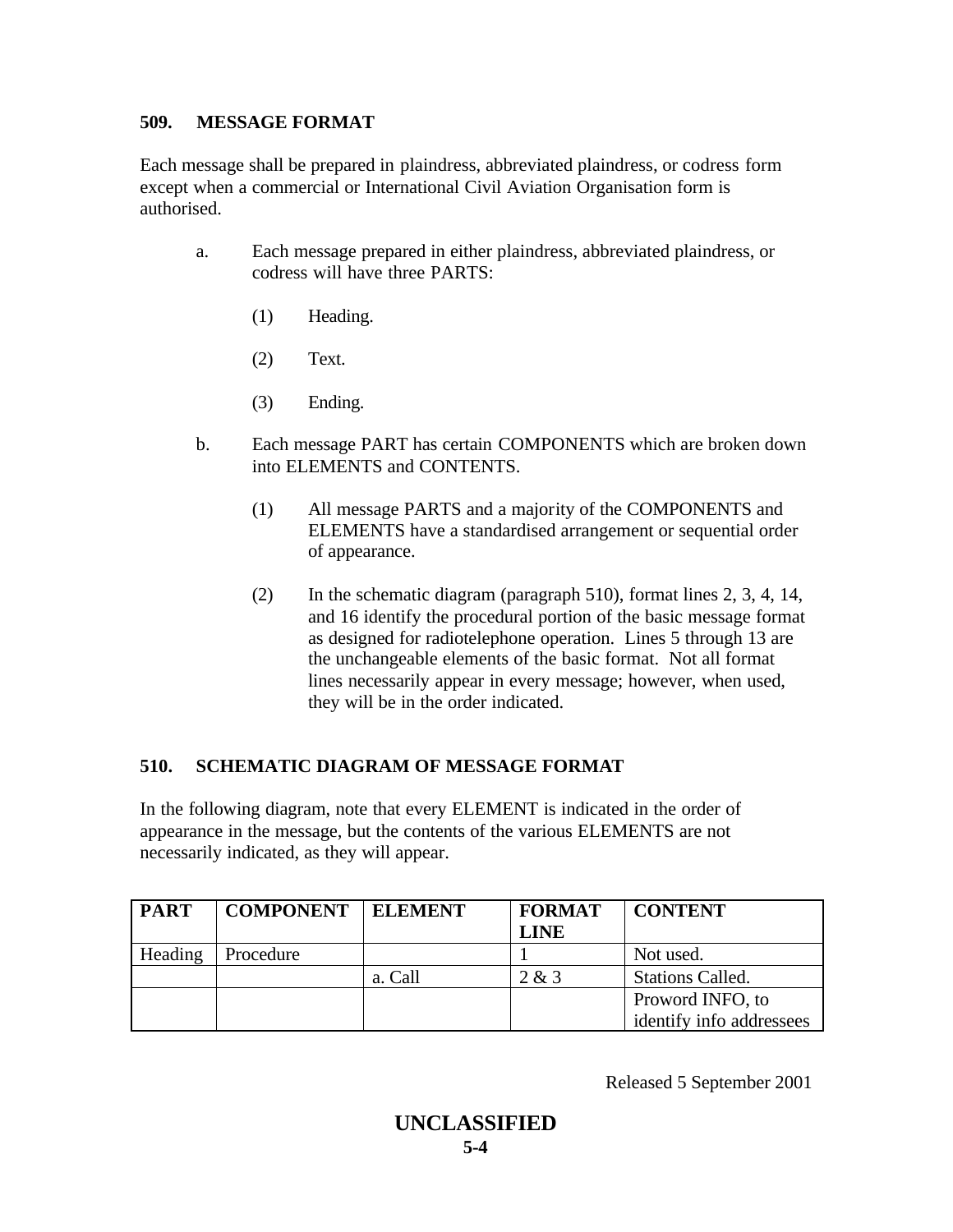|          |                     |                | in abbreviated               |
|----------|---------------------|----------------|------------------------------|
|          |                     |                | plaindress messages.         |
|          |                     |                | Proword EXEMPT, to           |
|          |                     |                | identify exempted            |
|          |                     |                | addressees.                  |
|          |                     |                | Proword THIS IS, to          |
|          |                     |                | identify the station         |
|          |                     |                | calling.                     |
|          | b. Message          |                | Proword MESSAGE              |
|          | follows             |                |                              |
|          | c. Transmission     |                | Proword NUMBER and           |
|          | Identification      |                | station serial number        |
|          | d. Transmission     | $\overline{4}$ | Prowords. RELAY TO,          |
|          | Instructions        |                | READ BACK, DO                |
|          |                     |                | NOT ANSWER,                  |
|          |                     |                | <b>WORDS TWICE;</b>          |
|          |                     |                |                              |
|          |                     |                | operating signals,           |
|          |                     |                | address groups, call         |
|          |                     |                | signs, plain language        |
|          |                     |                | designators.                 |
| Preamble | a. Precedence,      | 5              | Precedence designation,      |
|          | Date-Time           |                | Proword TIME; date           |
|          | Group, Message      |                | and time expressed in        |
|          | <b>Instructions</b> |                | digits, and zone suffix,     |
|          |                     |                | month indicated by the       |
|          |                     |                | first three letters, and, if |
|          |                     |                | required by national         |
|          |                     |                | authorities the year         |
|          |                     |                | indicated by the last        |
|          |                     |                | two digits, operating        |
|          |                     |                | signals and proword          |
|          |                     |                | <b>EXECUTE TO</b>            |
|          |                     |                | FOLLOW or                    |
|          |                     |                | <b>IMMEDIATE</b>             |
|          |                     |                | EXECUTE.                     |
| Address  | a. Originator       | 6              | Proword FROM.                |
|          |                     |                | Originator's address         |
|          |                     |                | designator.                  |
|          | b. Action           | $\overline{7}$ | Proword TO. Action           |
|          | Addressees          |                | addressees designators.      |
|          | c. Information      | 8              | Proword INFO.                |
|          | Addressees          |                | Information addressees       |
|          |                     |                | designators.                 |
|          | d. Exempted         | 9              | Proword EXEMPT.              |
|          | Addressee           |                | Exempted addressees          |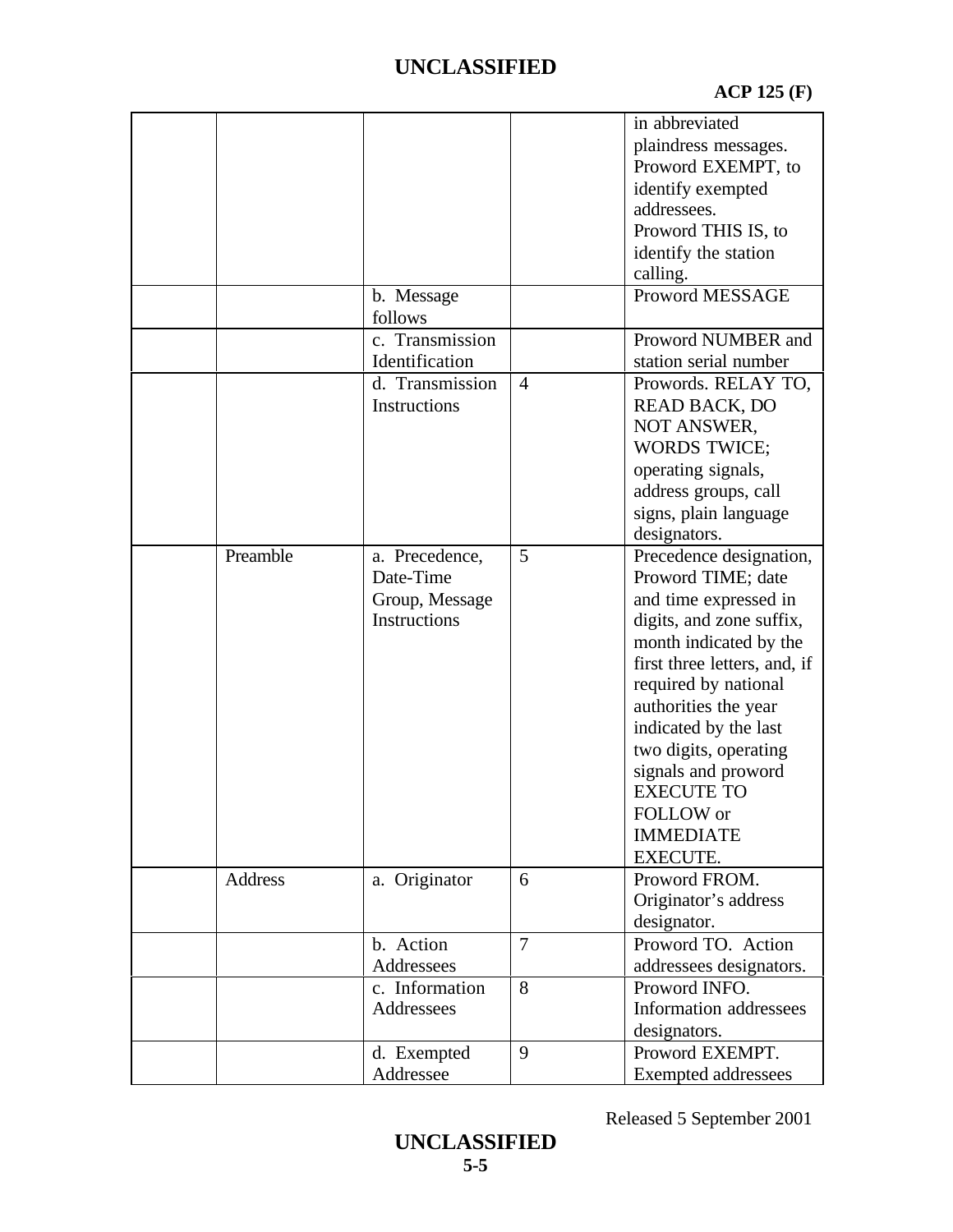|             |             |                |    | designators.             |
|-------------|-------------|----------------|----|--------------------------|
|             | Prefix      | a. Accounting  | 10 | Accounting symbol;       |
|             |             | Information,   |    | group count; Proword     |
|             |             | Group count    |    | <b>GROUPS (GROUP NO</b>  |
|             |             |                |    | COUNT).                  |
| Separation  |             |                | 11 | Proword BREAK            |
| <b>Text</b> | <b>Text</b> | a. Subject     | 12 | CLEAR,                   |
|             |             | Matter         |    | UNCLASSIFIED,            |
|             |             |                |    | proword SERVICE,         |
|             |             |                |    | and/or internal          |
|             |             |                |    | instructions as          |
|             |             |                |    | appropriate; thoughts or |
|             |             |                |    | ideas as expressed by    |
|             |             |                |    | the originator.          |
| Separation  |             |                | 13 | Proword BREAK            |
| Ending      | Procedure   | a. Time Group  | 14 | Proword TIME. Hours      |
|             |             |                |    | and minutes expressed    |
|             |             |                |    | in digits and zone       |
|             |             |                |    | suffix, when             |
|             |             |                |    | appropriate.             |
|             |             | b. Final       | 15 | Prowords                 |
|             |             | Instructions   |    | <b>AUTHENTICATION</b>    |
|             |             |                |    | IS, CORRECTION, I        |
|             |             |                |    | <b>SAY AGAIN, MORE</b>   |
|             |             |                |    | TO FOLLOW,               |
|             |             |                |    | <b>STANDBY</b>           |
|             |             |                |    | EXECUTE, WAIT;           |
|             |             |                |    | operating signals,       |
|             |             |                |    | address groups; call     |
|             |             |                |    | signs; and plain         |
|             |             |                |    | language designators.    |
|             |             | c. Ending Sign | 16 | Prowords OVER, OUT.      |

#### **511. FORMAT LINES 2 AND 3 (CALLLING AND ANSWERING)**

- a. These lines will contain the call, the proword MESSAGE, and the transmission identification
- b. The Call. The call of a message serves to identify the stations between which that particular message is being transmitted. It may also serve as the address of the message when the designators of the originator and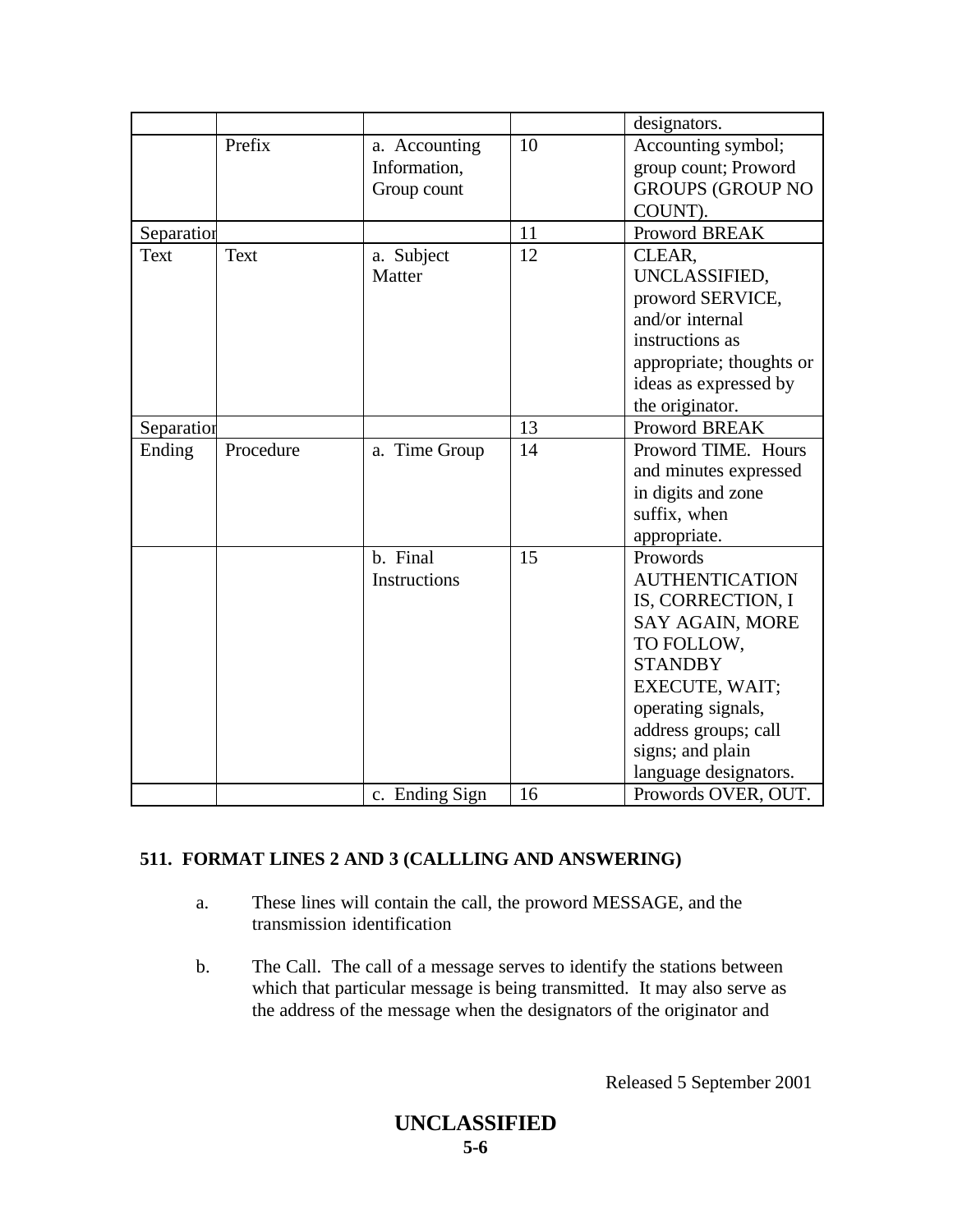addressees are the same as the call signs of the stations in communication with each other on the same circuit.

c. The call may take one of the following forms:

| (1) | <b>Full Call</b>                                                                                                                                                              |         |                                      |
|-----|-------------------------------------------------------------------------------------------------------------------------------------------------------------------------------|---------|--------------------------------------|
|     | Yankee One Three Charlie                                                                                                                                                      | station | Call sign of receiving               |
|     | <b>THIS IS</b>                                                                                                                                                                |         | From                                 |
|     | Zulu Three Four Delta                                                                                                                                                         |         | Call sign of<br>transmitting station |
| (2) | Abbreviated Call. The call sign of the called station may be<br>omitted when a call is part of an exchange of transmissions<br>between stations and no ambiguity will result. |         |                                      |

| <b>THIS IS</b> | From                                 |
|----------------|--------------------------------------|
| Sabine Raider  | Call sign of<br>transmitting station |

- (3) For speed of working when conditions are good, particularly on large nets, the receiving station may omit the proword THIS IS when responding to a call or receipting for a transmission.
- (4) When two stations are in continuous communication with each other on a net not shared by a third station, the call may be omitted entirely, provided no confusion would result. For ground forces use, this provision may apply to any two stations within the same net which are in continuous communications with each other. However, in either of the foregoing instances, the requirement for periodic identification as set forth in appropriate national and/or international regulations must be adhered to, as far as possible.
- (5) An aeronautical station may acknowledge an aircraft message by transmitting the identification of the aircraft.
- d. The call may contain:
	- (1) Individual call signs identifying stations (addressees) separately.

Released 5 September 2001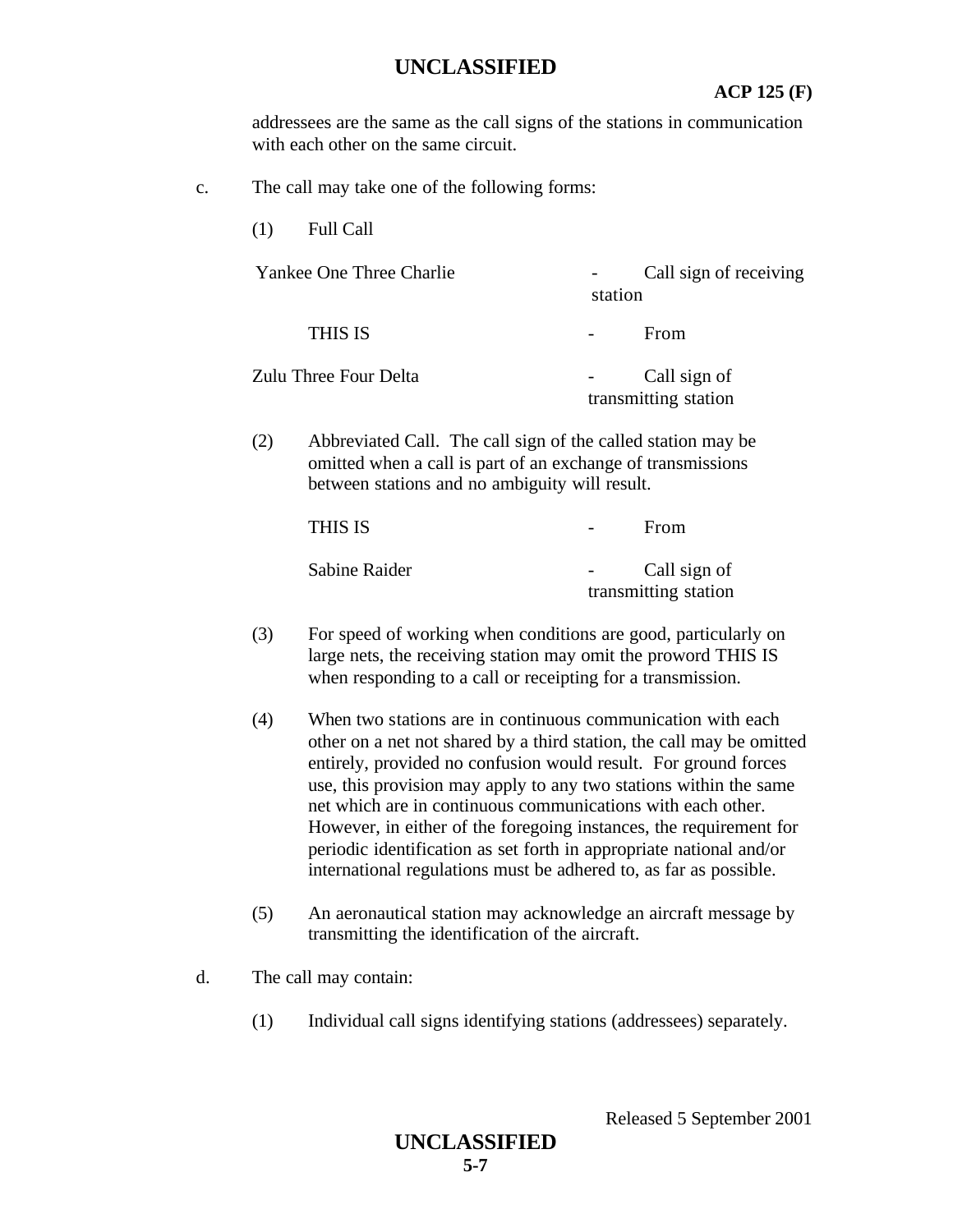- (2) Collective call signs identifying a predetermined group of stations (addressees).
- (3) A combination of both individual and collective call signs.
- (4) Net call sign identifying all stations on a given net.
- e. The call may be of two types:
	- (1) Single call only one call sign precedes the proword THIS IS. This may be an individual, collective or net call sign.

Example:

Using an individual call sign.

Delta Three Eight One this Zulu Three Four Delta – OVER

(2) Multiple call – two or more call signs precede the proword THIS IS. These may be individual and/or collective and/or net call signs.

Example:

Using two individual call signs.

Damp Lion – Hollow Piston THIS IS Sabine Raider – OVER

f. When the call serves as the address and a collective call sign is used and there are exempted addressees in the message, such addressees can be exempted in the call by use of the proword EXEMPT followed by the call sign of the stations exempted.

Example:

Yankee One Three Charlie EXEMPT Foxtrot One Seven Eight THIS IS Zulu Three Four Delta – OVER

- g. Message The proword MESSAGE may be transmitted immediately following the call to indicate that a message that requires recording is about to follow.
- h. Transmission Identification A transmission identification is not normally used on voice nets but, if required, it will be the last element of format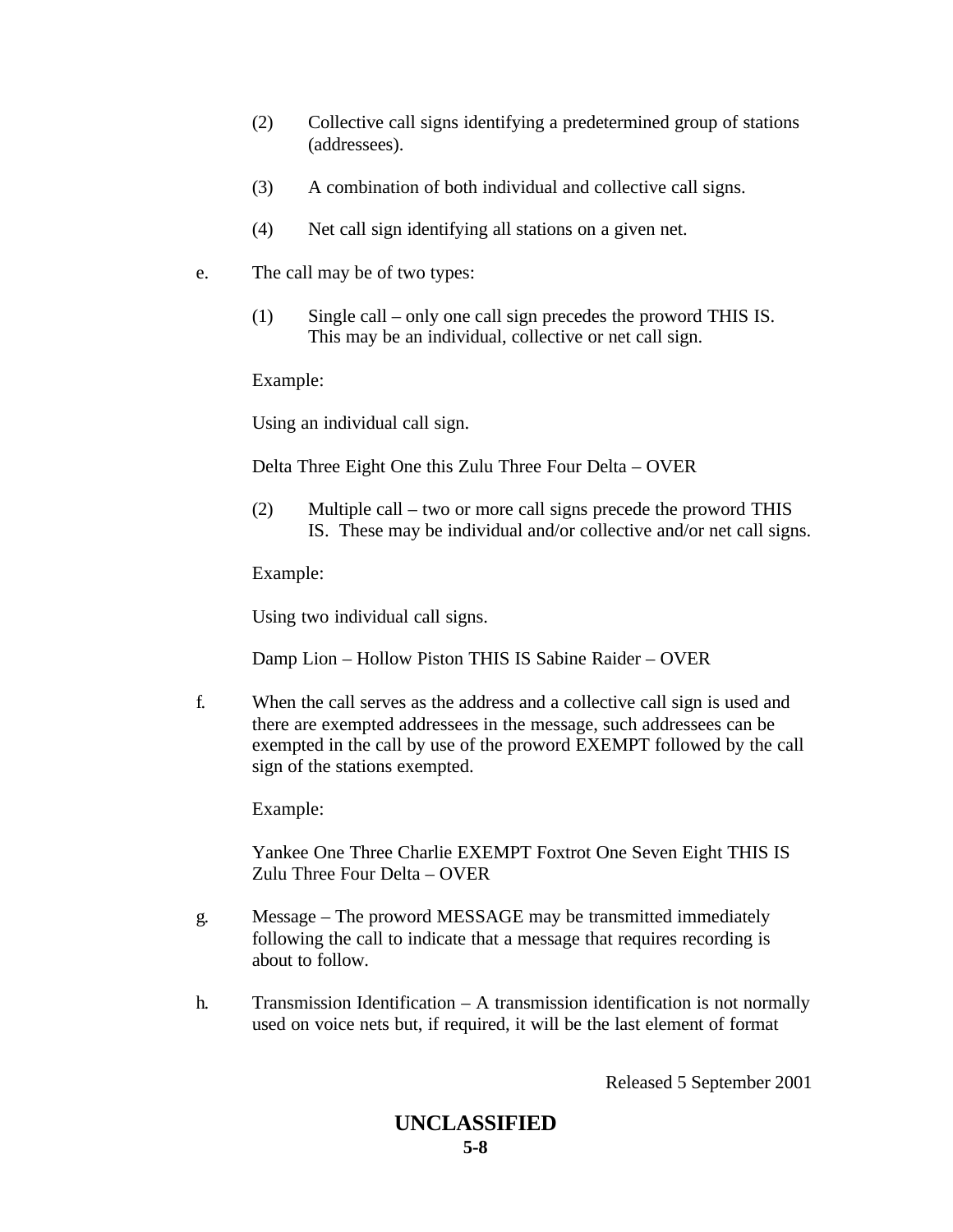lines 2 and 3 and will consist of the station serial number preceded by the proword NUMBER.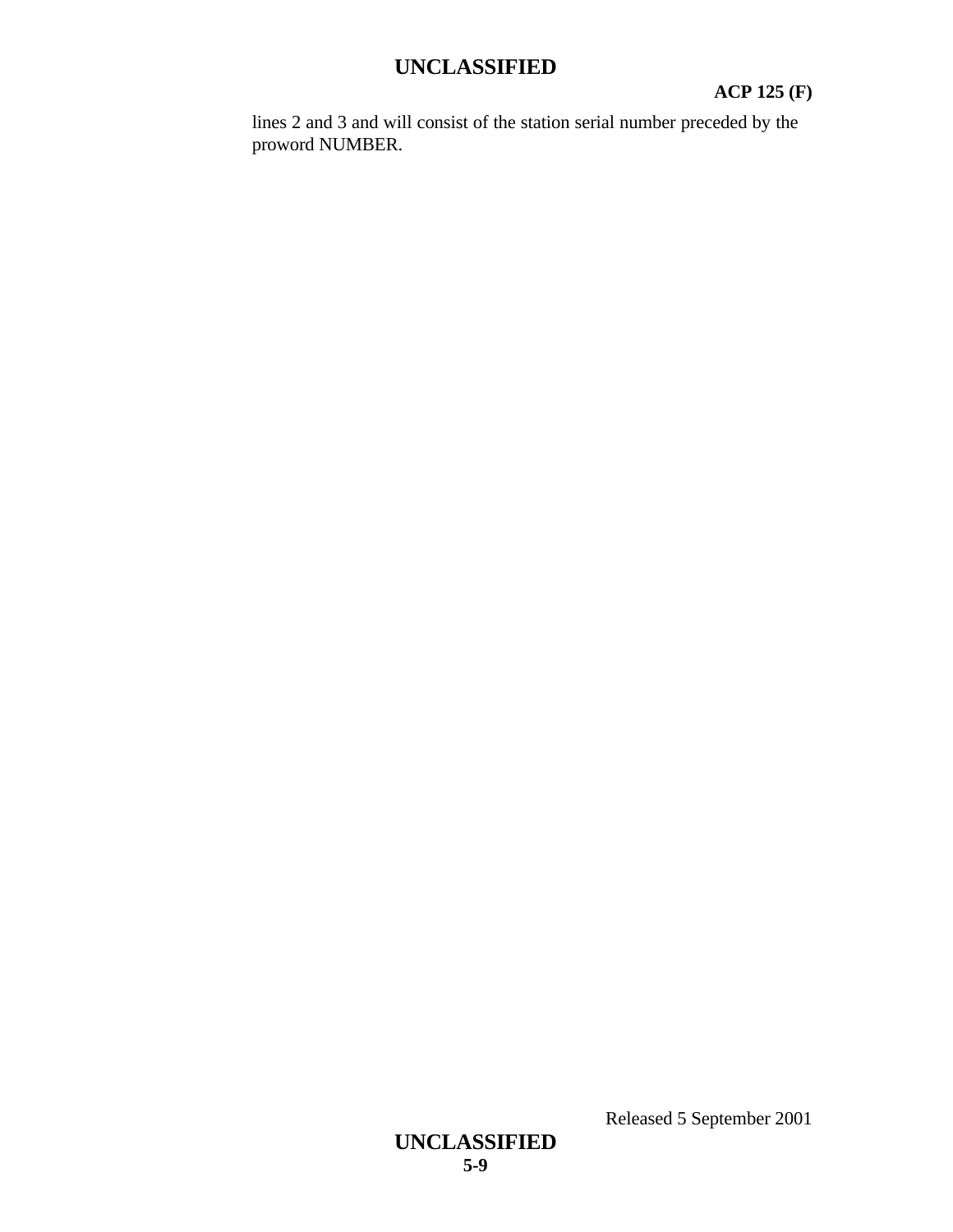#### **512. FORMAT LINE 4 (TRANSMISSION INSTRUCTIONS)**

This line contains the transmission instructions which may consist of prowords WORDS TWICE, RELAY (TO), DO NOT ANSWER, or READ BACK. The use of these prowords is explained in paragraphs 613b, 614, 619 and 620.

## **513. FORMAT LINE 5 (PREAMBLE)**

This line will contain the precedence, date-time group, and message instructions:

- a. Precedence The appropriate precedence designation is transmitted as the first element of format line 5. In the case of dual-precedence messages, the higher precedence designation will be transmitted first.
- b. Date-Time Group The proword TIME followed by the date-time group and zone suffix, month indicated by the first three letters and if required by national authorities, the year indicated by the last two digits is transmitted immediately after the precedence designation. An abbreviated plaindress message may carry no date-time group, or a time group transmitted in line 14 may replace the date-time group.

#### Example:

Hotel Seven Nine Five – THIS IS Alfa One Nine Two – RELAY TO Bravo Four Two Zero – PRIORITY – TIME Zero Seven One Six Three Zero Zulu……

c. Message Instructions – These should not normally be required on radiotelephone messages. When included, they will consist of short and concise instructions, which will remain with the message to the station of destination.

Example:

THIS MESSAGE IS A SUSPECTED DUPLICATE

## **514. FORMAT LINES 6, 7, 8 AND 9 (ADDRESS)**

These lines form the address of the message and are recognised by the prowords FROM, TO, INFO and EXEMPT, respectively. When the originator and the addressees are in communication with each other on the same circuit, the call will serve as the address.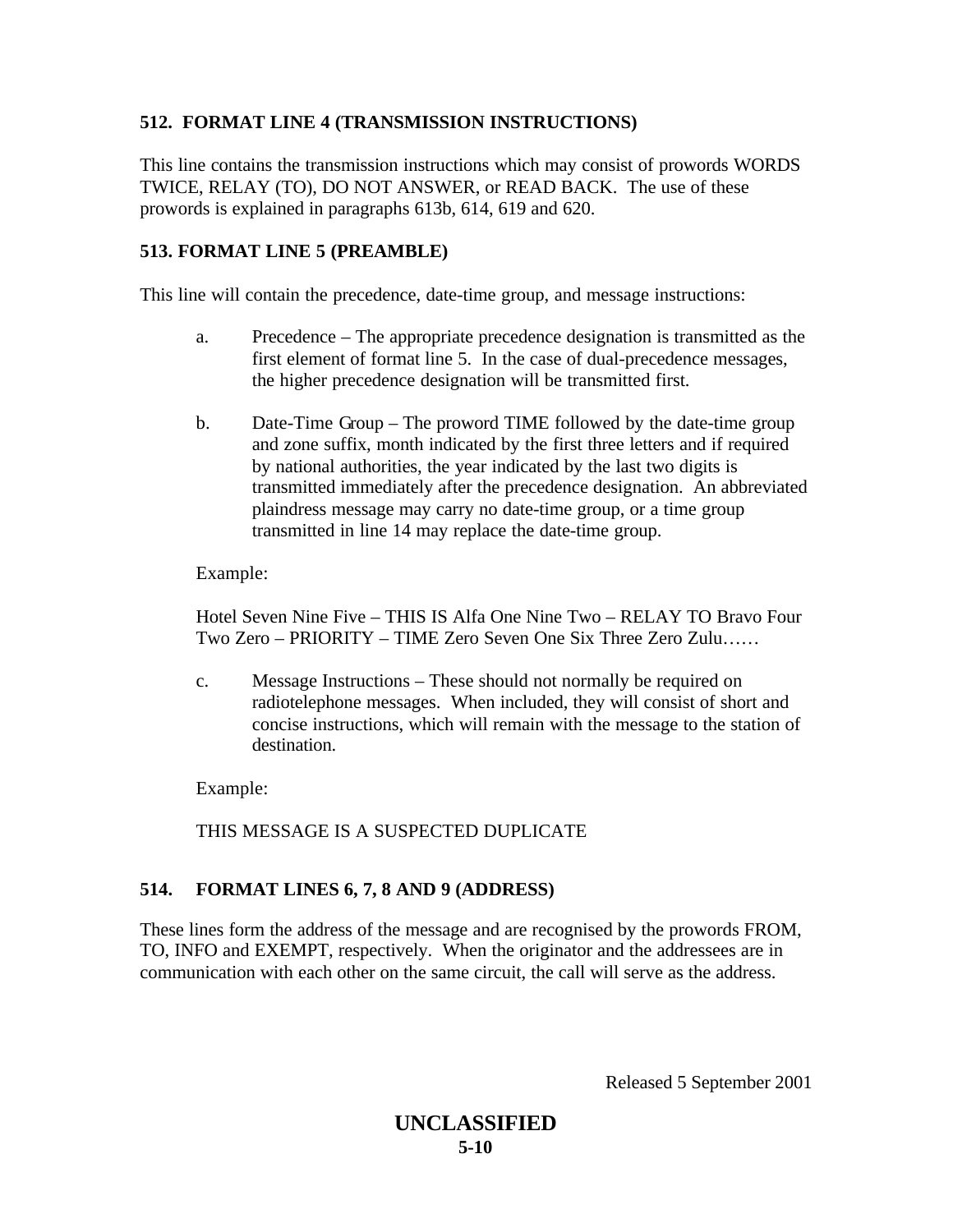Example A:

Plaindress message heading showing all possible elements of the address component (assuming abbreviated call signs are in use):

|                                | Three CharlieCollective call sign of stations called |
|--------------------------------|------------------------------------------------------|
|                                |                                                      |
|                                | Four DeltaCall sign of station calling               |
|                                |                                                      |
| PRIORITYPrecedence designation |                                                      |
| TIMEThe time of origin is      |                                                      |
| One Two                        |                                                      |
| One Six                        |                                                      |
| Thee Zero                      |                                                      |
|                                | Zulu JANDate-time group (121630Z JAN)                |

#### Address

Transmission Explanation

|                                   | FROMThe originator of this message is                  |
|-----------------------------------|--------------------------------------------------------|
| Four DeltaCall sign of originator |                                                        |
| TOThe action addressee is         |                                                        |
|                                   | Three CharlieCollective call sign of action addressees |
|                                   | INFOThe information addressee is                       |
|                                   | Two ZeroCall sign of information addressee is          |
|                                   | EXEMPTThe exempted addressee is                        |
|                                   | Seven EightCall sign of exempted addressee             |

Example B:

Abbreviated plaindress message showing three elements in the address component (assuming abbreviated call signs are in use):

| Transmission | Explanation |
|--------------|-------------|
|              |             |

Eight One…………………Call sign of receiving station THIS IS…………………...From Zero Six…………………...Call sign of calling station

Address

| FROMThe originator of this message is |
|---------------------------------------|
| Zero SixCall sign of originator       |
| TOThe action addressee is             |

## **UNCLASSIFIED 5-11**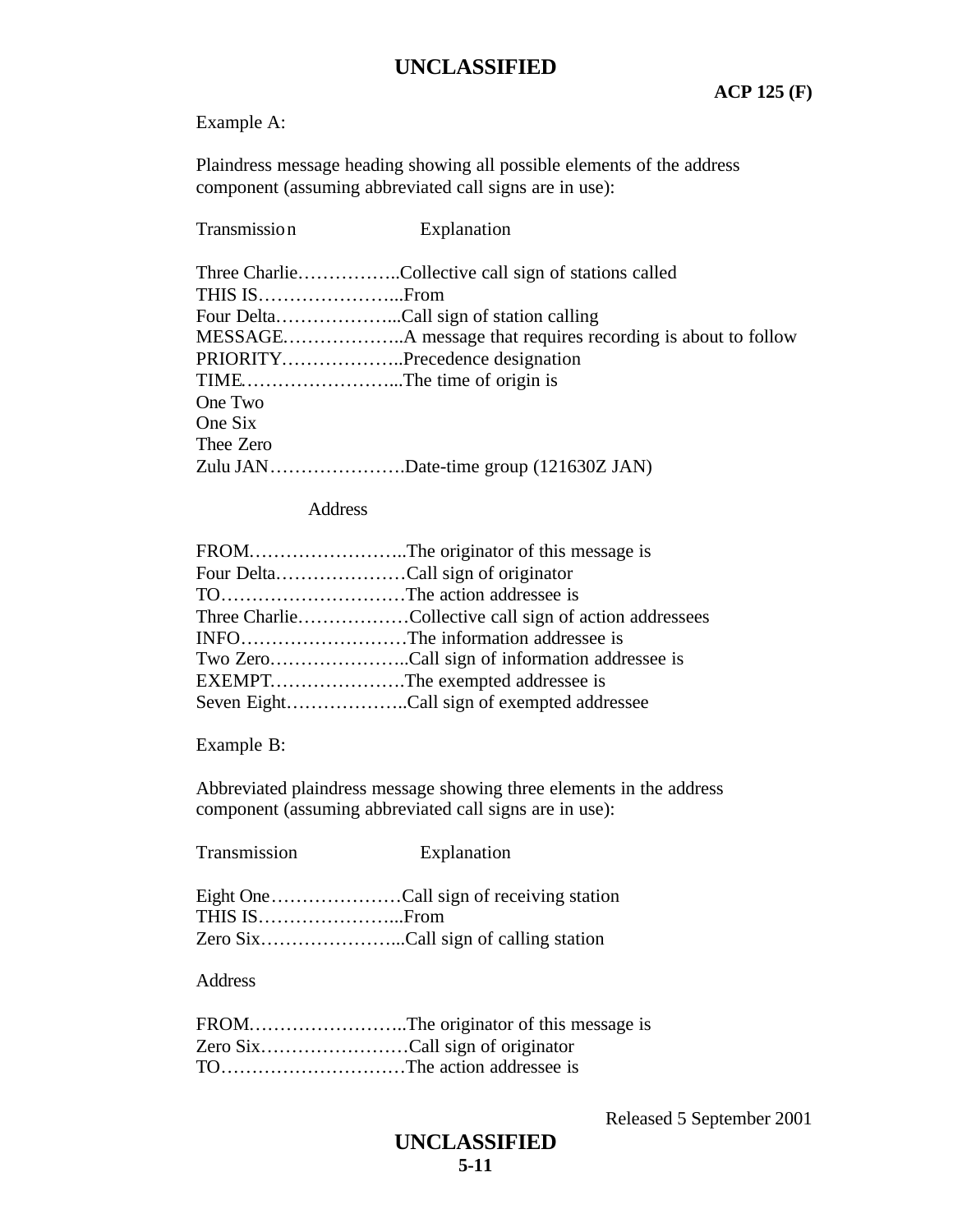| Two ZeroCall sign of action addressee (not on net) |
|----------------------------------------------------|
| INFOThe information addressee is                   |
| Eight oneCall sign of information addressee        |

Example C:

Abbreviated plaindress message with call sign serving as the address, action addressees only (assuming abbreviated call signs are in use):

Transmission Explanation

Call and address

Oven……………………...Call sign of receiving station and action addressee THIS IS…………………..From Piston…………………….Call sign of station calling and originator of the message

|                           | PRIORITYPrecedence designation |
|---------------------------|--------------------------------|
|                           |                                |
| TIMETime of origin is     |                                |
| One Two                   |                                |
| Three Four ZuluTime group |                                |

Example D:

Abbreviated plaindress message with the call sign serving as the address, action and information addressees (assuming abbreviated call signs are in use):

Transmission Explanation

Call and address

|                         | Six NineCall sign of station called and action addressee       |
|-------------------------|----------------------------------------------------------------|
|                         | INFOThe information addressee is                               |
|                         | Eight OneCall sign of station called and information addressee |
| THIS ISFrom             |                                                                |
|                         | Zero SixCall sign of station calling and originator of the     |
| message                 |                                                                |
|                         |                                                                |
| TIMETime of origin is   |                                                                |
| One Eight               |                                                                |
| Two Four ZuluTime group |                                                                |

Released 5 September 2001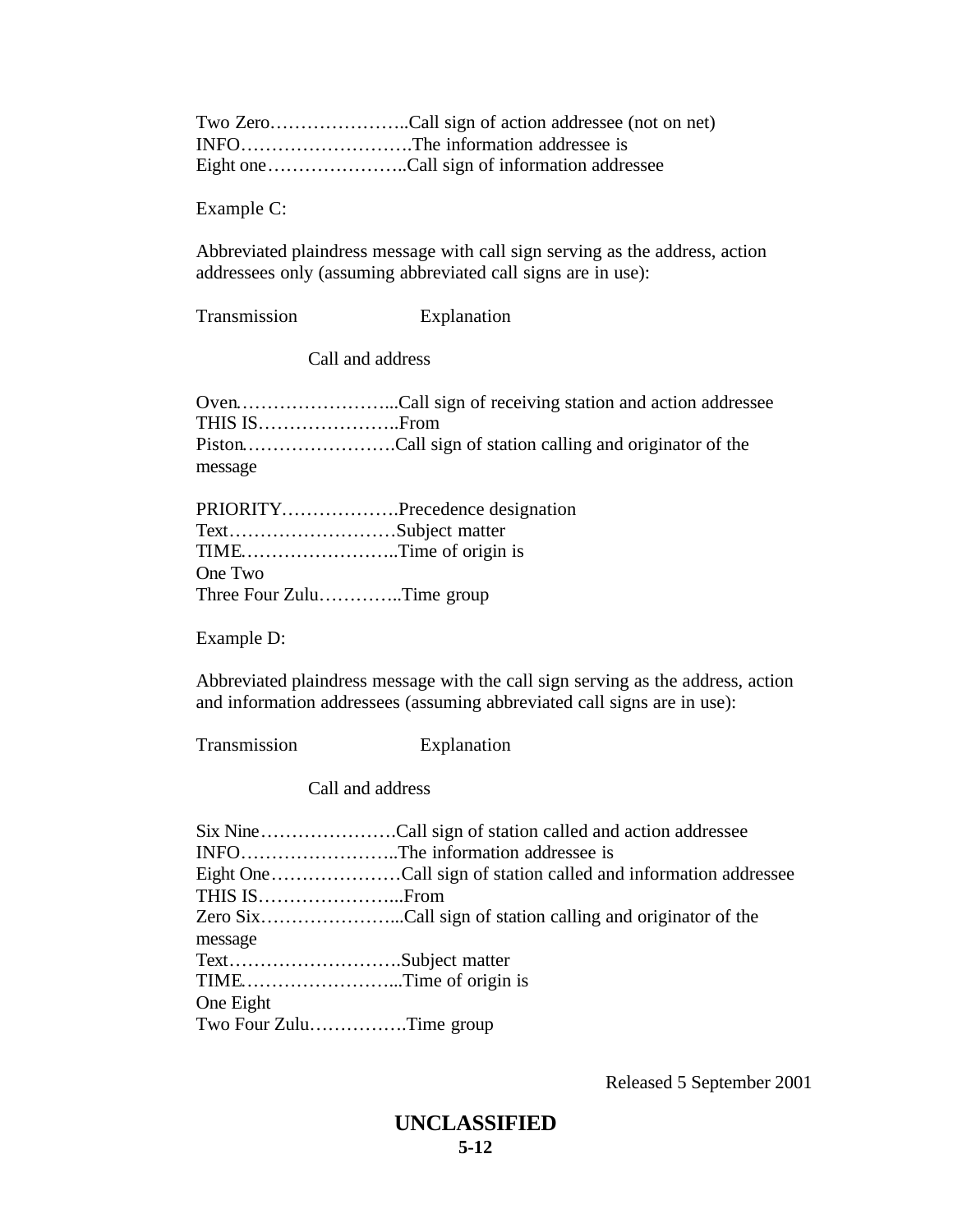Note: When the call sign serves as the address, a full call sign is mandatory when transmitting the message even though a preliminary call may have been used to ascertain that stations were ready to receive.

### **515. FORMAT LINE 10 (PREFIX)**

- a. This line is identified by the proword GROUPS followed by the number of groups, or GROUPS NO COUNT. It may contain an accounting symbol in addition to the group designation.
	- (1) Accounting Information Accounting symbols are seldom used on messages transmitted over radiotelephone circuits. However, they may appear on messages received for relay from circuits employing other procedures and should be recognised as such. These accounting symbols are a combination of letters used to indicate the agency, service, or activity, which assumed financial responsibility for the message.
	- (2) Group Count Radiotelephone messages are usually short and a group count is seldom used. However, the number of groups if sent will be preceded by the proword GROUPS and will normally appear in the message prefix. When a message is transmitted before the group count is determined, the prowords GROUPS NO COUNT will be used in lieu of the group count. The actual group count may then be transmitted in the final instructions and be inserted in the message prefix by the receiving operator. The prowords GROUPS NO COUNT will be included in messages bearing an accounting symbol when groups are not counted.
- b. Some tactical codes require that the group count be transmitted at the end of the text rather than in format line 10. In such cases, format line 10 is not used and the group count is transmitted in accordance with the operating instructions for the code.

#### **516. FORMAT LINE 11 (SEPARATION)**

This line contains the proword BREAK, separating the text from the heading. It is used only when confusion between the heading and the text is likely.

Released 5 September 2001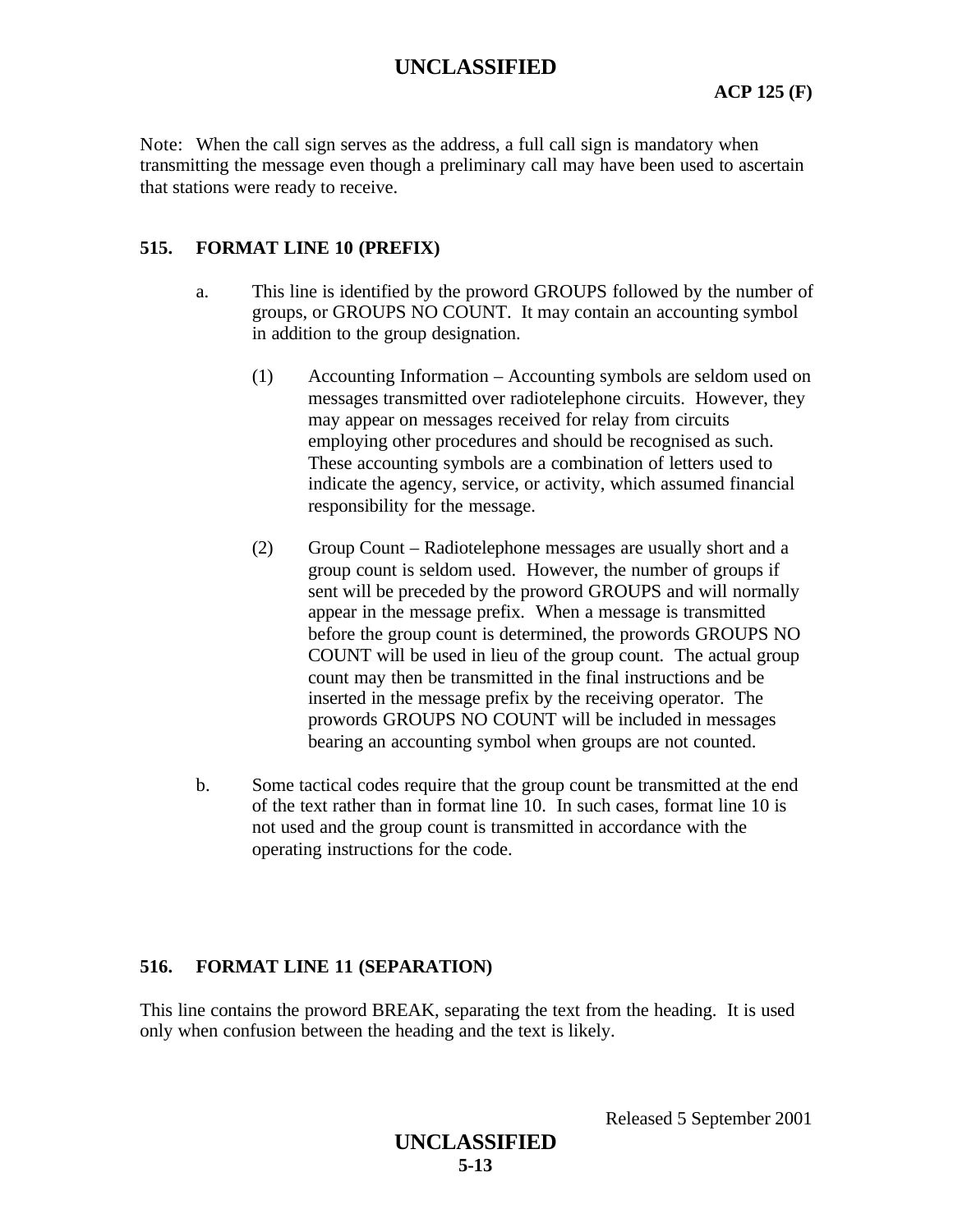#### **517. FORMAT LINE 12 (TEXT)**

This is the text of the message and may contain, prior to the thoughts or ideas as expressed by the originator, the word UNCLASSIFIED or the word CLEAR if specifically authorised (ACP121), the proword SERVICE, and internal instructions.

#### **518. FORMAT LINE 13 (SEPARATION)**

This line contains the proword BREAK, separating the text from the ending. It is used only when confusion between the text and the ending is likely.

#### **519. FORMAT LINE 14 (TIME GROUP)**

This line is used only in abbreviated plaindress messages when a time group transmitted here takes the place of a date-time group in line 5. It consists of the proword TIME followed by the time group plus the zone suffix.

#### **520. FORMAT LINE 15 (FINAL INSTRUCTIONS)**

May contain prowords (such as AUTHENTICATION IS, CORRECTION, I SAY AGAIN, MORE TO FOLLOW, STANDY EXECUTE, WAIT) operating signal, address groups, call signs, and plain-language designators.

#### **521. FORMAT LINE 16 (ENDING SIGN)**

This line is identified by the prowords OVER or OUT:

- a. Every transmission shall end with either the proword OVER or the proword OUT, except that the proword OVER may be omitted when two stations are in continuous communication with each other on a net not shared with a third or, in the case of ground forces, where two stations within the same net are in continuous communication with each other where confusion will not arise.
- b. In all transmissions where the proword DO NOT ANSWER is used, the transmission shall be ended with the proword OUT.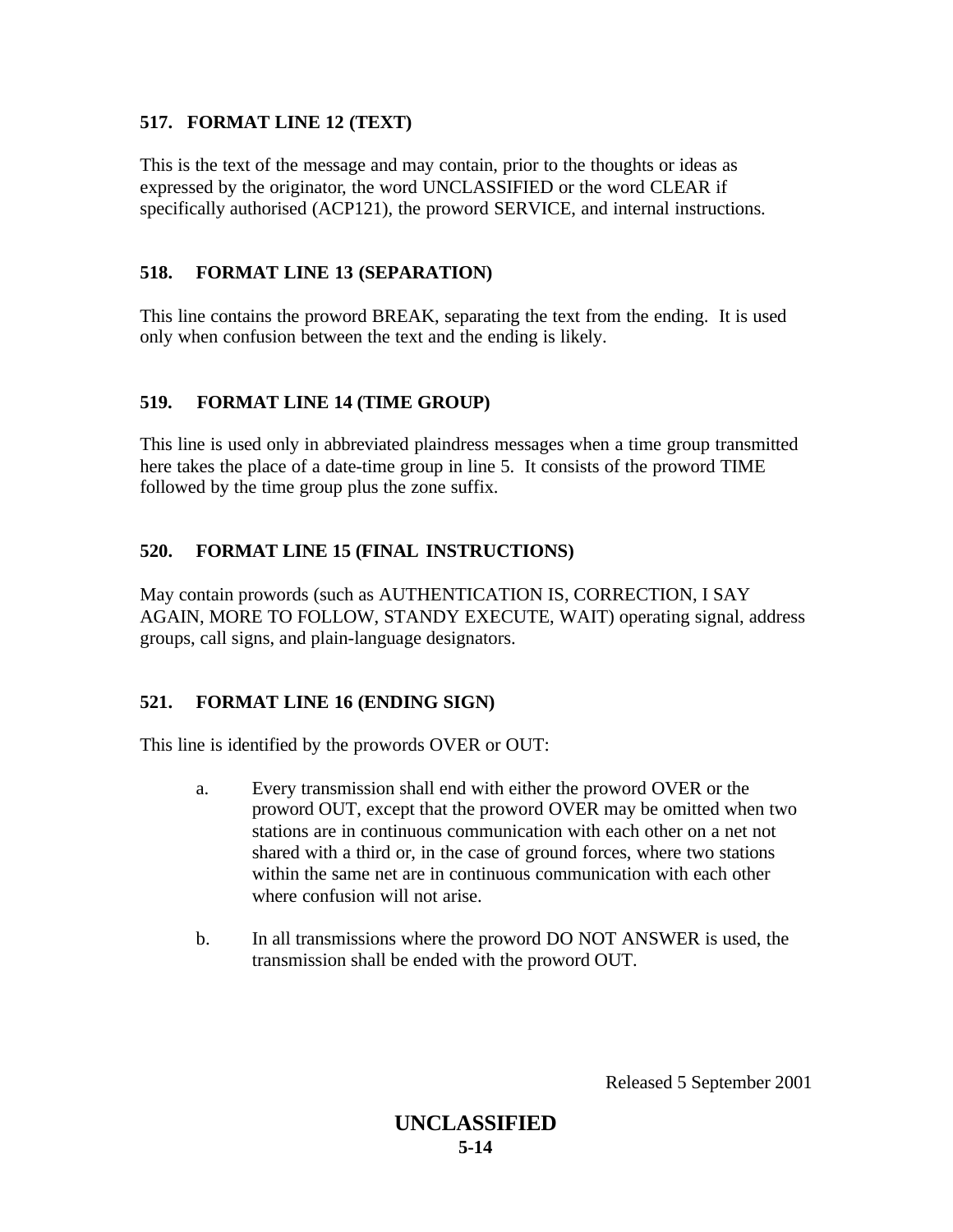## **CHAPTER 6**

## **OPERATING RULES**

#### **601. GENERAL**

- a. To use circuit time more efficiently, all messages or their substance should be written down prior to transmission. Those messages which must be delivered by the receiving operator to another person, or which are preceded by the proword MESSAGE, shall be written down.
- b. Transmissions by radiotelephone shall be as short and concise as practicable, consistent with clarity. The use of standard phraseology enhances brevity.
- c. Radiotelephone transmissions should be clear, with natural emphasis on each word except the prescribed pronunciation of a numeral, and should be spoken in natural phrases, not word by word.
- d. If it is technically practical, the operator shall, during the transmission of a message, pause after each natural phase and interrupt his transmission (carrier) momentarily, to allow another station to break in if necessary.
- e. To avoid interfering with other traffic, an operator shall listen to make certain that a circuit is clear before making any transmission.
- f. When it is necessary for a station to initiate test signals, either for the adjustment of a transmitter before making a call or for the adjustment of a receiver, such signals will not continue for more than 10 seconds and will be composed of spoken numerals (1, 2, 3 etc.) followed by the call sign of the station transmitting the signals.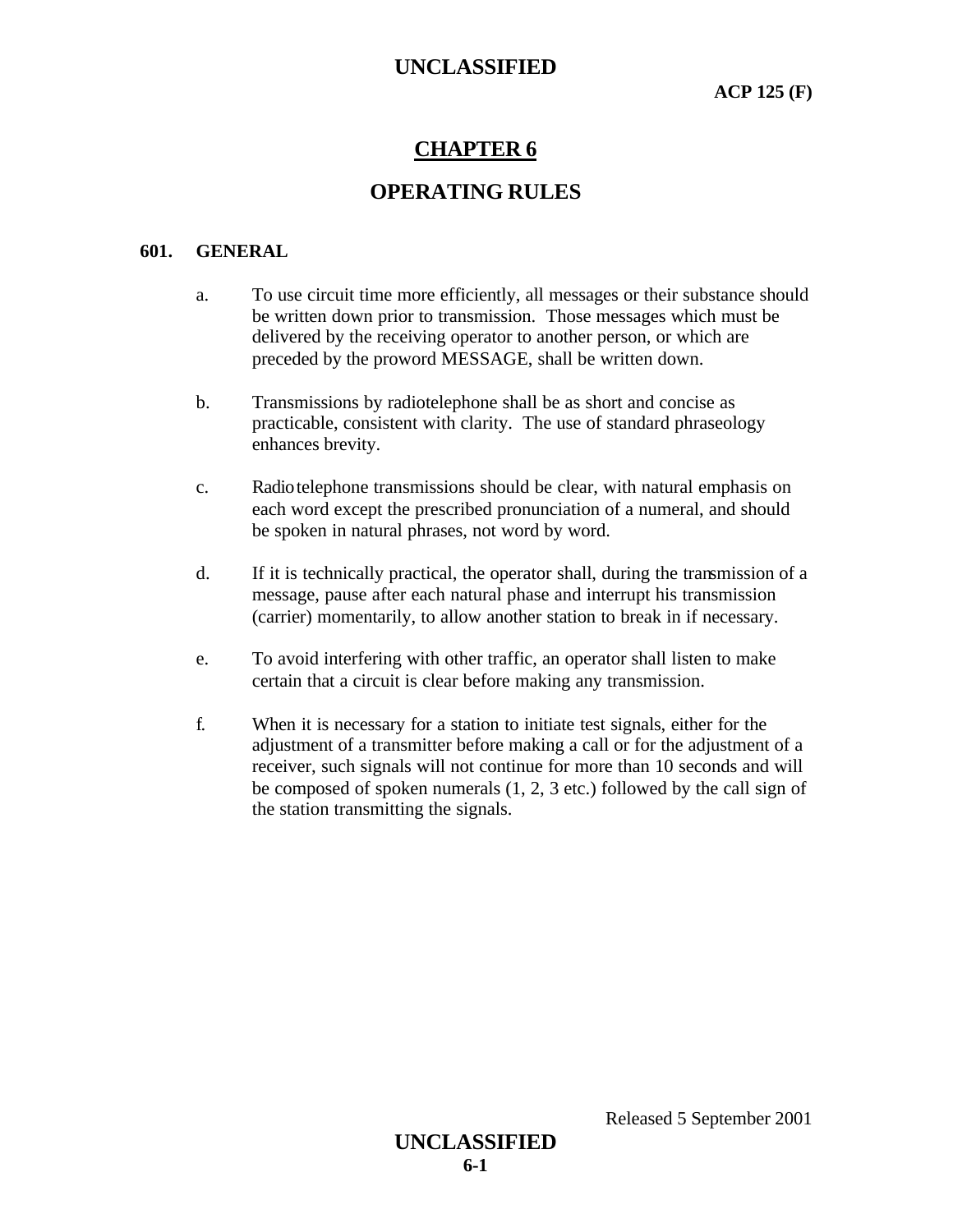#### **602. AUTHENTICATION**

When authentication is required, it will be carried out in accordance with the authentication system in force.

#### **603. ESTABLISHING COMMUNCIATIONS**

- a. Full call signs must be used when establishing communications.
- b. Before passing traffic it may be necessary to establish the reception conditions for all stations.

Example A (Good conditions):

Z34D transmits:

Alfa One Nine Two – THIS IS Zulu Three Four Delta – OVER

A192 answers the initial call:

THIS IS Alfa one Nine Two

Z34D having nothing for A192, transmits:

Alfa One Nine Two – THIS IS Zulu Three Four Delta – OUT.

Example B (Difficult conditions);

Z34D transmits:

Alfa One Nine Two – Alfa One Nine Two – THIS IS Zulu Three Four Delta – Zulu Three Four Delta – RADIO CHECK – OVER

A192 transmits:

Zulu Three Four Delta – Zulu Three Four Delta – THIS IS Alfa One Nine Two – Alfa One Nine Two – WEAK BUT READABLE – OVER

Z34D, having nothing for A192, transmits:

Alfa One Nine Two – THIS IS - Zulu Three Four Delta – ROGER – OUT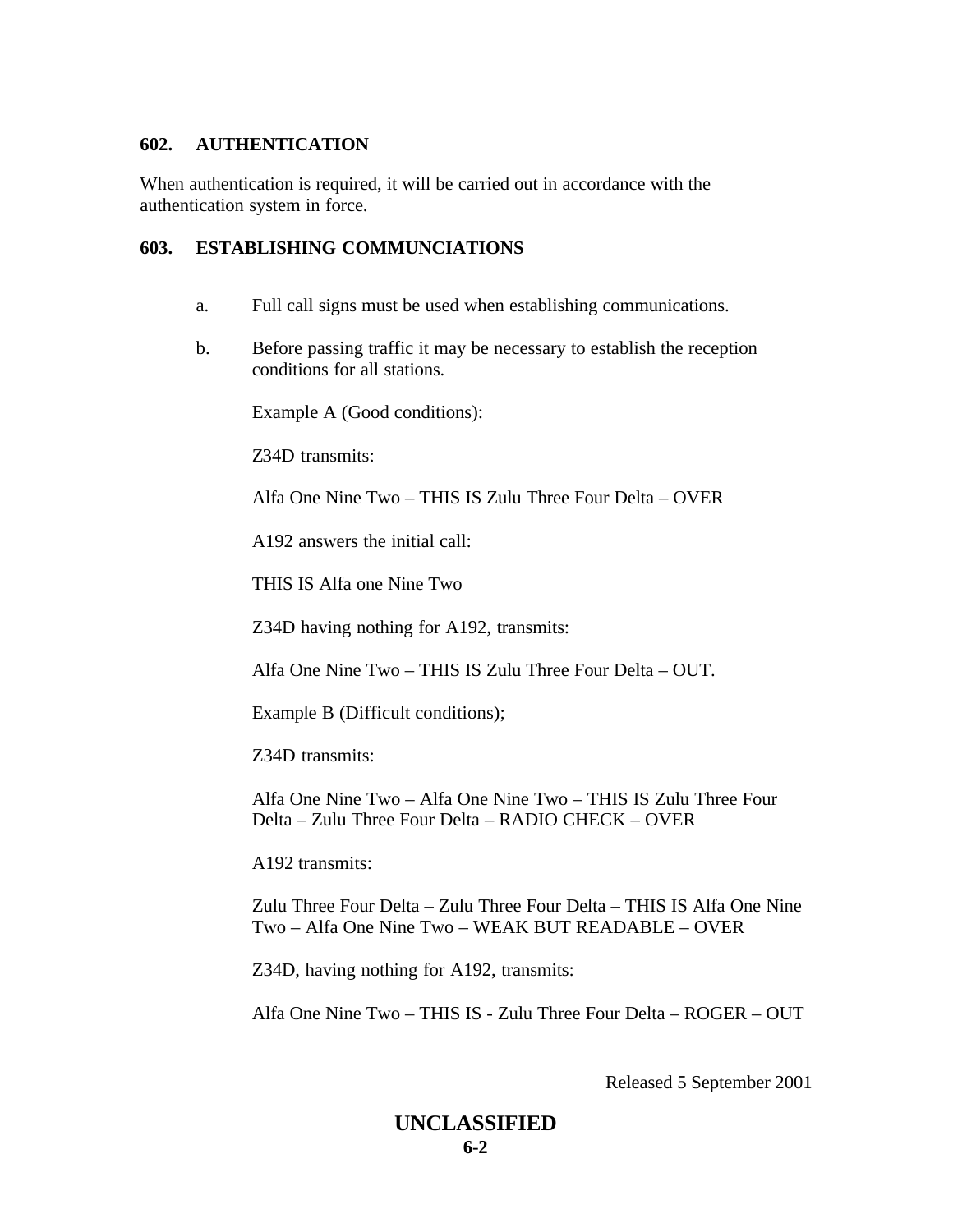#### **604. SEQUENCE OF CALL SIGNS AND/OR ADDRESS GROUPS**

The following rules govern the sequence of call signs and/or address groups in calling and answering and of those included in components of messages.

- a. Call signs and/or address groups in message headings will ordinarily be arranged in alphabetical order in the form in which they are to be transmitted, whether plain or encrypted. For this purpose, / (slant) and figures 1 through 0 will be considered the twenty-seventh through thirtyseventh letters of the alphabet. Care must be exercised to avoid separating groups of related call signs and/or conjunctive address groups that are interdependent.
- b. When abbreviated call signs are used on a net, the sequence of answering a collective call is to be the same as if full call signs were in use. This avoids any confusion that may arise when changing from full to abbreviated call signs.
- c. If several stations are called in one transmission and one fails to answer in its turn, the next in turn answers after a 5-second pause. The defaulting station then answers last, if able to do so.

#### **605. ESTABLISHING A NET**

The use of procedure as prescribed herein shall be followed either when opening a net for the first time or when reopening a net. Proper control by the net control station (NCS) and adherence to operating rules by all stations within the net enable the net to begin and maintain an exchange of traffic with minimum delay. The NCS is also responsible for maintaining security on its net. Appropriate security guidance will be furnished by the NCS to all stations prior to establishing a net.

Example A:

At a designated time or when ready to establish the net, Z34D transmits:

Yankee One Three Charlie – THIS IS – Zulu Three Four Delta – OVER

Each subordinate station then answers the call in alphanumeric order:

THIS IS - Alfa One Nine Two – OVER

THIS IS - Charlie Two Zero Six – OVER

Released 5 September 2001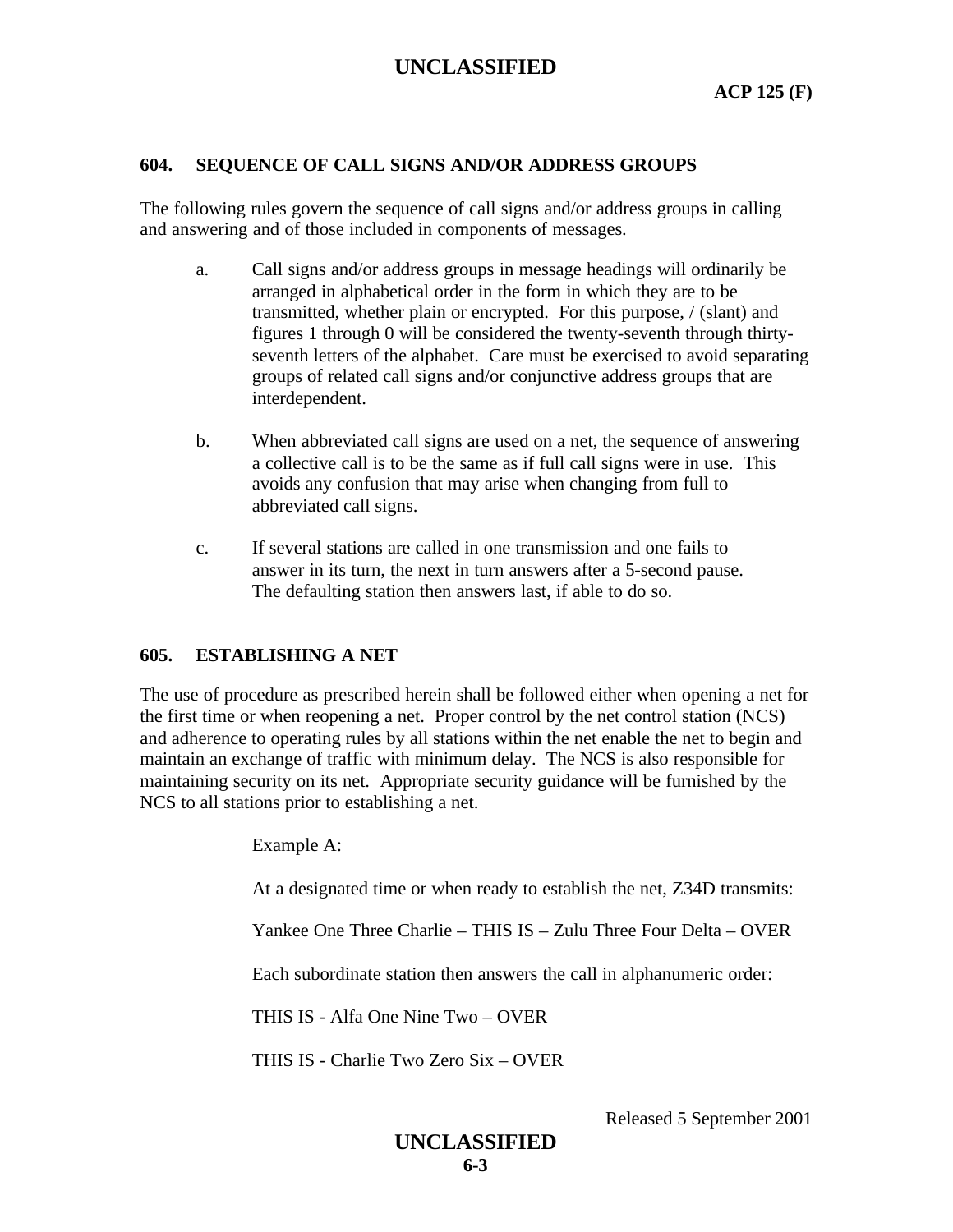THIS IS - Delta Three Eight One – OVER

THIS IS - Echo Nine Six Nine – OVER

THIS IS - Foxtrot One Seven Eight – OVER

THIS IS - Hotel Seven Nine Five – OVER

The NCS now calls the net to inform all stations that their transmissions have been heard and that he has no traffic for them

THIS IS - Zulu Three Four Delta – OUT

Example B:

In this example, the subordinate station E969 is unable to answer the collective call. Z34D transmits:

Yankee One Three Charlie – THIS IS Zulu Three Four Delta – OVER

The first three stations then answer;

THIS IS - Alfa One Nine Two – OVER

THIS IS – Charlie Two Zero Six – OVER

THIS IS – Delta Three Eight One – OVER

F178, hearing no answer from E969, waits approximately 5 seconds and then transmits:

THIS IS – Foxtrot One Seven Eight – OVER

H795 follows on:

THIS IS – Hotel Seven Nine Five – OVER

After receiving answers from all stations except E969, Z34D transmits:

THIS IS Zulu Three Four Delta – ROGER – Echo Nine Six Nine – NOTHING HEARD – OUT

Released 5 September 2001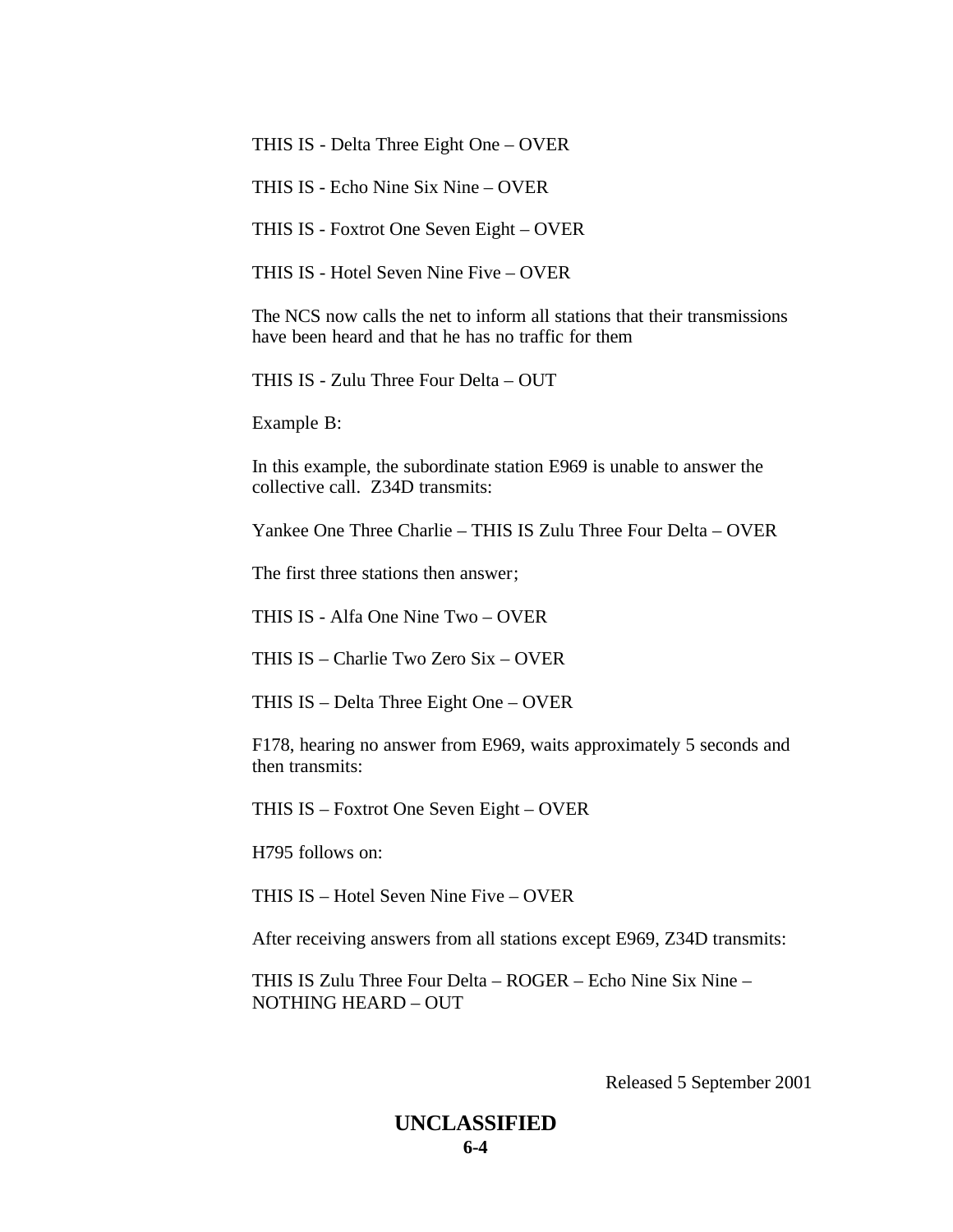E9969, when able to transmit, calls the NCS to report into the net:

Zulu Three Four Delta – THIS IS – Echo Nine Six Nine – Reporting into net – OVER

Z34D transmits:

Echo Nine Six Nine – THIS IS – Zulu Three Four Delta – AUTHENTICATE……… - OVER

E969 transmits:

THIS IS – Echo Nine Six Nine – I AUTHENTICATE……… - OVER

Z34D transmits:

THIS IS – Zulu Three Four Delta – ROGER – OUT

#### **606. ESTABLISHING COMMUNCIATIONS**

- a. Once the net has been established, it will normally work using abbreviated procedures and call signs as follows. The NCS may, however, order the net to revert to full procedures and call signs as dictated by the prevailing conditions.
	- (1) The proword THIS IS will normally be omitted from all calls
	- (2) Callsigns will be abbreviated IAW ACP 135
	- (3) Initial calls are optional IAW Para 613.
- b. Full Procedure. With full procedure, the use of prowords and call signs that were previously optional becomes mandatory.
	- (1) If, when establishing the net, the NCS judges that conditions are such that the use of abbreviated procedure will cause unnecessary repetitions, the NCS orders the use of full procedure.

Example:

Once the net has been established, the NCS transmits:

Yankee One Three Charlie – THIS IS – Zulu Three Four Delta – USE FULL PROCEDURE – OUT

Released 5 September 2001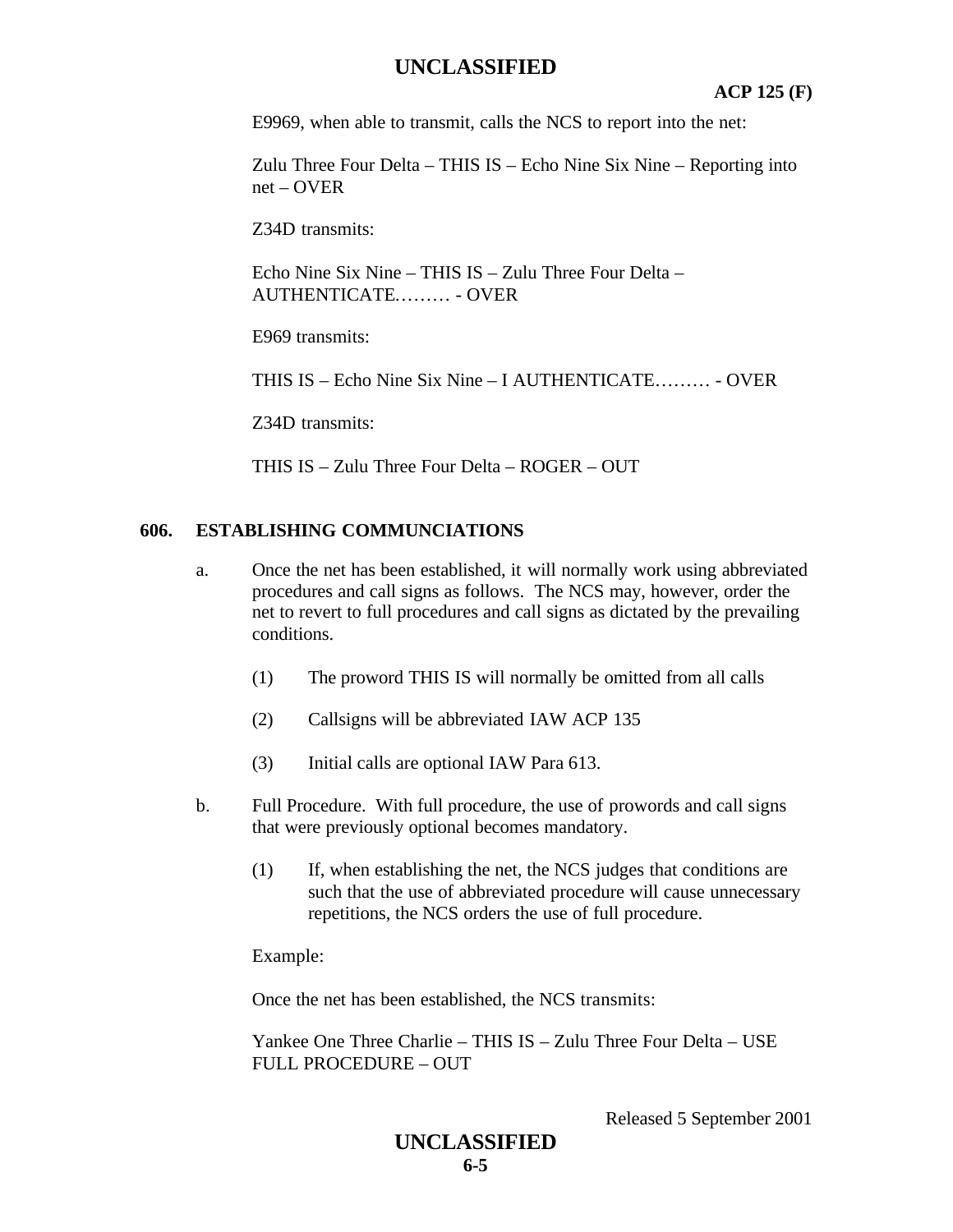(2) If the net is working using abbreviated procedure and conditions deteriorate to such a degree that excessive repetitions are required, the NCS will order the use of full procedure.

Example:

The NCS orders the use of full procedure (assuming full call signs are in use);

Yankee One Three Charlie – THIS IS – Zulu Three Four Delta – USE FULL PROCEDURE – OVER

Each station answers in turn using full procedure:

Zulu Three Four Delta – THIS IS – Alfa One Nine Two – ROGER – OUT

Zulu Three Four Delta – THIS IS – Charlie Two Zero Six – ROGER – **OUT** 

(The other stations on the net acknowledge in turn).

c. Reverting to Abbreviated Procedure. When conditions return to normal, the NCS is to order that the net return to abbreviated procedure.

Example:

The NCS orders the use of abbreviated procedure (assuming abbreviated call signs are in use):

Three Charlie – THIS IS – Four Delta – USE ABBREVIATED PROCEDURE – OVER Each station answers in turn using abbreviated procedure

THIS IS – Nine Two – ROGER – OUT

THIS IS – Zero Six – ROGER – OUT

d. Full Call Signs. On establishing a net or at any other time when conditions require it, the NCS may order the use of full call signs in the same manner as for full procedure by using the proword USE FULL CALL SIGNS.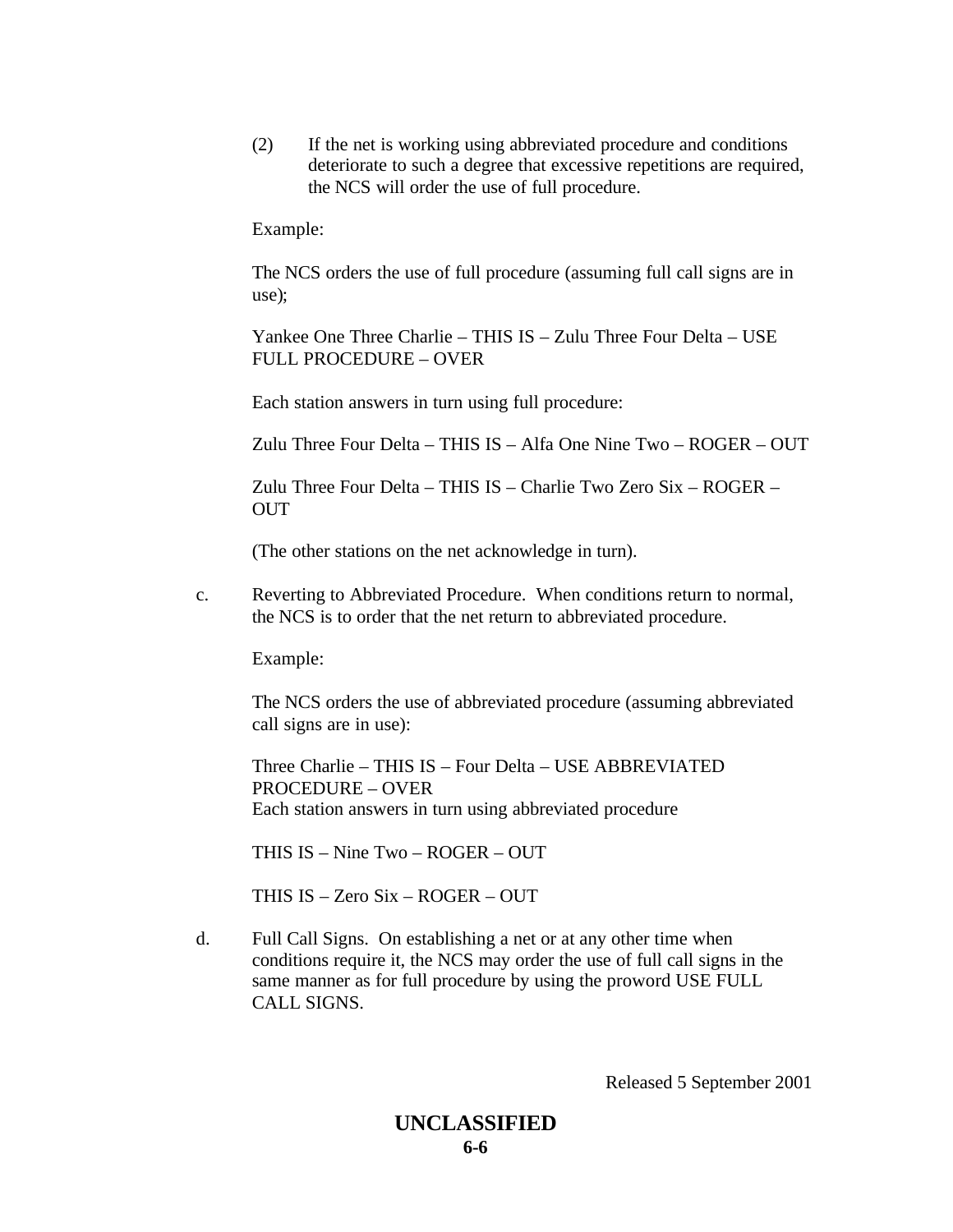e. Abbreviated Call Signs. When conditions have returned to normal, the NCS will order the net to revert to the use of abbreviated call signs in the same manner as for abbreviated procedure by using the proword USE ABBREVIATED CALL SIGNS. When ordered to use abbreviated call signs, the net must continue to use either full or abbreviated procedure, whichever is in force.

Example:

The NCS orders the use of abbreviated call signs when full procedure is in force:

Three Charlie – THIS IS – Four Delta – USE ABBREVIATED CALL SIGNS – OVER

Each station answers in turn using abbreviated call signs but continuing to use full procedure:

Four Delta – THIS IS – Nine Two – ROGER – OUT

Four Delta – THIS IS – Zero Six – ROGER – OUT

- f. Full Procedure and Full Call Signs:
	- (1) Conditions may be such that the NCS considers the use of both full procedure and full call signs necessary for the efficiency of the net. In this case, it will direct the net as follows:

USE FULL CALL SIGNS AND FULL PROCEDURE – OVER

(2) When conditions warrant it, the NCS may subsequently order the net to use abbreviated call signs as shown in the above example or may order the net to abbreviate completely using the prowords USE ABBREVIATED CALL SIGNS and ABBREVIATED PROCEDURE.

#### **607. ESTABLISHING A NET (TUNING)**

a. Z34D wishes to establish a net on a new frequency. At the time arranged for establishing communication, Z34D listens on the frequency and, finding it clear, transmits:

Yankee One Three Charlie – Yankee One Three Charlie – THIS IS Zulu Three Four Delta – Zulu Three Four Delta – Am about to transmit a tuning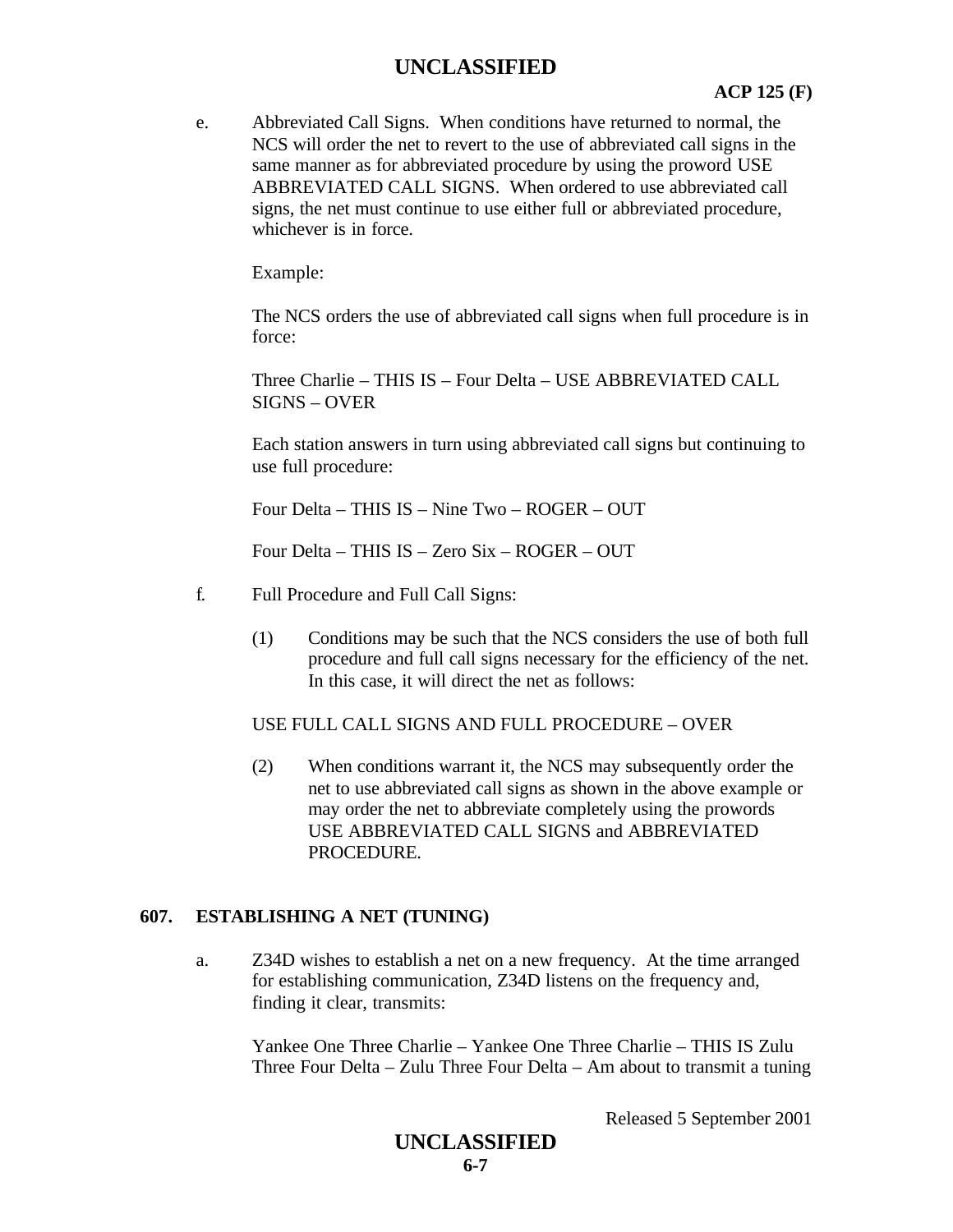signal – Zulu Three Four Delta – Zulu Three Four Delta (for 20 seconds) – NET NOW (holds down press-to-talk switch for 10 seconds) – **OUT** 

b. After allowing time for stations to adjust their transmitters, Z34D will establish communication as in paragraph 605. If any stations are off frequency, they will be given further tuning as follows:

Delta Three Eight One – THIS IS Zulu Three Four Delta – You are five kilohertz low - Zulu Three Four Delta (for 20 seconds) – NET NOW – (hold down press-to-talk switch for 10 seconds) – OUT

Z34D transmits:

Delta Three Eight One – THIS IS – Zulu Three Four Delta – OVER

D<sub>381</sub> transmits:

THIS IS – Delta Three Eight One – OVER

Z34D transmits:

Yankee One Three Charlie – THIS IS – Zulu Three Four Delta – OUT

#### **608. DIRECTING A SHIFT IN FREQUENCY**

a. As with all other activities that change the characteristics of a net, a shift in frequency should be disguised as much as possible in the interest of communications security. Signal instructions for the net should, wherever possible, provide agreed nicknames to be used for foreseeable changes in frequency. If these are available, the following procedure will be used:

Example

The NCS changes the net to a new frequency using the nickname BLUE

TABLE:

Three Charlie – THIS IS – Four Delta – BLUE TABLE – OVER

Each subordinate station answers in turn:

THIS IS - Nine Two – ROGER – OVER

Released 5 September 2001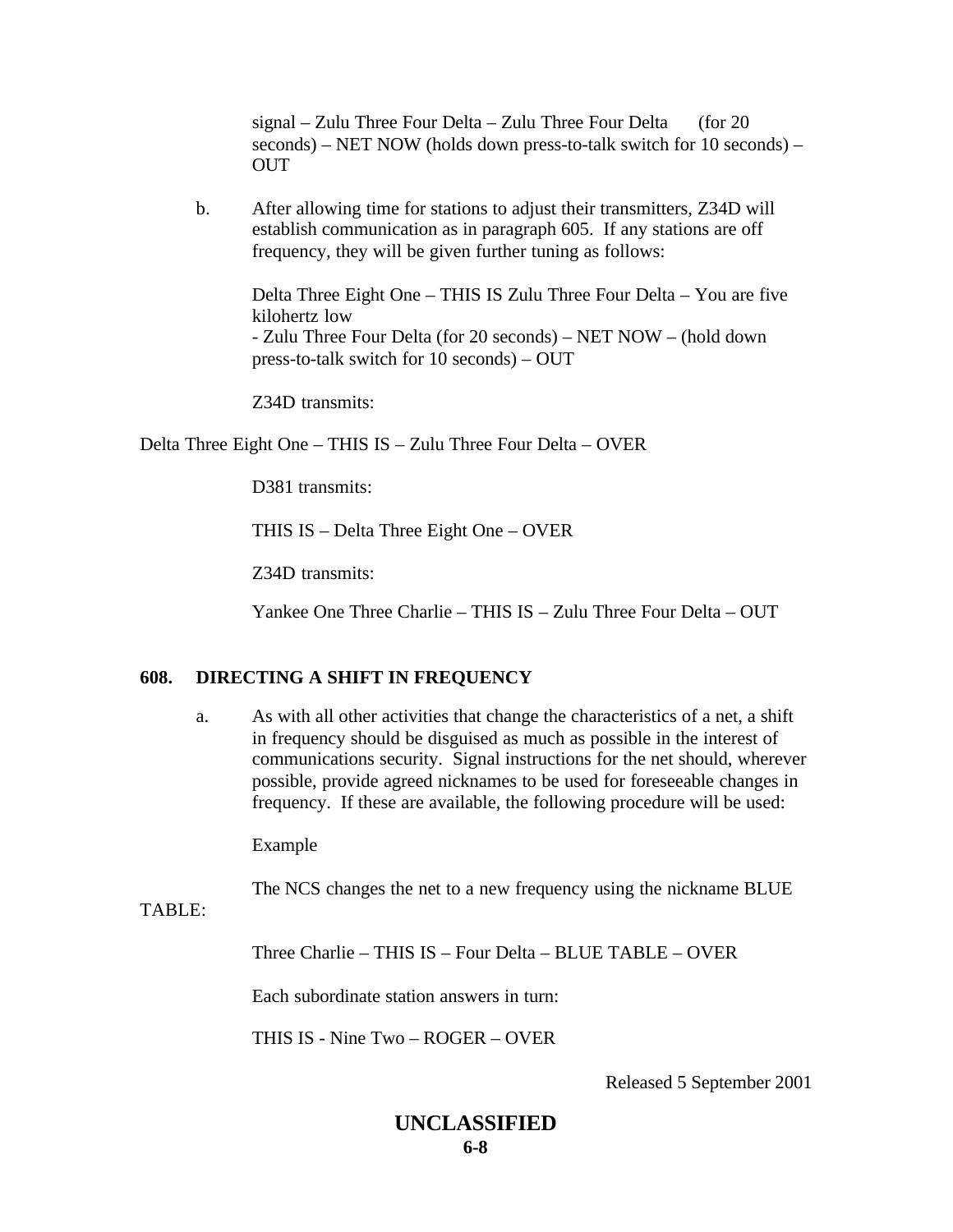**ACP 125 (F)**

THIS IS – Zero Six – ROGER – OVER

The NCS transmits the order to change:

THIS IS – Four Delta – BLUE TABLE now – OUT

b. If the change is not planned or if there is no agreed nickname, the change is to be directed using a frequency designator. In such cases, authentication must be used.

Example A:

The NCS directs the net to change to a new frequency using the designator B11, where a transmission authentication system is in use:

Three Charlie – THIS IS – Four Delta – Change to Frequency Bravo One One – TIME 1816 – AUTHENTICATION IS………. – OVER (the time of authentication may be given if considered necessary depending on instructions for the authentication system in use).

Having verified the authentication, the subordinate stations answer in turn:

THIS IS – Nine Two – ROGER – OUT

THIS IS – Zero Six – ROGER – OUT, etc.

Example B:

The NCS changes the net to a new frequency using the designator B11 where a transmission authentication system is not in use:

Three Charlie – THIS IS – Four Delta – Change to Frequency Bravo One One – OVER

The first station to reply seek authentication:

THIS IS – Nine Two – AUTHENTICATE (challenge components) – TIME One Eight One Six - OVER (The time of authentication may be given if considered necessary, depending on instructions for the authentication system in use.)

The NCS Authenticates:

THIS IS – Four Delta – I AUTHENTICATE…….. – OVER

Released 5 September 2001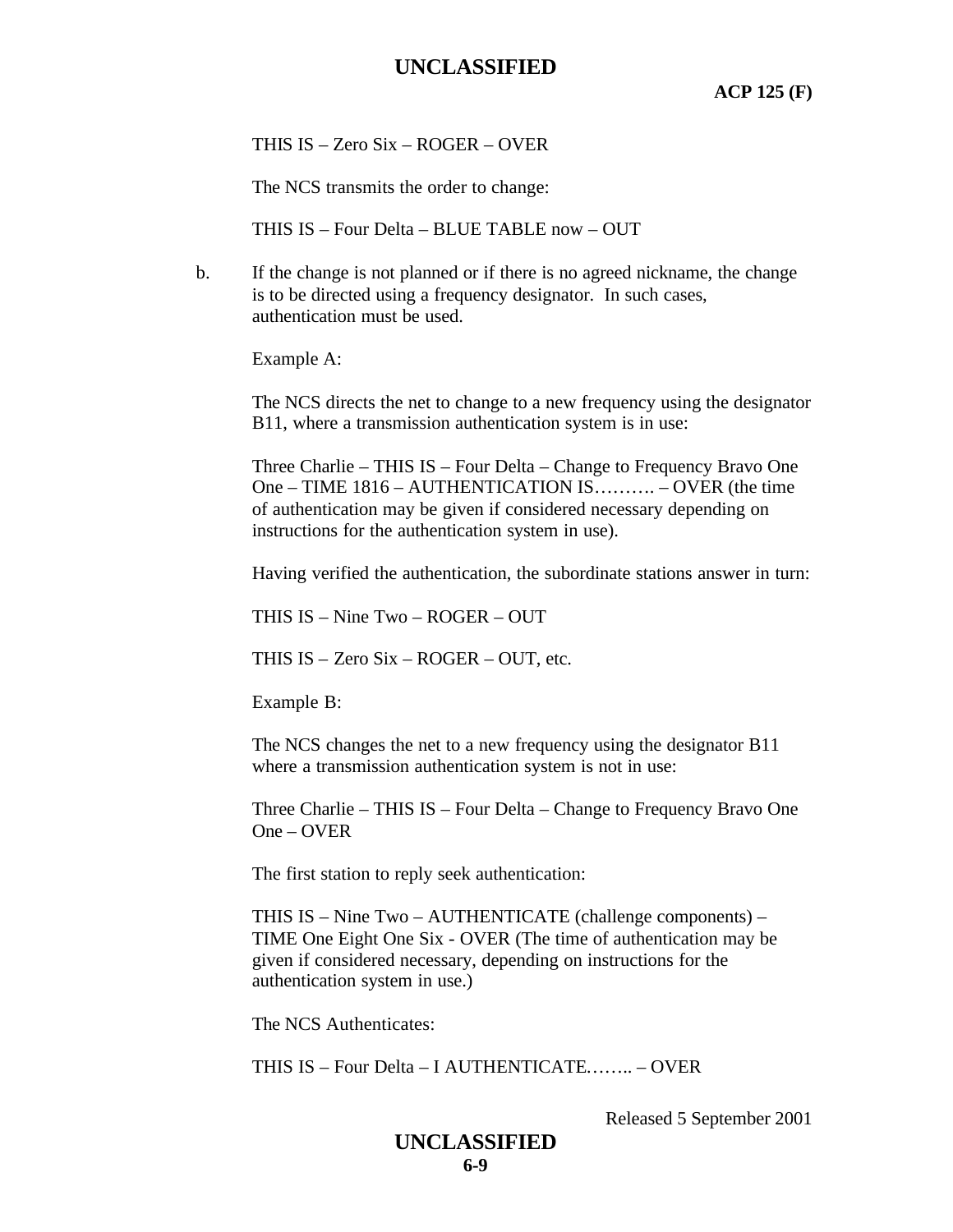The first station acknowledges both the authentication and the order to change frequency:

THIS IS – Zero Six – ROGER – OUT

THIS IS – Eight One – ROGER – OUT, etc.

c. When the shift has been executed, the NCS will decide whether it is necessary under the conditions to check that the net has been reestablished on the new frequency. In the interests of communications security, this should only be done if the NCS considers that the net may not be fully working for some reason. If the NCS does decide to reestablish the net, it will be done as described in paragraph 605

## **609. DIRECTED AND FREE NETS**

- a. The type of net and method of operation is determined from consideration of operational factors involved.
	- (1) Free Net In this type of net, the net control station (NCS) authorises member stations to transmit traffic to other stations in the net without obtaining prior permission from the NCS. Free net operation does not relieve the control station of the responsibility for maintaining circuit discipline.
	- (2) Directed Net In this type of net, stations obtain permission from the NCS prior to communicating with other stations in the net. Permission is not required for the transmission of FLASH messages, which shall be sent direct. Transmissions on a directed net may also be accomplished in accordance with predetermined schedules.
- b. A net is deemed to be a free net unless otherwise ordered. When it is required to change a free net to a directed net, or vice versa, one of the prowords THIS IS A FREE NET or THIS IS A DIRECTED NET shall be used by the NCS.
- c. Directed Nets:
	- (1) The following example illustrates the manner in which the NCS announces that the net is directed and requests the amount and precedence of traffic to be transmitted (assuming abbreviated call signs are in use).

Example: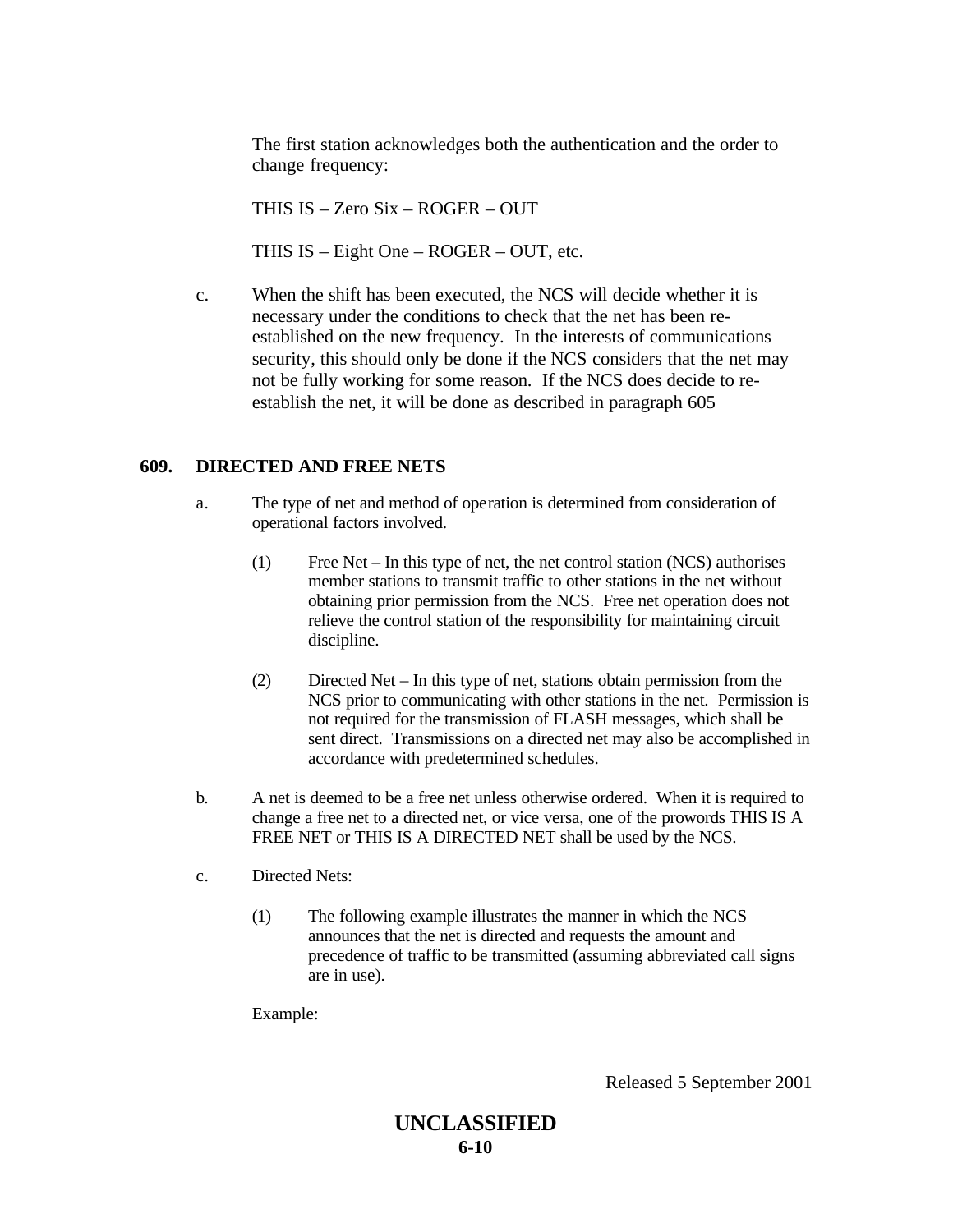Z34D transmits:

Three Charlie – THIS IS – Four Delta – THIS IS A DIRECTED NET – of what precedence and for whom are your messages – OVER

Each subordinate station then answers in the alphanumeric order of his full call sign, indicating traffic on hand:

THIS IS – Nine Two – One IMMEDIATE and one ROUTINE for you – OVER

THIS IS - Zero Six – No Traffic – OVER

THIS IS – Eight One – ROUTINE for Nine Two – OVER

THIS IS – Six Nine – PRIORITY for Nine Five – OVER

THIS IS – Seven Eight – No Traffic – OVER

THIS IS – Nine Five – No Traffic – OVER

Z34D then informs the stations that their transmissions have been heard and commences to clear traffic in order of precedence:

Three Charlie – THIS IS – Four Delta – ROGER – Nine Two – Send your IMMEDIATE – OVER

After A192 completes his IMMEDIATE to Z34D, the NCS orders the station with the next highest precedence message to transmit his message:

Six Nine – THIS IS – Four Delta – Send your PRIORITY – OUT

H795, hearing this authorisation, tells E969 to go ahead:

THIS IS – Nine Five – OVER

(Failure of H795 to answer immediately would necessitate E969 making a preliminary call to H795.)

Nine Five – THIS IS – Six Nine – PRIORITY – TIME, etc.

After H795 receipts for the message and transmits the proword OUT, the NCS continues to authorise stations to transmit their messages in order of precedence until his traffic list is cleared.

(2) When the traffic list is cleared, stations having messages to transmit should call the NCS and request permission to transmit.

Example:

Released 5 September 2001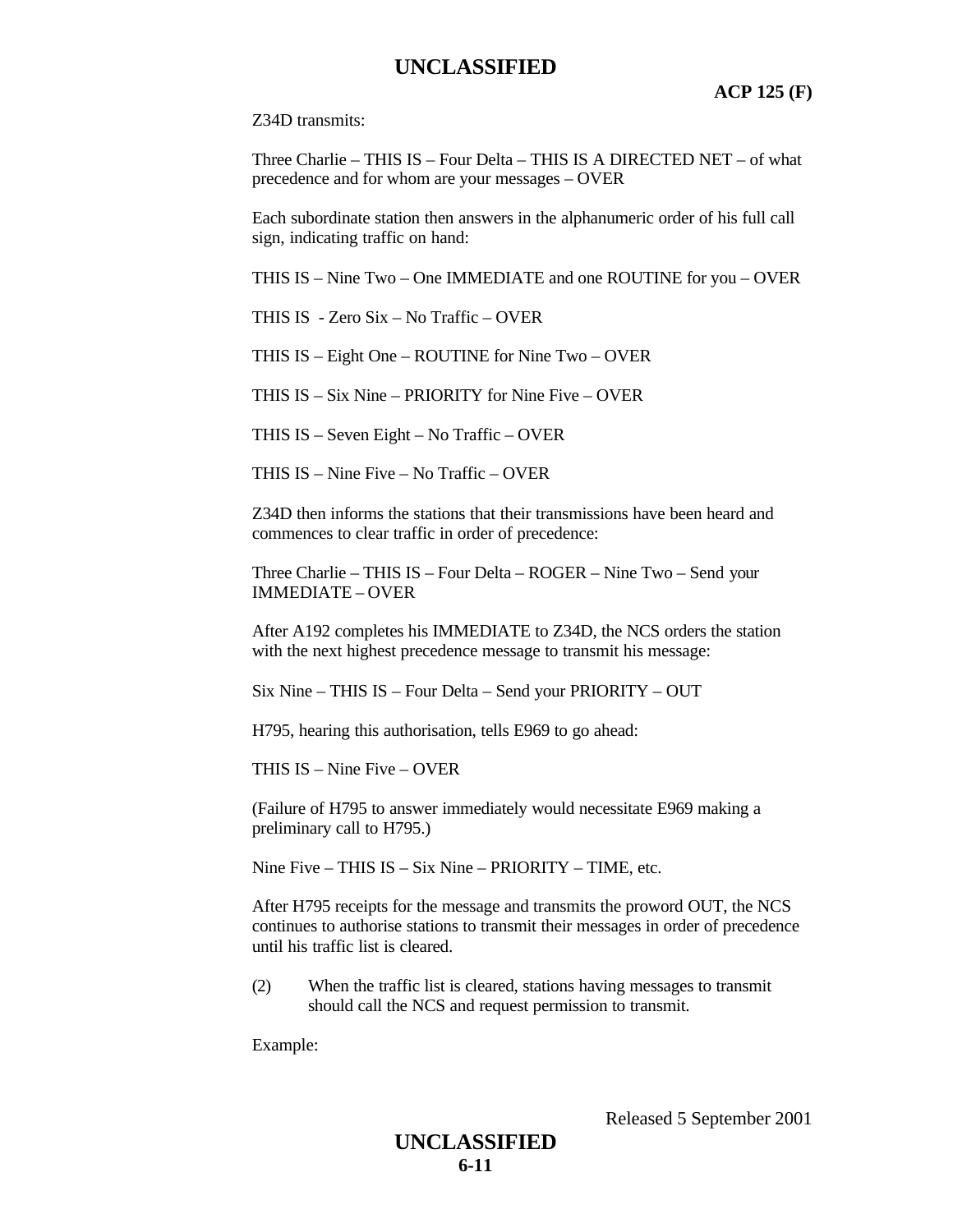H795, having one ROUTINE message for C206, transmits:

Four Delta – THIS IS – Nine Five – ROUTINE for Zero Six – OVER

Z34D transmits:

THIS IS Four Delta – send your message – OUT or, if higher precedence traffic is awaiting transmission, THIS IS Four Delta – WAIT – OUT

When circuit conditions permit, Z34D informs H795 that they may transmit their message:

Nine Five – THIS IS – Four Delta – Send your message – OUT

C206, hearing the authorisation, should then transmit:

THIS IS Zero Six – OVER

This is in order to avoid requiring H795 to make a preliminary call. H795 then proceeds with the transmission of their ROUTINE message.

#### **610. DELEGATING AND ASSUMING NET CONTROL**

a. It may be necessary for net control to be delegated to a subordinate station when effective net control cannot be maintained by the NCS or when the NCS has to leave the net for any reason. In such cases, the proword ASSUME CONTROL is to be used.

Example:

The NCS is closing down for 30 minutes and decides that D381 is in the best position to assume net control. He transmits:

Three Charlie – THIS IS – Four Delta – Am closing down for three zero minutes – Eight One – ASSUME CONTROL – TIME One Eight Three Zero Zulu – AUTHENTICATION IS………. – OVER

The subordinate stations answer in turn:

THIS IS - Nine Two ROGER – OUT

THIS IS – Zero Six – ROGER – OUT

THIS IS – Eight One – WILCO – OUT

Released 5 September 2001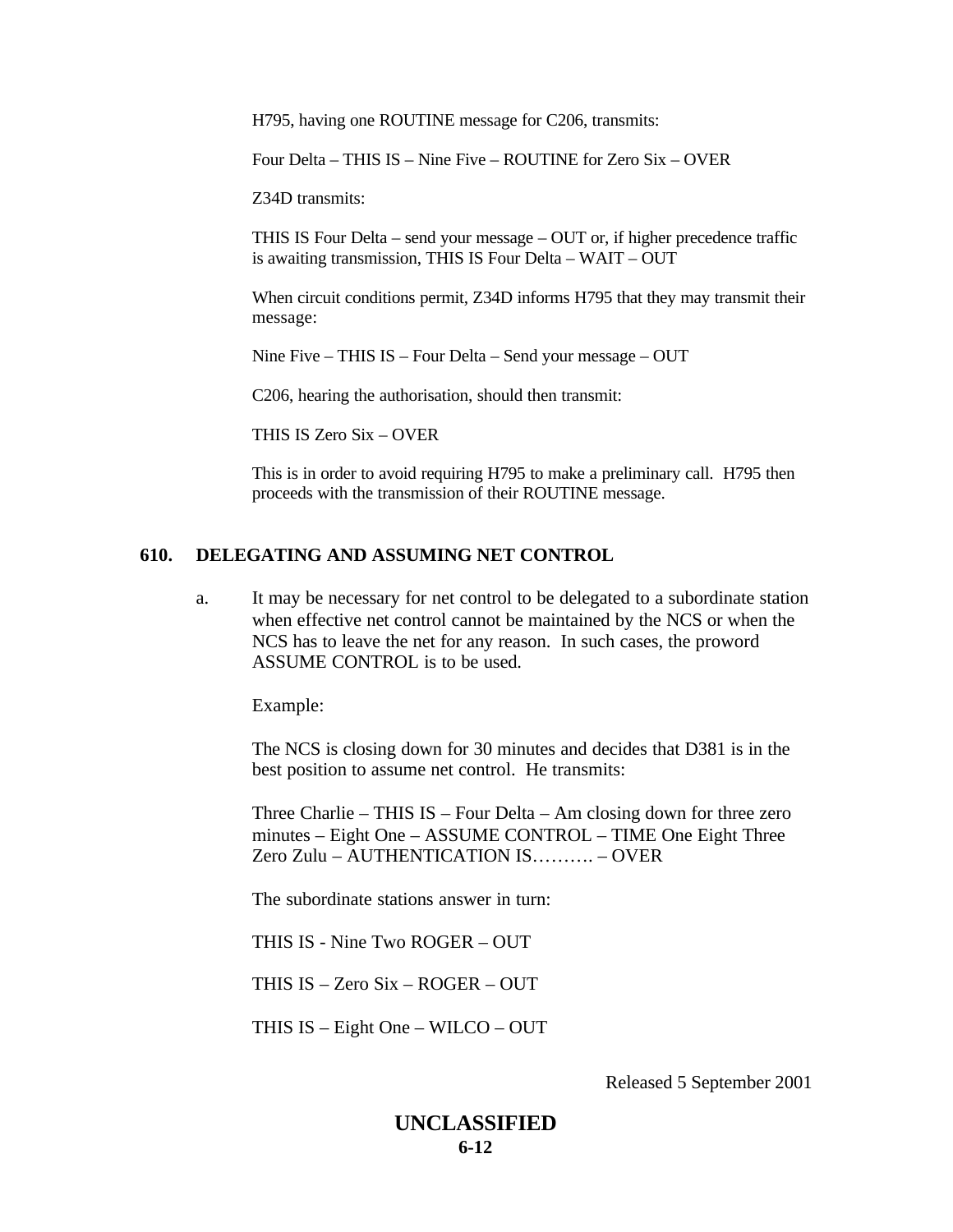THIS IS – Six Nine – ROGER – OUT

THIS IS – Seven Eight – ROGER – OUT

THIS IS – Nine Five – ROGER – OUT

b. Other occasions may arise where the NCS is not in a position to give warning that he is leaving the net. In such cases, the senior subordinate station will normally assume net control but, before he does so, he must confirm that other stations on the net cannot hear the NCS

Example:

Nothing has been heard from the NCS. E969, as the senior subordinate station, transmits:

Three Charlie – THIS IS – Six Nine – Have you heard anything from Four Delta

There is no reply from the NCS, and the other stations transmit:

THIS IS – Nine Two – NOTHING HEARD – OVER

THIS IS – Zero Six – NOTHING HEARD – OVER

E969 then transmits:

THIS IS – Six Nine – NOTHING HEARD from Four Delta – I AM ASSUMING CONTROL – OVER

Subordinate station reply in order:

THIS IS – Nine Two – ROGER – OUT

THIS IS – Zero Six – ROGER – OUT, etc.

c. When the NCS re-joins the net, he does so using the proword I AM ASSUMING CONTROL and must give authentication:

Example:

The NCS wishes to resume control of the net and transmits:

Released 5 September 2001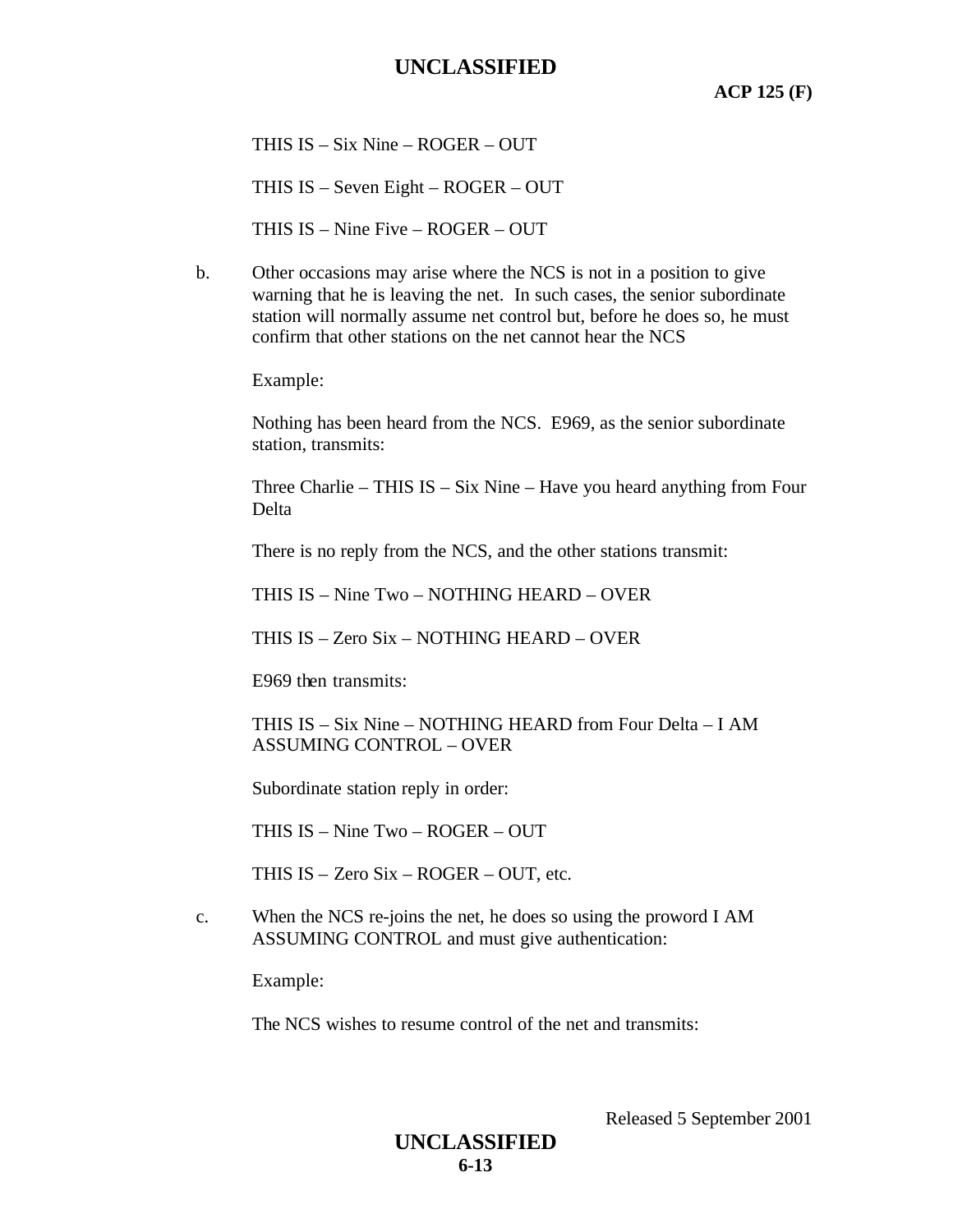Three Charlie – THIS IS – Four Delta – I AM ASSUMING CONTROL – TIME One Eight Three Zero Zulu – AUTHENTICATION IS…….. – **OVER** 

The subordinate stations reply in order:

THIS IS – Nine Two – ROGER – OUT

THIS IS – Zero Six – ROGER – OUT, etc.

#### **611. RADIO CHECKS, SIGNAL STRENGTH AND READABILITY**

- a. A station is understood to have good signal strength and readability unless otherwise notified. Strength of signals and readability will not be exchanged unless one station cannot clearly hear another station.
- b. A station that wishes to inform another of his signal strength and readability will do so by means of a short and concise report of actual reception such as, WEAK BUT READABLE, LOUD BUT DISTORTED, WEAK WITH INTERFERENCE, etc. Reports such as "five by five," "four by four," etc., will not be used to indicate strength and quality of reception.
- c. The prowords listed below are for use when initiating and answering queries concerning signal strength and readability:
	- (1) General:

| <b>RADIO CHECK</b> | What is my signal strength and<br>readability; how do you hear me?                                                                                                                                                                                                                                             |
|--------------------|----------------------------------------------------------------------------------------------------------------------------------------------------------------------------------------------------------------------------------------------------------------------------------------------------------------|
| <b>ROGER</b>       | I have received your last<br>transmission<br>satisfactorily. The omission of<br>comment on signal strength and<br>readability is understood to mean<br>that reception is loud and clear. If<br>reception is other than loud and<br>clear, it must be described with the<br>prowords for $(2)$ and $(3)$ below. |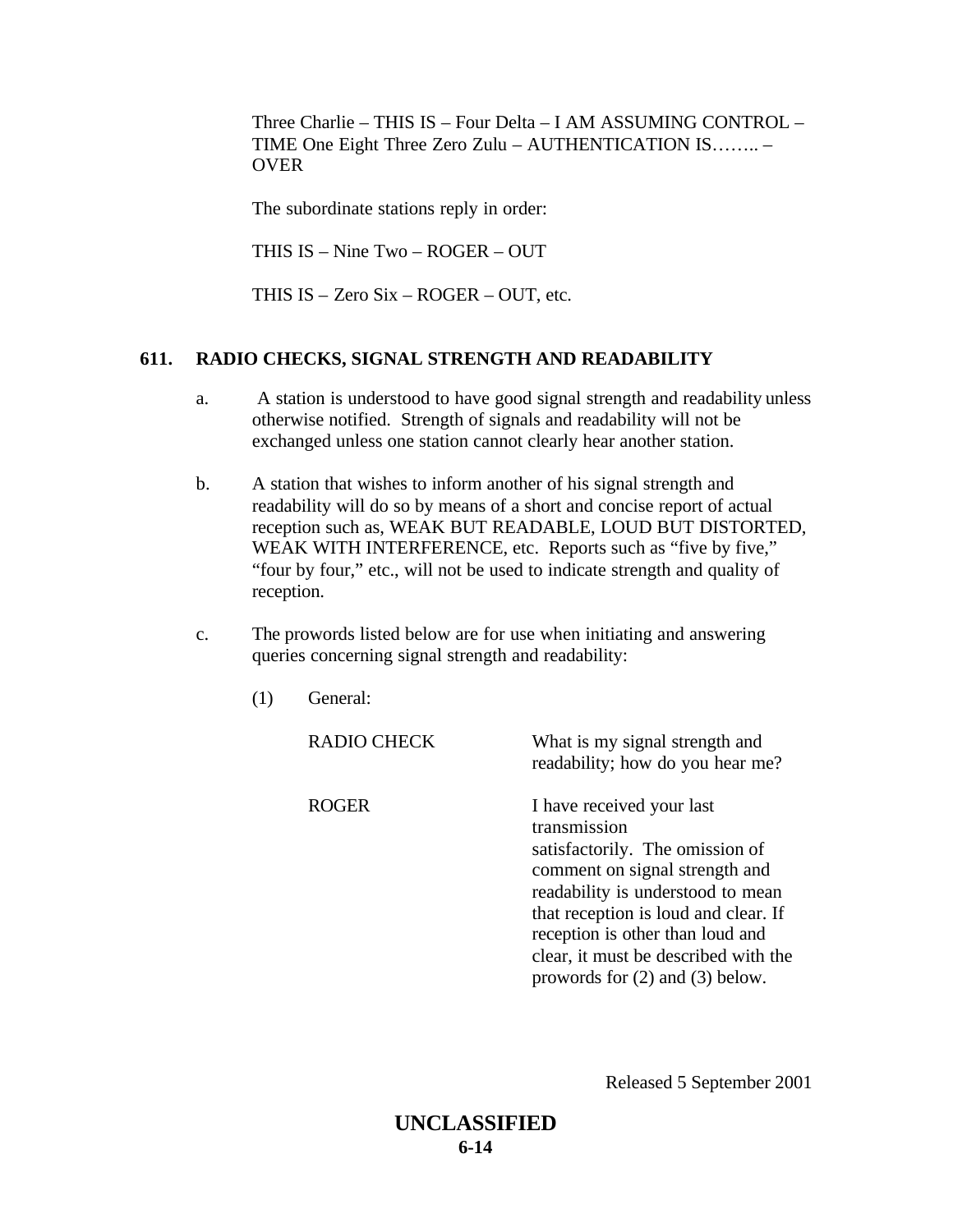|     | <b>NOTHING HEARD</b>       | To be used when no reply is received<br>from a called station.                                               |
|-----|----------------------------|--------------------------------------------------------------------------------------------------------------|
| (2) | Report of Signal Strength: |                                                                                                              |
|     | <b>LOUD</b>                | Your signal is very strong.                                                                                  |
|     | <b>GOOD</b>                | Your signal strength is good.                                                                                |
|     | <b>WEAK</b>                | Your signal strength is weak.                                                                                |
|     | <b>VERY WEAK</b>           | Your signal strength is very weak.                                                                           |
|     | <b>FADING</b>              | At times your signal strength fades to<br>such an extent that continuous<br>reception cannot be relied upon. |
| (3) | Report of Readability:     |                                                                                                              |
|     | <b>CLEAR</b>               | The quality of your transmission is<br>excellent.                                                            |
|     | <b>READABLE</b>            | The quality of your transmission is<br>satisfactory.                                                         |
|     | <b>UNREADABLE</b>          | The quality of your transmission is<br>so bad that I cannot read you.                                        |
|     | <b>DISTORTED</b>           | Having trouble reading you due to<br>interference.                                                           |
|     | WITH INTERFERENCE          | Having trouble reading you due to<br>interference.                                                           |
|     | <b>INTERMITTENT</b>        | Having trouble reading you because<br>your signal is intermittent.                                           |
|     |                            |                                                                                                              |

d. Example (Assuming Abbreviated Call Signs Are in Use):

Z34D desires a radio check with Y13C and transmits:

Three Charlie – THIS IS – Four Delta – RADIO CHECK – OVER

All stations of the collective call hear Z34D loud and clear except C206 and D381. The replies of each station, in order, are:

Released 5 September 2001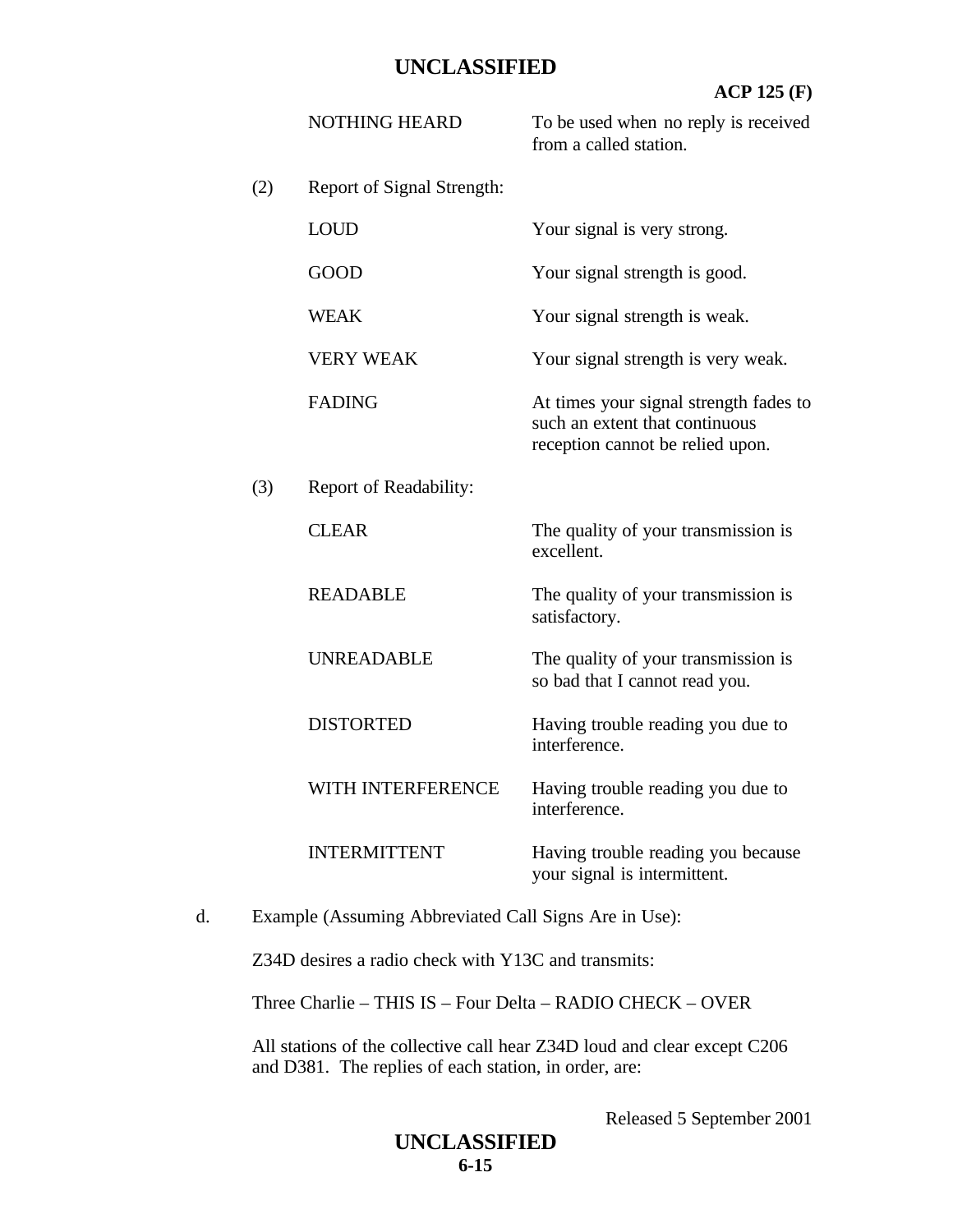THIS IS – Nine Two – ROGER – OVER

THIS IS – Zero Six – READABLE – OVER

THIS IS – Eight One – WEAK WITH INTERFERENCE – OVER

THIS IS – Six Nine – ROGER – OVER

THIS IS – Seven Eight – ROGER – OVER

THIS IS – Nine Five – ROGER – OVER

Z34D indicates his reception of each of the called stations was loud and clear except for C206, who was distorted, and D381, who was not heard, by replying:

THIS IS – Four Delta – ROGER – Zero Six DISTORTED – Eight One – NOTHING HEARD – OVER

In the event Z34D hear all stations loud and clear, the reply would have been:

THIS IS – Four Delta – ROGER –OUT

#### **612. PRELIMINARY CALLS**

When communication is difficult or when the calling station wishes to ascertain whether the station called is ready to receive a message, a preliminary call will be sent before transmitting a message.

Example A:

C206 wishes to transmit a message to E969 and desires to know if E969 is ready to accept it. C206 transmits:

Six Nine – THIS IS – Zero Six – MESSAGE – OVER

E969, ready to accept the message, transmits:

THIS IS – Six Nine – SEND YOUR MESSAGE – OVER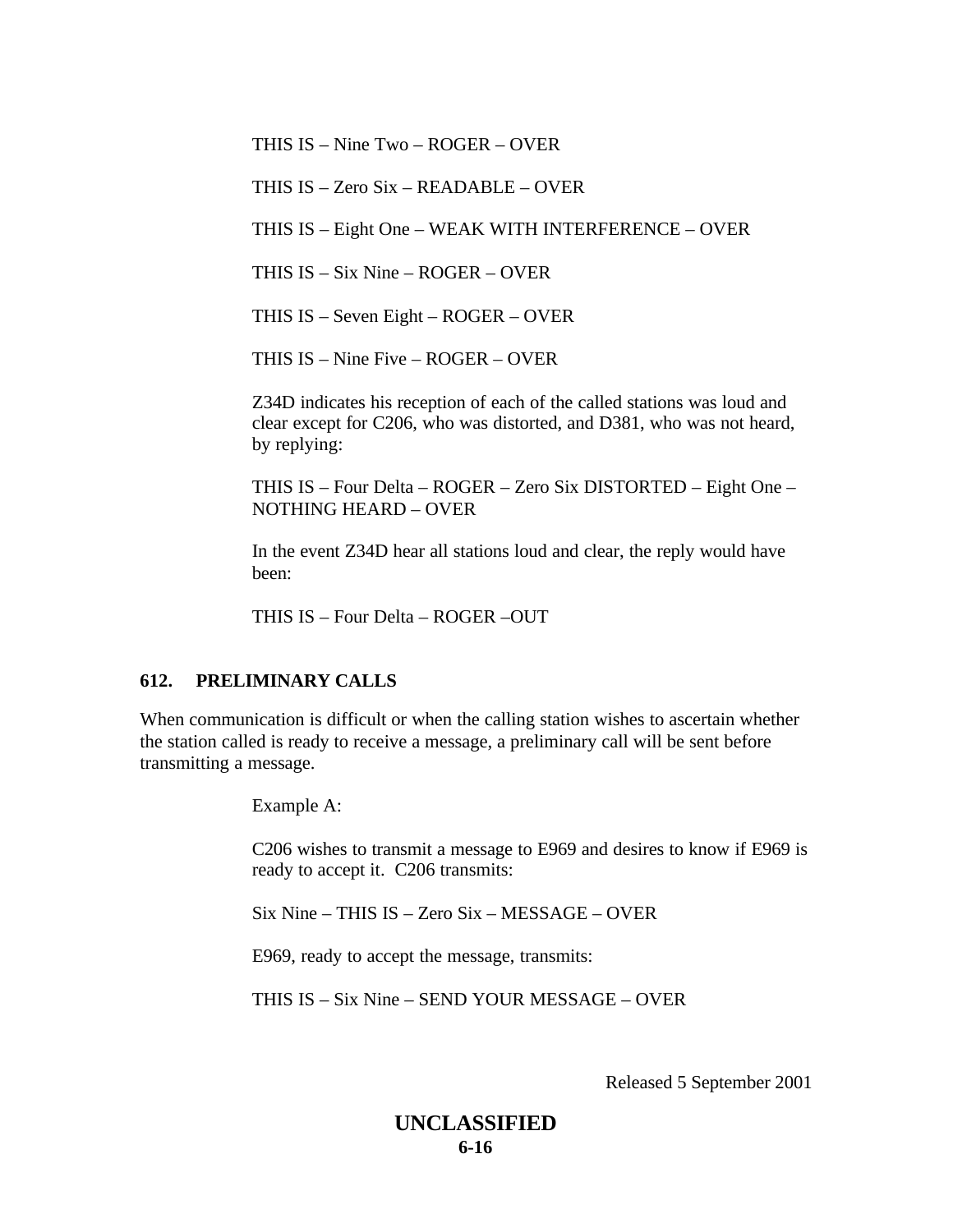C206 transmits:

THIS IS – Zero Six – ROUTINE, etc.

Example B:

D381 wishes to transmit a message to H795 and desires to know that H795 is ready to accept it. D381 transmits:

Nine Five – THIS IS – Eight One – PRIORITY – OVER

H795, not prepared to accept the traffic immediately transmits:

THIS IS – Nine Five – WAIT

After a short pause, H795 is ready and transmits:

THIS IS – Nine Five – SEND YOUR PRIORITY – OVER

Note: If H795's delay had been longer than a few seconds, H795 would have transmitted:

THIS IS – Nine Five – WAIT – OUT

When ready to accept the message, H795 would transmit:

Eight One – THIS IS – Nine Five – SEND YOUR PRIORITY – OVER

#### **613. TRANSMITTING A MESSAGE**

a. Communications Good. When communication reception is satisfactory, message parts need to be transmitted only once and preliminary calls are optional.

Example A:

Z34D transmits:

Seven Eight – THIS IS Four Delta – PRIORITY – Convoy has arrived – TIME One Six Three Zero Zulu – OVER

F178, having received the transmission satisfactorily, transmits:

Released 5 September 2001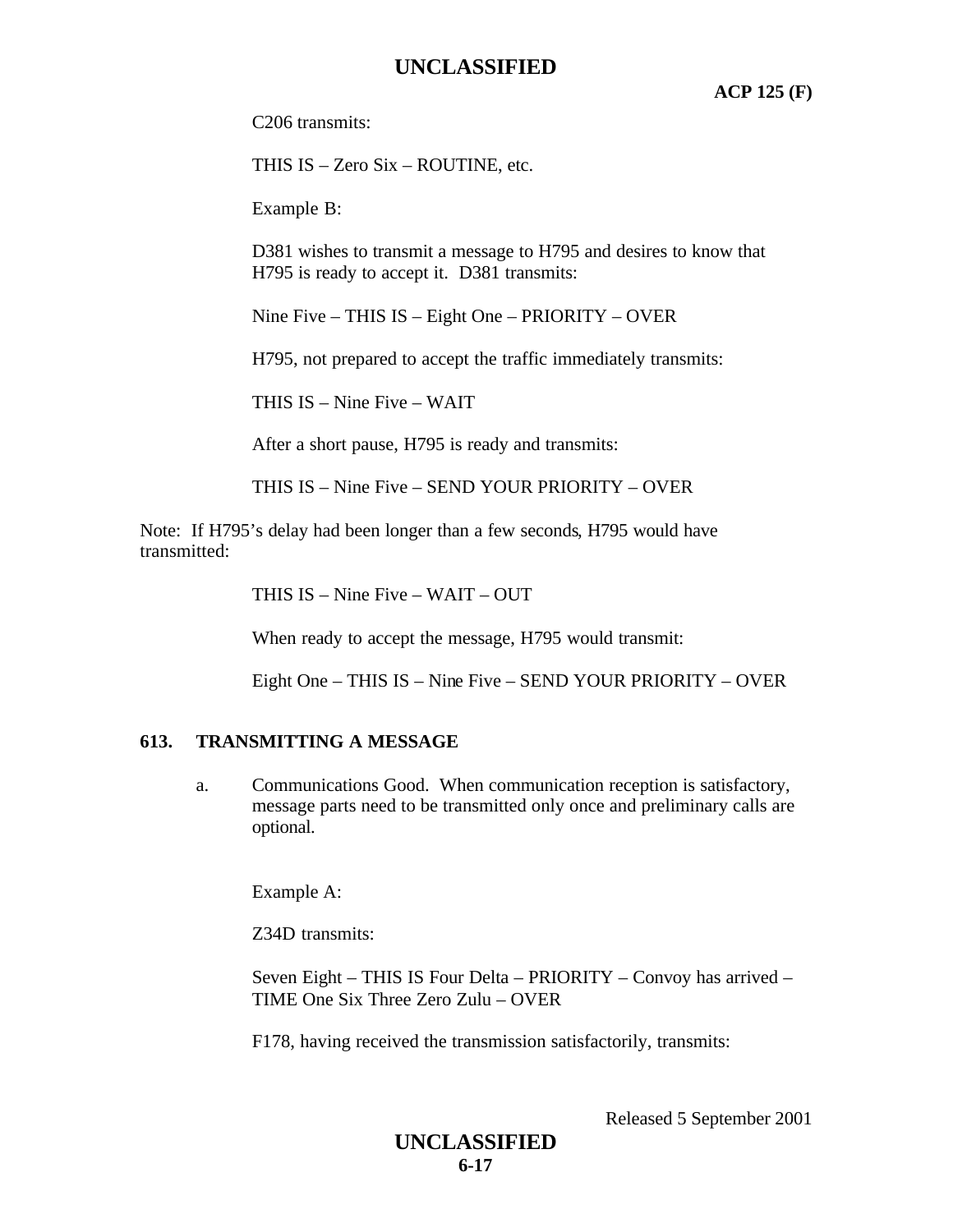THIS IS – Seven Eight – ROGER – OUT

Example B:

F178, having missed the transmission, transmits:

THIS IS – Seven Eight – SAY AGAIN – OVER

Z34D transmits:

THIS IS – Four Delta – I SAY AGAIN – (Seven Eight – THIS IS Four Delta) – PRIORITY – Convoy has arrived – TIME One Six Three Zero Zulu – OVER

F178 transmits:

THIS IS – Seven Eight – SAY AGAIN ALL AFTER Convoy – OVER

Z34D transmits:

THIS IS – Four Delta – I SAY AGAIN ALL AFTER Convoy – Convoy has arrived – TIME One Six Three Zero Zulu – OVER

F178 transmits:

THIS IS – Seven Eight – ROGER – OUT

b. Communications Difficult. When communication is difficult, call signs should be transmitted twice. Phrases, words, or groups may be transmitted twice and indicated by use of the proword WORDS TWICE. Reception may be verified by use of the proword READ BACK.

Example A:

E969 transmits:

Alfa One Nine Two – Alfa One Nine Two – THIS IS – Echo Nine Six Nine – Echo Nine Six Nine – PRIORITY PRIORITY – OVER

A192 transmits:

Echo Nine Six Nine – Echo Nine Six Nine – THIS IS Alfa One Nine Two – Alfa One Nine Two – SEND YOUR PRIORITY – OVER

Released 5 September 2001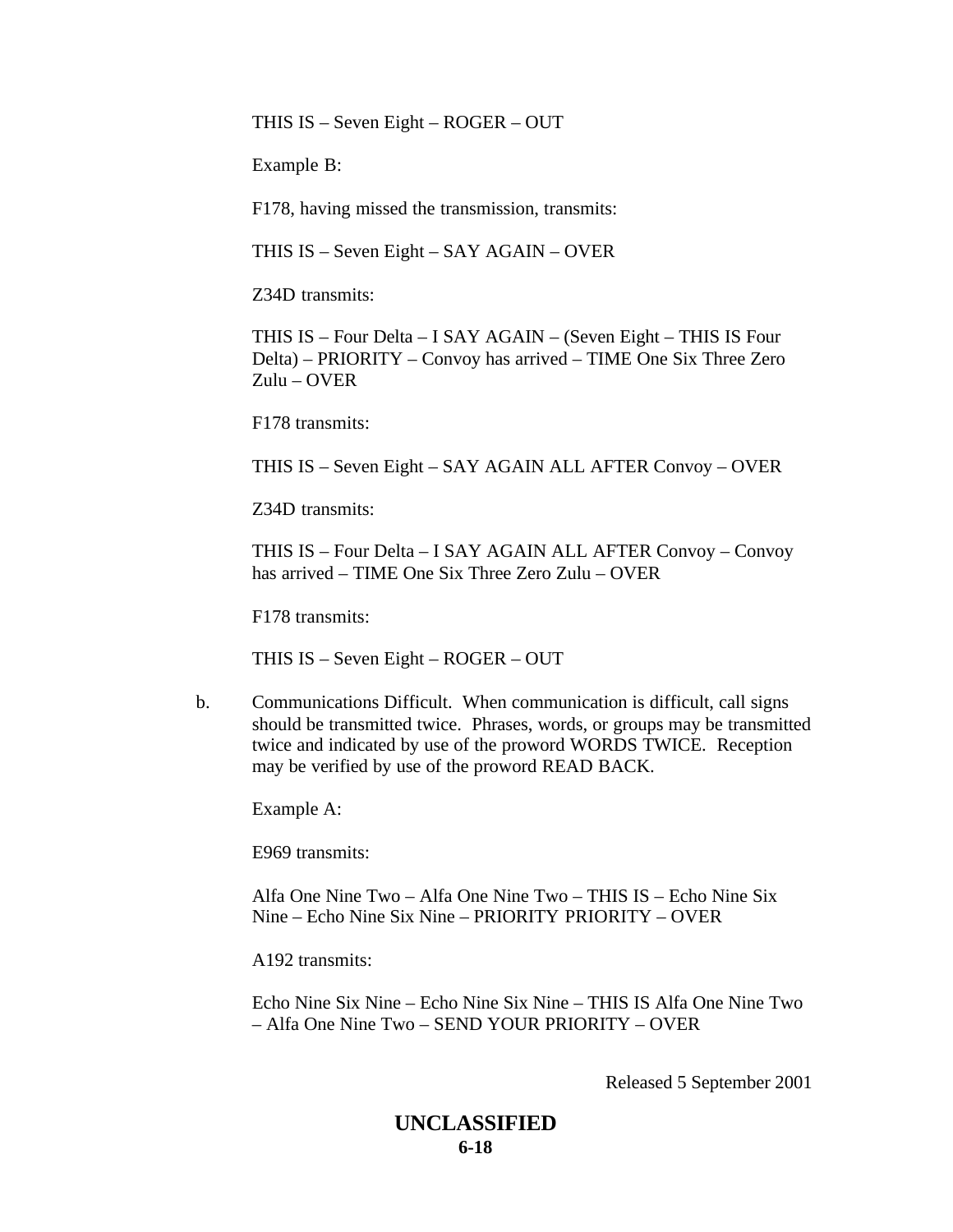E969 transmits:

Alfa One Nine Two – Alfa One Nine Two – THIS IS – Echo Nine Six Nine – Echo Nine Six Nine – WORDS TWICE – WORDS TWICE – PRIORITY – PRIORITY – Convoy has arrived – Convoy has arrived – TIME One Six Three Zero Zulu – TIME One Six Three Zero Zulu – **OVER** 

A192 transmits:

Echo Nine Six Nine – Echo Nine Six Nine – THIS IS Alfa One Nine Two – Alfa One Nine Two – SAY AGAIN – SAY AGAIN – WORD BEFORE has – WORD BEFORE has – OVER

E969 transmits:

Alfa One Nine Two – Alfa One Nine Two – THIS IS Echo Nine Six Nine – Echo Nine Six Nine – I SAY AGAIN – I SAY AGAIN – WORD BEFORE has – WORD BEFORE has – Convoy – Convoy – OVER

A192 transmits:

Echo Nine Six Nine – Echo Nine Six Nine – THIS IS – Alfa One Nine Two – Alfa One Nine Two – ROGER – ROGER – OUT

Example B:

The text consists of code groups.

E969 transmits:

Alfa One Nine Two – Alfa One Nine Two – THIS IS Echo Nine Six Nine – Echo Nine Six Nine – WORDS TWICE – WORDS TWICE – PRIORITY – PRIORITY – TIME One Two Zero Nine Zero Three Zulu – TIME One Two Zero Nine Zero Three Zulu – GROUPS EIGHT – GROUPS EIGHT – Alfa Mike Lima Quebec Delta – Alfa Mike Lima Quebec Delta – Romeo Oscar Charlie Zulu Yankee – Romeo Oscar Charlie Zulu Yankee, etc. – OVER

A192 transmits: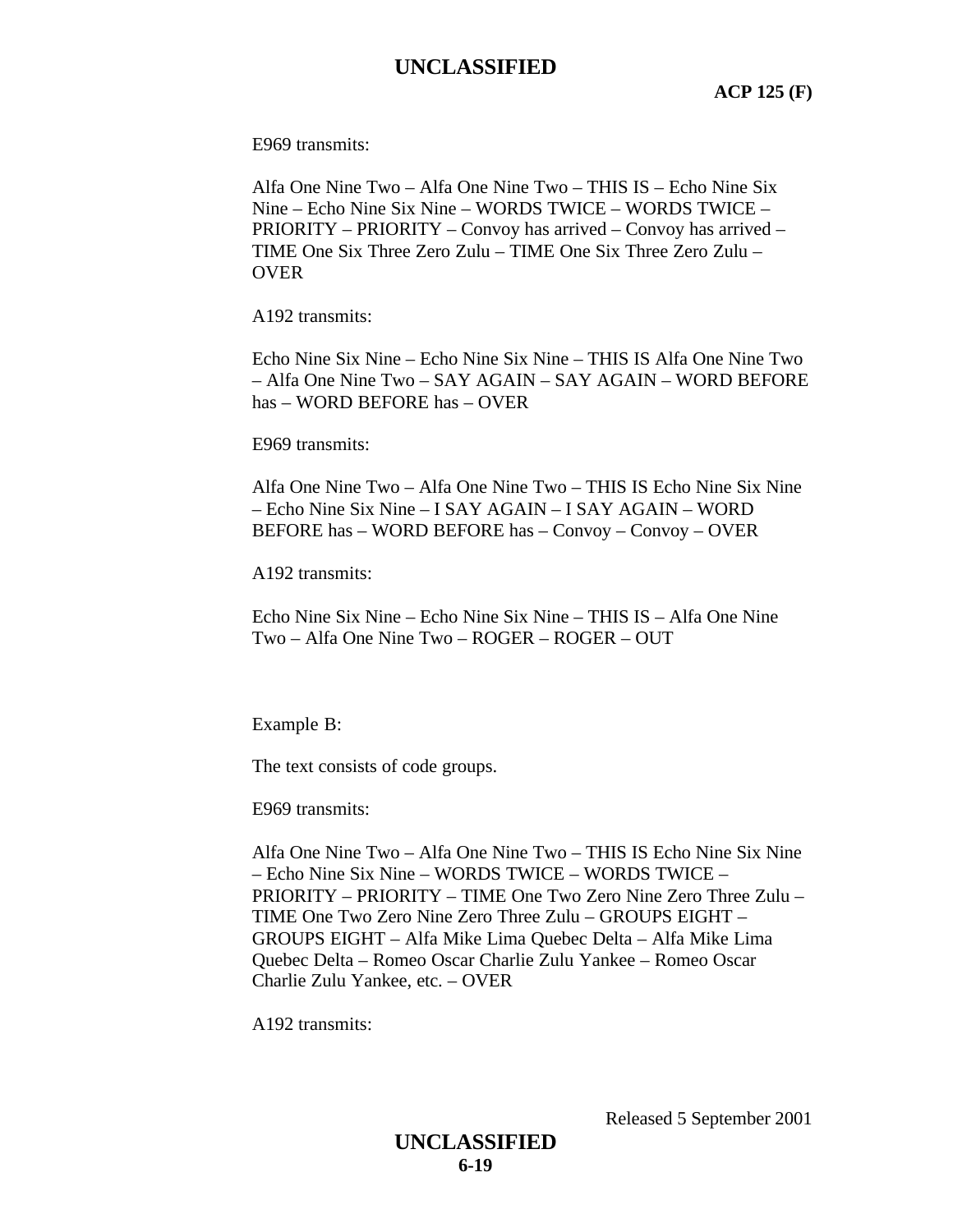Echo Nine Six Nine – Echo Nine Six Nine – THIS IS Alfa One Nine Two – Alfa One Nine Two – ROGER – ROGER – OUT

#### **614. RELAY**

a. The proword RELAY used alone indicates that the station called is to relay the message to all addressees.

Example:

Z34D transmits:

Nine Two – THIS IS Four Delta – RELAY – PRIORITY – TIME One One One Three Two Two Zulu – FROM Four Delta – TO Nine Five – Proceed on mission assigned – OVER

A192 transmits:

THIS IS Nine Two - ROGER – OUT

A192 relays the message:

Nine Five – THIS IS Nine Two – PRIORITY – TIME One One One Three Two Two Zulu – FROM Four Delta – TO Nine Five – Proceed on mission assigned – OVER

H795 transmits:

THIS IS Nine Five – ROGER – OUT

b. The proword RELAY TO followed by an address designator indicates that the station called is to relay the message to the stations indicated. When more than one station is called, the call sign of the station designated to perform the relay will precede the proword RELAY TO.

Example A:

Z34D transmits:

Nine Two – THIS IS – Four Delta – RELAY TO Nine Five – PRIORITY – TIME One One One Three Two Two Zulu – Proceed on mission assigned – OVER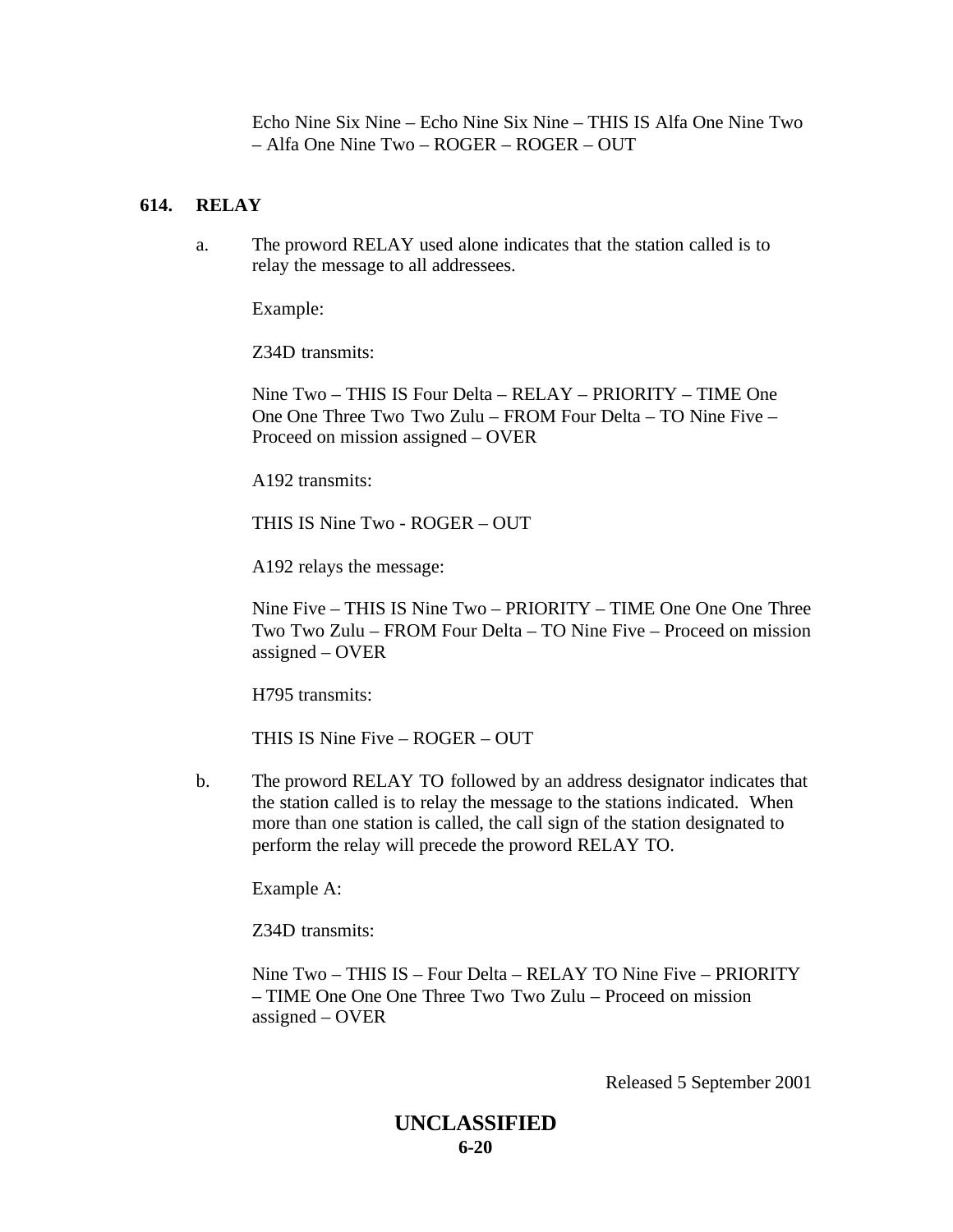**ACP 125 (F)**

A192 transmits:

THIS IS Nine Two – Roger – OUT

A192 relays the message:

Nine Five – THIS IS – Nine Two – FROM Four Delta – PRIORITY – TIME One One One Three Two Two Zulu – Proceed on mission assigned – OVER

H795 transmits:

THIS IS – Nine Five – ROGER – OUT

Example B:

C206 transmits:

Eight One – Seven Eight – THIS IS Zero Six – Eight One – RELAY TO Bravo Four Two Zero – ROUTINE –TIME Two One Zero Eight One Four Zulu – FROM Charlie Two Zero Six – TO Bravo Four Two Zero – INFO Delta Three Eight One – Foxtrot One Seven Eight – BREAK – Text – OVER

D<sub>381</sub> transmits:

THIS IS Eight One – ROGER – OUT

F178 transmits:

THIS IS Seven Eight – ROGER – OUT

D381 relays the message to B420

Note: In this case, D381 has relayed the message to B420, who is an off-net station, using radiotelephone procedure. At times, it is necessary to relay a message originated on a radiotelephone circuit by some other means of communications. When such relay is necessary, it is the responsibility of the station relaying the message to use the proper format for the means of communications employed for relay.

c. The proword RELAY THROUGH allows the NCS or another station to indicate a station that can relay a message.

Example: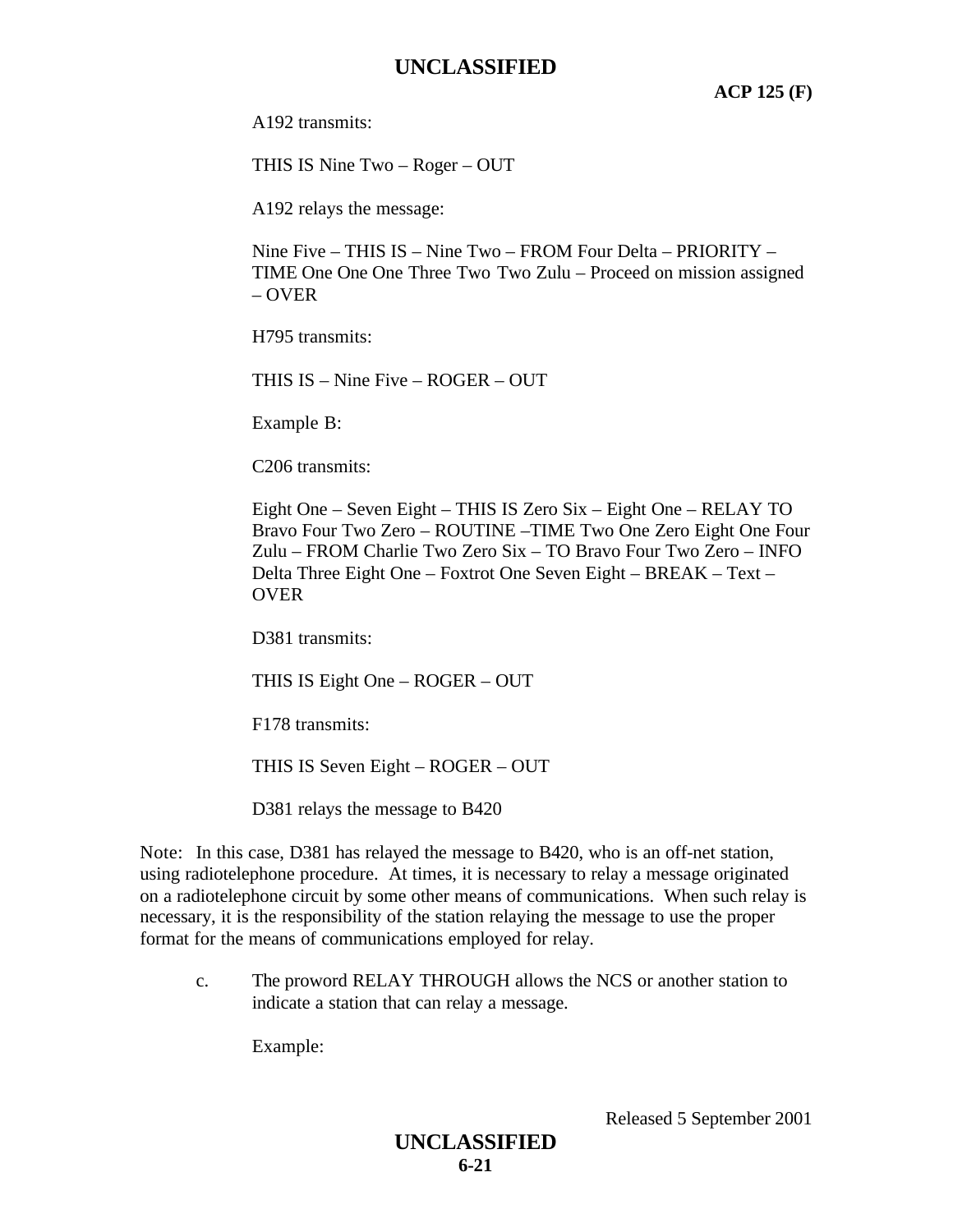F178 attempts to transmit a message to E969 but cannot contact him. The NCS directs F178 to relay through A192 who he knows to be in contact with E969:

Seven Eight – THIS IS – Four Delta – RELAY THROUGH Nine Two – **OUT** 

F178 transmits:

Nine Two – THIS IS – Seven Eight – RELAY TO Six Nine – Move now – OVER, etc.

d. The proword THROUGH ME allows a third station who knows that he is in contact with the required station to indicate that he is able to relay the message:

Example:

In the previous example, if the NCS had known that he was in contact with E969 he could have transmitted:

Seven Eight – THIS IS – Four Delta – THROUGH ME – OVER

e. In all cases, whether the originating station can or cannot hear the relaying station, the relaying station must inform the originating station (station from whom the message was received for relay) that he has not been able to relay the message.

Example:

C206 requests D381 to relay a message to B420. D381 accepts but is unable to relay. D381 informs C206 and transmits Zero Six THIS IS Eight One UNABLE TO RELAY YOUR MESSAGE (DTG OR TEXT) TO Two Zero. C206 replies, Eight One THIS IS Zero Six ROGER OUT upon being informed that the message has not been passed and acknowledging the responsibility for clearing the message rests with C206.

Zero Six – THIS IS – Eight One – NOTHING HEARD from Two Zero – **OVER** 

C206 replies: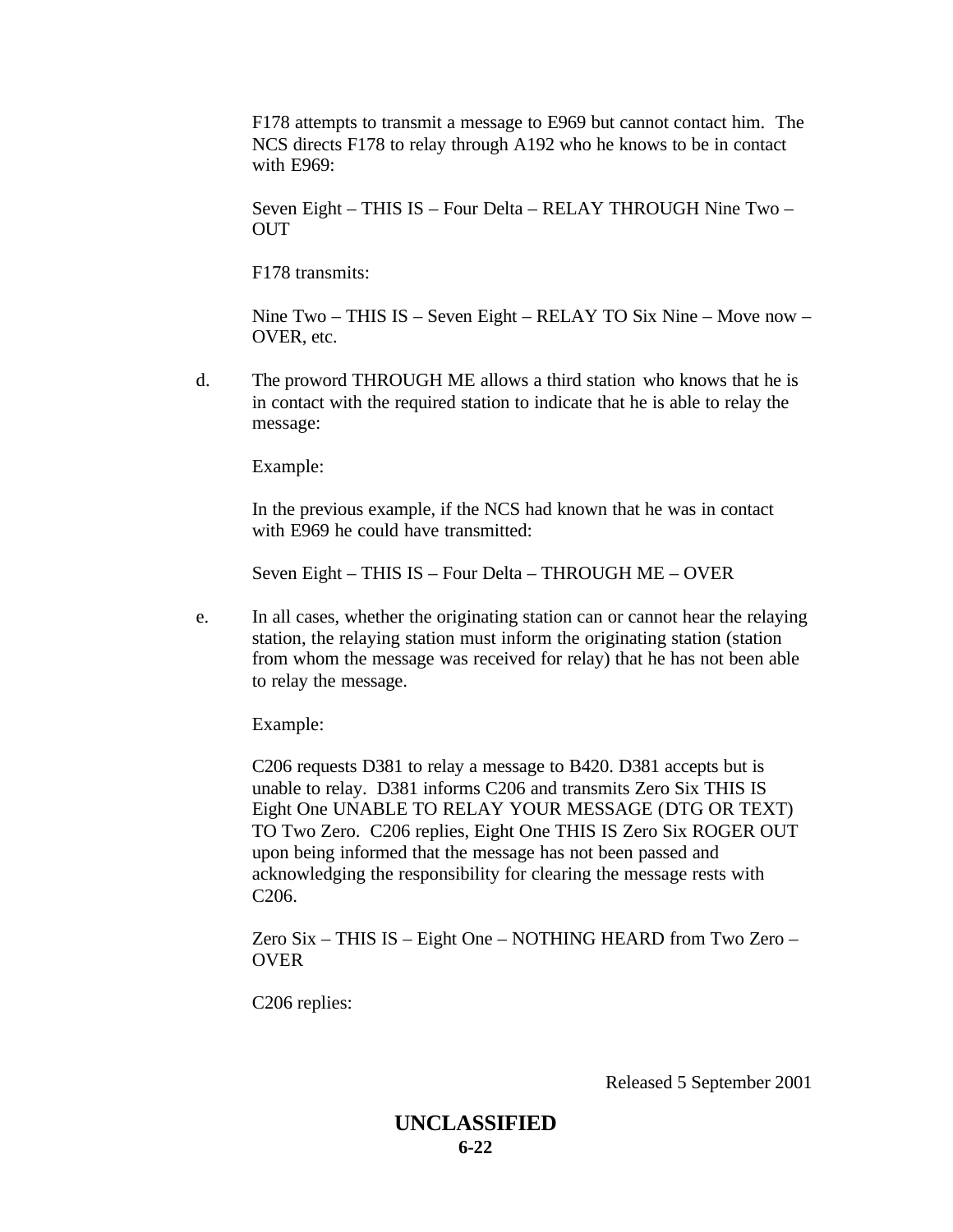THIS IS Zero Six – ROGER – OUT, or as appropriate.

#### **615. REPETITIONS**

a. When words are missed or are doubtful, repetitions are to be requested by stations before receipting for the message. The proword SAY AGAIN, used alone or in conjunction with ALL BEFORE, ALL AFTER, FROM, TO, WORD BEFORE, WORD AFTER, will be used for this purpose, In complying with requests for repetitions, the transmitting station will identify that portion which is being repeated.

Example A:

Z34D calls the two stations for which he has traffic:

Zero Six – Eight One – THIS IS Four Delta MESSAGE – ROUTINE – TIME Zero Eight One Zero Five Two Zulu – FROM Four Delta – TO Zero Six – INFO Eight One \_ BREAK – At One Eight Zero Zero Zulu – Proceed Hong Kong – To Arrive One Six May – Load One Thousand Troops – for return Ningpo – I SPELL – November India November Golf Papa Oscar – Ningpo – ACKNOWLEDGE – OVER

C206, having missed from "At" to "Proceed," transmits:

THIS IS Zero Six – SAY AGAIN – FROM At TO Proceed – OVER

Z34D deals with the request for repetitions by C206 before the other station requests his repetitions:

THIS IS Four Delta – I SAY AGAIN – FROM At TO Proceed – At Eight Zero Zero Zulu Proceed – OVER

C206, having now received the message satisfactorily, transmits:

THIS IS Zero Six – ROGER – OUT

Having heard C206 give a receipt for the message, the next station asks for his repetitions. In this case, D381 missed from "At" to "Proceed" and the word after "Load." As C206 had already asked for the phrase from "At" to "Proceed" and D381 heard it repeated. It is not now necessary for him to request that part to be repeated. D381 asks, therefore, for the word after "Load" to be repeated:

THIS IS Eight One – SAY AGAIN – WORD AFTER Load – OVER

Released 5 September 2001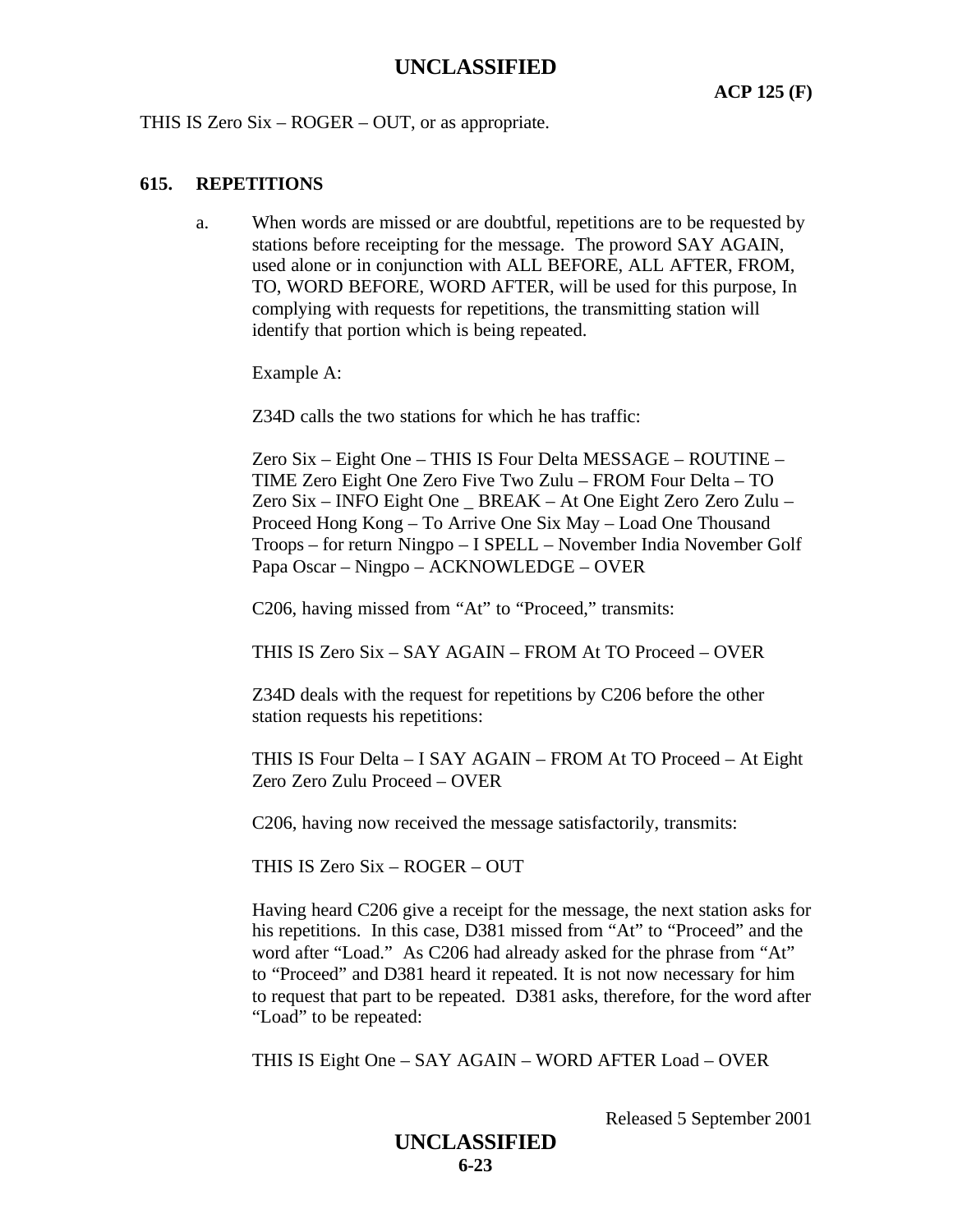Z34D repeats the word:

THIS IS Four Delta – I SAY AGAIN – WORD AFTER Load – One – **Over** 

D381, having now received the message satisfactorily, transmits:

THIS IS Eight One – ROGER – OUT

Example B:

Alternatively, the second station in the sequence of answering, not having heard the transmitting station answer the request for repetition within 5 seconds, transmits:

THIS IS Eight One – SAY AGAIN – WORD AFTER Load – OVER

Z34D having received a response from all stations concerned, transmits:

THIS IS Four Delta – I SAY AGAIN – At TO Proceed – At One Eight Zero Zero Zulu – Proceed – WORD AFTER Load – One – OVER

C206 transmits:

THIS IS Zero Six – ROGER – OUT

D381 transmits:

THIS IS Eight One – ROGER – OUT

b. In requesting repetitions of the heading of a message, a repetition may be requested of all that portion of the heading preceding or following a proword, or that portion of the heading between any two prowords. Requests for repetitions and replies thereto must include the nearest proword preceding and/or following the portion requested.

Example A:

E969 transmits:

Zero Six – Seven Eight – THIS IS Six Nine – PRIORITY – TIME One Eight One Six Two Five Zulu – FROM Six Nine – TO Zero Six – Seven

Released 5 September 2001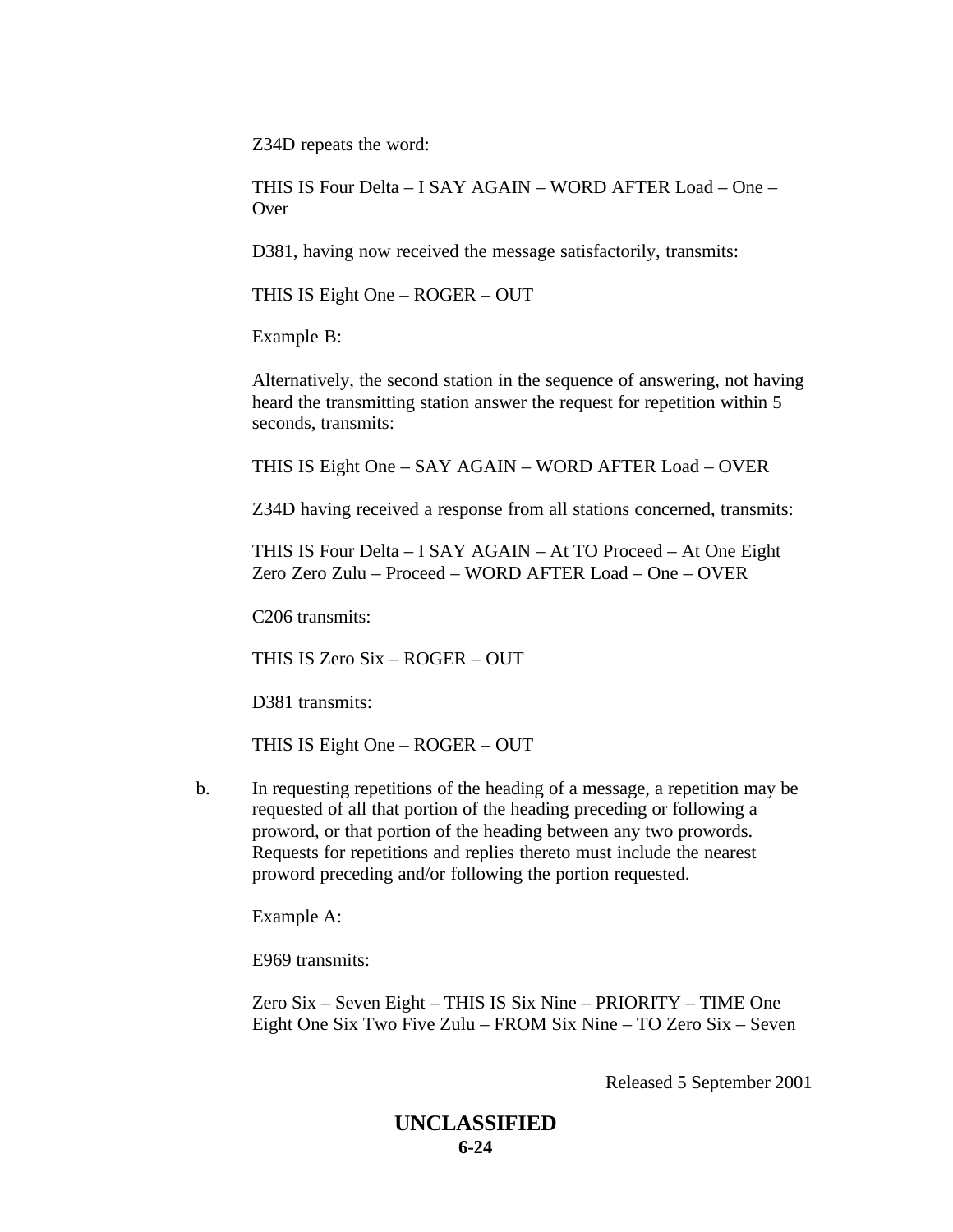Eight – INFO Bravo Four Two Zero – BREAK – Proceed to rejoin convoy – OVER

C206, having missed all before the address, transmits:

THIS IS Zero Six – SAY AGAIN – ALL BEFORE FROM – OVER

E969 replies to C206:

Zero Six – THIS IS Six Nine – I SAY AGAIN – ALL BEFORE FROM – Zero Six – Seven Eight – THIS IS Six Nine – PRIORITY – TIME One Eight One Six Two Five Zulu – OVER

C206 transmits:

THIS IS Zero Six – ROGER – OUT

F178, having received the message satisfactorily, transmits:

THIS IS Seven Eight – ROGER – OUT

Example B:

D<sub>381</sub> transmits:

Nine Five – THIS IS Eight One – ROUTINE – TIME Two Four Zero Nine One Two Zulu – FROM Eight One – TO Nine Five – INFO – Bravo Four Two Zero – BREAK – Cancel my Two Three One Four Two Eight Zulu – OVER

H795, having missed the portion between the date-time group and the information addressees, transmits:

THIS IS Nine Five – SAY AGAIN – FROM TIME TO INFO – OVER

D<sub>381</sub> transmits:

THIS IS Eight One – I SAY AGAIN – FROM TIME TO INFO – TIME Two Four Zero Nine One Two Zulu – FROM Eight One – TO Nine Five – INFO – OVER

H795 transmits:

THIS IS Nine Five – ROGER – OUT

Released 5 September 2001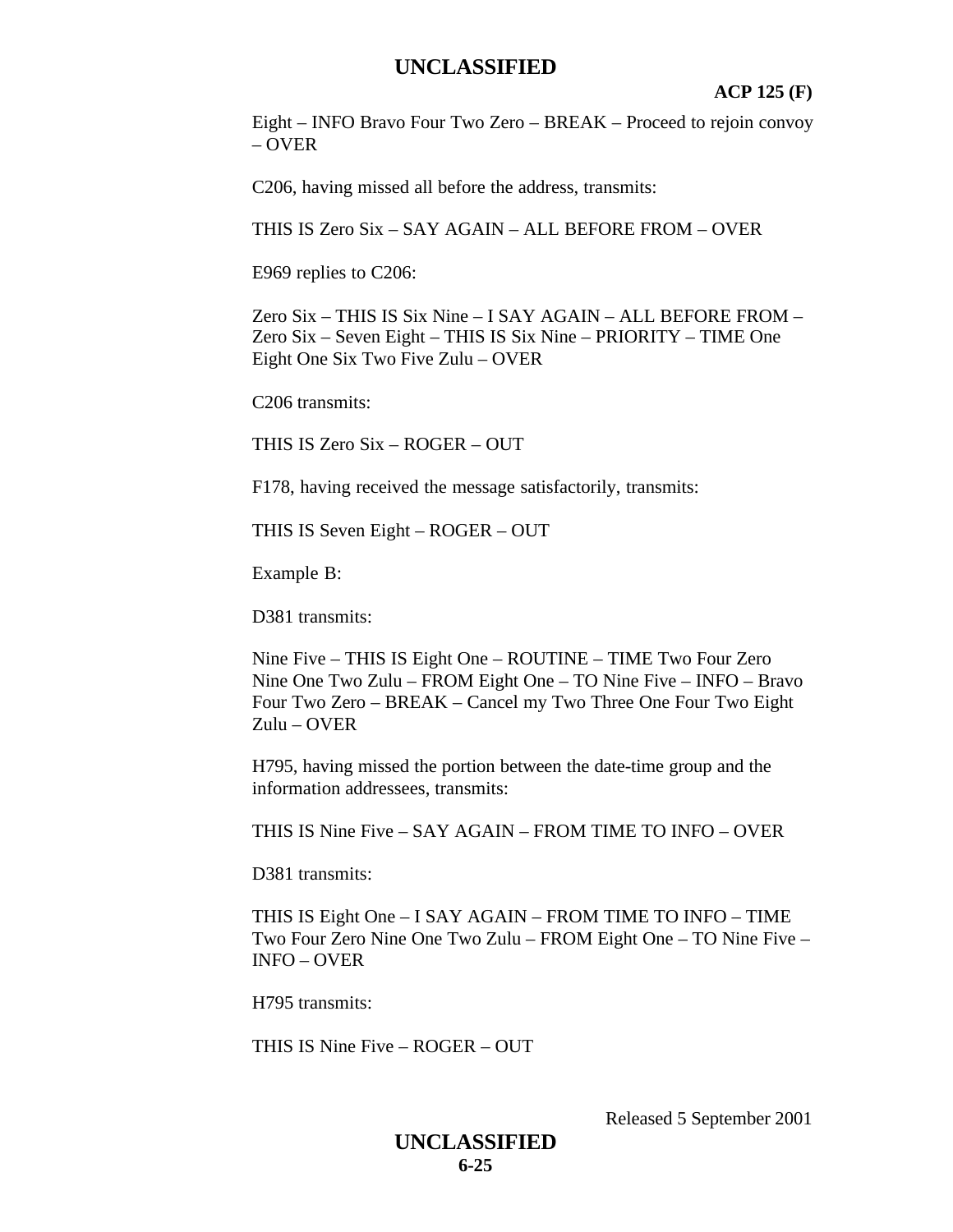c. When it is necessary to ask for repetitions after a message has been receipted, such requests and replies there to must identify the message being queried as well as the portion required. Where used, the date-time group or time group shall be used for such identification.

Example:

Eight One THIS IS Nine Five – SAY AGAIN your Two Four Zero Nine One Two Zulu – OVER

Nine Five THIS IS Eight One – I SAY AGAIN – Nine Five – THIS IS Eight One – ROUTINE – TIME Two Four Zero Nine One Two Zulu – FROM Eight One – TO Nine Five – INFO – Bravo Four Two Zero – BREAK – Cancel my Two Three One Four Two Eight Zulu – OVER

THIS IS Nine Five – ROGER – OUT

## **616. CHECKING THE GROUP COUNT**

- a. When a message consisting of coded groups is being received and the number of groups actually received does not correspond with the group count of the message, the receiving station requests a check by transmitting the phrase "Interrogative GROUPS…," stating the number of groups actually received.
- b. When queried, the transmitting station will check and, if the number of groups received is correct, will indicate this by use of the proword CORRECT. The receiving station must then alter the group count accordingly.
- c. In all messages where words and groups are counted and the count is 50 or less, the transmitting station, if it considers the receiving station to be incorrect after it has questioned the group count, repeats the group count followed by the initial letter of each group. This will enable the receiving station to determine which groups are missing and to request a repetition.

Example A (Group Count Correct – Less Than 50 Groups):

D381 transmits:

Nine Two – THIS IS Eight One – ROUTINE – TIME One Four Two Zero Three Eight Zulu – GROUPS One Two – Delta Golf India – Lima Oscar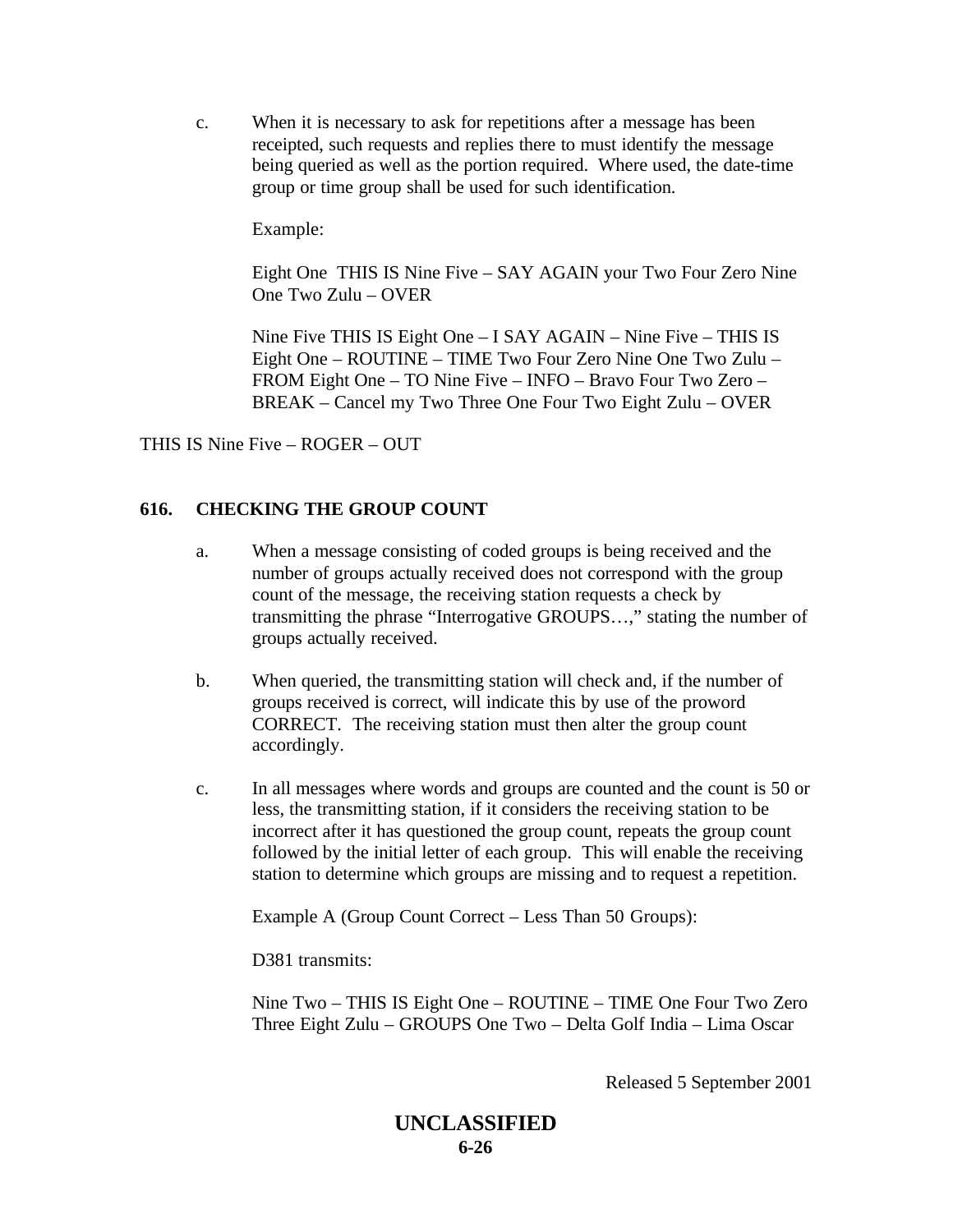#### **ACP 125 (F)**

Papa – Juliett Tango Xray – Romeo Oscar Tango – Foxtrot Mike Xray – Oscar Papa India – Tango Romeo Sierra – Mike Delta Golf – Delta November India – Sierra Tango Delta – Golf Bravo Xray – Oscar Mike Bravo – OVER

A192, having received only 11 groups, transmits:

THIS IS Nine Two Interrogative GROUPS One One – OVER

D381 checks his group cont against his transmission copy, finds it correct, and transmits:

THIS IS Eight One – GROUPS One Two – Delta Lima Juliett Romeo Foxtrot Oscar Tango Mike Delta Sierra Golf Oscar – OVER

D192 can now see which group he has missed and transmits:

THIS IS Nine Two – SAY AGAIN Five – OVER

D<sub>381</sub> transmits:

THIS IS Eight One – I SAY AGAIN Five – Foxtrot Mike Xray – OVER

D<sub>192</sub> transmits:

THIS IS Nine Two ROGER – OUT

Example B (Group Count Incorrect):

C206 transmits:

Seven Eight – THIS IS Zero Six – ROUTINE – TIME Zero Four One Two Five Two Zulu – GROUPS Eight – Mike Tango November – Sierra Uniform Bravo – Echo Lima Yankee – Golf Bravo Zulu – Foxtrot Oscar Uniform – Delta Oscar Papa – Oscar Bravo Juliett – OVER

F178, noticing that the group count and the number of groups he has received are at variance, transmits:

THIS IS Seven Eight – Interrogative GROUPS Seven – OVER

C206 checks his group count against the transmission copy, discovers his error, an transmits:

THIS IS Zero Six – CORRECT – OVER

Released 5 September 2001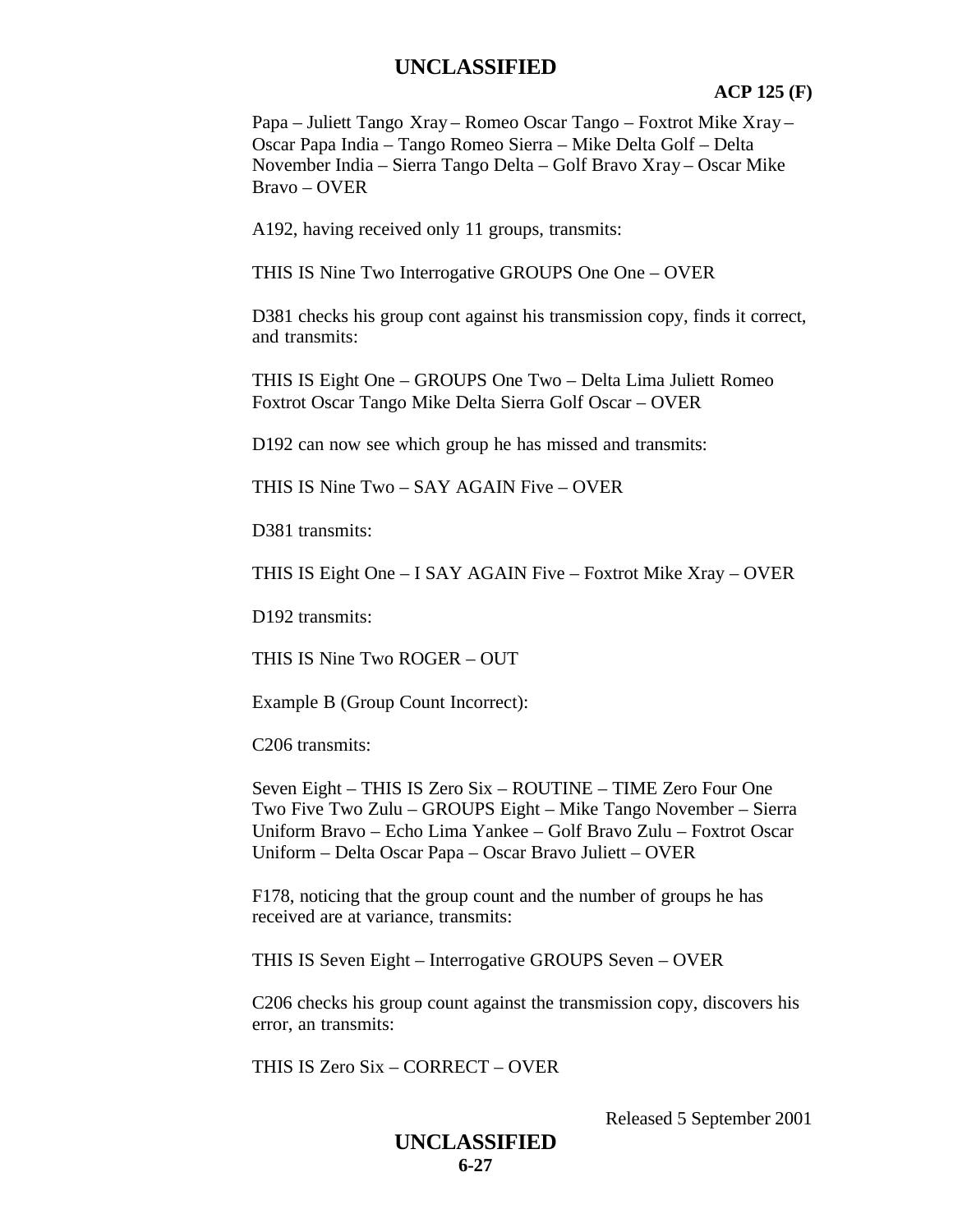F178 transmits:

THIS IS Seven Eight – ROGER – OUT

d. In all messages with a group count exceeding 50 groups, if the receiving station is considered to be incorrect the transmitting station repeats the original group count and transmits the identity of the first, eleventh, and every subsequent tenth group followed by the letter of that group.

Example (Group Count Correct – More Than 50 Groups):

D381 transmits a message containing 65 groups to A192.

A192 queries the group count:

Eight One THIS IS Nine Two – Interrogative GROUPS Six Five – OVER

D381 checks and finds the group count correct as sent. He then transmits:

THIS IS Eight One – GROUPS Six Five – One Mike – One One Sierra – Two One Papa – Three One Romeo – Four One India – Five One November – Six One Golf – OVER

A192 then request a repetition of the 10 groups in which he has a miscount:

THIS IS Nine Two – SAY AGAIN – One One TO Two Zero – OVER

D381 then transmits the requested groups.

#### **617. CORRECTIONS**

a. When a transmitting operator makes an error, the proword CORRECTION will be transmitted followed by the last word, group, proword, or phrase correctly transmitted. Transmission then continues.

Example A: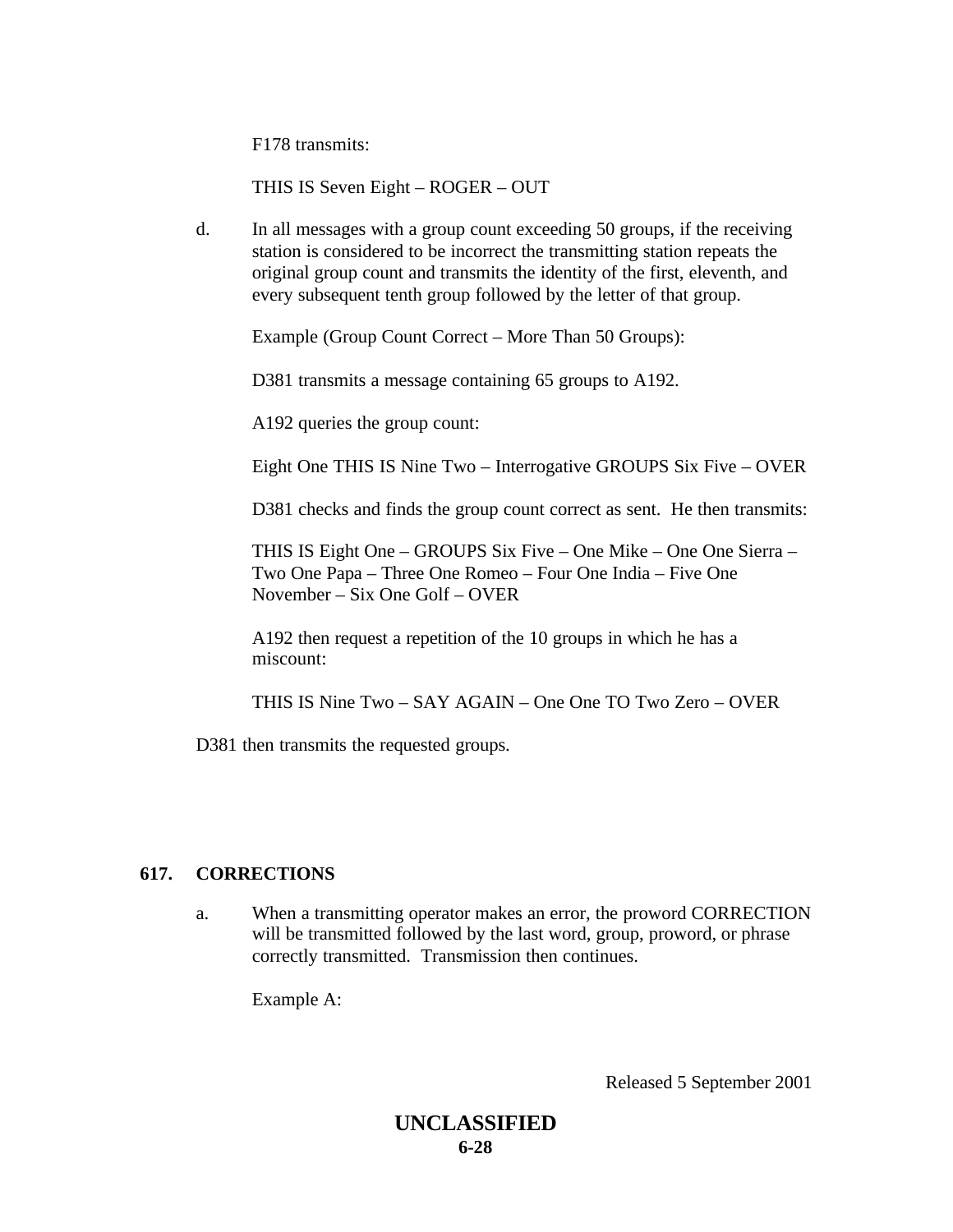F178 transmits:

Nine Five – THIS IS Seven Eight – Convoy Romeo Three – CORRECTION – Romeo Four should arrive – One Six Three Zero Lima – TIME One Zero One Two Zulu – OVER

H795 transmits:

THIS IS Nine Five – ROGER – OUT

Example B:

C206 transmits:

Four Delta – THIS IS Zero Six – TIME Two Four Zero Seven One Two Zulu – GROUPS Nine – Zulu Bravo Alfa Xray – Xray Oscar – CORRECTION – Zulu Bravo Alfa Xray – Xray Quebec Alfa – Kilo, etc.

Z34D transmits:

THIS IS Four Delta – ROGER – OUT

Example C:

C206 transmits:

Seven Eight – THIS IS Zero Six – ROUTINE – TIME One Four Zero Six Four Two Zulu – FROM Zero Six – TO Four Eight – CORRECTION – TO Seven Eight – INFO Bravo Four Two Zero – Join Me – OVER

F178 transmits:

THIS IS Seven Eight – ROGER – OUT

Example D:

D<sub>381</sub> transmits:

Zero Six – THIS IS Eight One – PRIORITY – TIME Zero Three One Eight One Four Zulu – Latitude One Six Three Zero – Longitude One Zero One Five – CORRECTION – Longitude One Zero Five Five – OVER

C206 transmits: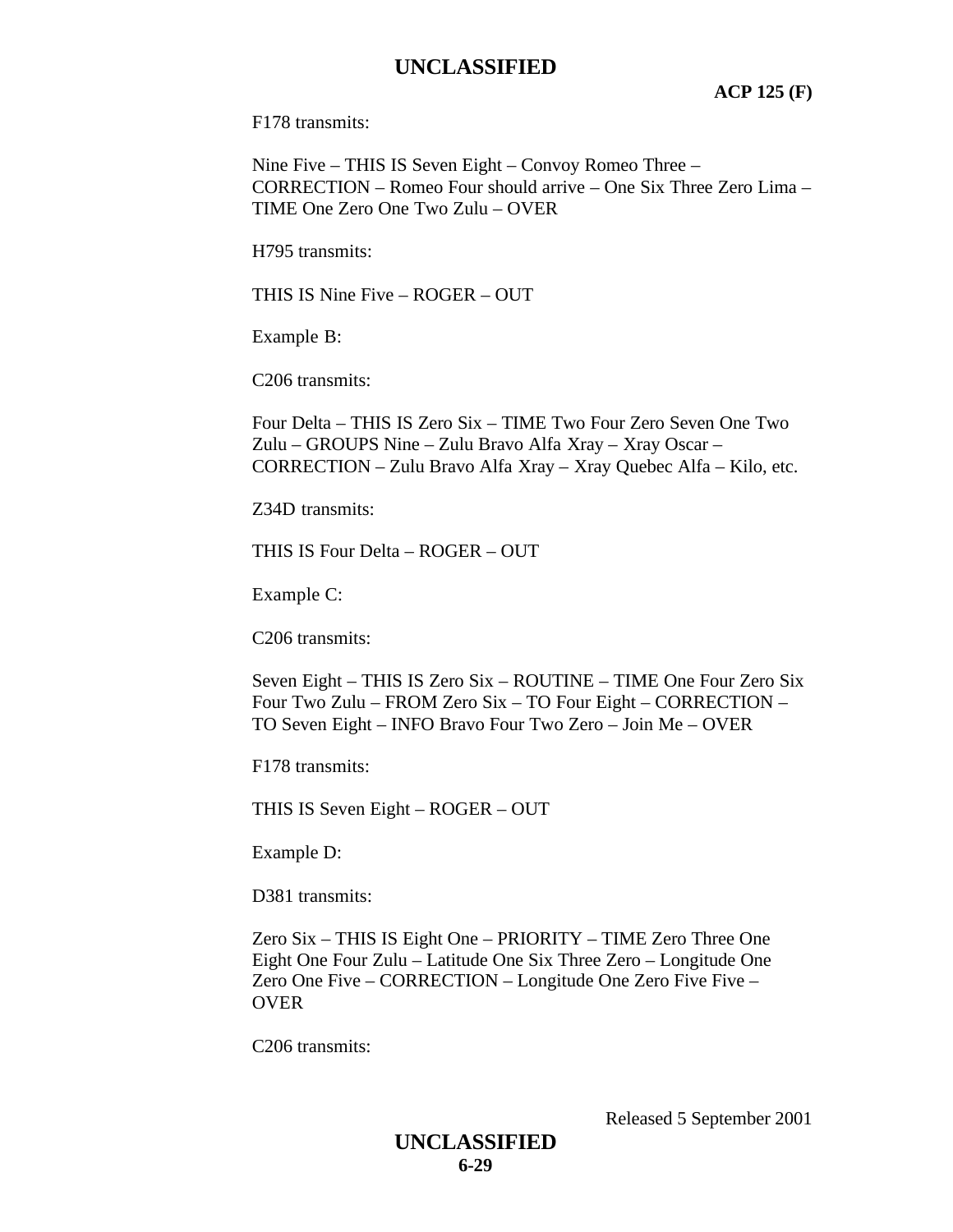THIS IS Zero Six – ROGER – OUT

b. When an error in transmission is made but not discovered immediately, a correction may be made in the final instructions element provided that the ending sign has not been transmitted. When making such a correction, the word, group proword, or phrase must be properly identified.

Example:

Nine Five - THIS IS Eight One - Tanks Will Arrive - Grid Three Two One Nine Five Three - at Hotel Hours Minus Six - time One Four Two Six Zulu - CORRECTION - WORD AFTER Minus - Five - OVER

D95 transmits:

THIS IS Nine Five – ROGER – OUT

c. If it is necessary to make corrections after a receipt has been obtained for a message, an abbreviated service message, identifying the message and the portion to be corrected, should be made:

Example:

F178 transmits:

Nine Five – THIS IS Seven Eight – CORRECTION – My One Three One Five One Six Zulu – WORD AFTER Monday – Morning – OVER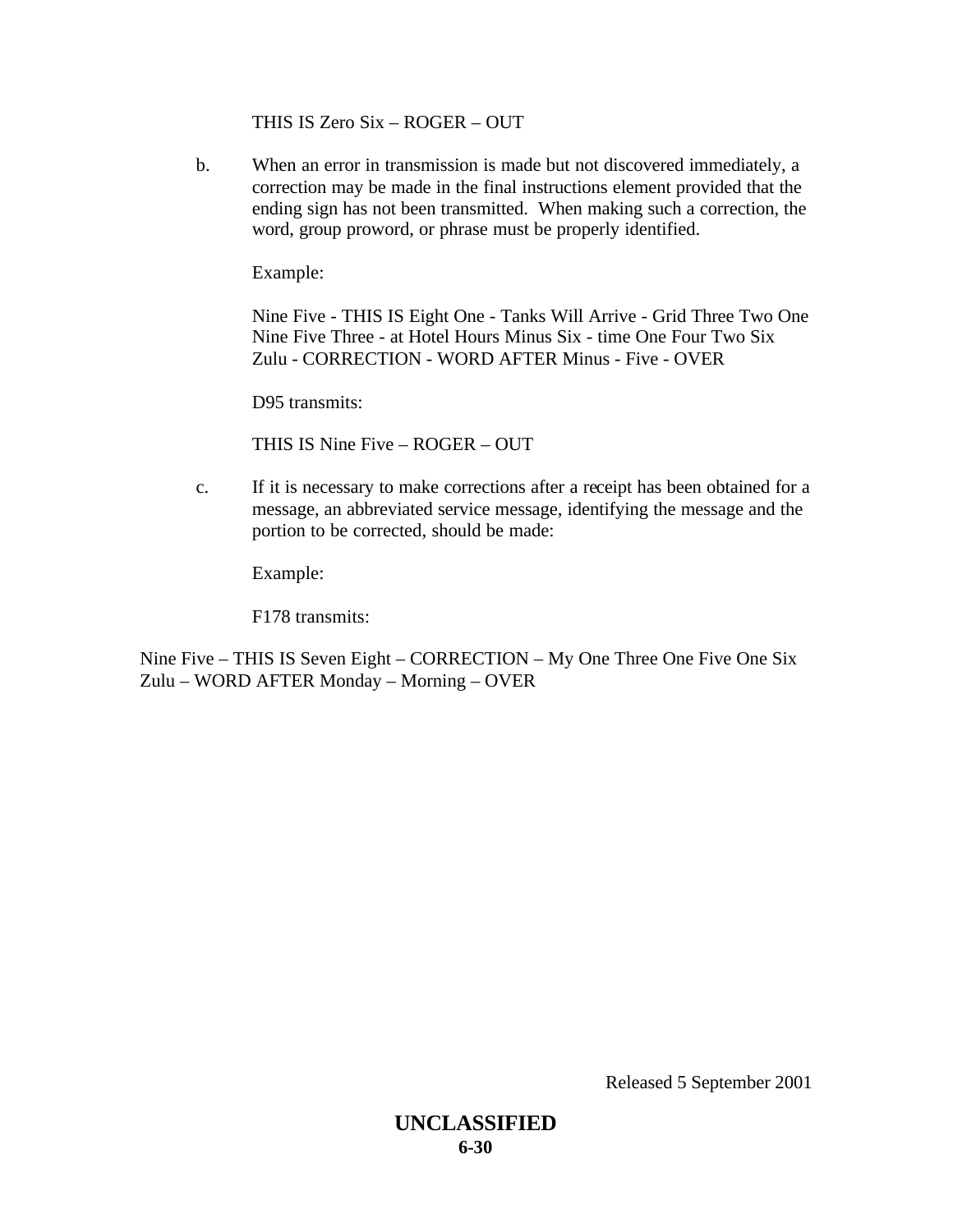## **618. CANCELLING MESSAGES**

a. During the transmission of a message and up to the transmission of the ending proword OVER or OUT, the message may be cancelled by use of the proword DISREGARD THIS TRANSMISSION – OUT.

Example:

During the transmission of a message E969 realises that the transmission is being sent in error and therefore cancels it:

Seven Eight – THIS IS – Six Nine – ROUTINE – TIME One Zero Zero Six Zero Two Zulu – Begin unloading at One One One Two Three Zero Zulu – Proceed – DISREGARD THIS TRANSMISSION – OUT

b. A message that has been completely transmitted can only be cancelled by another message.

Example:

E969 transmits:

Seven Eight – THIS IS – Six Nine – Cancel my One Zero Zero Six Zero Two Zulu – TIME Zero Seven One Two Zulu – OVER

# **619. DO NOT ANSWER TRANSMISSIONS**

When it is imperative that the called stations do not answer a transmission, the proword DO NOT ANSWER will be transmitted immediately following the call, and the complete transmission will be sent twice, the full transmission ending with the proword OUT. DO NOT ANSWER transmissions must be authenticated.

Example:

Sabine Raider transmits:

Siphon – THIS IS – Raider – DO NOT ANSWER – Act in accordance with Plan Charlie – TIME Two Two One Eight Zulu – AUTHENTICATION IS……. – I SAY AGAIN – Siphon – THIS IS Raider – DO NOT ANSWER – Act in accordance with Plan Charlie – TIME Two Two One Eight Zulu – AUTHENTICATION IS…… - OUT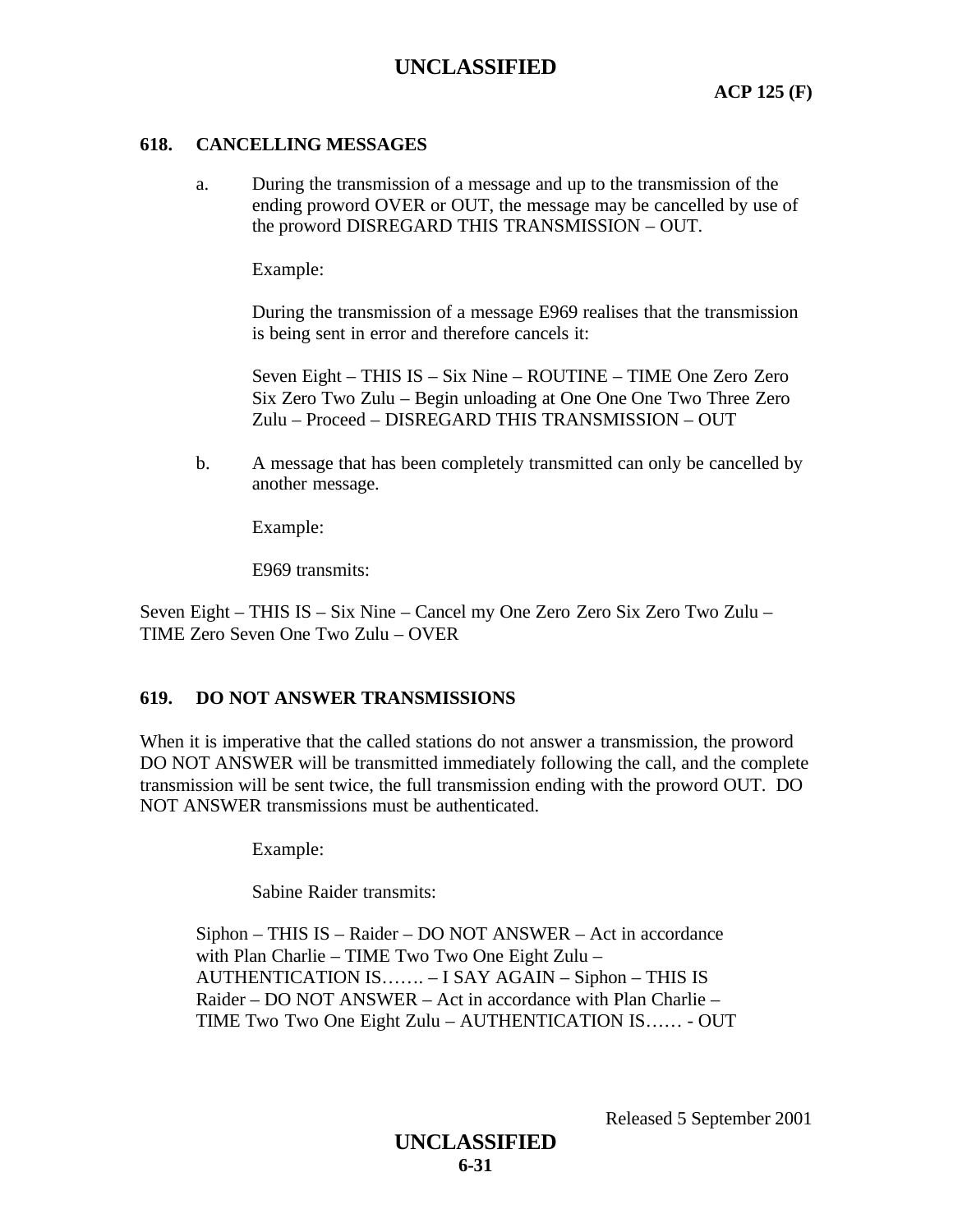#### **620. READ BACK**

a. If it is desired that a message or portion thereof be read back to ensure accuracy, the proword READ BACK and identifying data; e.g., READ BACK TIME, READ BACK GRID, READ BACK TEXT, etc., will be transmitted immediately following the call:

Example A:

Z34D transmits:

Seven Eight – THIS IS – Four Delta – READ BACK – Convoy has arrived – Time One Six Three Zero Zulu – OVER

E178 transmits:

THIS IS Seven Eight – I READ BACK – Seven Eight – THIS IS Four Delta – READ BACK – Convoy has arrived – TIME One Six Three Zero Zulu – OVER

Z34D transmits:

THIS IS Four Delta – CORRECT – OUT

Example B:

C206 transmits:

Eight One – THIS IS Zero Six – READ BACK GRID – Meet Me Grid One Three Four Two Six Five – OVER

D<sub>381</sub> transmits:

THIS IS Eight One – I READ BACK GRID – One Three Four Two Six Five – OVER

C206 transmits:

THIS IS Zero Six – CORRECT – OUT

Note: When READ BACK procedure is employed, the proword ROGER is not necessary to indicate receipt of the message.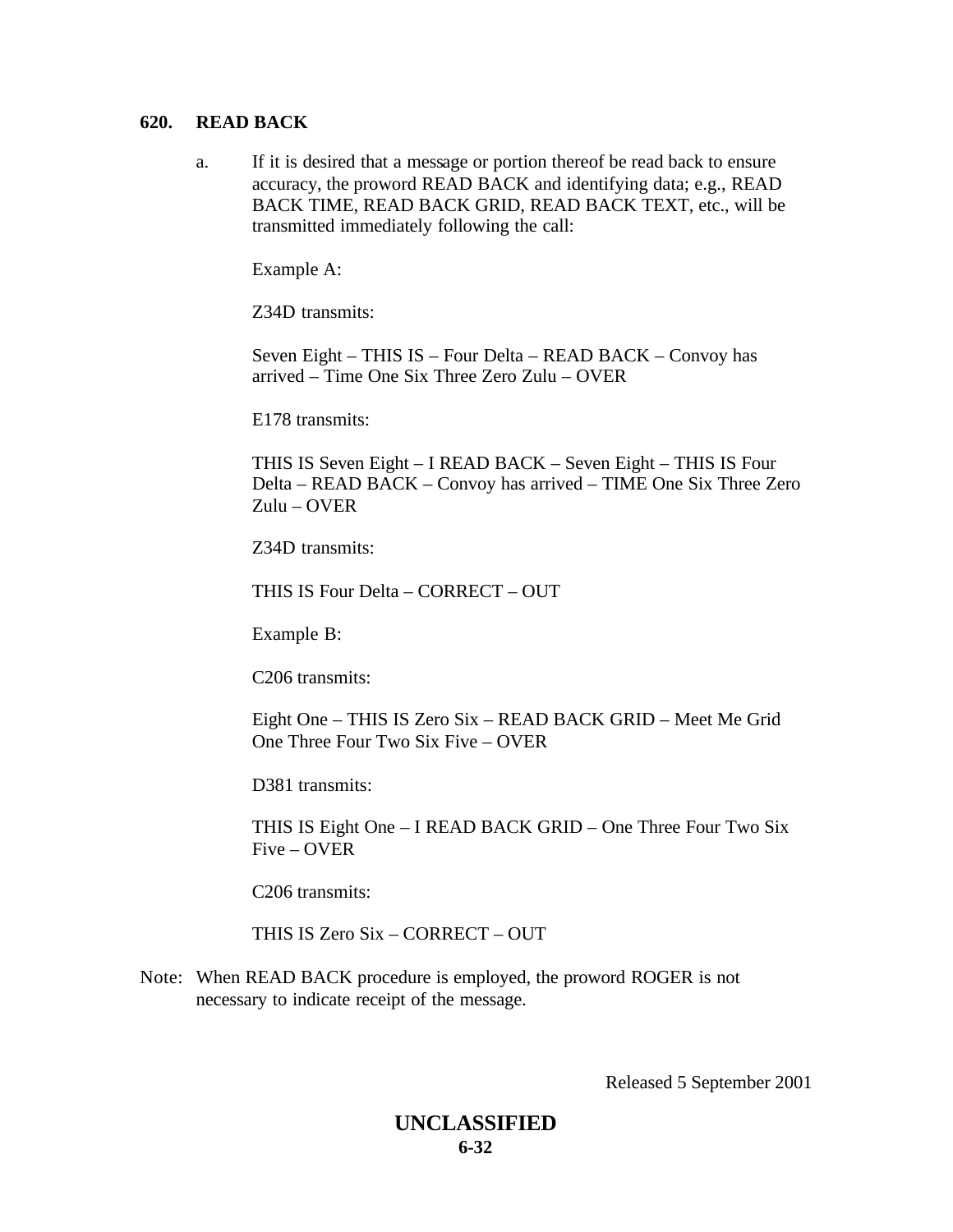b. The proword READ BACK, when not preceded by identifying callsigns, means that all stations are to read back. If a collective call is used, but only part of the stations represented in the call are required to read back, that station or those stations will be specified by transmitting the appropriate call signs preceding the proword READ BACK. When the order to read back is given, only those stations directed to do so will read back; remaining stations called will keep silent unless directed by the calling station to receipt.

Example:

Z34D transmits:

Three Charlie – THIS IS Four Delta – Eight One READ BACK – Convoy has arrived – TIME One Six Three Zero Zulu – OVER

D<sub>381</sub> transmits:

THIS IS Eight One – I READ BACK – Three Charlie – THIS IS Four Delta – Eight One READ BACK – Convoy has arrived – TIME One Six Three Zero Zulu – OVER

C206 transmits:

THIS IS Zero Six – ROGER – OUT

c. If the station reading back does so incorrectly, the originating station will call attention to the error by use of the proword WRONG followed by the correct version.

Example:

D<sub>381</sub> read back:

THIS IS – Eight One – I READ BACK – Three Charlie – THIS IS – Four Delta – Eight One READ BACK – Convoy has arrived – TIME One Six Two Zero Zulu – OVER

Z34D transmits and directs C206 to receipt:

THIS IS Four Delta – CORRECT – Zero Six – OVER

C206 transmits:

THIS IS Zero Six – ROGER – OUT

Released 5 September 2001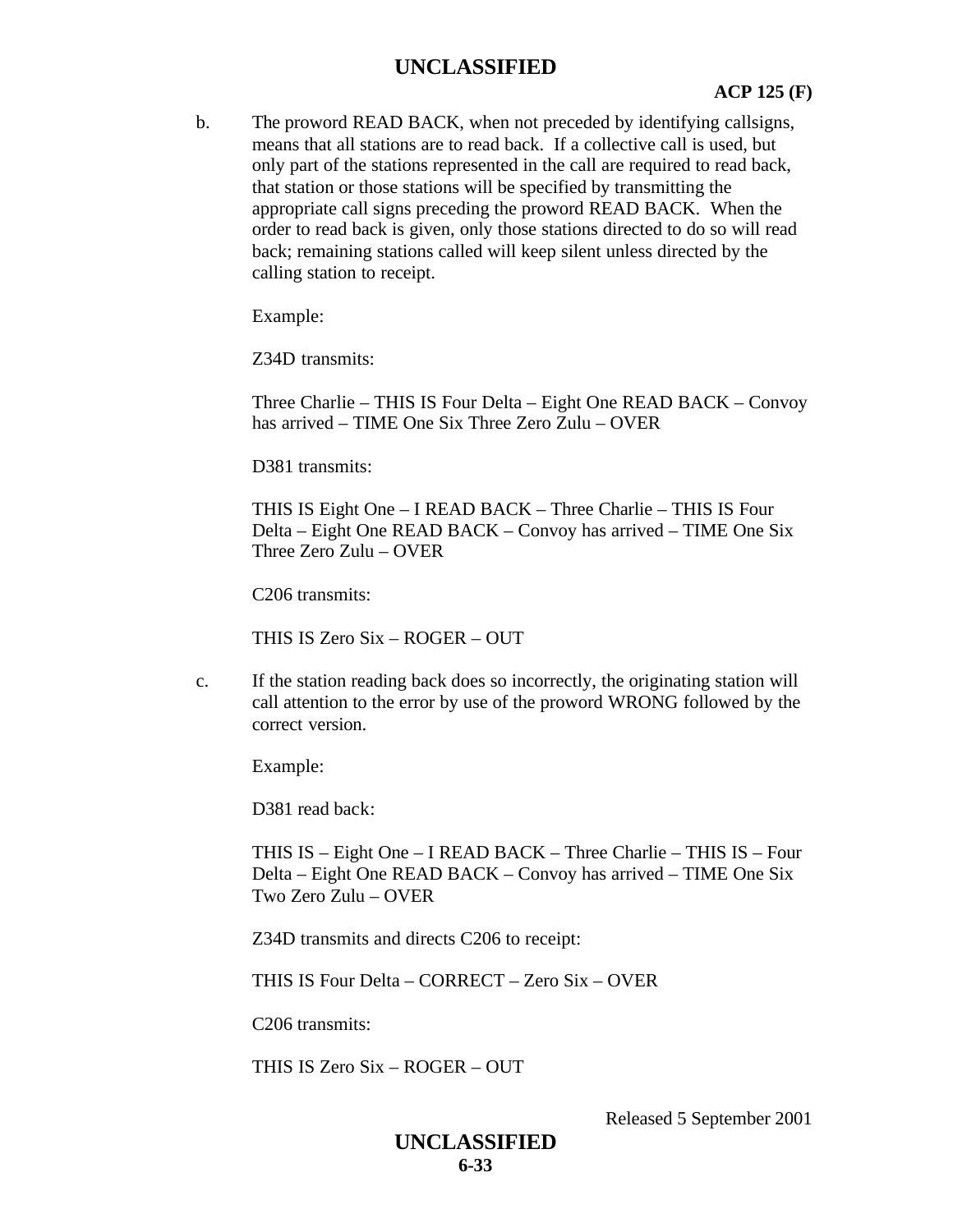d. If the station reading back does so incorrectly, the originating station will call attention to the error by use of the proword WRONG followed by the correct version:

Example:

D<sub>381</sub> reads back:

THIS IS – Eight One – I READ BACK – Three Charlie – THIS IS – Four Delta – Eight One READ BACK – Convoy has arrived – TIME One Six Two Zero Zulu – OVER

Z34D transmits:

THIS IS – Four Delta – WRONG – TIME – One Six Three Zero Zulu – **OVER** 

D<sub>381</sub> transmits:

THIS IS – Eight One – TIME One Six Three Zero Zulu – OVER

Z34D transmits:

THIS IS – Four Delta – CORRECT – OUT

#### **621. RECEIPT**

- a. Receipt is employed in direct station-to-station traffic handling. No message is considered delivered until receipt is obtained (but see b below). A receipt may be effected as follows:
	- (1) The receiving station transmits a receipt after each message or string of messages by the proword ROGER.
	- (2) Where abbreviated procedure is in force, a return transmission may be considered as a receipt if no confusion is likely to arise.
	- (3) In the case of a message requiring acknowledgment, the use of the proword WILCO constitutes a receipt (paragraph 622) as the meaning of WILCO includes that of ROGER.

Released 5 September 2001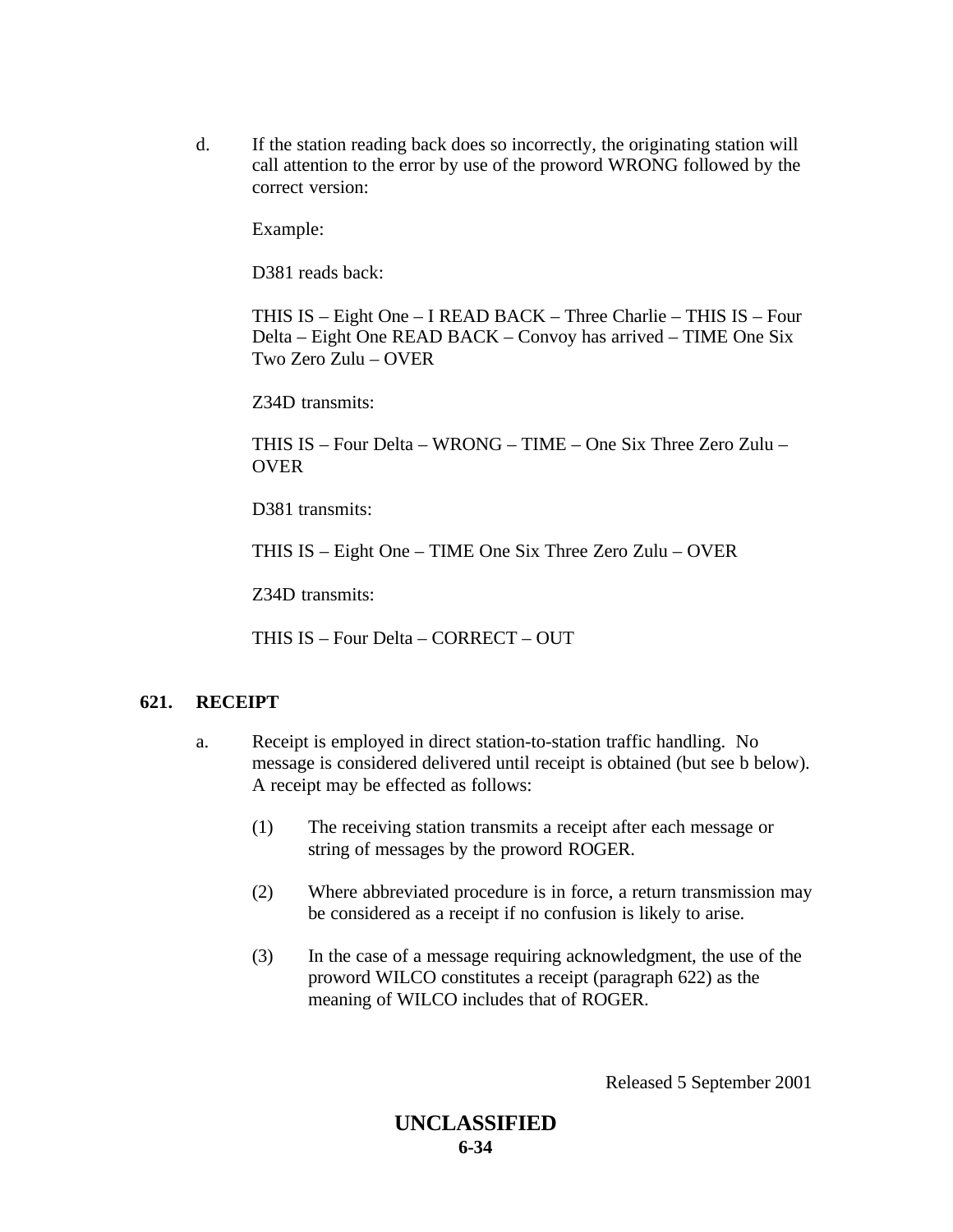Example:

C206 transmits:

Six Nine – THIS IS – Zero Six – Send boat for mail – TIME One Seven One Four Zulu – OVER

F969 transmits:

THIS IS – Six Nine – ROGER – OUT

b. When the transmitting station considers speed of handling a primary consideration, one station in the net may be directed to receipt for the message and no other stations may answer until instructed to do so. This does not prohibit any station from requesting repetition. Security is enhanced if the same station is directed to receipt for all transmissions.

Example:

Station Z34D sends a message to the collective call Y13C and only desires a receipt from D381.

Z34D transmits:

Three Charlie – THIS IS Four Delta – Send boat for mail – TIME One Two One Six Zulu – Eight One – OVER

D381 transmits:

THIS IS Eight One – ROGER – OUT

H795, having missed the word "mail," transmits:

THIS IS Nine Five – SAY AGAIN – WORD AFTER for – OVER

Z34D transmits:

THIS IS Four Delta – I SAY AGAIN – WORD AFTER for – mail – OVER

H795 transmits:

THIS IS Nine Five – ROGER – OUT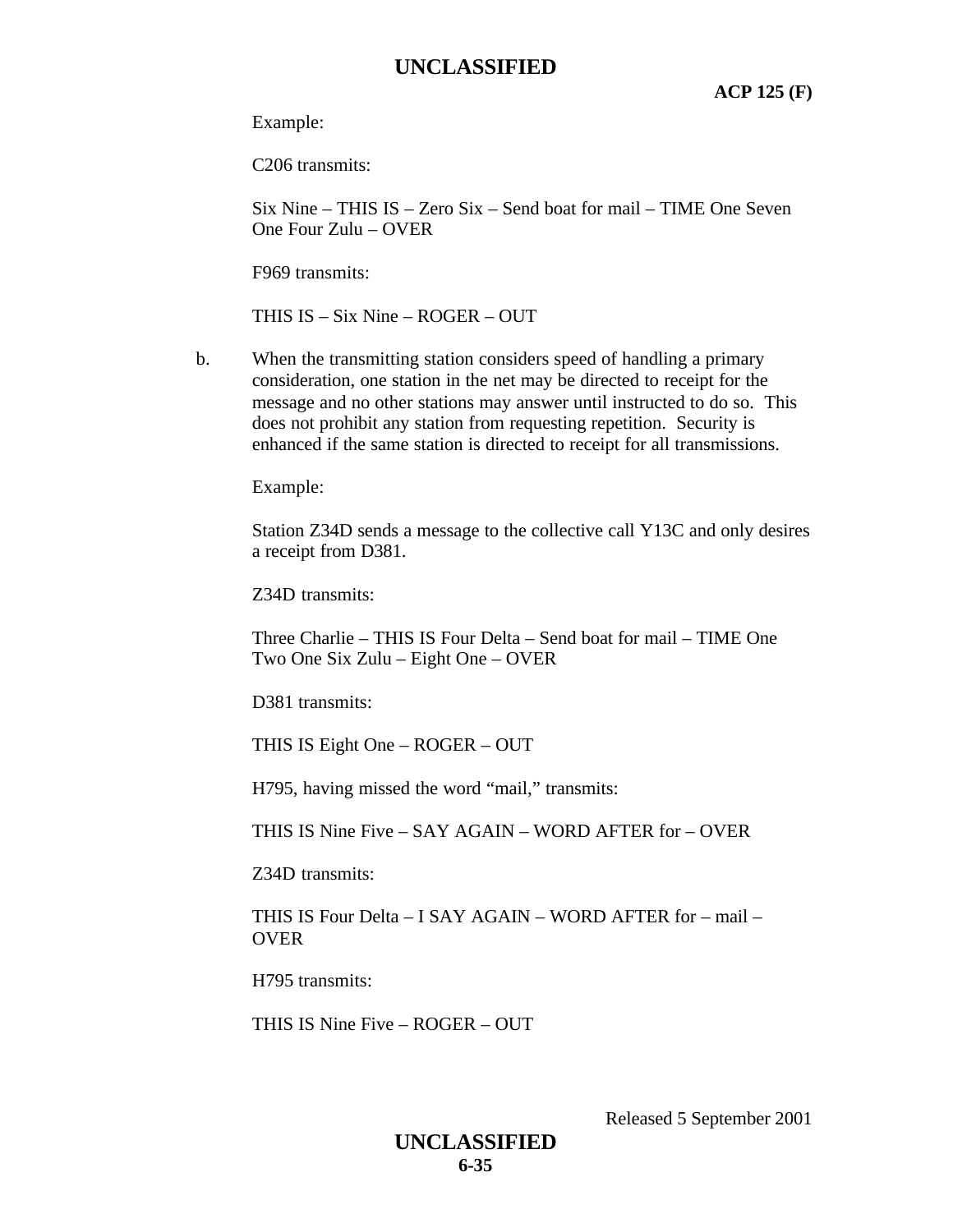c. Should either the transmitting or receiving station wish to indicate that he has further traffic to transmit to the station that he is working, this may be done by using the proword MORE TO FOLLOW in the message ending or receipt.

Example A:

C206, in transmitting a message to E969 wishes to indicate that he has further traffic for E969, transmits:

Six Nine THIS IS Zero Six – TEXT – MORE TO FOLLOW – OVER

THIS IS Six Nine – ROGER – OVER

Example B:

Z34D, in transmitting a message to Y13C wishes to indicate that he has further traffic for C206 and H795, transmits:

Three Charlie – THIS IS Four Delta – TEXT – MORE TO FOLLOW for Zero Six and Nine Five – OVER

THIS IS Nine Two – ROGER – OUT

THIS IS Zero Six – ROGER – OVER

THIS IS Eight One – ROGER – OUT

THIS IS Six Nine – ROGER OUT

THIS IS Seven Eight – ROGER OUT

THIS IS Nine Five – ROGER – OVER

THIS IS Four Delta, etc.

Example C:

E969, in receipting for a message from C206 wishes to indicate that he has a message for C206, transmits:

THIS IS Six Nine – ROGER – MORE TO FOLLOW – OVER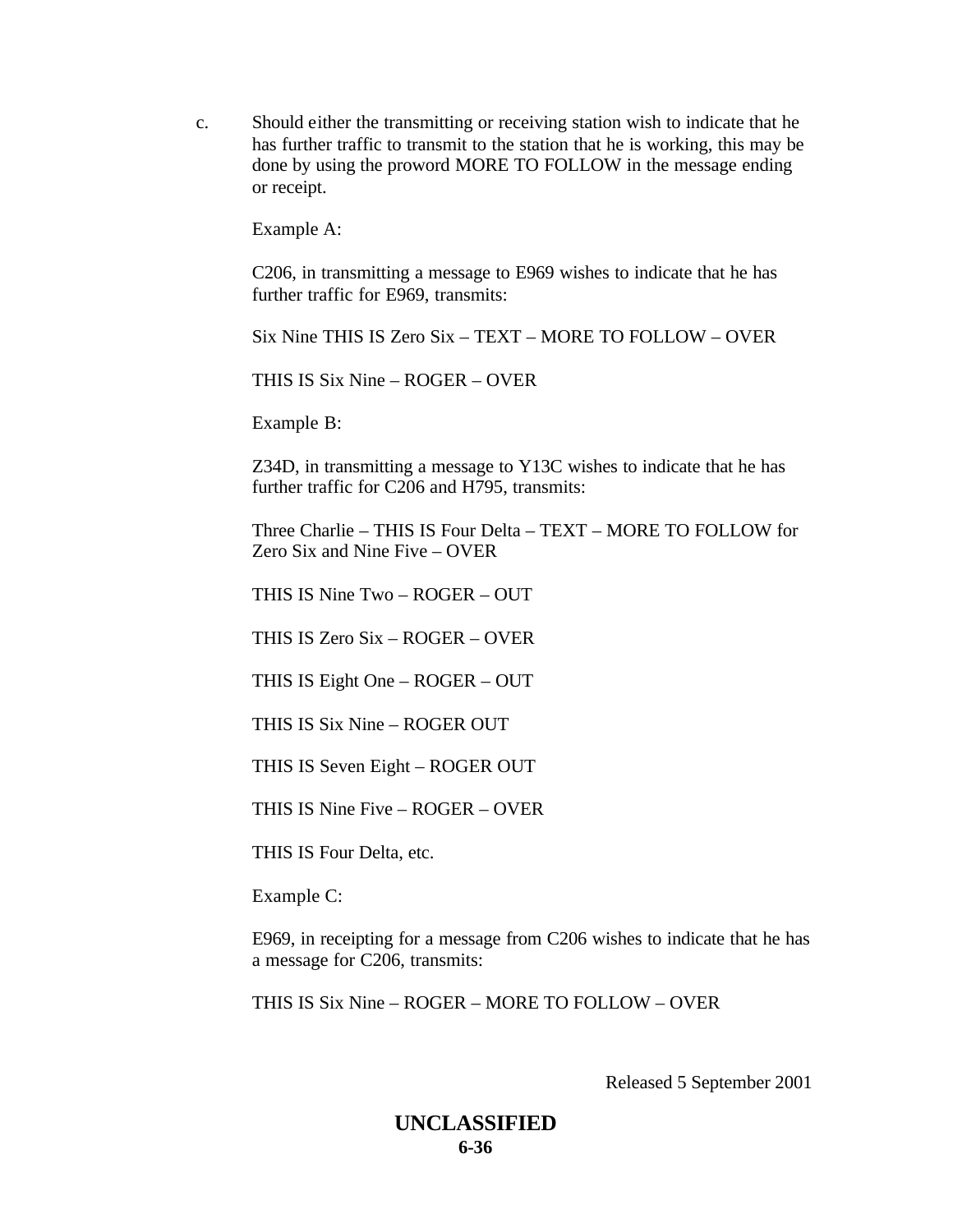**ACP 125 (F)**

THIS IS Zero Six – OVER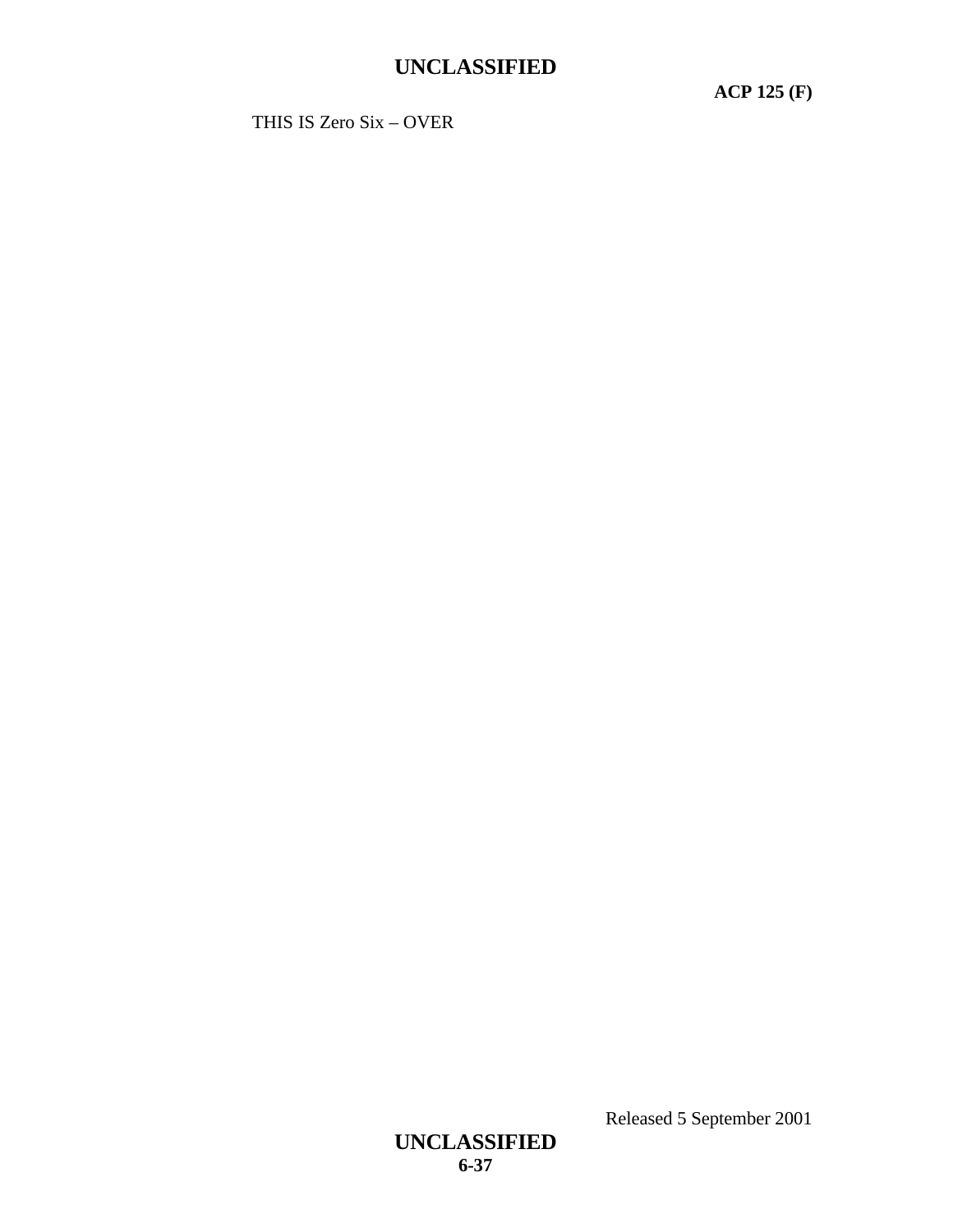## **622. ACKNOWLEDGMENT OF MESSAGES**

An acknowledgment should not be confused with a reply or receipt. A prompt reply referring to the message may serve in lieu of an acknowledgment. It is the prerogative of the originator to request an ACKNOWLEDGMENT to a message from any or all addressees of that message. If an acknowledgment is desired for a message, the request for acknowledgment normally is included in the text of that message. If the message has been transmitted, the request for acknowledgment will constitute a new message. Acknowledgments are originated only by the addressee to whom the request for acknowledgment was made. Procedure for acknowledgment of tactical signals is contained in paragraph 705.

Example:

Z34D transmits a message to D381 and desires an acknowledgment:

Eight One – THIS IS Four Delta – Search Area Delta – ACKNOWLEDGE – TIME One One Two Zero Zulu – OVER

D381 transmits a receipt for the message:

THIS IS Eight One – ROGER – OUT

D381 operator, having shown the message to the commanding officer or his duly authorised representative and having been ordered to acknowledge the message, transmits:

Four Delta – THIS IS Eight One – Your One One Two Zero Zulu Acknowledged – TIME One One Two Five Zulu – OVER

#### **623. VERIFICATIONS**

a. When verification of a message or a portion thereof has been requested by an addressee, the originating station will verify with the originator and send the correct version.

Example:

H795 transmits:

Four Delta – THIS IS Nine Five – VERIFY Your One Zero Zero Eight Zero One Zulu – ALL BEFORE BREAK – OVER

Released 5 September 2001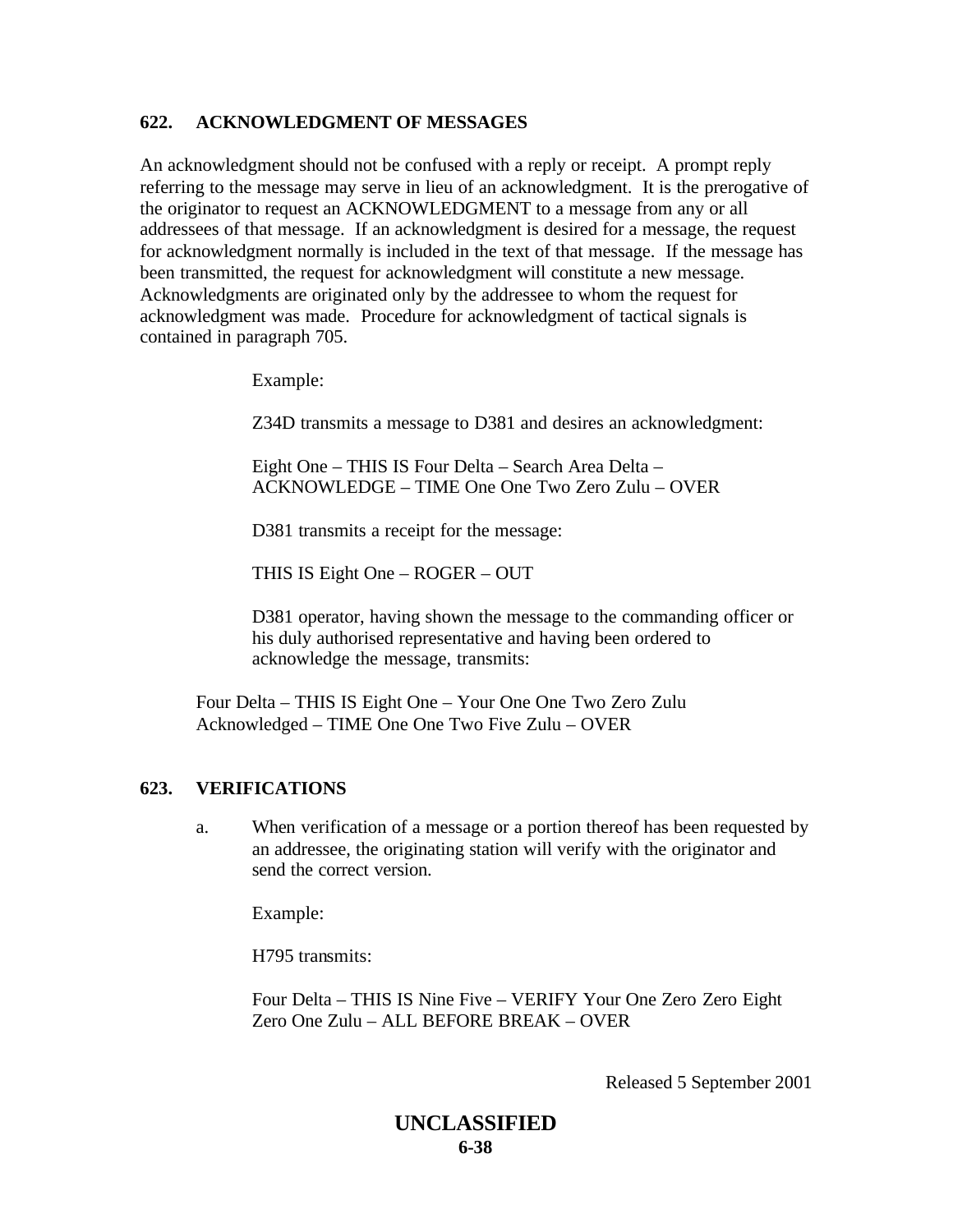Z34D transmits:

THIS IS – Four Delta – ROGER – OUT (or WAIT or WAIT OUT)

Z34D operator checks with the originator, establishes that the heading previously transmitted was correct, transmits:

Nine Five – THIS IS Four Delta – I VERIFY My One Zero Zero Eight Zero One Zulu – ALL BEFORE BREAK – Nine Five – THIS IS Four Delta – PRIORITY – TIME One Zero Zero Eight Zero One Zulu – FROM Four Delta TO Nine Five – INFO Zero Six – GROUPS One Seven – BREAK – OVER

H795 transmits:

THIS IS Nine Five – ROGER – OUT

b. When a message to a number of addressees is queried by one station and found to be incorrect, the corrected version must be sent to all addressees.

Example:

D381 transmits:

Seven Eight – THIS IS Eight One – VERIFY Your Zero Eight Four Five Zulu – WORD AFTER Proceed – Haiphong – OVER

F178 transmits:

THIS IS Seven Eight – ROGER – OUT (or WAIT or WAIT OUT)

F178 operator checks the message with the originator and finds that the word after "proceed" should have been "Hong Kong" instead of "Haiphong." He therefore transmits a correction to all the original addressees.

Eight One – Six Nine – THIS IS Seven Eight – CORRECTION – My Zero Eight Four Five Zulu – WORD AFTER Proceed – Hong Kong – OVER

D<sub>381</sub> transmits:

THIS IS Six Nine – ROGER OUT

Released 5 September 2001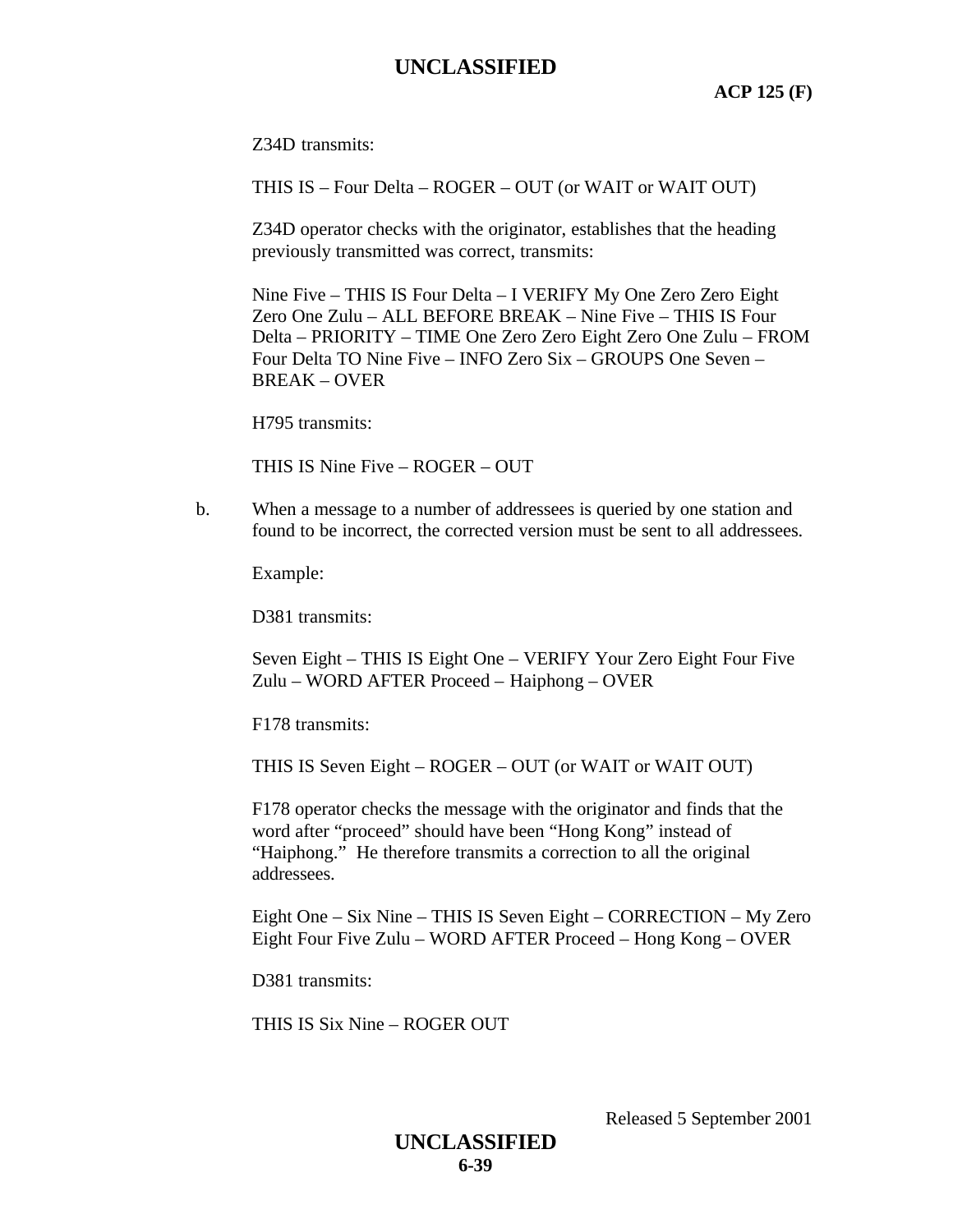## **624. BREAK-IN PROCEDURE**

- a. A station having a message of higher precedence than the transmission in progress may break in and thus suspend that transmission in the following circumstances:
	- (1) FLASH Break in at once and transmit the message (b and c below).
	- (2) IMMEDIATE May break in at once and pass the message. A preliminary call may be made before transmitting the message, if necessary. On a directed net, approval to transmit the message must be obtained.
	- (3) PRIORITY As for IMMEDIATE except that only long ROUTINE messages should be interrupted.
- Note: Break-in procedure will not normally be employed during the transmission of tactical messages except to report enemy contact.
	- b. The precedence spoken three times means, "Cease transmissions immediately. Silence will be maintained until the station breaking in has passed the message."
	- c. Break-in procedure for messages of precedence FLASH on either a free net or a directed net should take the following form:

Example:

D381 is transmitting an IMMEDIATE message to Z34D when E969 is handed a FLASH message for transmission to A192. When D381 pauses, E969 transmits:

FLASH FLASH FLASH – Nine Two – THIS IS – Six Nine FLASH – Text – OVER

A192 transmits:

THIS IS Nine Two – ROGER – OUT

D<sub>381</sub> then continues with his transmission: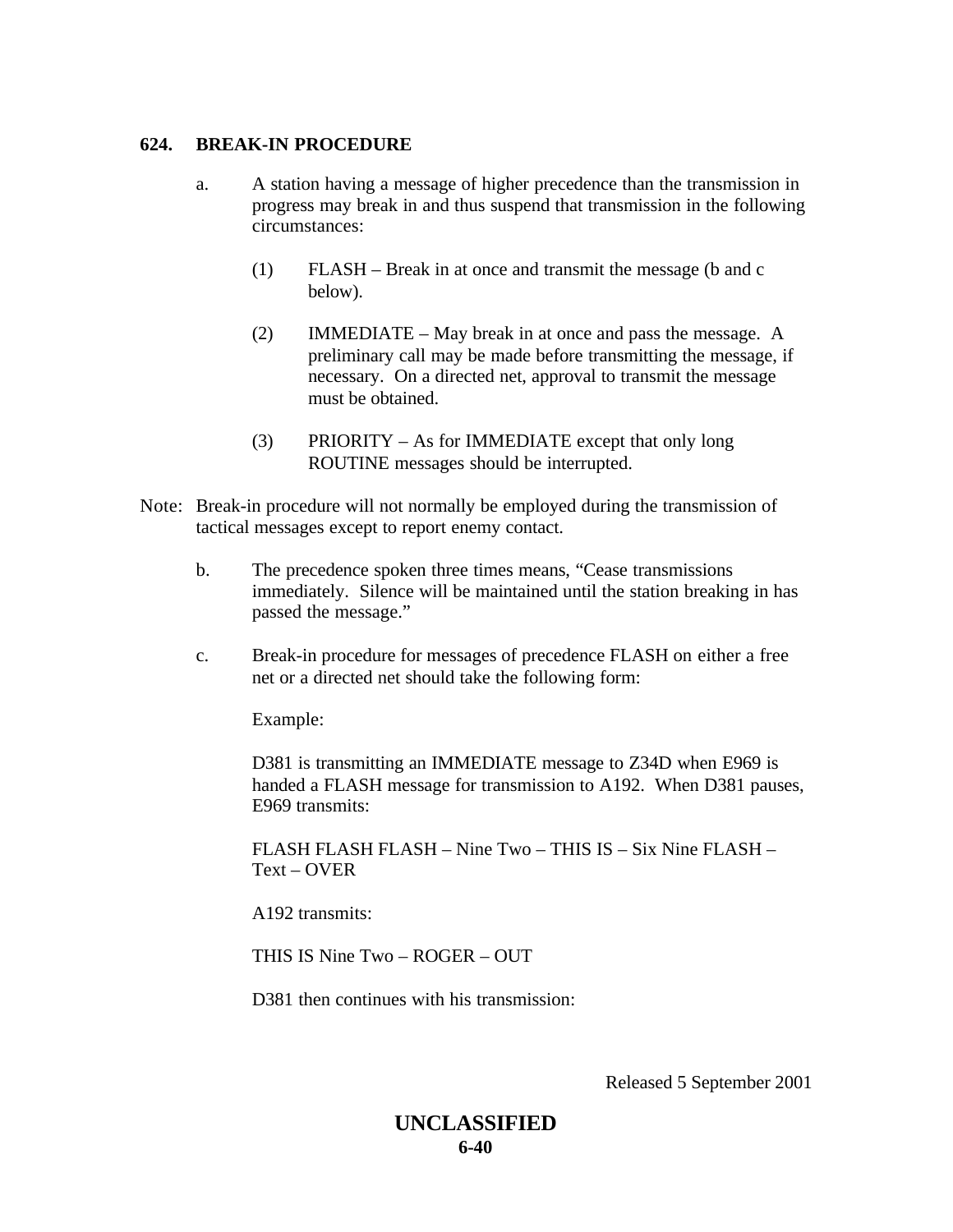Four Delta – THIS IS – Eight One – ALL AFTER – etc.

- d. Break-in procedure for messages of IMMEDIATE or PRIORITY precedence is illustrated in the following examples:
	- (1) On Directed Nets:

Example:

D381 is transmitting a PRIORITY message to Z34D when E969 is handed an IMMEDIATE message for A192. When D381 pauses, E969 transmits:

IMMEDIATE IMMEDIATE IMMEDIATE – Four Delta – THIS IS – Six Nine – IMMEDIATE for Nine Two – OVER (D381, hearing E969's break-in, ceases transmission.)

NCS transmits:

THIS IS – Four Delta – Send your IMMEDIATE – OVER

On hearing this authorisation, A192 transmits:

Six Nine -THIS IS – Nine Two – OVER

E969 transmits:

Nine Two – THIS IS Six Nine – IMMEDIATE – Text – OVER

A192 transmits:

THIS IS – Nine Two ROGER – OUT

As soon as the IMMEDIATE message has been receipted, D381 continues his transmission:

Four Delta – THIS IS – Eight One – ALL AFTER – etc.

(2) On Free Nets:

Example A:

A192 is transmitting a PRIORITY message to D381 when Z34D is handed an IMMEDIATE message for E969. When A192 pauses, Z34D transmits:

IMMEDIATE IMMEDIATE IMMEDIATE –

Released 5 September 2001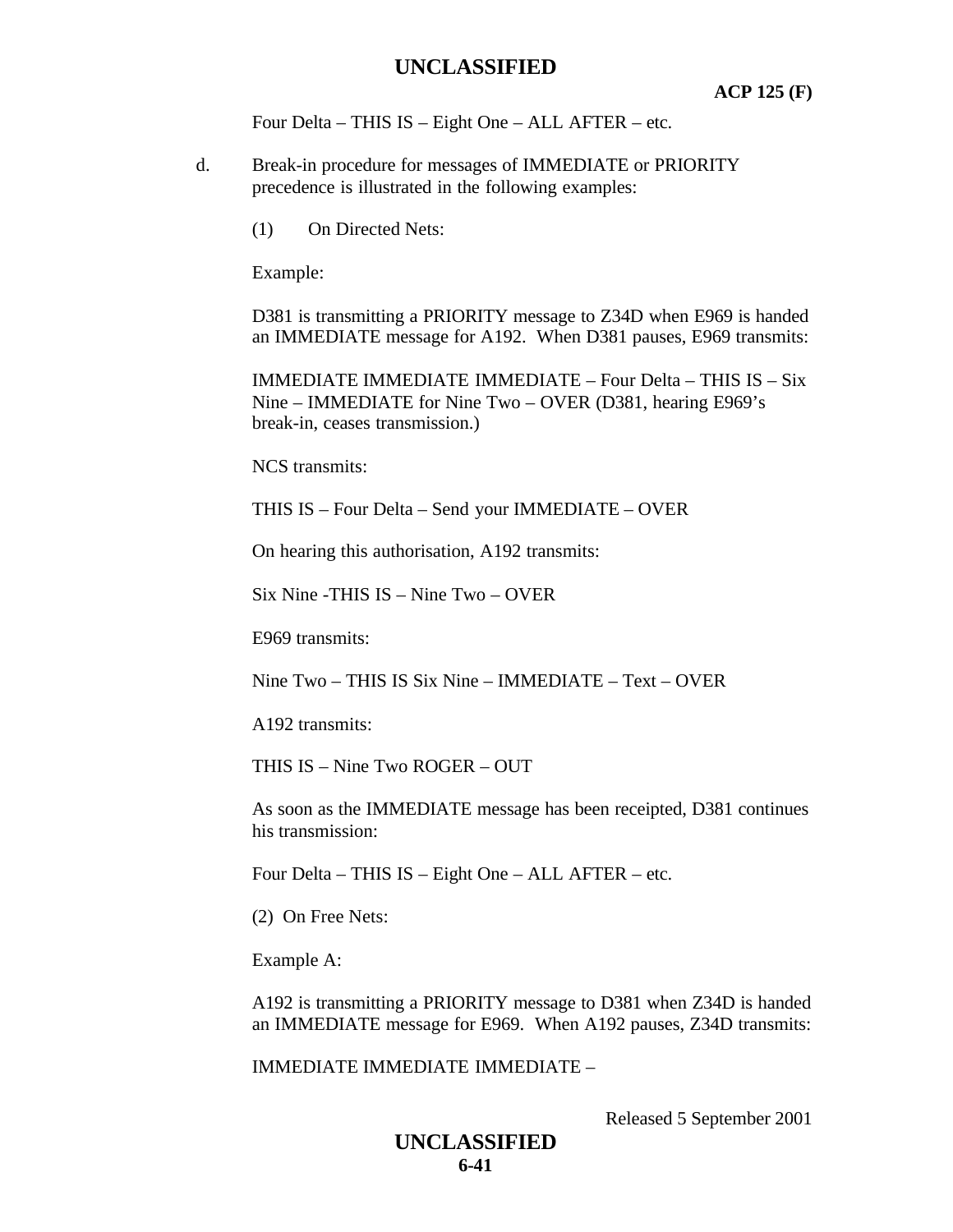A192 hearing the precedence spoken three times, ceases transmission and Z34D continues:

Six Nine – THIS IS – Four Delta – IMMEDIATE – Text – OVER

E969 transmits:

THIS IS Six Nine – ROGER – OUT

A192 then continues transmission:

Eight One – THIS IS – Nine Two – ALL AFTER – etc.

Example B:

A192 is transmitting a long ROUTINE message to D381 when Z34D is hand a PRIORITY message for E969. When A192 pauses, Z34D transmits:

PRIORITY PRIORITY PRIORITY –

A192, hearing the precedence spoken three times, ceases transmission and Z34D continues:

Six Nine – THIS IS Four Delta – PRIORITY – Text – OVER

E969 transmits:

THIS IS – Six Nine - ROGER – OUT

A192 then continues his transmission:

Eight One – THIS IS – Nine Two – ALL AFTER – etc.

#### **625. ELECTRONIC, RADIO AND EMERGENCY SILENCE**

- a. Electronic Silence:
	- (1) Orders for the imposition of electronic silence will be issued in advance by secure means, and no executive order in connection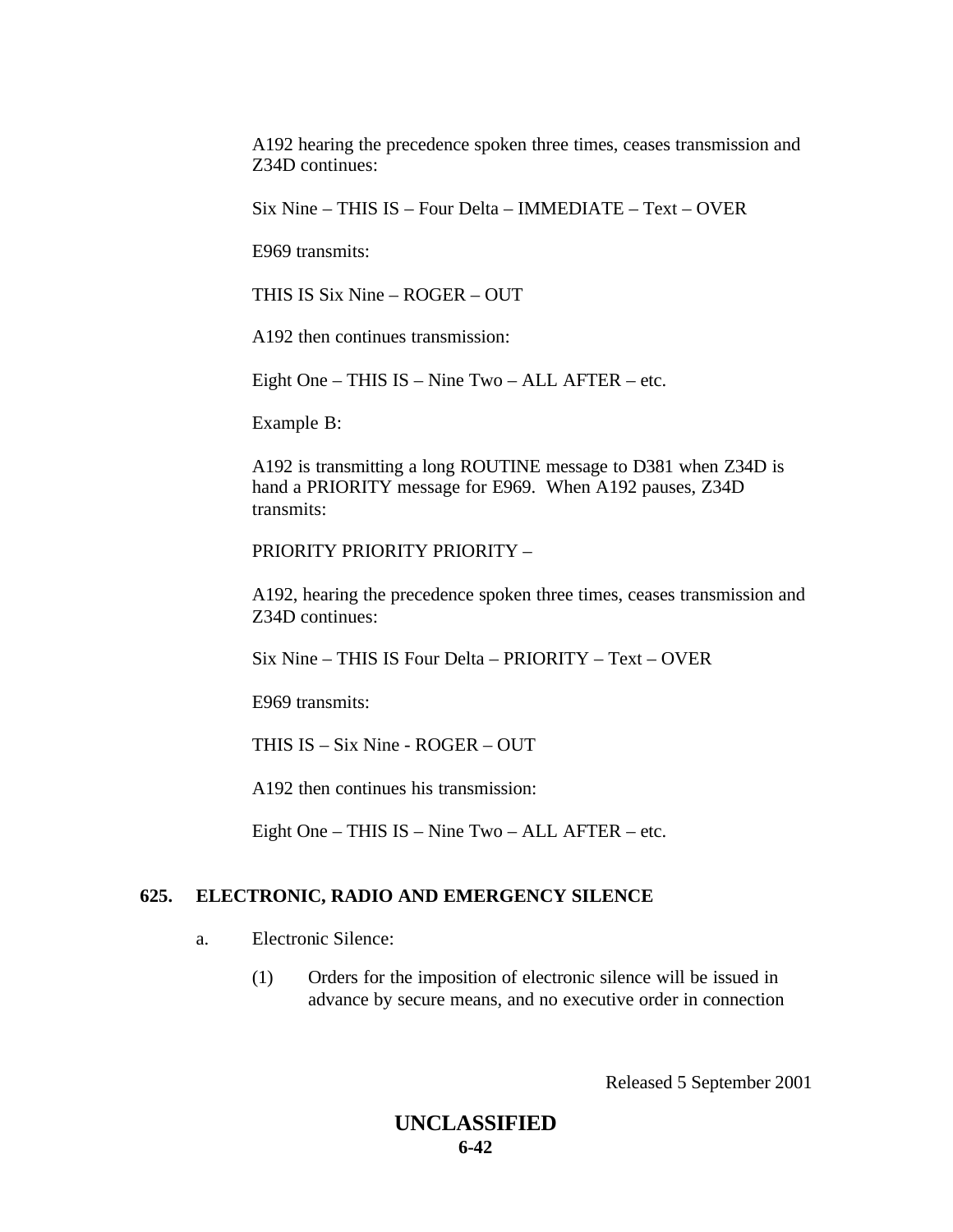with the imposition of electronic silence is to be passed in the clear, or by codeword, over radio.

- (2) The orders which impose electronic silence will also detail THE CIRCUMSTANCES IN WHICH, AND BY WHOM, IT MAY BE LIFTED OR BROKEN AS WELL AS THE PROCEDURE FOR LIFTING OR BREAKING. This will normally include the use of codewords and/or transmission authentication.
- (3) All stations must be on their guard against attempts by the enemy to induce a break of electronic silence by false messages. On no account is silence to be broken to request authentication of a station which transmits during electronic silence if that station has not given the proper codeword or self-authentication for lifting silence or an emergency break.
- b. Radio Silence:
	- (1) Radio silence may be imposed or lifted by the control station on the net, or nets, for which it is responsible.
	- (2) Radio silence may be predetermined or may occur in an emergency. When predetermined, instructions for imposing, lifting, or breaking radio silence are to be passed by any secure means available. Emergency silence is described in sub para c. below.
	- (3) Radio silence is to be imposed in accordance with the instructions given. This will normally be by the use of codewords, nicknames, or other predetermined designator. Lifting or breaking radio silence may be achieved in the same way, or by the use of transmission or self-authentication.

Example A, imposing radio silence by use of a nickname:

The NCS transmits to all subordinate stations:

Three Charlie – THIS IS – Four Delta – PAPER DOLL – OVER

Each subordinate station answers in turn:

THIS IS – Nine Two – ROGER – OVER

THIS IS – Zero Six – ROGER – OVER – etc.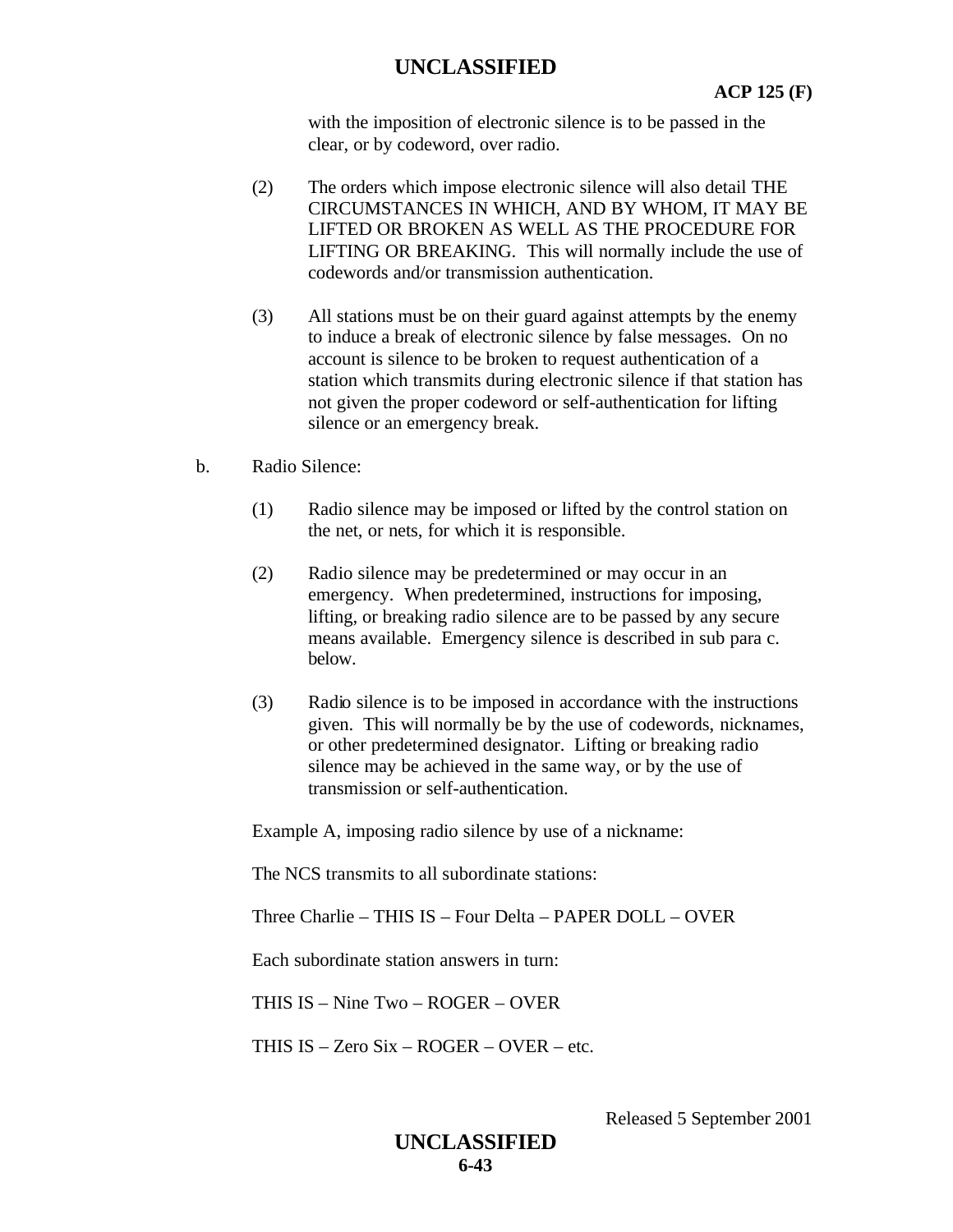The NCS transmits:

THIS IS – Four Delta – PAPER DOLL now – OUT

Note: This procedure cannot be distinguished from the procedure for closing down and changing frequency when using nicknames.

> Example B, breaking radio silence by means of transmission authentication:

A192 has authority and reason, within the conditions ordered, to break radio silence. He transmits:

Four Delta – THIS IS – Nine Two – Sighting Report – TIME……….- AUTHENTICATION IS……….. – OVER

Z34D transmits:

THIS IS – Four Delta – ROGER – OUT

Note: The remainder of the net maintains radio silence; a break by one station does not lift silence.

Example C, lifting radio silence by means of transmission authentication:

The NCS transmits:

Three Charlie – THIS IS – Four Delta – SILENCE LIFTED – TIME……… - AUTHENTICATION IS ………. – OUT

- c. Emergency Silence:
	- (1) Emergency (radio) silence may be imposed or lifted only by competent authority.
	- (2) When a transmission authentication system is in force, a station must always authenticate a transmission which imposes or lifts emergency silence, or which calls stations during periods of emergency silence.
	- (3) Transmissions imposing emergency silence will be made twice through and ended with the proword OUT. Stations do not answer or receipt such transmissions.

Released 5 September 2001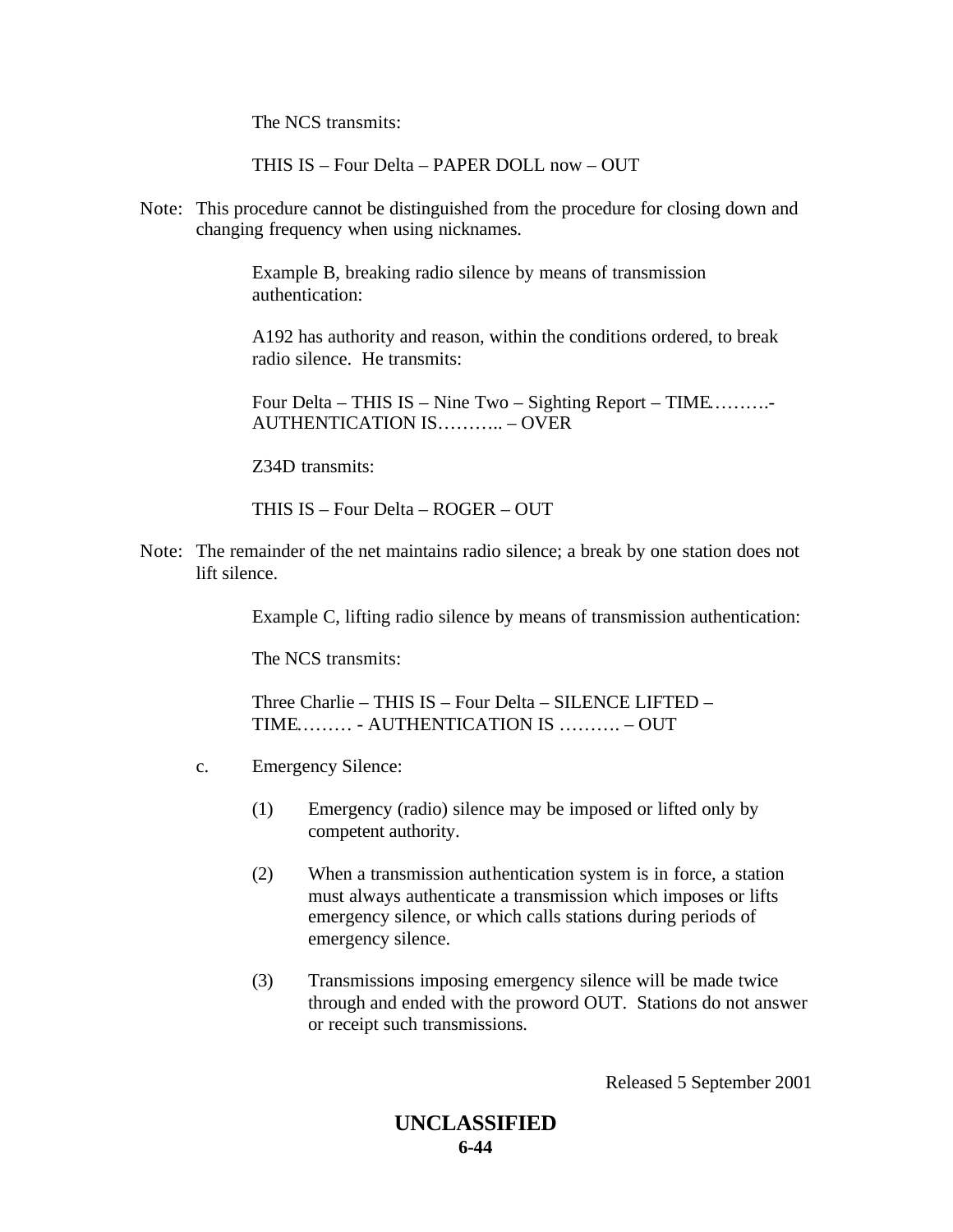- (4) The proword SILENCE spoken three or more times means "Cease transmissions on this net immediately. Silence will be maintained until lifted"
- (5) After a call, use of the proword SILENCE spoken three or more times means "Stations addressed are to cease all transmissions on this net immediately."

Example:

To impose emergency silence on the net, the NCS transmits:

Three Charlie – THIS IS – Four Delta – SILENCE SILENCE SILENCE – TIME…….. – AUTHENTICATION IS ……….. – I SAY AGAIN – Three Charlie – THIS IS – Four Delta – SILENCE SILENCE SILENCE – TIME …….. – AUTHENTICATION IS ………… OUT.

- (6) SILENCE spoken three or more times followed by a frequency or frequency designator means "Cease all transmissions immediately on frequency ……… (or frequency indicated by the designator)."
- (7) SILENCE spoken three or more times followed by "all nets" means "Cease all transmissions immediately on all nets."

Example A:

To impose emergency silence on all stations on the frequency indicated by the designator C74, the NCS transmits:

Three Charlie – THIS IS – Four Delta – SILENCE SILENCE SILENCE – Charlie Seven Four – TIME ……… - AUTHENTICATION IS ……….. – I SAY AGAIN – Three Charlie – THIS IS Four Delta – SILENCE SILENCE SILENCE – Charlie Seven Four – TIME …….. – AUTHENTICATION IS ………..OUT

Example B:

To impose emergency silence on all stations on 134.25MHz only, the NCS transmits:

Three Charlie – THIS IS Four Delta – SILENCE SILENCE SILENCE – One Three Four Decimal Two Five – TIME ……. – AUTHENTICATION IS ……. – I SAY AGAIN Three Charlie – THIS IS Four Delta –

Released 5 September 2001

## **UNCLASSIFIED 6-45**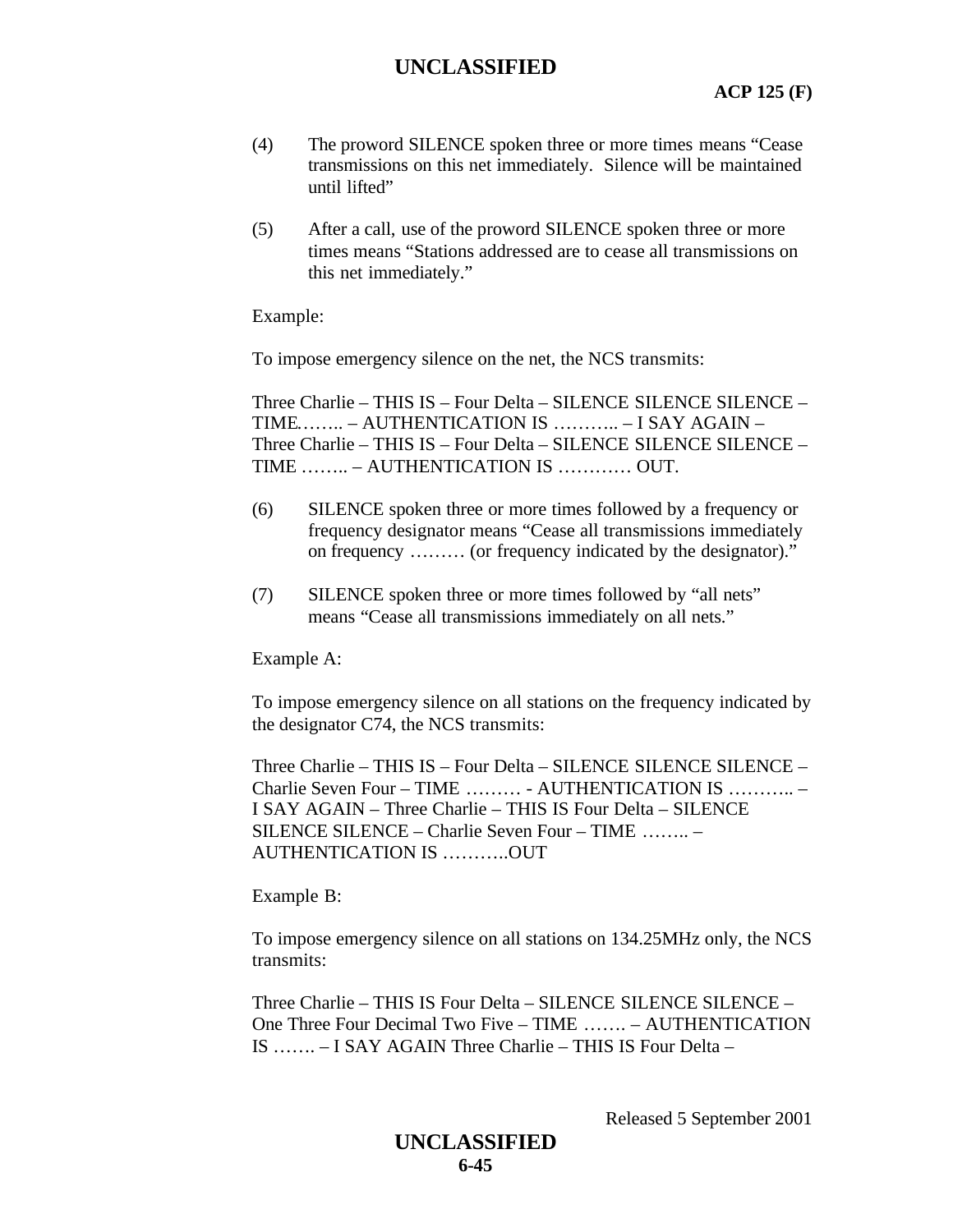SILENCE SILENCE SILENCE – One Three Four Decimal Two Five – TIME ……. – AUTHENTICATION IS ……. OUT

Example C:

To impose emergency silence on all nets including subordinate nets, using the codeword BODYGUARD, the NCS transmits:

Three Charlie – THIS IS – Four Delta – SILENCE SILENCE SILENCE – All nets – BODYGUARD – I SAY AGAIN - Three Charlie – THIS IS – Four Delta – SILENCE SILENCE SILENCE – All nets – BODYGUARD  $-$  OUT

- Note: Subordinate NCS must repeat this message on their own nets using a different codeword or transmission authentication.
	- (8) Emergency silence is lifted by the use of the proword SILENCE LIFTED, qualified where necessary by a frequency, a frequency designator, or the phrase "all nets" and followed by transmission authentication or a codeword, etc.

Example A:

Lifting emergency silence for all stations on a net, the NCS transmits:

Three Charlie – THIS IS – Four Delta – SILENCE LIFTED – TIME ……… - AUTHENTICATION IS ………. – OUT

Example B:

Lifting emergency silence for all stations on a frequency indicated by the designator C74, using the codeword TOWER, the NCS transmits:

Three Charlie – THIS IS – Four Delta – SILENCE LIFTED – Charlie Seven Four – TOWER – OUT

d. Following a period of electronic or radio silence, the NCS needs to consider the requirement to re-establish communications by means of a radio check.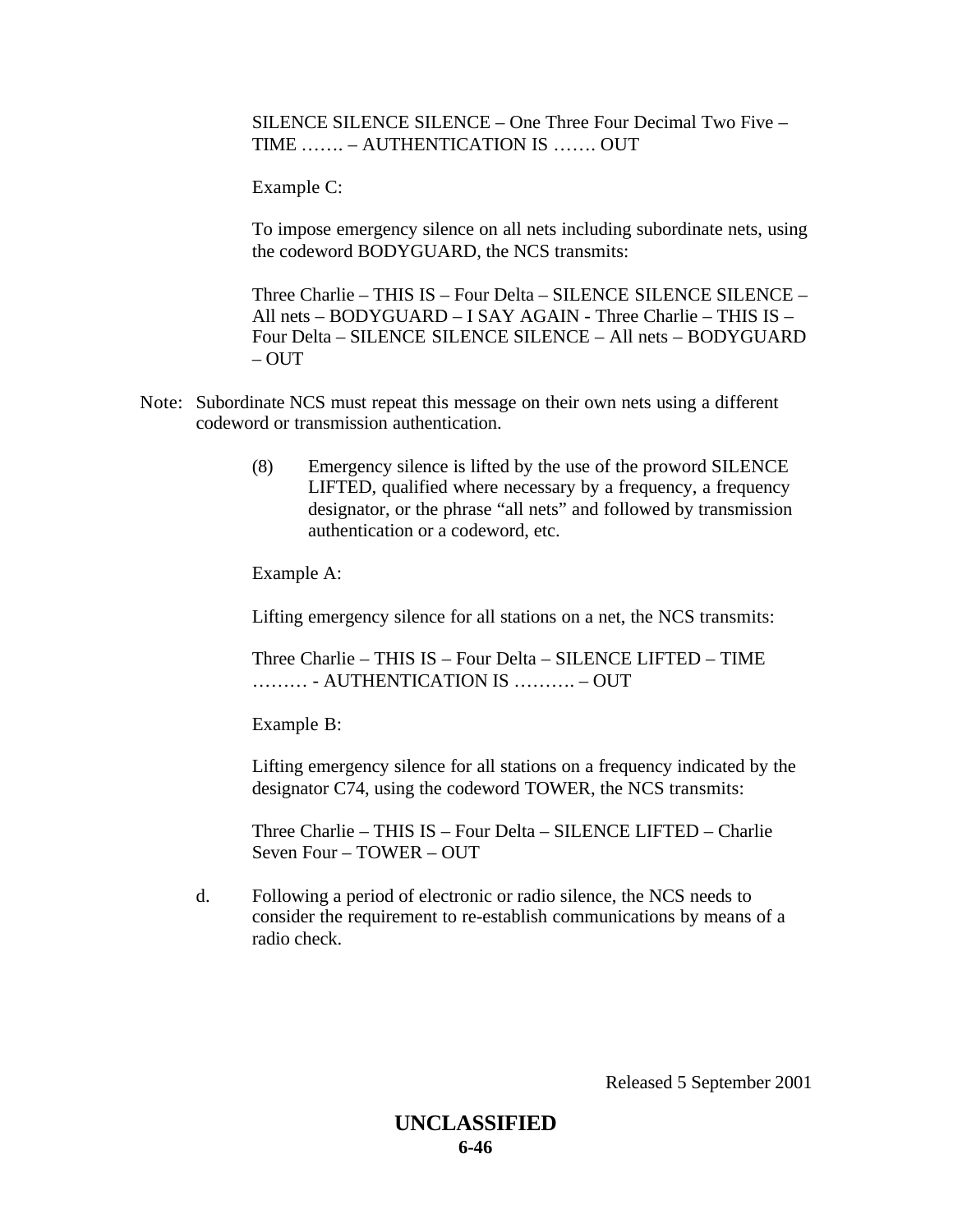### **626. CLOSING DOWN**

- a. No station is to close down without prior permission from the NCS. The greatest care must be taken by control stations never to close down a net, or an individual subordinate station, without being completely satisfied that the stations know, or will know, the new frequency and time of reopening. The necessary orders are always passed by the most secure means and, wherever possible, not by radio.
- b. When it is essential to order a close-down over radio, and the NCS is satisfied regarding the arrangements for reopening, he orders the net or subordinate station to close down. He may do this by means of the proword CLOSE DOWN or by nickname.

Example A:

Z34D orders the close-down of the net using the nickname BLIND SPOT:

Three Charlie – THIS IS – Four Delta – BLIND SPOT – OVER

The subordinate stations reply in turn:

THIS IS – Nine Two – ROGER – OVER

THIS IS – Zero Six – ROGER – OVER, etc.

Z34D transmits:

THIS IS – Four Delta – BLIND SPOT now – OUT

Example B:

Z34D orders the close down of the net using the proword CLOSE DOWN:

Three Charlie – THIS IS – Four Delta – CLOSE DOWN – OVER

The subordinate stations reply in turn:

THIS IS Nine Two ROGER – OVER

THIS IS Zero Six – ROGER – OVER – etc.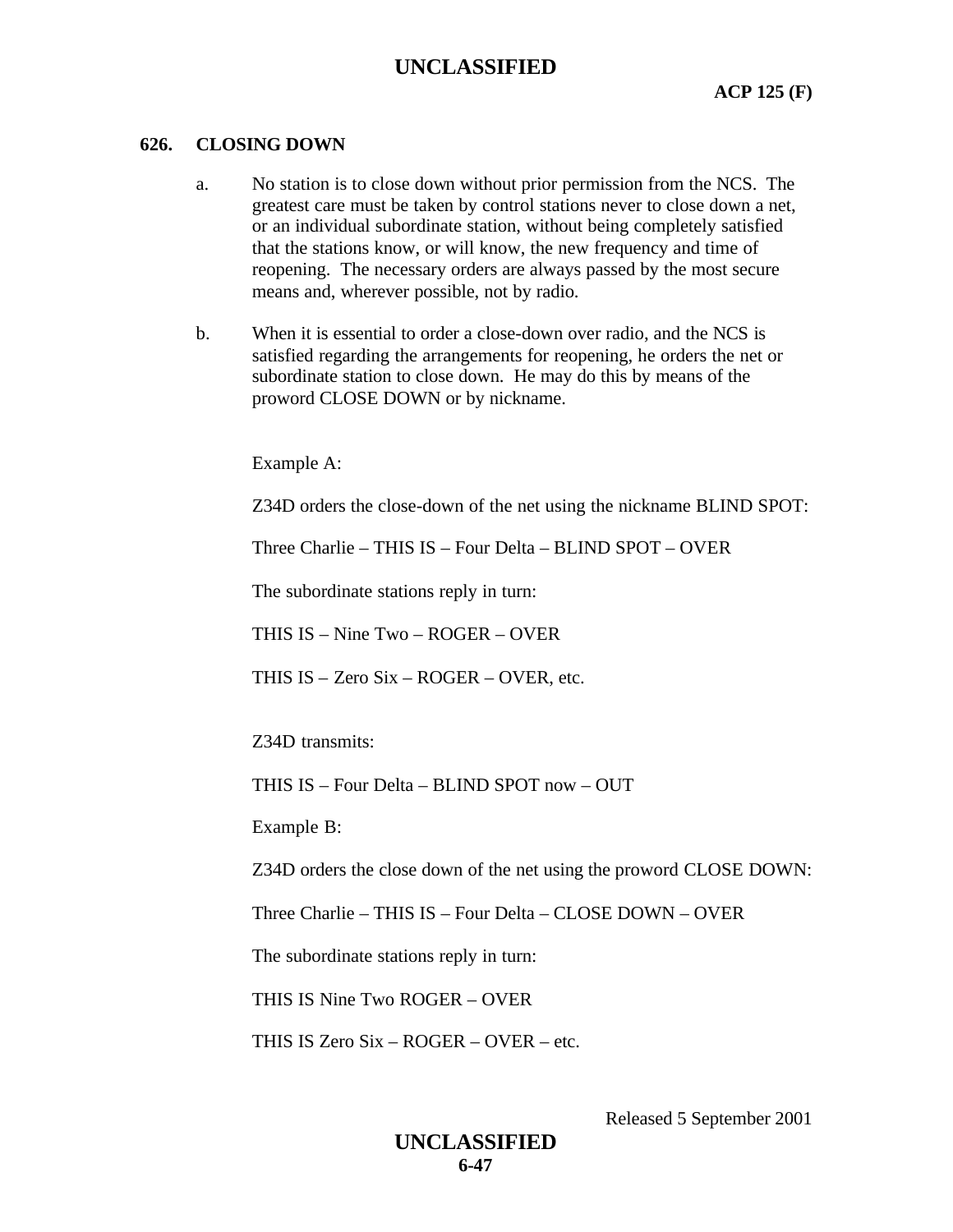Z34D transmits:

THIS IS Four Delta – CLOSE DOWN now – OUT

Released 5 September 2001

**UNCLASSIFIED 6-48**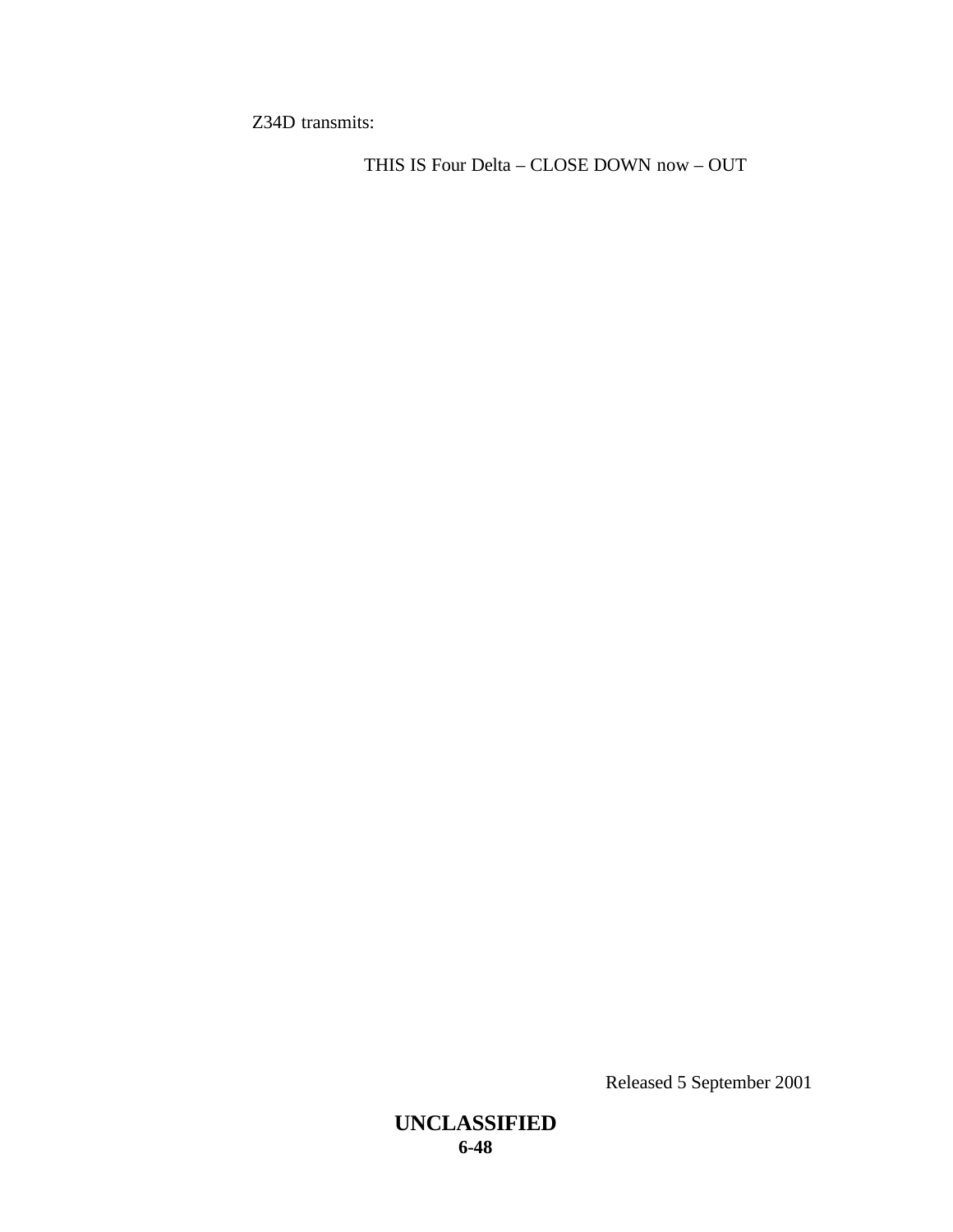# **CHAPTER 7**

## **EXECUTIVE METHOD**

### **701. GENERAL**

- a. The Executive Method is used when it is desired to execute a tactical message at a given instant; that is, to ensure that two or more units take action at the same moment.
- b. The operating rules in Chapter 6 apply equally to the Executive Method; however, it is the purpose of this chapter to amplify the basic procedure.
- c. Abbreviated plaindress format is normally used for messages transmitted by the Executive Method.
- d. When communications are good, it is not necessary to have all stations called acknowledge receipt of tactical messages. In these circumstances, only those stations whose call signs precede the proword OVER receipt for the message.
- e. The term "signal" used in this chapter refers to a type of message, the text of which consists of one or more letter, words, or signal flags, the prearranged meanings of which are found in tactical publications.
- f. Messages sent by Executive Method are never to have a time group included in the message ending.

### **702. EXECUTIVE METHODS**

There are two Executive Methods:

- a. Delayed Executive Method.
- b. Immediate Executive Method.

### **703. DELAYED EXECUTIVE METHOD**

A tactical message sent by the Delayed Executive Method will carry the warning proword EXECUTE TO FOLLOW in the message instruction, immediately preceding the text. The executive signal will be sent later in the form STANDBY – EXECUTE, the

Released 5 September 2001

## **UNCLASSIFIED 7-1**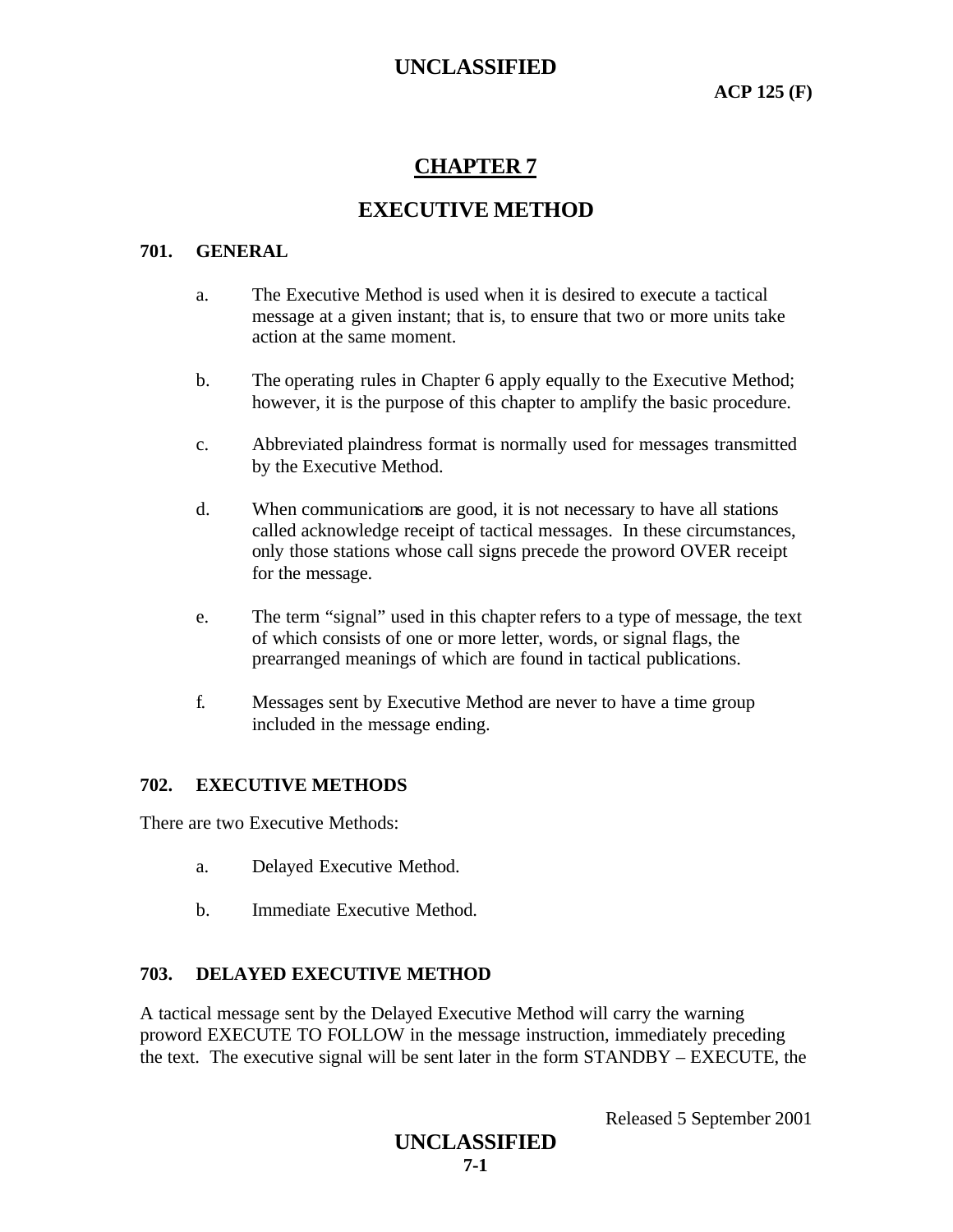latter word being the instant of execution. The text of the message being executed shall be repeated prior to transmission of the proword EXECUTE when:

- a. It is a portion of, or one of, several outstanding EXECUTE TO FOLLOW messages.
- b. A considerable time has elapsed between the transmission of an EXECUTE TO FOLLOW message and the transmission of the executive signal.

Example A:

Z34D transmits:

Three Charlie – THIS IS – Four Delta – EXECUTE TO FOLLOW – One Eight Five Corpen – OVER

All stations respond in alphabetical order of full call signs:

Nine Two – ROGER – OUT

Zero Six – ROGER – OUT

Eight One – ROGER – OUT

Six Nine – ROGER – OUT

Seven Eight – ROGER – OUT

Nine Five – ROGER – OUT

When ready to execute, Z34D transmits:

Three Charlie – THIS IS – Four Delta – Standby – EXECUTE – BREAK – Eight One – OVER

D<sub>381</sub> transmits:

Eight One – ROGER – OUT

Example B: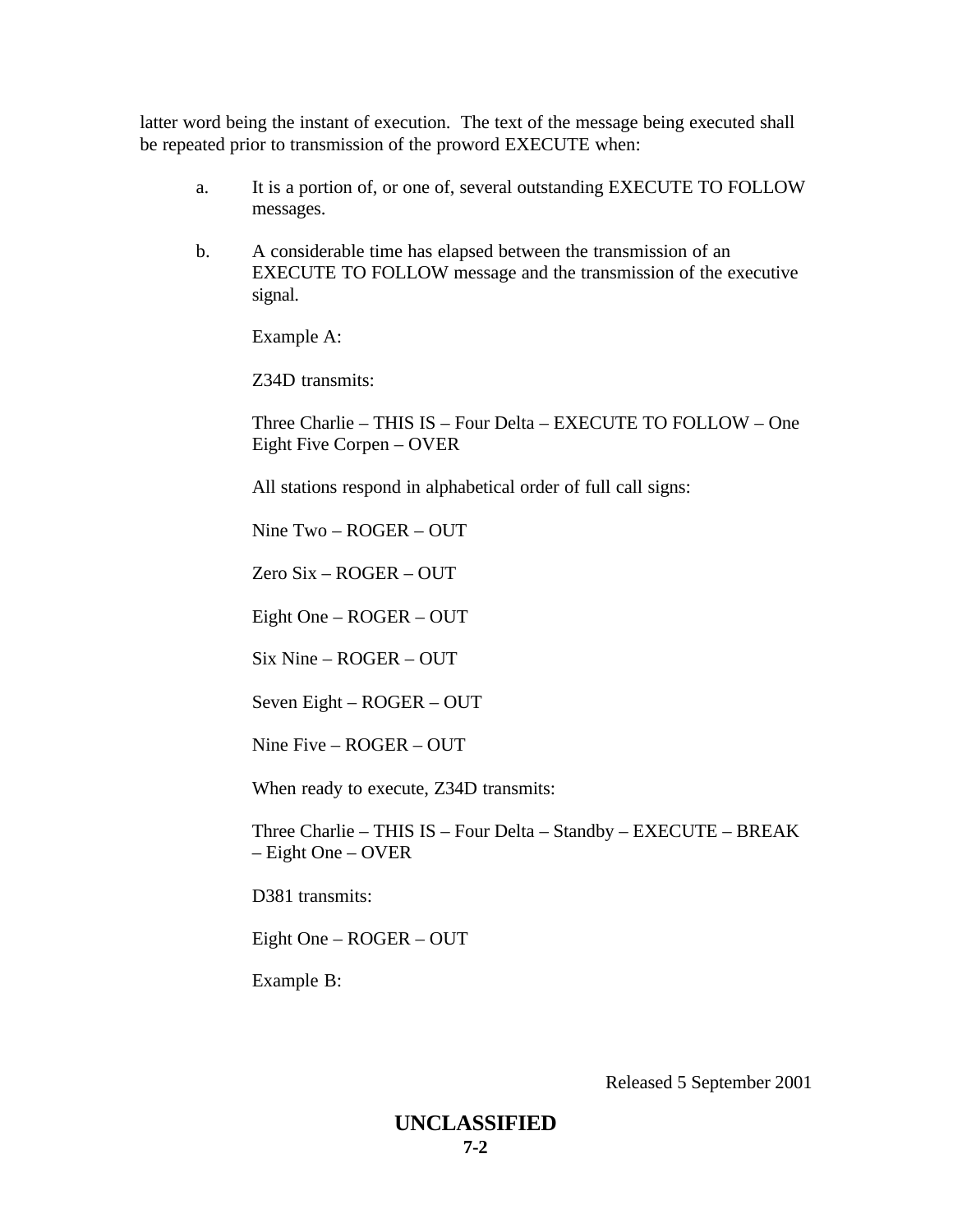To execute a portion of an outstanding Delayed Executive Method signal, Z34D transmits:

Three Charlie – THIS IS – Four Delta – EXECUTE TO FOLLOW – Formation One Two – Tack Speed Two Five – BREAK – Zero Six – Nine Five – OVER

C206 and H795 transmit:

Zero Six – ROGER – OUT

Nine Five – ROGER – OUT

When ready to execute Formation One Two, Z34D transmits:

Three Charlie – THIS IS – Four Delta – Formation One Two – Standby – EXECUTE – Nine Two, Seven Eight – OVER

A192 and F178 transmit:

Nine Two – ROGER – OUT

Seven Eight – ROGER – out

When ready to execute the remaining portion, Z34D transmits:

Three Charlie – THIS IS – Four Delta – Standby – EXECUTE – Zero Six – Nine Five – OVER

C206 and H795 transmit:

Zero Six – ROGER – OUT

Nine Five – ROGER – OUT

Example C:

To execute a Delayed Executive Method signal, Z34D transmits:

Three Charlie – THIS IS – Four Delta – EXECUTE TO FOLLOW – Formation One One – BREAK Eight One – Seven Eight – OVER

D381 and F178 transmit:

Eight One – ROGER – OUT

Released 5 September 2001

### **UNCLASSIFIED 7-3**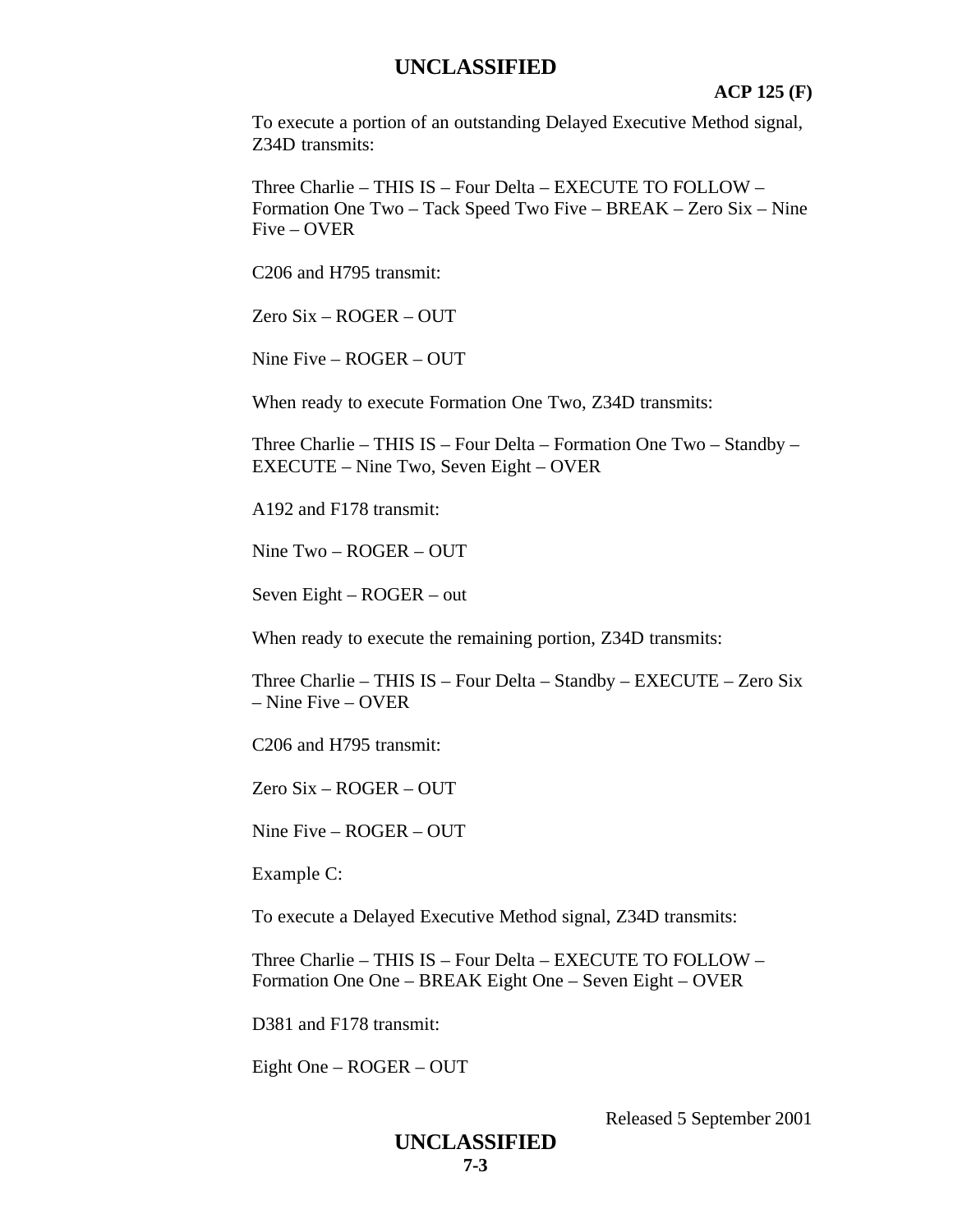Seven Eight – ROGER – OUT

Later, after a pause of several minutes, Z34D wishes to execute the signal and transmits:

Three Charlie – THIS IS – Four Delta – Formation One One – Standby – EXECUTE – Six Nine – Nine Five – OVER

E969 and H795 transmit:

Six Nine – ROGER – OUT

Nine Five – ROGER – OUT

## **704. IMMEDIATE EXECUTIVE METHOD**

In cases of urgency, the executive signal may be transmitted in the final instructions element of the message to which it refers. To differentiate between this method and that laid down in paragraph 703, the transmission of the executive signal in the final instructions of the message to be executed is termed the "Immediate Executive Method." It should be noted that:

- a. The use of the Immediate Executive Method does not allow stations to obtain verifications, repetitions, acknowledgments or cancellations before the message is executed.
- b. Messages made by the Immediate Executive Method should be in plain language, or should be limited to basic TURN, CORPEN, and SPEED signals.
- c. When using the Immediate Executive Method, the warning IMMEDIATE EXECUTE is used in the message instructions instead of the proword EXECUTE TO FOLLOW.
- d. The text of the signal is transmitted twice, separated by the proword I SAY AGAIN. The executive signal is transmitted in the final instructions.

Example:

Z34D transmits: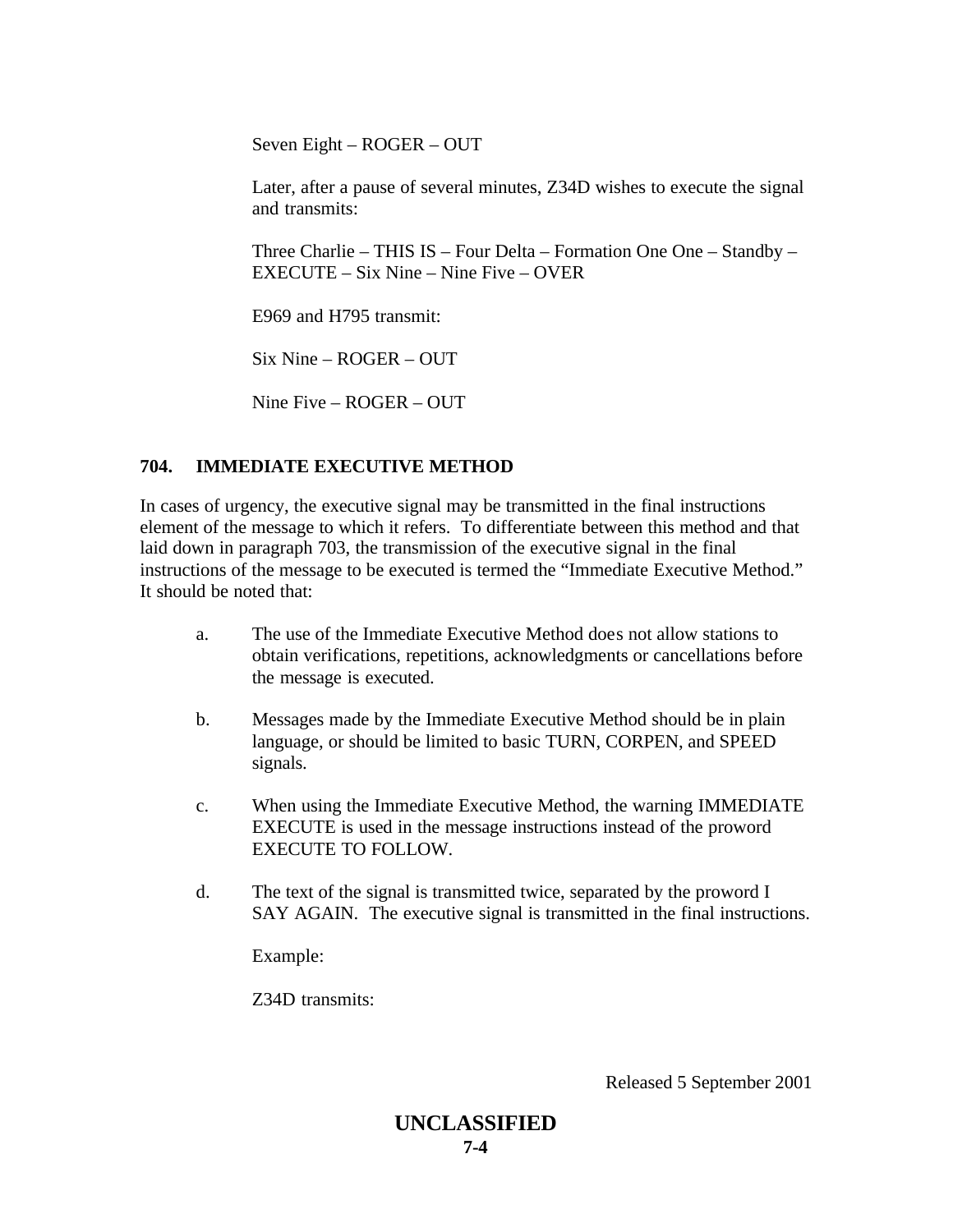Three Charlie – THIS IS – Four Delta – IMMEDIATE EXECUTE – BREAK – Turn Nine – Tack – Speed One Eight – I SAY AGAIN – Turn Nine – Tack – Speed One Eight – Standby – EXECUTE – Zero Six – Seven Eight – OVER

C206 and F178 transmit:

Zero Six – ROGER – OUT

Seven Eight – ROGER – OUT

### **705. ACKNOWLEDGEMENT OF SIGNALS**

Signals, the purport of which required the accomplishment of a difficult manoeuvre, quite often require acknowledgment of not only the understanding of the signal but also the capabilities of the addressee to perform such a manoeuvre. In such cases, the originator adds the word "acknowledge" as the last word in the text. When the commanding officer or authorised representative is close to the operator, and no delay in answering will result, the proword WILCO will be used in receipting in lieu of the proword ROGER. However, when this situation does not exist, the operator shall receipt in the usual manner and send the proword WILCO later, when ordered.

Example:

Z34D transmits:

Nine Two – Nine Five – THIS IS – Four Delta – EXECUTE TO FOLLOW – Uniform Golf Two – Tack One Five – Tack – Zero Zero Zero – Tack – One Two – ACKNOWLEDGE – BREAK – OVER

The commanding officer of A192 is not in close proximity, or desires to consider the message before acknowledging.

A192 transmits:

THIS IS – Nine Two – ROGER – OUT

The commanding officer of H795 is in close proximity and directs his operator to acknowledge.

H795 transmits:

Released 5 September 2001

### **UNCLASSIFIED 7-5**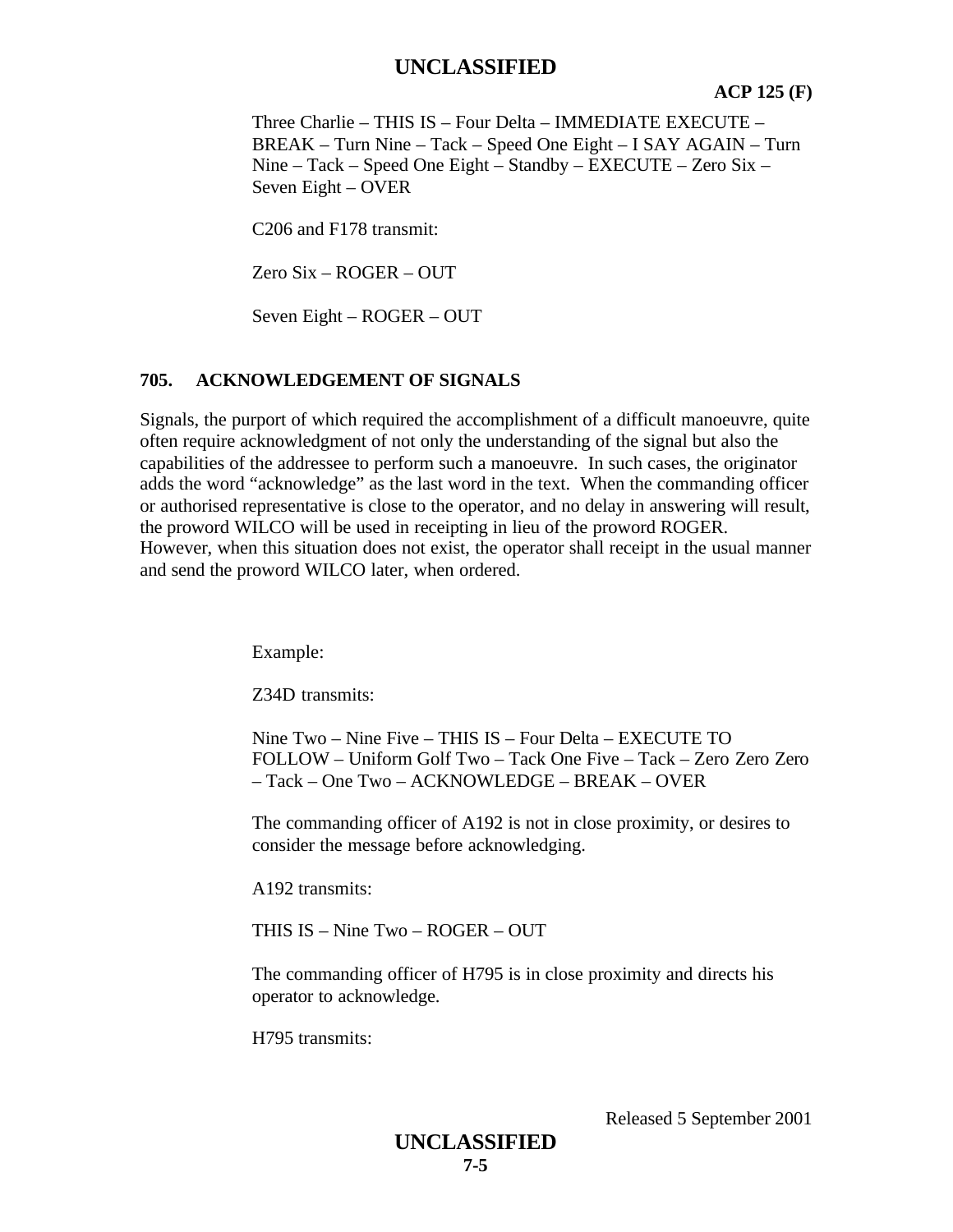THIS IS – Nine Five – WILCO – OUT

When ready to acknowledge, A192 transmits:

Four Delta – THIS IS – Nine Two – WILCO – (your last transmission) – **OUT** 

Or

Four Delta – Nine Five – THIS IS – Four Delta – Standby – EXECUTE – Nine Two – OVER

A192 transmits:

THIS IS – Nine Two – ROGER – OUT

#### **706. VERIFICATIONS AND REPETITIONS**

Verifications and repetitions of tactical messages are made in accordance with paragraphs 615 and 623 except that verifications or repetitions of signals taken from a naval signal book must be for the entire transmission or for those portions separated by the "Tack." (The word VERIFY may be used before receipt when the addressee is operating the circuit or is close to the operator.)

Example A, verification:

Three Charlie – THIS IS – Four Delta – EXECUTE TO FOLLOW – Zulu Zulu One – Tack – Quebec Xray One – BREAK – Eight One – Nine Five – OVER

D<sub>381</sub> transmits:

THIS IS – Eight One – ROGER – OUT

H795 desires a verification of the first portion of the signal:

THIS IS Nine Five – VERIFY – FOLLOW TO – Tack – OVER

Z34D transmits: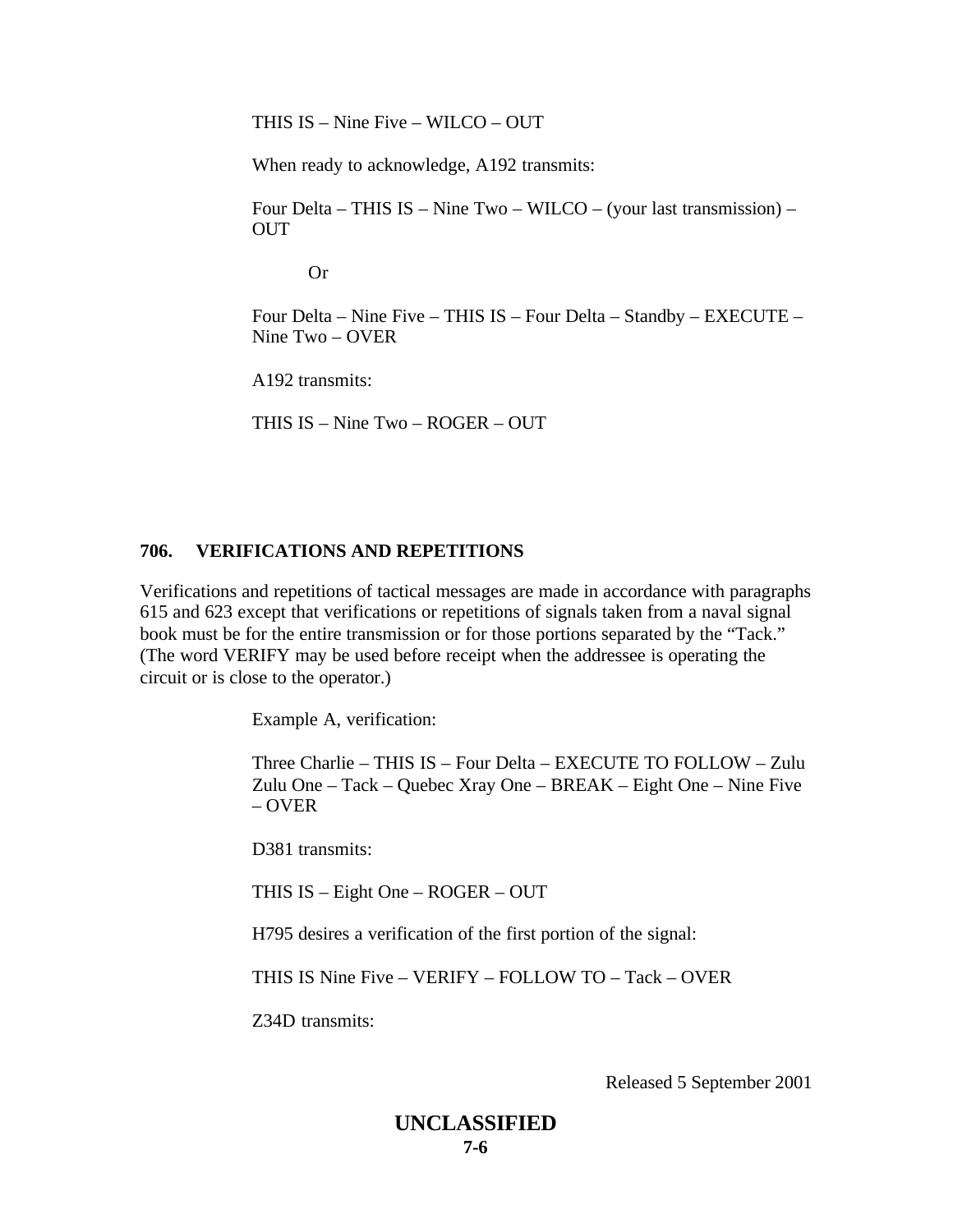THIS IS – Four Delta – ROGER – OUT or WAIT OUT

After verifying the signal with the originating officer, and finding the original version is correct, Z34D transmits:

Nine Five – THIS IS – Four Delta – I VERIFY – FOLLOW TO Tack – FOLLOW - Zulu Zulu One – Tack – OVER

H795 transmits:

THIS IS – Nine Five – ROGER – OUT

(This leaves the original signal with only "Quebec Xray One" awaiting execution.)

Z34D then transmits a new signal:

Three Charlie – THIS IS – Four Delta – EXECUTE TO FOLLOW – Zulu Zulu Seven – OVER

All stations receipt in the normal manner.

Z34D may now execute both outstanding EXECUTE TO FOLLOW signals with on EXECUTE:

Three Charlie – THIS IS – Four Delta – Standby – EXECUTE – Nine Five – OVER

H795 transmits:

THIS IS – Nine Five – ROGER – OUT

Example B, request for repetition:

Three Charlie – THIS IS – Four Delta – EXECUTE TO FOLLOW – Zulu Zulu One – Tack – Quebec Xray One – BREAK – Eight One – Nine Five – OVER

D381 transmits:

THIS IS – Eight One – ROGER – OUT

H795 desires a repetition of the signal: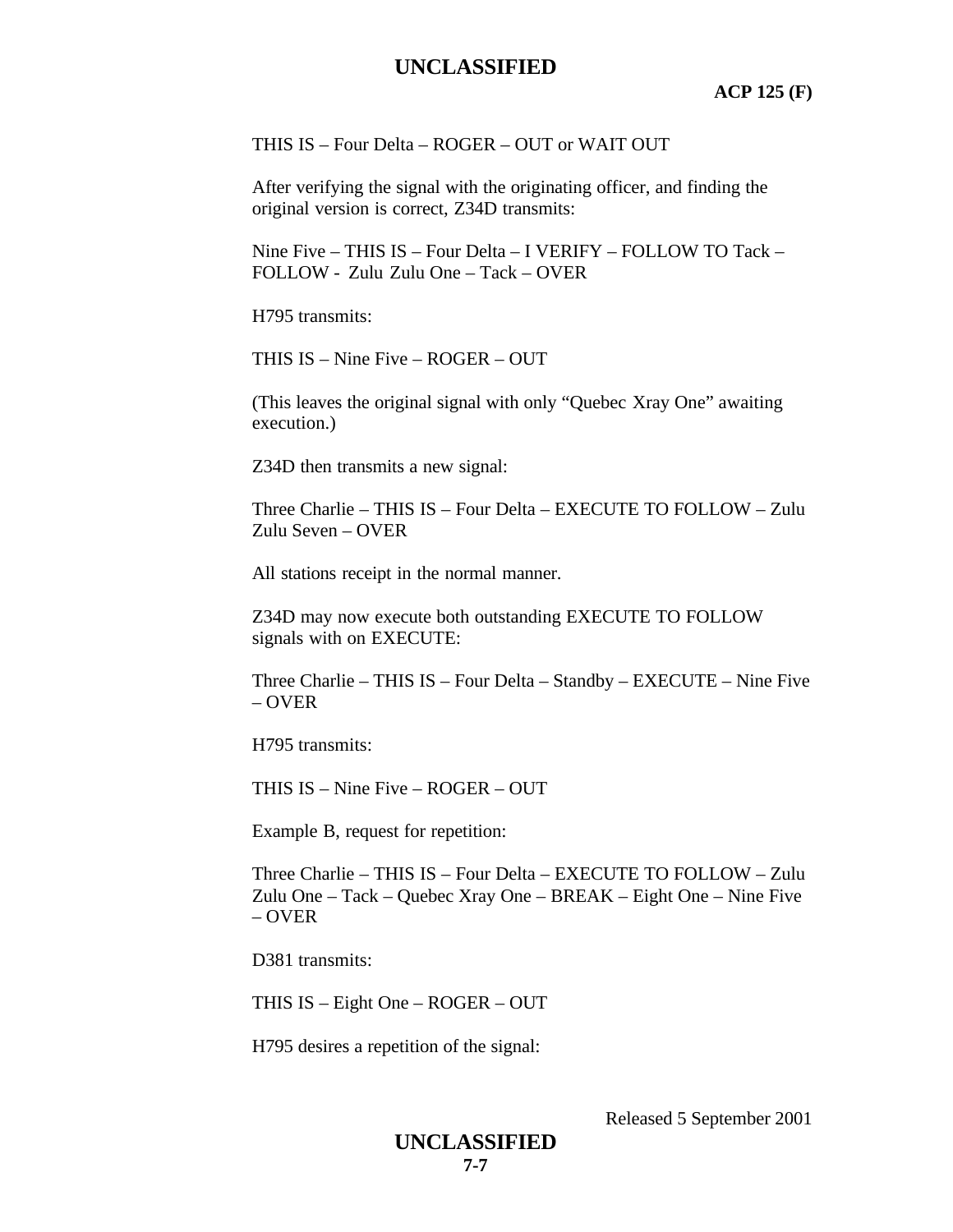THIS IS Nine Five – SAY AGAIN – OVER

Z34D transmits:

THIS IS – Four Delta – I SAY AGAIN - Three Charlie – THIS IS – Four Delta – EXECUTE TO FOLLOW – Zulu Zulu One – Tack – Quebec Xray One – BREAK – Nine Five – OVER

THIS IS – Nine Five – ROGER – OUT

Example C, repetition of the call when unknown:

UNKNOWN STATION – THIS IS – Nine Five - SAY AGAIN – ALL BEFORE – EXECUTE TO FOLLOW – OVER

Nine Five – THIS IS Four Delta – I SAY AGAIN – Three Charlie – THIS IS – Four Delta – EXECUTE TO FOLLOW – OVER

THIS IS – Nine Five – ROGER – OUT

Example D, repetitions of the whole or any portion of the text:

Three Charlie - THIS IS – Four Delta – EXECUTE TO FOLLOW – Turn Starboard Nine Tack Tango Alfa One Two Tack One Tack Five – Nine Two – OVER

THIS IS – Nine Two – ROGER – OUT Four Delta – THIS IS – Six Nine – SAY AGAIN – Starboard to Alfa – **OVER** 

THIS IS – Four Delta – I SAY AGAIN – Starboard to Alfa – Starboard Nine Tack Tango Alfa – OVER

THIS IS – Six Nine – ROGER - OUT

#### **707. EXECUTION OF NON-EXECUTIVE METHOD MESSAGES**

Tactical messages taken from a signal book which do not employ Delayed Executive Method or Immediate Executive Method should have a time group included in the message ending. The use of a time group on a tactical message ordering action indicates that action is to be taken on receipt unless otherwise indicated in the text of the message.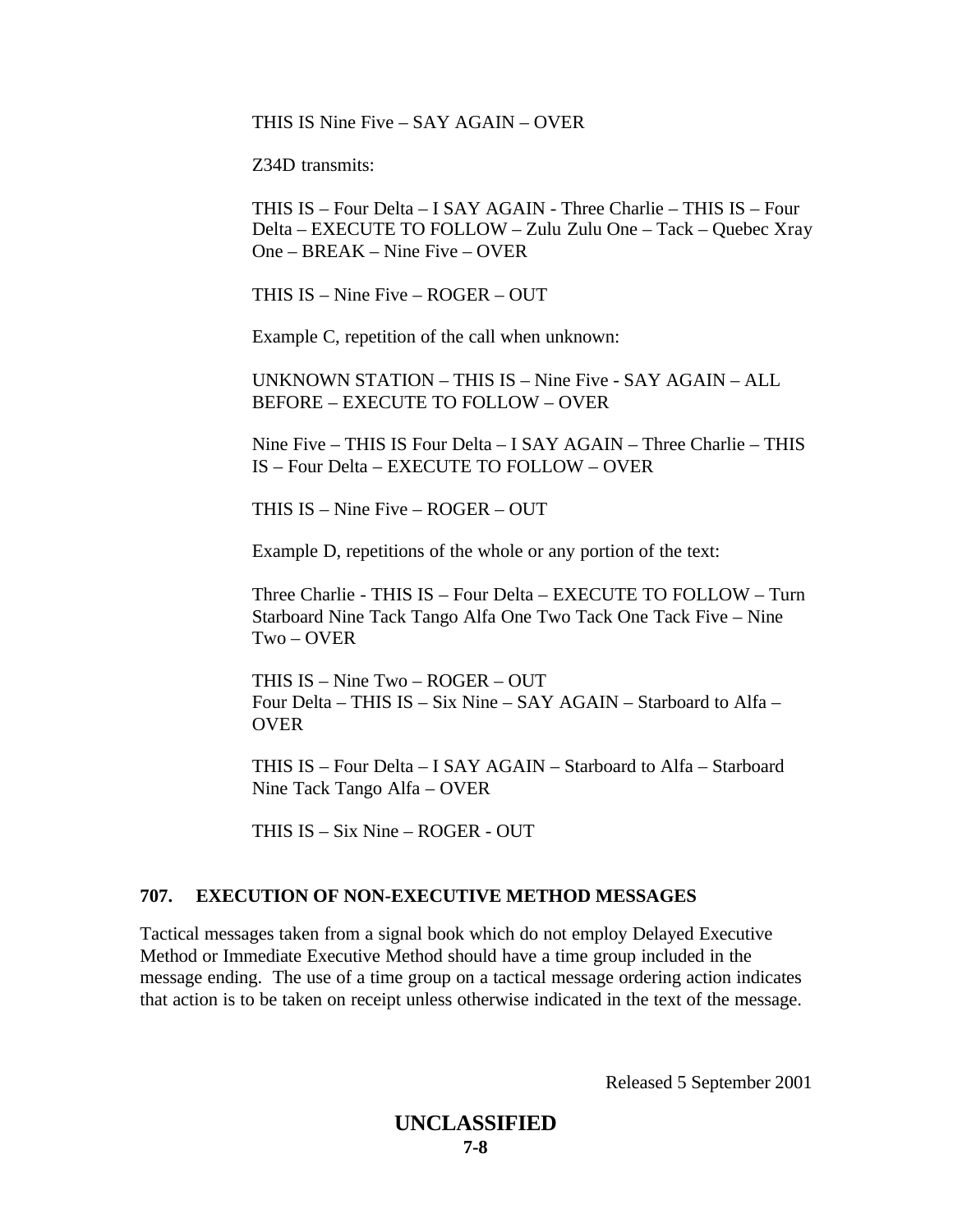Example A (Action to be Taken on Receipt):

Z34D transmits:

Seven Eight – THIS IS – Four Delta – Station Bravo Three – TIME One Six Four Two Zulu – OVER

F178 transmits:

THIS IS Seven Eight – ROGER – OUT

Example B (Action to be Taken at Time Indicated):

Z34D transmits:

Six Nine – THIS IS Four Delta – Yankee Mike Four – Tack – Tango One Eight Answer – BREAK – TIME One Seven One Four Zulu – OVER

E969 transmits:

THIS IS Six Nine – ROGER – OUT

### **708. CANCELLING TACTICAL MESSAGES**

a. Tactical messages requiring cancellation shall be cancelled by the use of the proword NEGAT. Such messages can be cancelled individually or as a group.

Example A:

To cancel all signals transmitted to the same call and awaiting execution:

Three Charlie – THIS IS – Four Delta – NEGAT – TIME One Eight Three One Zulu - OVER

Example B:

To cancel one of several signals awaiting execution:

Three Charlie – THIS IS – Four Delta – NEGAT – Turn Nine Tack – Speed One Four – TIME One Eight One Five Zulu – OVER

Example C:

To cancel a portion of a signal awaiting execution:

Released 5 September 2001

### **UNCLASSIFIED 7-9**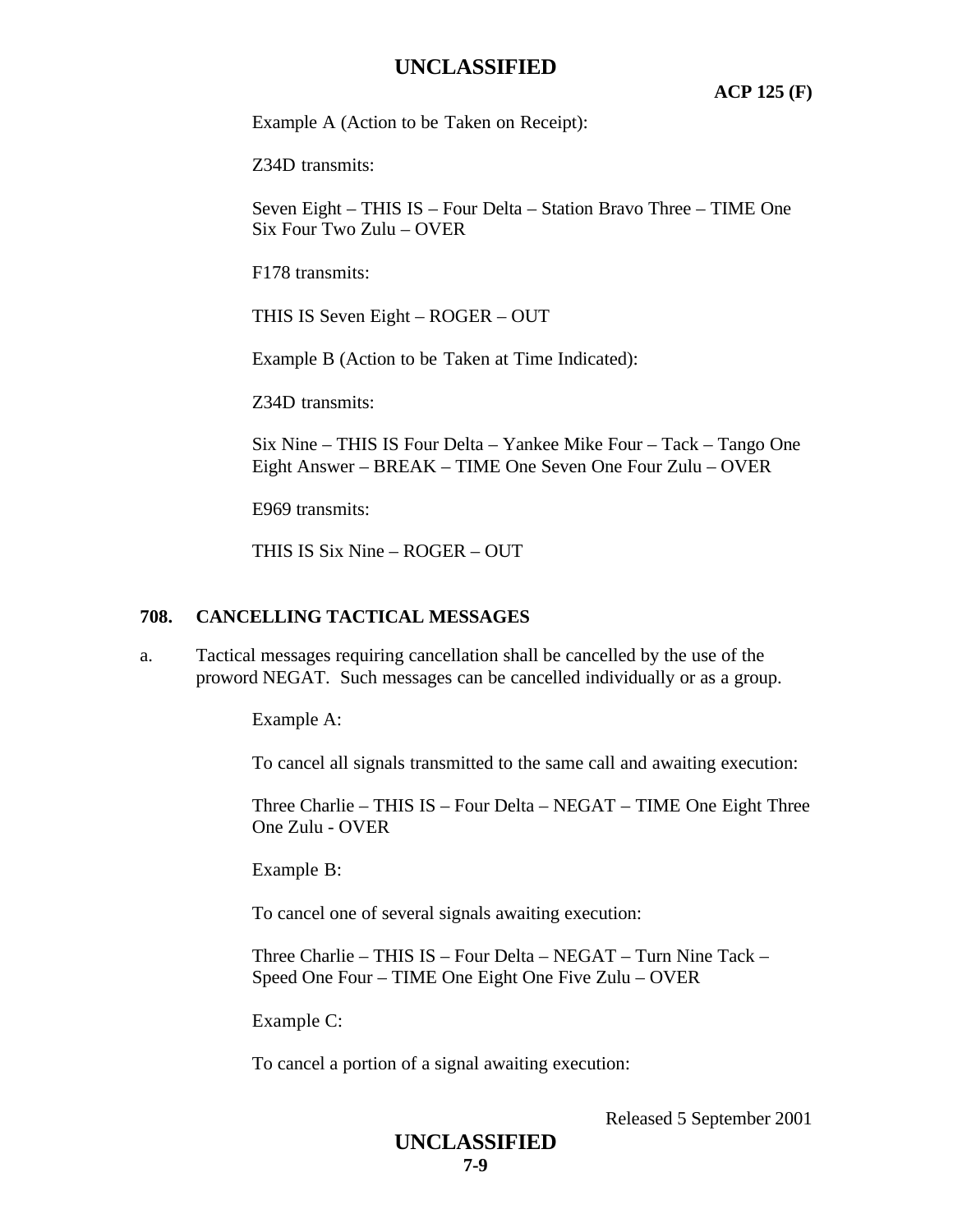Three Charlie – THIS IS – Four Delta – NEGAT – Speed One Four – TIME One Eight One Five Zulu – OVER

- b. When a message is awaiting execution and a portion of it has been cancelled or executed, only the remainder of the message is considered to be outstanding.
- c. Messages sent by the Executive Method cannot be cancelled once the Executive signal EXECUTE has been transmitted.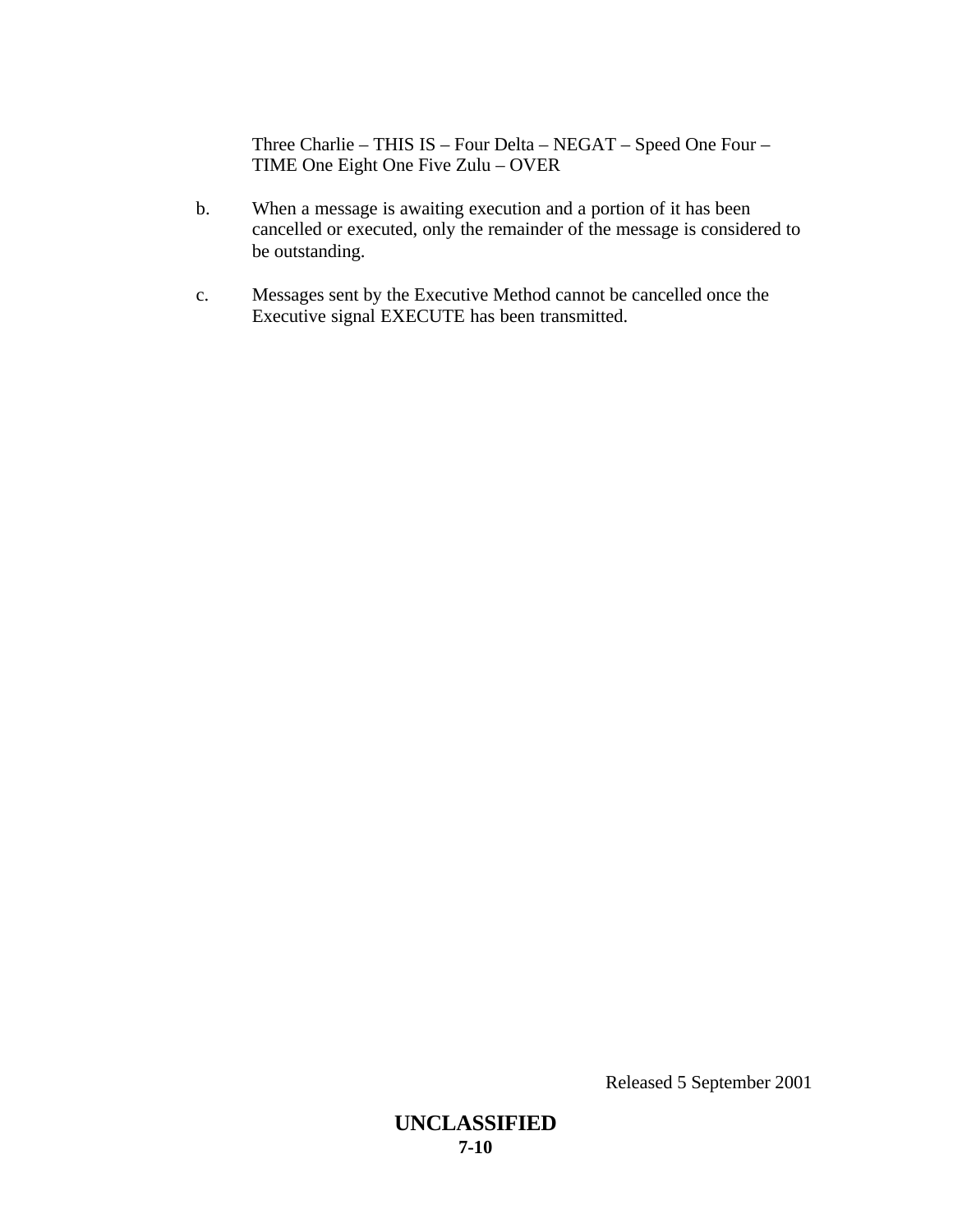**ACP 125 (F)**

## **CHAPTER 8**

## **MISCELLANEOUS PROCEDURES**

#### **801. METHOD OF SYNCHRONIZING TIME**

a. If an accurate time check is desired, it will be requested by using the phrase "Request time check." The time at which the check is required may be indicated by the addition of a four-figure group. Time checks will be given in Greenwich mean time (GMT) unless otherwise requested or directed.

Example:

C206 requires to check his clock and transmits:

Four Delta – THIS IS Zero Six – Request time check – OVER

Z34D transmits:

THIS IS Four Delta – Time Check One Eight Zero Two Zulu (pause) One Five Seconds – One Zero Seconds – Five Four Three Two One – TIME One Eight Zero Two Zulu – OVER

C206 transmits:

THIS IS Zero Six – ROGER – OUT

b. Should the occasion arise when the NCS desires to give an accurate time check to all stations on the net, he will pause a sufficient period of time between his warning phrase and the commencement of his countdown to allow all receiving operators to prepare their watches. The NCS may announce his intention of transmitting a time check at a certain time, using the phrase "Time Check at…….."

Example:

Z34D transmits:

Three Charlie – THIS IS Four Delta Time Check at Zero Nine Three Zero Zulu (Pause to allow operators to prepare) – One Five Seconds – One Zero Seconds – Five Four Three Two One – TIME Zero Nine Three Zero Zulu – OVER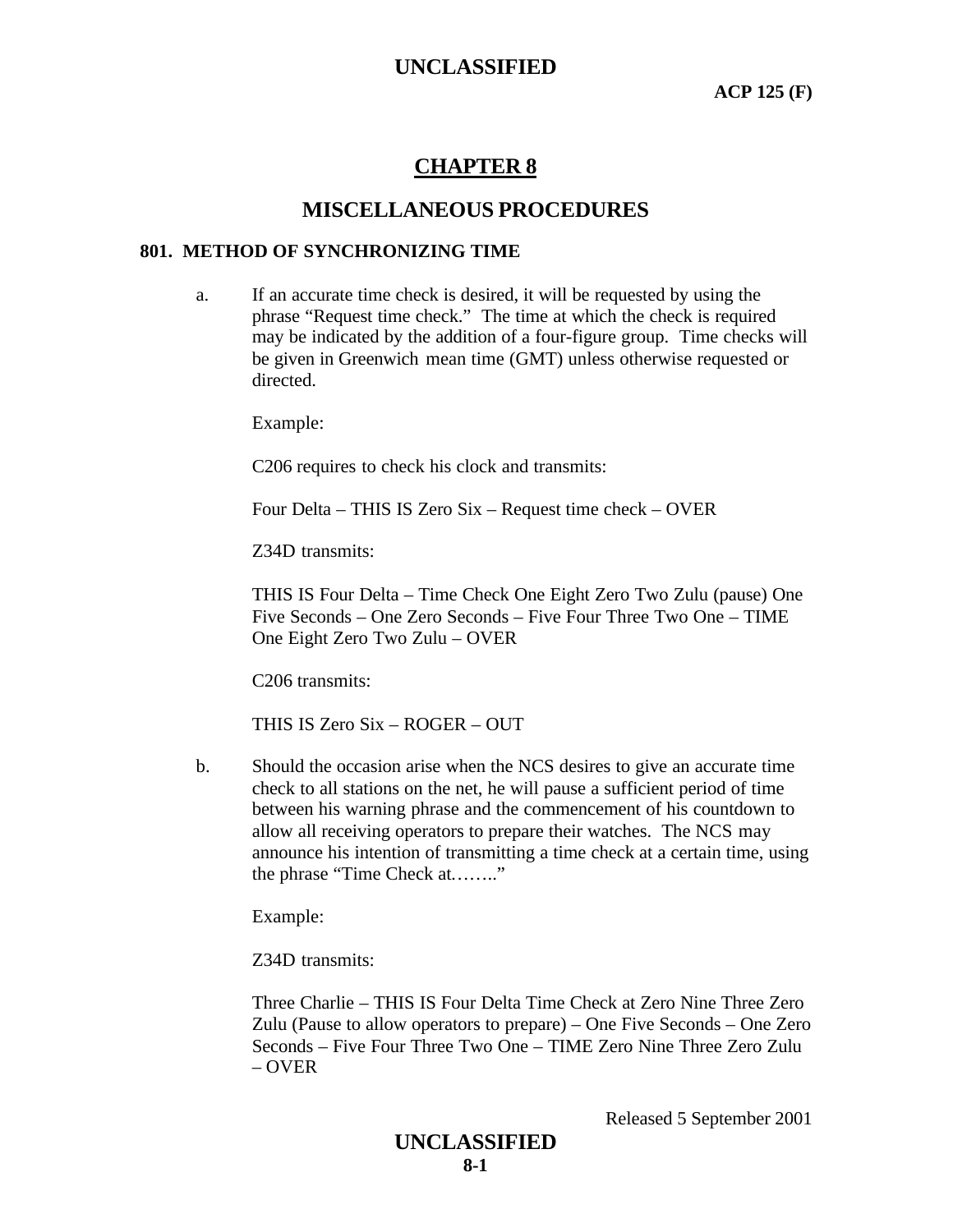c. Alternatively, a time check may be made by the Delayed Executive Method.

Example:

Z34D transmits:

Three Charlie – THIS IS Four Delta – EXECUTE TO FOLLOW – Tango One Four One Five Zulu – BREAK – Six Nine – OVER

THIS IS Six Nine – ROGER – OUT

Z34D then tranmits the executive signal to coincide with the time 1415:

Three Charlie – THIS IS Four Delta – Standby – EXECUTE – Nine Five – **OVER** 

THIS IS Nine Five – ROGER – OUT

#### **802. GRID REFERENCES**

a. All grid references, including those encoded, are sent character by character, and all letters are to be pronounced phonetically. A grid reference in clear is easier to interpret if a pause is made between the two directional groups (oi.e., between the 'east direction' and 'north direction' groups. Grid references are preceded by the proword GRID.

Example (In Clear):

Four Delta – THIS IS – Six Nine – Enemy at GRID – Three Two Six – (pause) -Eight Four Seven – OVER

b. When grid references are encoded in fixed low-grade codes, instructions relative to their use will apply.

### **803. BEADWINDOW PROCEDURE**

a. BEADWINDOW is a simple, rapid procedure for use by circuit operators to police the security of insecure voice networks. It brings to immediate attention of operators the fact that an Essential Element of Friendly Information (EEFI) has been disclosed on the circuit. Additionally, the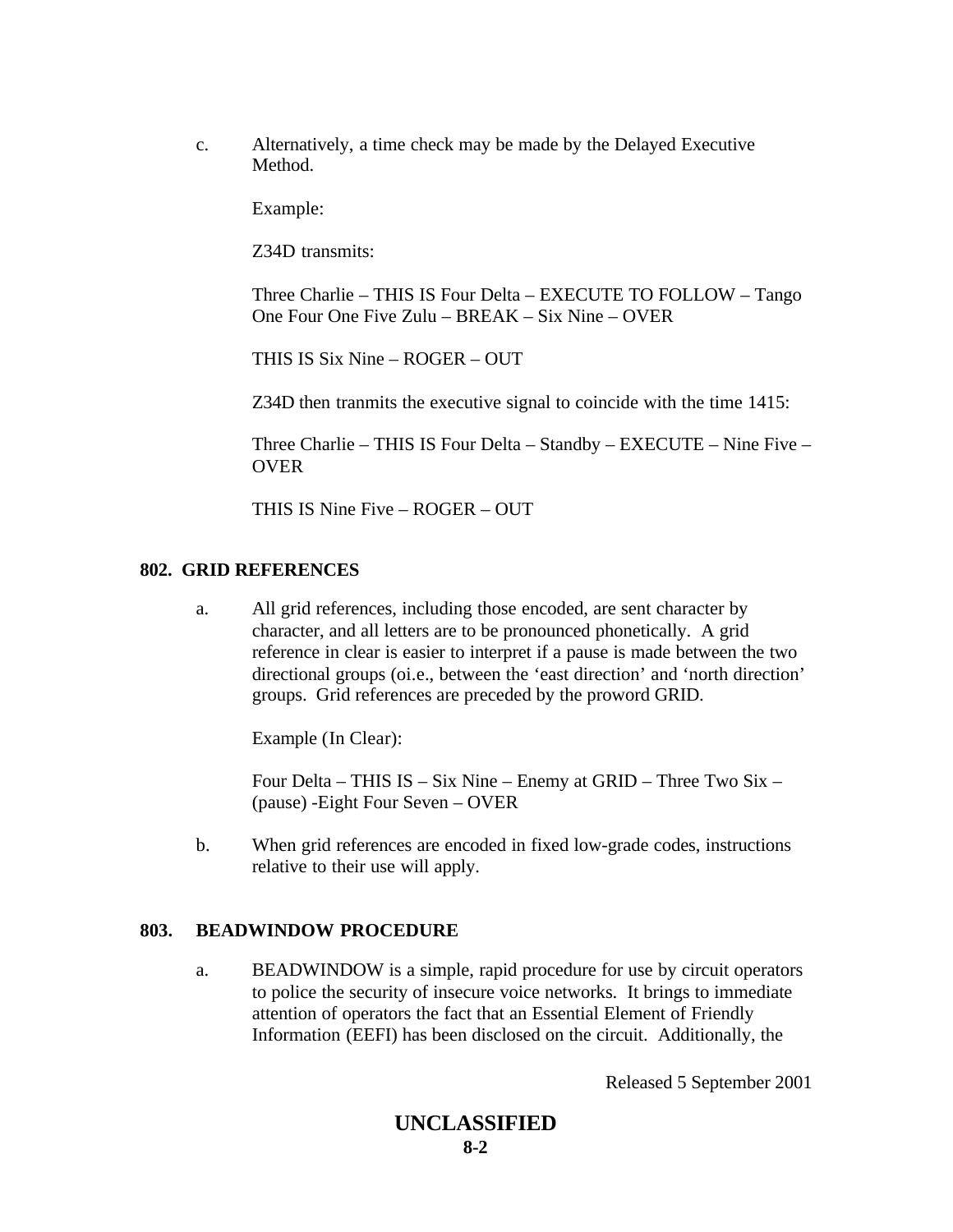BEADWINDOW report serves to alert other operators on the net of the EEFI disclosure and thus acts as an educational aid, producing increased security awareness among operators and an overall improvement in the security of insecure voice communications.

- b. Use of BEADWINDOW in operations and exercises is mandatory. Its use is encouraged on all maritime insecure voice circuits as a minimum.
- c. The BEADWINDOW procedure uses a codeword (BEADWINDOW) and a number combination which transmitted immediately to the station disclosing an EEFI. When a station on the net transmits information listed in an EEFI, the net control operator (or any operator on the net in the event the net control operator fails to take action), transmits the codeword BEADWINDOW, followed by the number of the EEFI which has been disclosed.

Example: If an operator discloses a ship's position (disclosing EEFI number one from the list below), the net control operator will call the offending station and transmit:

### BEADWINDOW ONE – OVER

The only authorised reply to a BEADWINDOW report is ROGER – OUT.

- d. Approved broad EEFIs for general use are listed below. An appropriate keyword or key phrase has been allocated to each EEFI for ease of training and rapid understanding of BEADWINDOW reports. Additional EEFIs for specific operations or exercises may be developed and broad EEFIs expanded by individual nations or by operational commanders and included in operations plans or orders. This may be accomplished by adding new EEFI categories (i.e., 8, 9, 10) or by expanding existing categories (e.g., 21-force composition, 22-force capabilities, 23-force limitation, etc.). The EEFI List should be posted in clear sight of the operator at all insecure voice positions for rapid reference.
- e. EEFI List:

Key Number and Key Word Definition:

- 1. (Position). Friendly or enemy position, movement or intended movement, position, course, speed, altitude, or destination of any air, sea, or ground element, unit or force.
- 2. (Capabilities). Friendly or enemy capabilities or limitations, force compositions, or identity; capabilities limitations, or significant casualties

Released 5 September 2001

## **UNCLASSIFIED 8-3**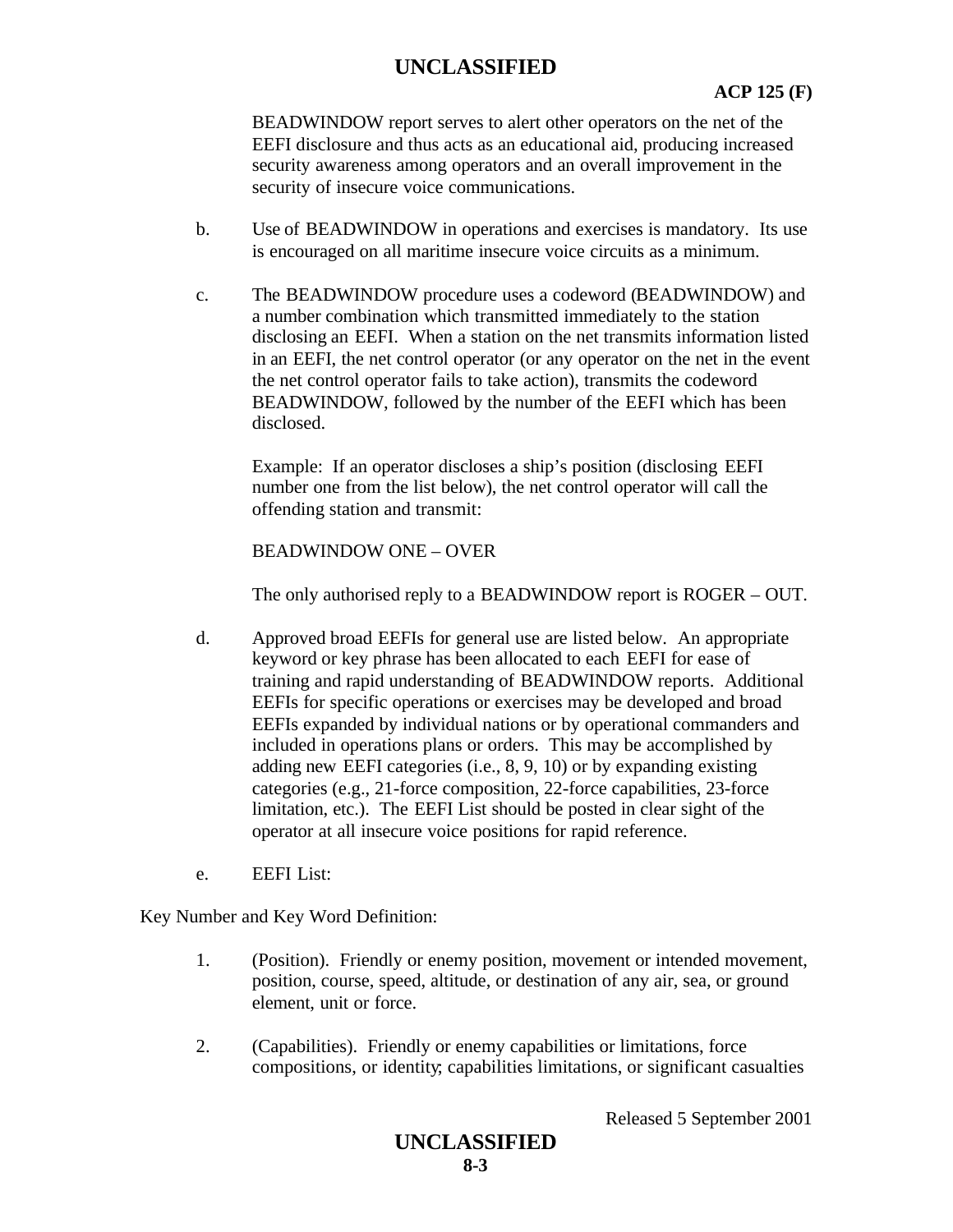to special equipment, weapons systems, sensors, units or personnel. Percentages of fuel or ammunition remaining.

- 3. (Operations). Friendly or enemy operations intentions, progress, or results. Operational or logistic intentions – assault objectives – mission participants – flying programs – mission situation reports – results of friendly or enemy operations.
- 4. (Electronic Warfare). Friendly or enemy EW/EMCON intentions, progress, or results, intention to employ ECM – results of friendly or enemy ECM – objectives of ECM – results of friendly or enemy ECCM – results of Electronic Warfare Support Measures (ESM) – present or intended EMCON policy – equipment affected by EMCON policy.
- 5. (Personnel). Friendly or enemy key personnel. Movement or identity of friendly or enemy flag officers, distinguished visitors, unit commanders – movement of key maintenance personnel indicating equipment limitations.
- 6. (COMSEC). Friendly or enemy COMSEC breaches linkage of codes or codewords with plain language – compromise of changing frequencies or linkage with line numbers/circuit designators – linkage of changing call signs with previous call signs or units – compromise of encrypted/classified call signs – incorrect authentication procedure.
- 7. (Wrong Circuit). Inappropriate transmission. Information requested. Transmitted or about to be transmitted which should not be passed on subject circuit because it either requires greater security protection or is not appropriate to the purpose for which the circuit is provided.
- 8. (As required) For assignments as required
- 9. (As required) For assignments as required
- 10. (As required) For assignments as required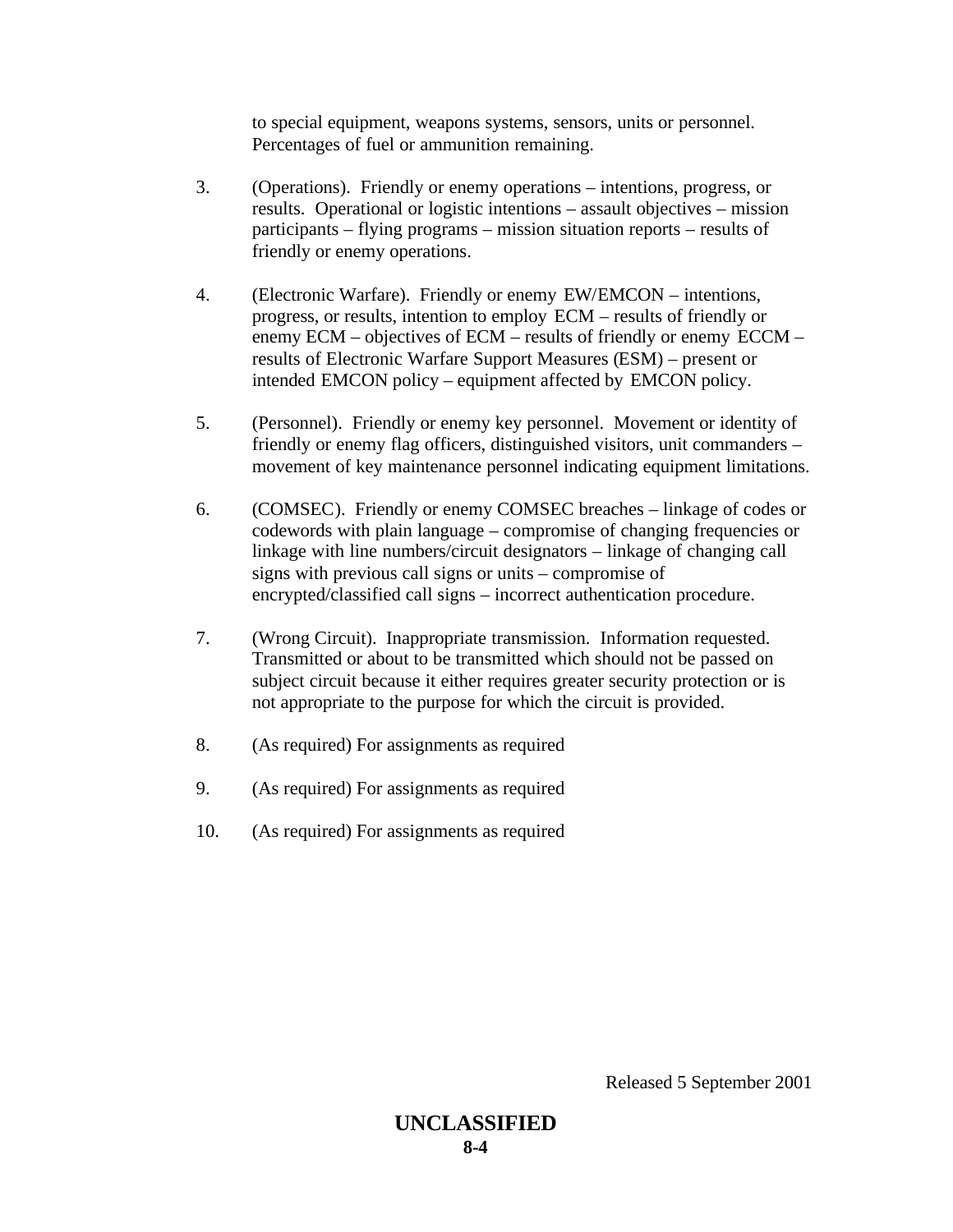## **CHAPTER 9**

## **PROCEDURES FOR REPORTING ENEMY CONTACTS**

#### **901. INTRODUCTION**

Enemy contact reports shall be transmitted using basic radiotelephone procedure, as modified in this chapter. Details of enemy contact reporting are contained in Allied Maritime Tactical Instructions and procedures, ATP-1 (C), Volume 1, Chapter 10.

#### **902. TRANSMISSION OF ENEMY REPORTS**

- a. Enemy contact reports are normally to be made once only when in direct communication with officer in tactical command, higher authority, or shore radio station, except:
	- (1) When using DO NOT ANSWER procedure (paragraph 619).
	- (2) When the text consists of emergency alarm signals, in which case the text is made twice, separated by I SAY AGAIN, with a time group in the ending.
- b. When a ship that is stationed on a screen transmits an emergency alarm signal, the screen station may be indicated in the preamble before precedence.
- c. If desired by the originator, a READ BACK may be requested (paragraph 620).
- d. Authentication, when in force, should be used when making initial, amplifying, and negative reports in plain language or a brevity code. Lack of, or incorrect, authentication should not prevent re-transmission or relay of the message to higher authority.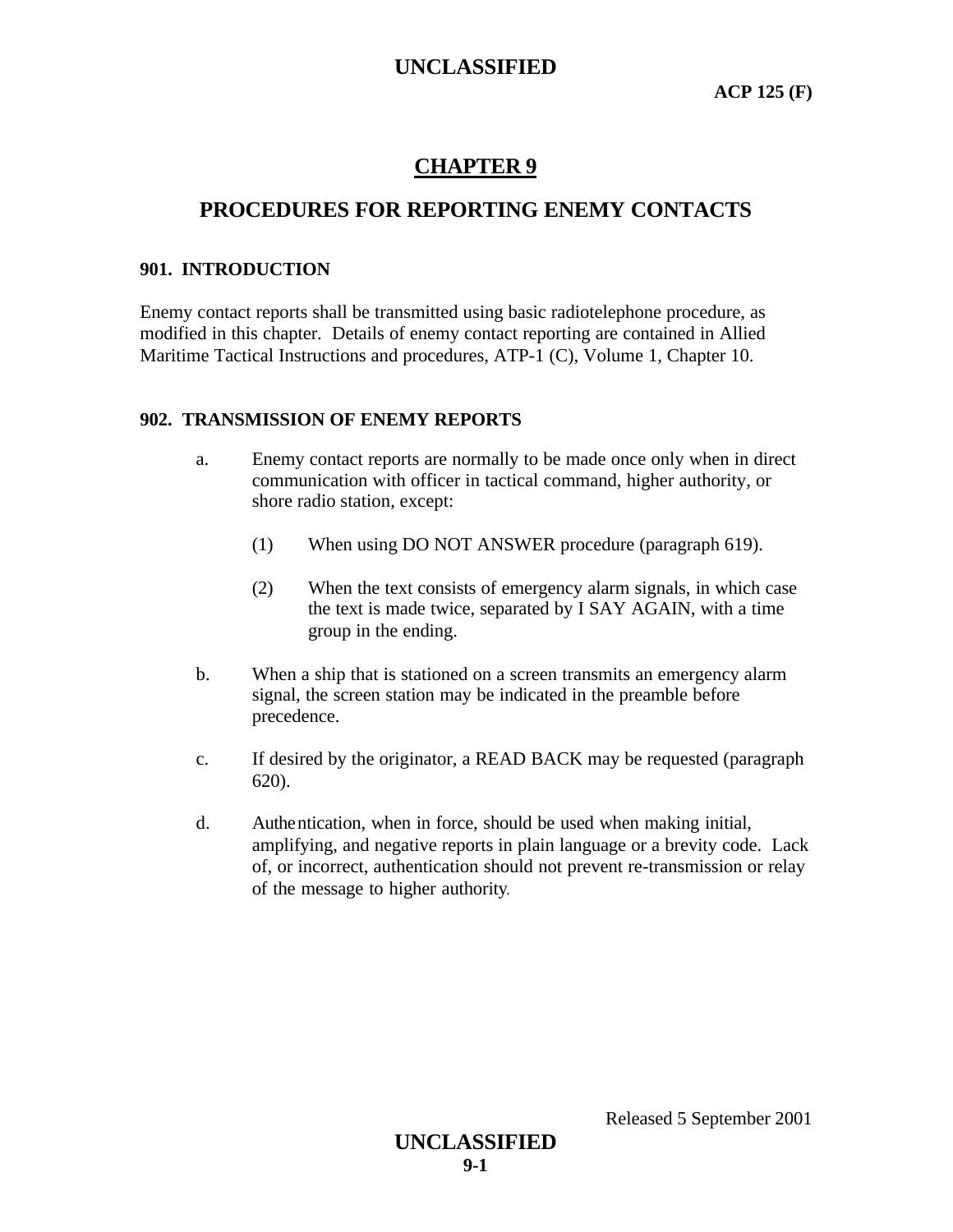#### **903. EXAMPLES OF ENEMY CONTACT REPORTS**

The WHEN component report of the contact may be transmitted either as the time group of the message or as the fourth component of the text. In the following examples, the former method is used with Abbreviated Plaindress Procedure (paragraph 502).

- a. Initial Reports:
	- (1) Initial report in Standard Form as transmitted:

Four Delta – THIS IS Six Nine – FLASH – Locating One Serial One – Four Delta Delta – Zero Nine Five Xray Xray One Four – Course Two Seven Five – Speed Nine – Time Zero Nine Three Seven Zulu AUTHENTICATION IS ………. – OVER

THIS IS – Four Delta – ROGER – OUT

(2) Initial Report using emergency alarm signals, as transmitted:

Four Delta – THIS IS – Nine Five – Station Five – FLASH – Emergency Quebec Zero Four Five Tack One Eight – I SAY AGAIN - Emergency Quebec Zero Four Five Tack One Eight – TIME One Three Two Six Zulu – AUTHENTICATION IS …………. – OVER

THIS IS – Four Delta – ROGER – OUT

(3) Initial Report using ACP 165 Brevity Code, as transmitted:

Four Delta – THIS IS – Eight One – FLASH – Locating One Serial One – Few Bogey (or Oscar Tango) – Two Four Six – Two Two – Closing – TIME Two Three Zero One Zulu – AUTHENTICATION IS ………. – **OVER** 

THIS IS – Four Delta – ROGER – OUT

(4) Initial Report in Abbreviated Form using READ BACK procedure, as transmitted:

Four Delta – THIS IS Eight One – READ BACK – FLASH – Locating Four Serial One – Three Juliett Juliett – Three Zero Zero Quebec Quebec One Eight – TIME Zero Four Four Five Zulu – AUTHENTICATION IS ……….. – OVER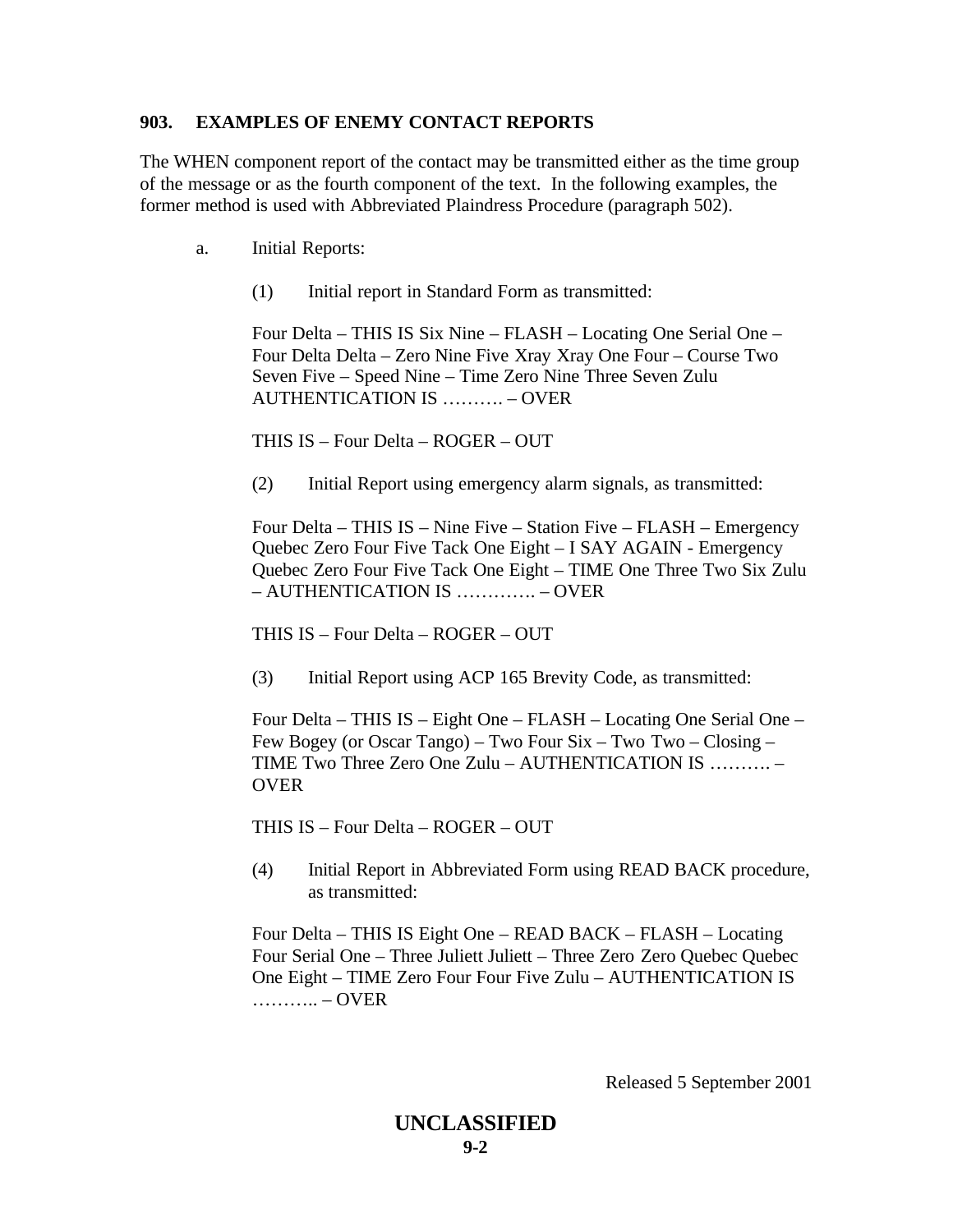THIS IS Eight One – CORRECT – OUT

(5) Initial Report using DO NOT ANSWER procedure, as transmitted:

Four Delta – THIS IS Nine Two – DO NOT ANSWER – FLASH – Locating Two Serial One – Many Bogies – Two Five Five Tango Tango Five – Closing – TIME One Nine Zero Zero Zulu – AUTHENTICATION IS ……. I SAY AGAIN - Four Delta – THIS IS Nine Two – DO NOT ANSWER – FLASH – Locating Two Serial One – Many Bogies – Two Five Five Tango Tango Five – Closing – TIME One Nine Zero Zero Zulu – AUTHENTICATION IS ……. – OUT

- b. Amplifying Reports:
	- (1) First Amplifying Report using ACP 165 Brevity Code, as transmitted:

Four Delta – THIS IS Nine Two – IMMEDIATE – Locating One Serial Two – Altitude Zero Nine Zero – Three Zero Five Cape Bon Two One – TIME One Zero Four Zero Zulu – AUTHENTICATON IS ………. – **OVER** 

THIS IS Four Delta – ROGER – OUT

(2) Amplifying Report using groups from the Allied Maritime Tactical Signal Book, as transmitted:

Four Delta – THIS IS Nine Two – IMMEDIATE – My One Three Two Five Zulu – Papa Xray One Eight – TIME One Three Three Zero Zulu – AUTHENTICATION IS ……….. – OVER

THIS IS Four Delta – ROGER – OUT

(3) Amplifying Report using READ BACK procedures, as transmitted:

Serial Three THIS IS – Nine Five – READ BACK – IMMEDIATE – Locating Four – Tracking Zero Five Eight – TIME Zero Four Five Zero Zulu – AUTHENTICATION IS ……… - OVER

THIS IS – Nine Five – CORRECT – OUT

(4) Amplifying Report using DO NOT ANSWER procedure, as transmitted.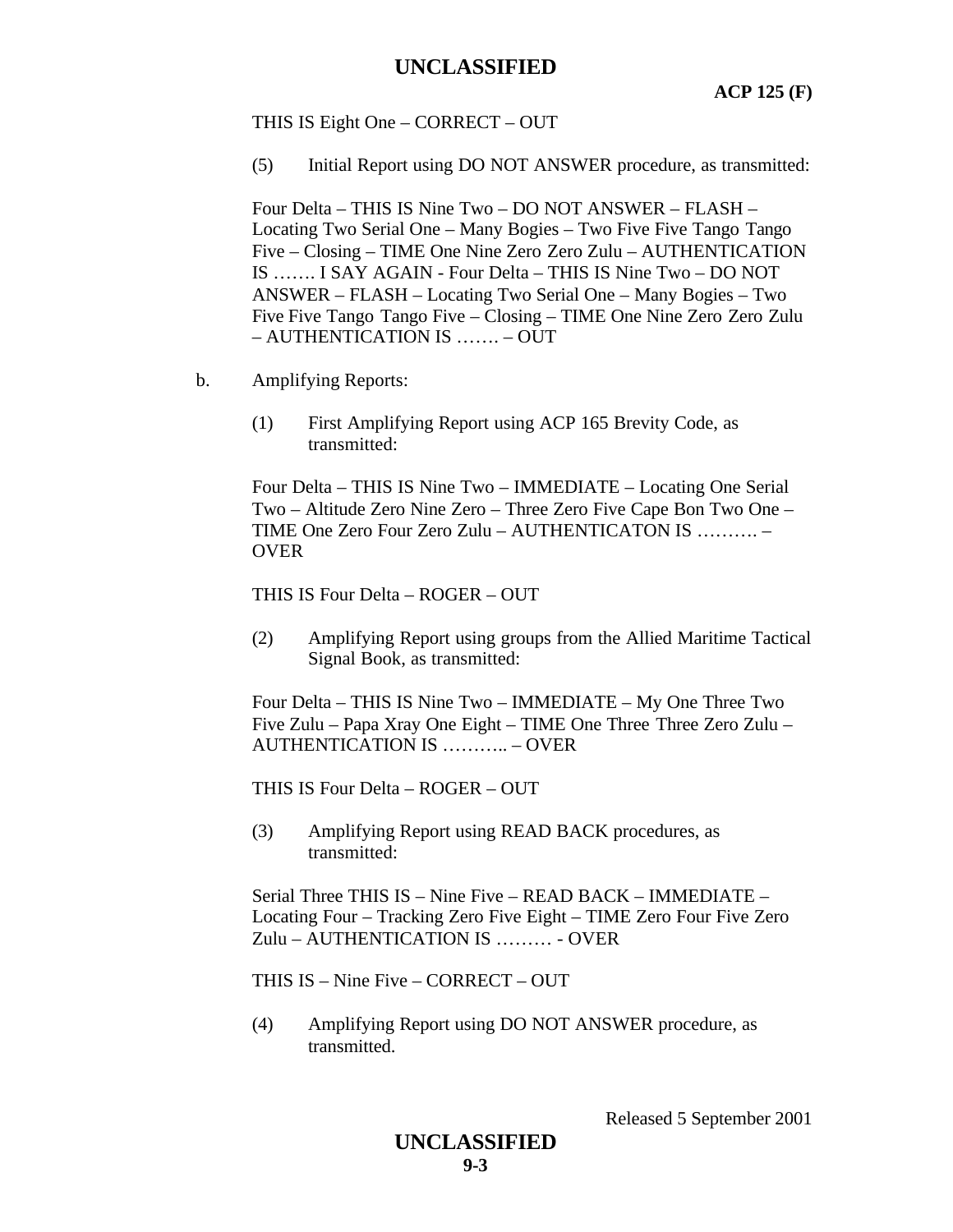Four Delta – THIS IS – Zero Six – DO NOT ANSWER IMMEDIATE – Locating Two Serial Three – Altitude One Zero Zero – AUTHENTICATION IS …… I SAY AGAIN – Four Delta – THIS IS – Zero Six – DO NOT ANSWER IMMEDIATE– Locating Two Serial Three – Altitude One Zero Zero – AUTHENTICATION IS …… - OUT

c. Negative Report, as transmitted:

Four Delta – THIS IS Zero Six – IMMEDIATE – Negative Enemy – Zero Two Seven Quebec Quebec One Eight – Tack – One Two – TIME One Eight Four Six Zulu – AUTHENTICATION IS ……… - OVER

THIS IS – Four Delta – ROGER - OUT